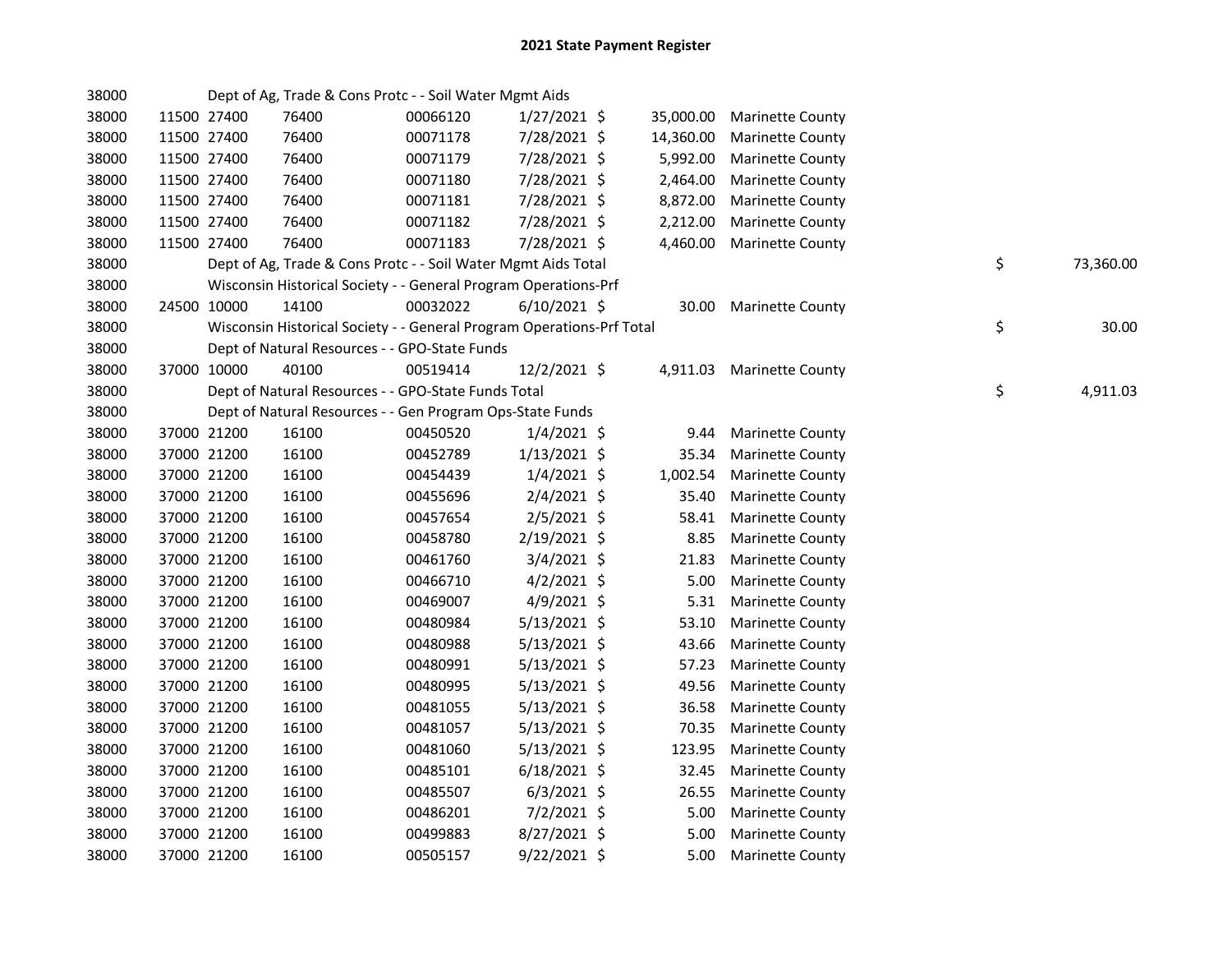| 38000 | 37000 21200 |             | 16100                                                              | 00506093 | 9/29/2021 \$   | 5.00   | <b>Marinette County</b>    |    |           |
|-------|-------------|-------------|--------------------------------------------------------------------|----------|----------------|--------|----------------------------|----|-----------|
| 38000 | 37000 21200 |             | 16100                                                              | 00511525 | 10/22/2021 \$  | 28.26  | <b>Marinette County</b>    |    |           |
| 38000 | 37000 21200 |             | 16100                                                              | 00513767 | 11/5/2021 \$   | 6.49   | <b>Marinette County</b>    |    |           |
| 38000 | 37000 21200 |             | 16100                                                              | 00515450 | 11/17/2021 \$  | 13.57  | Marinette County           |    |           |
| 38000 | 37000 21200 |             | 16100                                                              | 00521747 | 11/29/2021 \$  | 697.60 | Marinette County           |    |           |
| 38000 | 37000 21200 |             | 16100                                                              | 00521749 | 12/9/2021 \$   | 22.42  | Marinette County           |    |           |
| 38000 | 37000 21200 |             | 16100                                                              | 00522090 | 12/23/2021 \$  | 18.29  | <b>Marinette County</b>    |    |           |
| 38000 | 37000 21200 |             | 16100                                                              | 00522691 | 12/30/2021 \$  | 17.70  | <b>Marinette County</b>    |    |           |
| 38000 |             |             | Dept of Natural Resources - - Gen Program Ops-State Funds Total    |          |                |        |                            | \$ | 2,499.88  |
| 38000 |             |             | Dept of Natural Resources - - Taxes & Assessmts-Conserv Fund       |          |                |        |                            |    |           |
| 38000 | 37000 21200 |             | 16900                                                              | 00461916 | $2/9/2021$ \$  | 94.00  | <b>Marinette County</b>    |    |           |
| 38000 | 37000 21200 |             | 16900                                                              | 00467336 | 3/15/2021 \$   |        | 0.95 Marinette County      |    |           |
| 38000 |             |             | Dept of Natural Resources - - Taxes & Assessmts-Conserv Fund Total |          |                |        |                            | \$ | 94.95     |
| 38000 |             |             | Dept of Natural Resources - - General Program Operations --        |          |                |        |                            |    |           |
| 38000 | 37000 21200 |             | 25400                                                              | 00485441 | $6/4/2021$ \$  |        | 30.00 Marinette County     |    |           |
| 38000 |             |             | Dept of Natural Resources - - General Program Operations -- Total  |          |                |        |                            | \$ | 30.00     |
| 38000 |             |             | Dept of Natural Resources - - GPO -Federal Funds                   |          |                |        |                            |    |           |
| 38000 |             | 37000 21200 | 38100                                                              | 00466855 | 3/12/2021 \$   |        | 5,159.98 Marinette County  |    |           |
| 38000 |             |             | Dept of Natural Resources - - GPO -Federal Funds Total             |          |                |        |                            | \$ | 5,159.98  |
| 38000 |             |             | Dept of Natural Resources - - Ra- Utv Prj Aids, Gas Tax Pymt       |          |                |        |                            |    |           |
| 38000 |             | 37000 21200 | 54800                                                              | 00516841 | 10/27/2021 \$  |        | 32,437.50 Marinette County |    |           |
| 38000 |             |             | Dept of Natural Resources - - Ra- Utv Prj Aids, Gas Tax Pymt Total |          |                |        |                            | \$ | 32,437.50 |
| 38000 |             |             | Dept of Natural Resources - - Venison Processing                   |          |                |        |                            |    |           |
| 38000 | 37000 21200 |             | 54900                                                              | 00466960 | 3/12/2021 \$   |        | 11,481.00 Marinette County |    |           |
| 38000 |             |             | Dept of Natural Resources - - Venison Processing Total             |          |                |        |                            | \$ | 11,481.00 |
| 38000 |             |             | Dept of Natural Resources - - Enf A - Boating Enforcement          |          |                |        |                            |    |           |
| 38000 |             | 37000 21200 | 55000                                                              | 00466855 | $3/12/2021$ \$ |        | 10,629.82 Marinette County |    |           |
| 38000 |             |             | Dept of Natural Resources - - Enf A - Boating Enforcement Total    |          |                |        |                            | \$ | 10,629.82 |
| 38000 |             |             | Dept of Natural Resources - - Enf A - Atv & Utv Enforcement        |          |                |        |                            |    |           |
| 38000 |             | 37000 21200 | 55100                                                              | 00509162 | $9/16/2021$ \$ |        | 89,115.00 Marinette County |    |           |
| 38000 |             |             | Dept of Natural Resources - - Enf A - Atv & Utv Enforcement Total  |          |                |        |                            | \$ | 89,115.00 |
| 38000 |             |             | Dept of Natural Resources - - Enf A - Snow Enforcement             |          |                |        |                            |    |           |
| 38000 | 37000 21200 |             | 55200                                                              | 00509624 | $9/20/2021$ \$ |        | 24,077.37 Marinette County |    |           |
| 38000 |             |             | Dept of Natural Resources - - Enf A - Snow Enforcement Total       |          |                |        |                            | \$ | 24,077.37 |
| 38000 |             |             | Dept of Natural Resources - - Wildlife Damage Claims & Abat        |          |                |        |                            |    |           |
| 38000 | 37000 21200 |             | 55300                                                              | 00466960 | $3/12/2021$ \$ |        | 90,800.72 Marinette County |    |           |
| 38000 |             |             | Dept of Natural Resources - - Wildlife Damage Claims & Abat Total  |          |                |        |                            | \$ | 90,800.72 |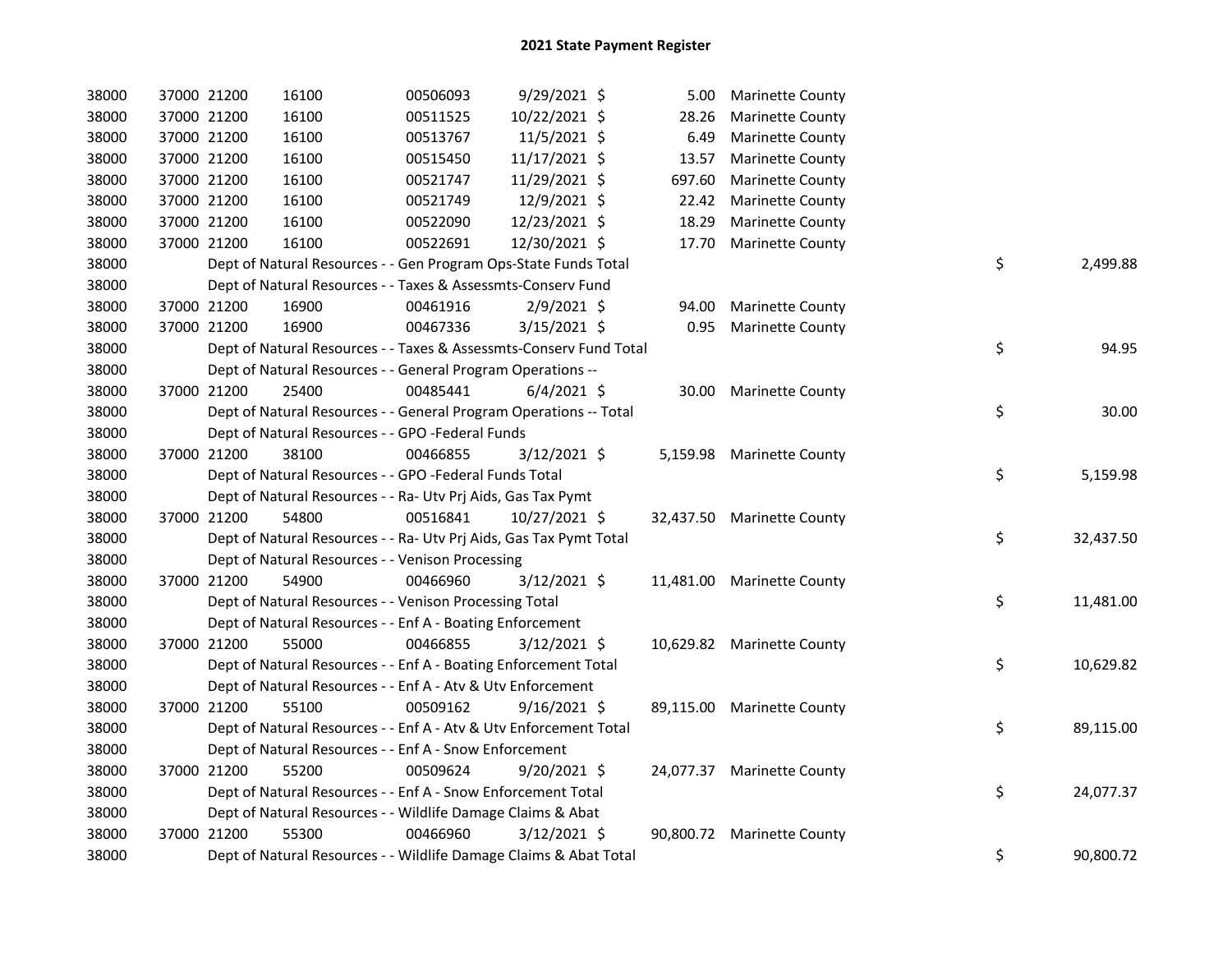| 38000 |             | Dept of Natural Resources - - Ra- Fish, WI & Forestry              |          |                |           |                            |    |            |
|-------|-------------|--------------------------------------------------------------------|----------|----------------|-----------|----------------------------|----|------------|
| 38000 | 37000 21200 | 56400                                                              | 00469778 | $3/25/2021$ \$ |           | 10,740.08 Marinette County |    |            |
| 38000 |             | Dept of Natural Resources - - Ra- Fish, WI & Forestry Total        |          |                |           |                            | \$ | 10,740.08  |
| 38000 |             | Dept of Natural Resources - - Resaids - Forest CropInd & Mfl       |          |                |           |                            |    |            |
| 38000 | 37000 21200 | 56600                                                              | 00509475 | $9/17/2021$ \$ |           | 53,483.61 Marinette County |    |            |
| 38000 |             | Dept of Natural Resources - - Resaids - Forest CropInd & Mfl Total |          |                |           |                            | \$ | 53,483.61  |
| 38000 |             | Dept of Natural Resources - - Resaids - Cnty Forst & Admin         |          |                |           |                            |    |            |
| 38000 | 37000 21200 | 57200                                                              | 00462958 | $2/18/2021$ \$ |           | 54,197.43 Marinette County |    |            |
| 38000 |             | Dept of Natural Resources - - Resaids - Cnty Forst & Admin Total   |          |                |           |                            | \$ | 54,197.43  |
| 38000 |             | Dept of Natural Resources - - Ra- Cnty Snow Trail & Area Aid       |          |                |           |                            |    |            |
| 38000 | 37000 21200 | 57400                                                              | 00516816 | 10/27/2021 \$  | 100.00    | <b>Marinette County</b>    |    |            |
| 38000 | 37000 21200 | 57400                                                              | 00516843 | 10/28/2021 \$  | 32,437.50 | <b>Marinette County</b>    |    |            |
| 38000 |             | Dept of Natural Resources - - Ra- Cnty Snow Trail & Area Aid Total |          |                |           |                            | \$ | 32,537.50  |
| 38000 |             | Dept of Natural Resources - - Ra- Snowmobile Trail Areas           |          |                |           |                            |    |            |
| 38000 | 37000 21200 | 57500                                                              | 00457956 | $1/22/2021$ \$ |           | 36,342.64 Marinette County |    |            |
| 38000 | 37000 21200 | 57500                                                              | 00512080 | $10/1/2021$ \$ | 80,850.00 | <b>Marinette County</b>    |    |            |
| 38000 | 37000 21200 | 57500                                                              | 00516816 | 10/27/2021 \$  | 58,079.80 | <b>Marinette County</b>    |    |            |
| 38000 |             | Dept of Natural Resources - - Ra- Snowmobile Trail Areas Total     |          |                |           |                            | \$ | 175,272.44 |
| 38000 |             | Dept of Natural Resources - - Ra- Atv Prj Aids, Gas Tax Pymt       |          |                |           |                            |    |            |
| 38000 | 37000 21200 | 57600                                                              | 00511501 | 9/28/2021 \$   | 82,480.00 | Marinette County           |    |            |
| 38000 | 37000 21200 | 57600                                                              | 00511886 | 9/30/2021 \$   | 23,420.00 | <b>Marinette County</b>    |    |            |
| 38000 | 37000 21200 | 57600                                                              | 00514682 | 10/15/2021 \$  | 82,480.00 | <b>Marinette County</b>    |    |            |
| 38000 |             | Dept of Natural Resources - - Ra- Atv Prj Aids, Gas Tax Pymt Total |          |                |           |                            | \$ | 188,380.00 |
| 38000 |             | Dept of Natural Resources - - Ea - Invasive Aqu & Lake Mon         |          |                |           |                            |    |            |
| 38000 | 37000 21200 | 67800                                                              | 00469723 | 3/26/2021 \$   |           | 17,940.77 Marinette County |    |            |
| 38000 |             | Dept of Natural Resources - - Ea - Invasive Aqu & Lake Mon Total   |          |                |           |                            | \$ | 17,940.77  |
| 38000 |             | Dept of Natural Resources - - GPO--State Funds                     |          |                |           |                            |    |            |
| 38000 | 37000 21200 | 86100                                                              | 00466554 | $4/2/2021$ \$  | 5.00      | <b>Marinette County</b>    |    |            |
| 38000 | 37000 21200 | 86100                                                              | 00515887 | 10/27/2021 \$  | 2.00      | <b>Marinette County</b>    |    |            |
| 38000 |             | Dept of Natural Resources - - GPO--State Funds Total               |          |                |           |                            | \$ | 7.00       |
| 38000 |             | Dept of Natural Resources - - GPO-Environmental Fund               |          |                |           |                            |    |            |
| 38000 | 37000 27400 | 46100                                                              | 00457875 | $1/21/2021$ \$ | 30.00     | <b>Marinette County</b>    |    |            |
| 38000 | 37000 27400 | 46100                                                              | 00461797 | $2/5/2021$ \$  | 30.00     | Marinette County           |    |            |
| 38000 | 37000 27400 | 46100                                                              | 00461914 | $2/8/2021$ \$  | 30.00     | <b>Marinette County</b>    |    |            |
| 38000 |             | Dept of Natural Resources - - GPO-Environmental Fund Total         |          |                |           |                            | \$ | 90.00      |
| 38000 |             | Dept of Natural Resources - - Land Acquisition                     |          |                |           |                            |    |            |
| 38000 | 37000 36300 | TA100                                                              | 00464079 | 2/26/2021 \$   | 42,495.00 | <b>Marinette County</b>    |    |            |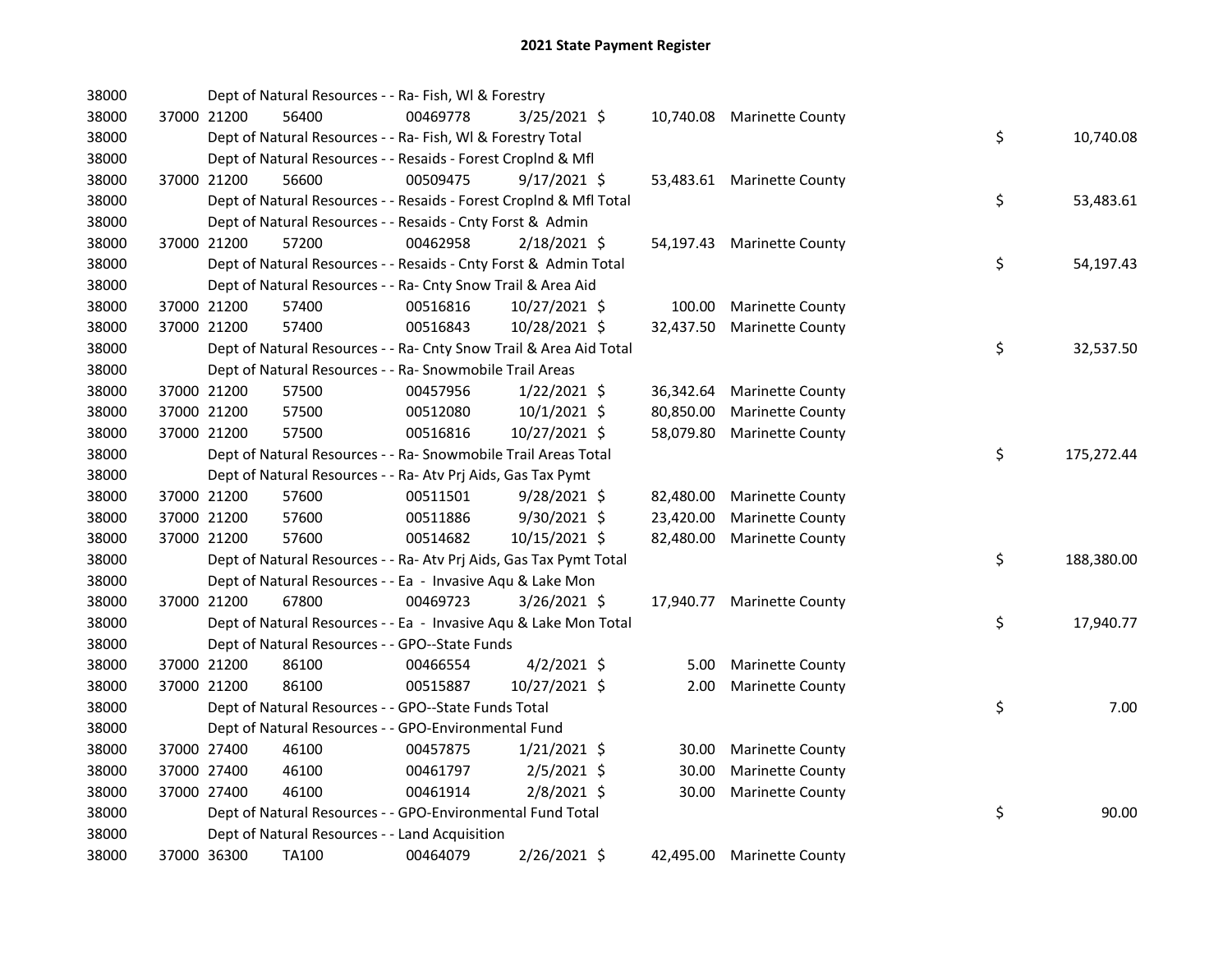| 38000 | 37000 36300 | <b>TA100</b>                                             | 00469938 | 3/26/2021 \$   | 2,078.00   | <b>Marinette County</b>    |                    |
|-------|-------------|----------------------------------------------------------|----------|----------------|------------|----------------------------|--------------------|
| 38000 | 37000 36300 | <b>TA100</b>                                             | 00516817 | 10/26/2021 \$  | 41,539.00  | <b>Marinette County</b>    |                    |
| 38000 |             | Dept of Natural Resources - - Land Acquisition Total     |          |                |            |                            | \$<br>86,112.00    |
| 38000 |             | Dept of Natural Resources - - Dnr-Nonpoint Source        |          |                |            |                            |                    |
| 38000 | 37000 36300 | TF100                                                    | 00521726 | 11/26/2021 \$  | 150,000.00 | Marinette County           |                    |
| 38000 | 37000 36300 | TF100                                                    | 00526965 | 12/30/2021 \$  | 150,000.00 | <b>Marinette County</b>    |                    |
| 38000 |             | Dept of Natural Resources - - Dnr-Nonpoint Source Total  |          |                |            |                            | \$<br>300,000.00   |
| 38000 |             | WI Dept of Transportation - - Eldly&Disa Co/Aid Sf       |          |                |            |                            |                    |
| 38000 | 39500 21100 | 16800                                                    | 00650080 | $2/5/2021$ \$  | 151,289.00 | <b>Marinette County</b>    |                    |
| 38000 |             | WI Dept of Transportation - - Eldly&Disa Co/Aid Sf Total |          |                |            |                            | \$<br>151,289.00   |
| 38000 |             | WI Dept of Transportation - - County Forest Aids         |          |                |            |                            |                    |
| 38000 | 39500 21100 | 17000                                                    | 00658072 | 3/9/2021 \$    |            | 82,017.30 Marinette County |                    |
| 38000 |             | WI Dept of Transportation - - County Forest Aids Total   |          |                |            |                            | \$<br>82,017.30    |
| 38000 |             | WI Dept of Transportation - - Hwy Sfty Loc Aid Ffd       |          |                |            |                            |                    |
| 38000 | 39500 21100 | 18500                                                    | 00723593 | 7/21/2021 \$   | 6,605.03   | <b>Marinette County</b>    |                    |
| 38000 | 39500 21100 | 18500                                                    | 00736463 | 8/19/2021 \$   | 5,815.05   | <b>Marinette County</b>    |                    |
| 38000 | 39500 21100 | 18500                                                    | 00748774 | $9/21/2021$ \$ |            | 6,299.92 Marinette County  |                    |
| 38000 |             | WI Dept of Transportation - - Hwy Sfty Loc Aid Ffd Total |          |                |            |                            | \$<br>18,720.00    |
| 38000 |             | WI Dept of Transportation - - Trans Aids To Co.-Sf       |          |                |            |                            |                    |
| 38000 | 39500 21100 | 19000                                                    | 00631637 | $1/4/2021$ \$  | 417,840.76 | <b>Marinette County</b>    |                    |
| 38000 | 39500 21100 | 19000                                                    | 00710732 | $7/6/2021$ \$  | 835,681.52 | <b>Marinette County</b>    |                    |
| 38000 | 39500 21100 | 19000                                                    | 00751291 | 10/4/2021 \$   | 417,840.79 | <b>Marinette County</b>    |                    |
| 38000 |             | WI Dept of Transportation - - Trans Aids To Co.-Sf Total |          |                |            |                            | \$<br>1,671,363.07 |
| 38000 |             | WI Dept of Transportation - - Loc Rd Imp Prg St Fd       |          |                |            |                            |                    |
| 38000 | 39500 21100 | 27800                                                    | 00777344 | 12/1/2021 \$   |            | 7,491.56 Marinette County  |                    |
| 38000 |             | WI Dept of Transportation - - Loc Rd Imp Prg St Fd Total |          |                |            |                            | \$<br>7,491.56     |
| 38000 |             | WI Dept of Transportation - - St Hwy Rehab, Sf           |          |                |            |                            |                    |
| 38000 | 39500 21100 | 36300                                                    | 00666594 | 3/18/2021 \$   | 4,642.61   | <b>Marinette County</b>    |                    |
| 38000 | 39500 21100 | 36300                                                    | 00674992 | $4/5/2021$ \$  | 125.43     | <b>Marinette County</b>    |                    |
| 38000 |             | WI Dept of Transportation - - St Hwy Rehab, Sf Total     |          |                |            |                            | \$<br>4,768.04     |
| 38000 |             | WI Dept of Transportation - - Hwy Mgmt & Opers Sf        |          |                |            |                            |                    |
| 38000 | 39500 21100 | 36500                                                    | 00643531 | $1/22/2021$ \$ | 243.00     | <b>Marinette County</b>    |                    |
| 38000 | 39500 21100 | 36500                                                    | 00666594 | 3/18/2021 \$   | 243.00     | <b>Marinette County</b>    |                    |
| 38000 | 39500 21100 | 36500                                                    | 00674992 | 4/5/2021 \$    | 243.00     | <b>Marinette County</b>    |                    |
| 38000 | 39500 21100 | 36500                                                    | 00686361 | 4/29/2021 \$   | 243.00     | <b>Marinette County</b>    |                    |
| 38000 | 39500 21100 | 36500                                                    | 00698737 | 5/26/2021 \$   | 243.00     | <b>Marinette County</b>    |                    |
| 38000 | 39500 21100 | 36500                                                    | 00710236 | $6/23/2021$ \$ | 243.00     | <b>Marinette County</b>    |                    |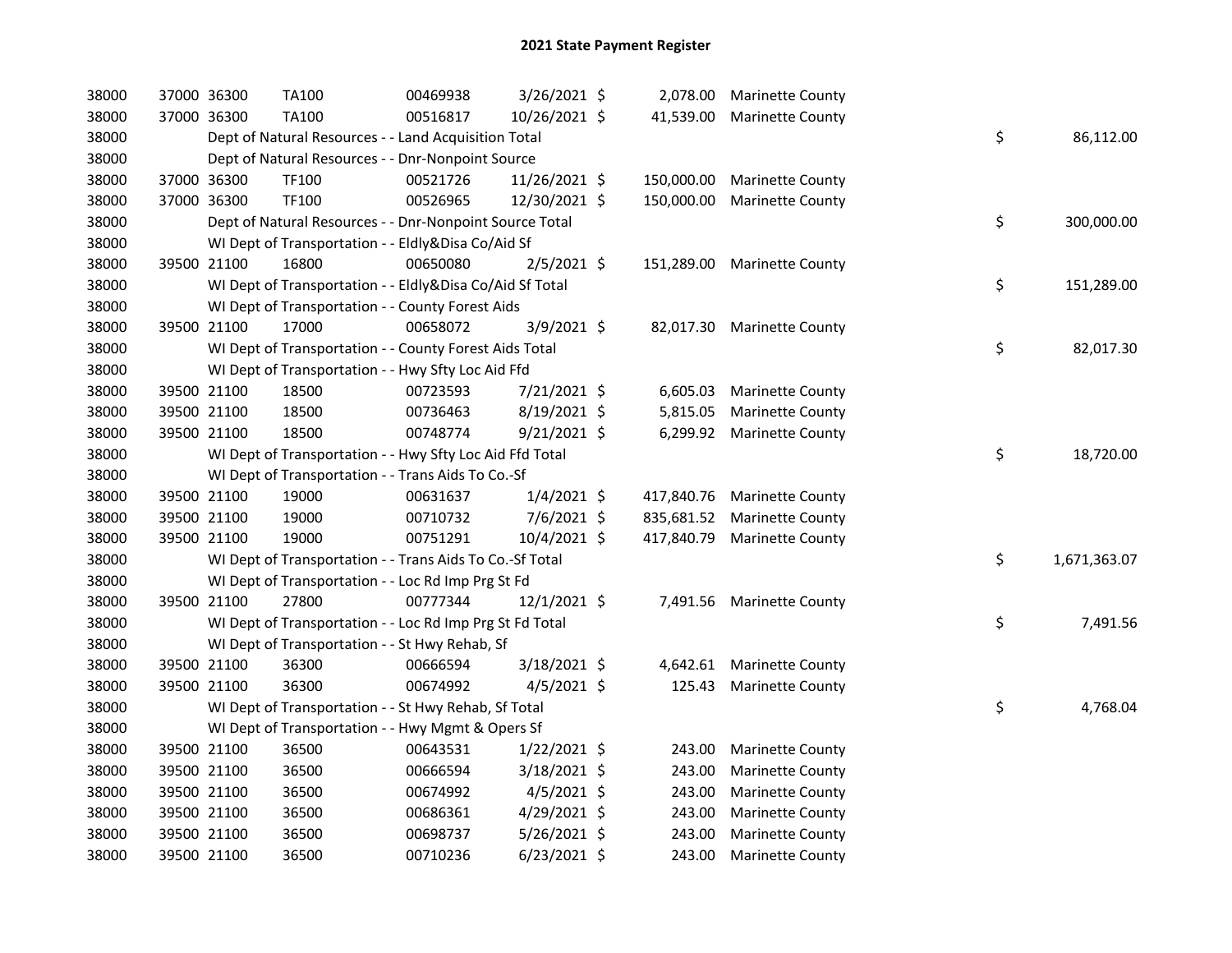| 38000 | 39500 21100 | 36500                                                    | 00721901 | 7/16/2021 \$   | 243.00     | <b>Marinette County</b> |    |            |
|-------|-------------|----------------------------------------------------------|----------|----------------|------------|-------------------------|----|------------|
| 38000 | 39500 21100 | 36500                                                    | 00737519 | 8/24/2021 \$   | 243.00     | <b>Marinette County</b> |    |            |
| 38000 | 39500 21100 | 36500                                                    | 00748209 | 9/20/2021 \$   | 243.00     | <b>Marinette County</b> |    |            |
| 38000 | 39500 21100 | 36500                                                    | 00771221 | 11/8/2021 \$   | 243.00     | <b>Marinette County</b> |    |            |
| 38000 | 39500 21100 | 36500                                                    | 00779478 | 12/2/2021 \$   | 243.00     | <b>Marinette County</b> |    |            |
| 38000 |             | WI Dept of Transportation - - Hwy Mgmt & Opers Sf Total  |          |                |            |                         | \$ | 2,673.00   |
| 38000 |             | WI Dept of Transportation - - Wi Lift Brdg Op/M Sf       |          |                |            |                         |    |            |
| 38000 | 39500 21100 | 36600                                                    | 00646234 | 1/29/2021 \$   | 5,029.06   | <b>Marinette County</b> |    |            |
| 38000 | 39500 21100 | 36600                                                    | 00659695 | $3/1/2021$ \$  | 642.83     | <b>Marinette County</b> |    |            |
| 38000 | 39500 21100 | 36600                                                    | 00674517 | $4/5/2021$ \$  | 808.18     | <b>Marinette County</b> |    |            |
| 38000 | 39500 21100 | 36600                                                    | 00685717 | $4/27/2021$ \$ | 2,624.38   | Marinette County        |    |            |
| 38000 | 39500 21100 | 36600                                                    | 00694724 | 5/17/2021 \$   | 16,002.82  | <b>Marinette County</b> |    |            |
| 38000 | 39500 21100 | 36600                                                    | 00714144 | 6/28/2021 \$   | 19,128.60  | <b>Marinette County</b> |    |            |
| 38000 | 39500 21100 | 36600                                                    | 00722591 | 7/20/2021 \$   | 8,040.45   | <b>Marinette County</b> |    |            |
| 38000 | 39500 21100 | 36600                                                    | 00756085 | 9/30/2021 \$   | 8,244.69   | <b>Marinette County</b> |    |            |
| 38000 | 39500 21100 | 36600                                                    | 00756095 | 9/30/2021 \$   | 20,980.98  | <b>Marinette County</b> |    |            |
| 38000 | 39500 21100 | 36600                                                    | 00774978 | 11/17/2021 \$  | 16,641.62  | <b>Marinette County</b> |    |            |
| 38000 | 39500 21100 | 36600                                                    | 00783614 | 12/14/2021 \$  | 14,754.28  | <b>Marinette County</b> |    |            |
| 38000 | 39500 21100 | 36600                                                    | 00792714 | 12/30/2021 \$  | 10,088.34  | <b>Marinette County</b> |    |            |
| 38000 |             | WI Dept of Transportation - - Wi Lift Brdg Op/M Sf Total |          |                |            |                         | \$ | 122,986.23 |
| 38000 |             | WI Dept of Transportation - - Routine Maint Sf           |          |                |            |                         |    |            |
| 38000 | 39500 21100 | 36800                                                    | 00636416 | $1/6/2021$ \$  | 53,696.52  | <b>Marinette County</b> |    |            |
| 38000 | 39500 21100 | 36800                                                    | 00641514 | 1/20/2021 \$   | 102,272.77 | <b>Marinette County</b> |    |            |
| 38000 | 39500 21100 | 36800                                                    | 00641515 | 1/20/2021 \$   | 12,060.24  | <b>Marinette County</b> |    |            |
| 38000 | 39500 21100 | 36800                                                    | 00641516 | 1/20/2021 \$   | 3,672.47   | <b>Marinette County</b> |    |            |
| 38000 | 39500 21100 | 36800                                                    | 00641517 | 1/20/2021 \$   | 1,660.43   | <b>Marinette County</b> |    |            |
| 38000 | 39500 21100 | 36800                                                    | 00643531 | 1/22/2021 \$   | 7,087.18   | <b>Marinette County</b> |    |            |
| 38000 | 39500 21100 | 36800                                                    | 00643640 | $1/22/2021$ \$ | 6,594.37   | <b>Marinette County</b> |    |            |
| 38000 | 39500 21100 | 36800                                                    | 00644010 | $1/22/2021$ \$ | 56,668.95  | <b>Marinette County</b> |    |            |
| 38000 | 39500 21100 | 36800                                                    | 00644013 | $1/22/2021$ \$ | 3,843.06   | <b>Marinette County</b> |    |            |
| 38000 | 39500 21100 | 36800                                                    | 00644014 | 1/22/2021 \$   | 1,310.43   | <b>Marinette County</b> |    |            |
| 38000 | 39500 21100 | 36800                                                    | 00644015 | $1/22/2021$ \$ | (3,249.02) | <b>Marinette County</b> |    |            |
| 38000 | 39500 21100 | 36800                                                    | 00644016 | $1/22/2021$ \$ | 129,288.45 | <b>Marinette County</b> |    |            |
| 38000 | 39500 21100 | 36800                                                    | 00647570 | $2/2/2021$ \$  | 33,687.00  | <b>Marinette County</b> |    |            |
| 38000 | 39500 21100 | 36800                                                    | 00661321 | 3/17/2021 \$   |            | (6.02) Marinette County |    |            |
| 38000 | 39500 21100 | 36800                                                    | 00666216 | 3/17/2021 \$   | 125,480.85 | <b>Marinette County</b> |    |            |
| 38000 | 39500 21100 | 36800                                                    | 00666594 | 3/18/2021 \$   | 4,961.22   | <b>Marinette County</b> |    |            |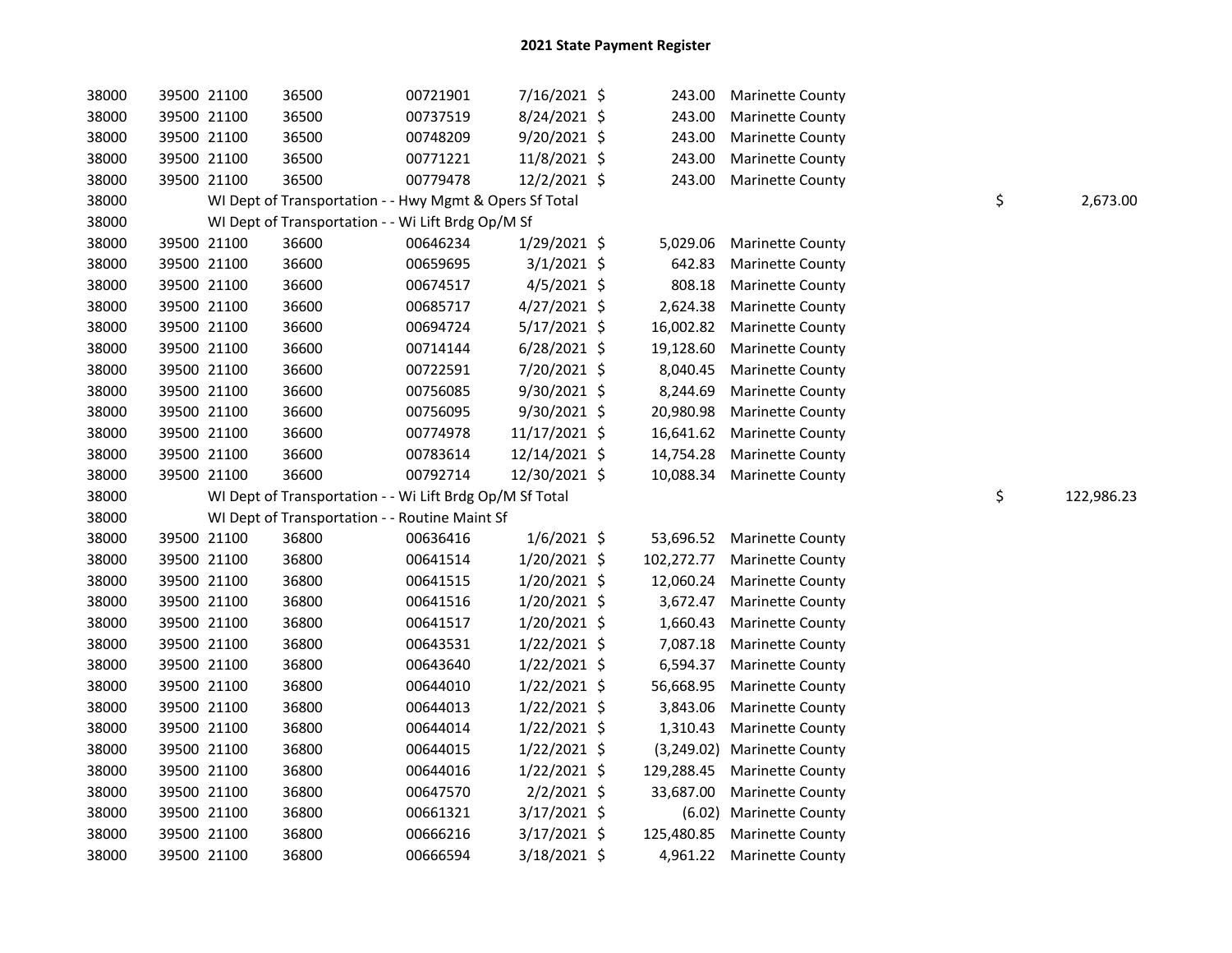| 38000 |             | 39500 21100 | 36800                                                | 00674143 | $4/5/2021$ \$  |            | 16,761.63 Marinette County |                    |
|-------|-------------|-------------|------------------------------------------------------|----------|----------------|------------|----------------------------|--------------------|
| 38000 | 39500 21100 |             | 36800                                                | 00674144 | $4/5/2021$ \$  | 242,503.08 | <b>Marinette County</b>    |                    |
| 38000 | 39500 21100 |             | 36800                                                | 00674992 | $4/5/2021$ \$  | 1,792.63   | <b>Marinette County</b>    |                    |
| 38000 | 39500 21100 |             | 36800                                                | 00683863 | $4/26/2021$ \$ | 218,678.48 | <b>Marinette County</b>    |                    |
| 38000 | 39500 21100 |             | 36800                                                | 00684476 | $4/27/2021$ \$ | 138,414.96 | <b>Marinette County</b>    |                    |
| 38000 | 39500 21100 |             | 36800                                                | 00686361 | $4/29/2021$ \$ | 2,481.84   | <b>Marinette County</b>    |                    |
| 38000 | 39500 21100 |             | 36800                                                | 00695715 | $5/20/2021$ \$ | 142,203.79 | <b>Marinette County</b>    |                    |
| 38000 | 39500 21100 |             | 36800                                                | 00698737 | $5/26/2021$ \$ | 112.09     | <b>Marinette County</b>    |                    |
| 38000 | 39500 21100 |             | 36800                                                | 00709760 | $6/23/2021$ \$ | 141.03     | <b>Marinette County</b>    |                    |
| 38000 | 39500 21100 |             | 36800                                                | 00710236 | $6/23/2021$ \$ | 131.19     | <b>Marinette County</b>    |                    |
| 38000 | 39500 21100 |             | 36800                                                | 00714741 | $7/1/2021$ \$  | 741.08     | <b>Marinette County</b>    |                    |
| 38000 | 39500 21100 |             | 36800                                                | 00714745 | $7/1/2021$ \$  | 42,502.45  | <b>Marinette County</b>    |                    |
| 38000 | 39500 21100 |             | 36800                                                | 00724689 | 7/26/2021 \$   | 45,574.94  | <b>Marinette County</b>    |                    |
| 38000 | 39500 21100 |             | 36800                                                | 00725734 | 7/28/2021 \$   | 65,389.72  | <b>Marinette County</b>    |                    |
| 38000 | 39500 21100 |             | 36800                                                | 00726306 | 7/28/2021 \$   | 157,212.28 | <b>Marinette County</b>    |                    |
| 38000 | 39500 21100 |             | 36800                                                | 00735816 | 8/18/2021 \$   | 65,584.55  | <b>Marinette County</b>    |                    |
| 38000 | 39500 21100 |             | 36800                                                | 00735953 | 8/18/2021 \$   | 56,607.15  | <b>Marinette County</b>    |                    |
| 38000 | 39500 21100 |             | 36800                                                | 00737519 | 8/24/2021 \$   | 350.64     | <b>Marinette County</b>    |                    |
| 38000 | 39500 21100 |             | 36800                                                | 00738490 | $8/24/2021$ \$ | 23,681.92  | <b>Marinette County</b>    |                    |
| 38000 | 39500 21100 |             | 36800                                                | 00748209 | $9/20/2021$ \$ |            | 1,054.73 Marinette County  |                    |
| 38000 | 39500 21100 |             | 36800                                                | 00749489 | $9/23/2021$ \$ |            | 8,284.11 Marinette County  |                    |
| 38000 | 39500 21100 |             | 36800                                                | 00754817 | 9/29/2021 \$   | 206,117.87 | <b>Marinette County</b>    |                    |
| 38000 | 39500 21100 |             | 36800                                                | 00754820 | 9/29/2021 \$   | 68,558.84  | <b>Marinette County</b>    |                    |
| 38000 | 39500 21100 |             | 36800                                                | 00770099 | 11/5/2021 \$   | 102,234.75 | <b>Marinette County</b>    |                    |
| 38000 | 39500 21100 |             | 36800                                                | 00770102 | $11/5/2021$ \$ |            | 58,601.62 Marinette County |                    |
| 38000 | 39500 21100 |             | 36800                                                | 00771221 | 11/8/2021 \$   |            | 539.11 Marinette County    |                    |
| 38000 | 39500 21100 |             | 36800                                                | 00779478 | 12/2/2021 \$   | 357.87     | <b>Marinette County</b>    |                    |
| 38000 | 39500 21100 |             | 36800                                                | 00779866 | 12/2/2021 \$   |            | 39,407.41 Marinette County |                    |
| 38000 | 39500 21100 |             | 36800                                                | 00779872 | 12/2/2021 \$   |            | 73,825.72 Marinette County |                    |
| 38000 |             |             | WI Dept of Transportation - - Routine Maint Sf Total |          |                |            |                            | \$<br>2,318,876.38 |
| 38000 |             |             | WI Dept of Transportation - - Hwy Mgmt & Opers Lf    |          |                |            |                            |                    |
| 38000 | 39500 21100 |             | 37500                                                | 00646234 | $1/29/2021$ \$ | 5,029.06   | <b>Marinette County</b>    |                    |
| 38000 | 39500 21100 |             | 37500                                                | 00659695 | $3/1/2021$ \$  | 642.83     | <b>Marinette County</b>    |                    |
| 38000 | 39500 21100 |             | 37500                                                | 00674517 | $4/5/2021$ \$  | 808.18     | <b>Marinette County</b>    |                    |
| 38000 | 39500 21100 |             | 37500                                                | 00685717 | $4/27/2021$ \$ | 2,624.38   | <b>Marinette County</b>    |                    |
| 38000 | 39500 21100 |             | 37500                                                | 00694724 | $5/17/2021$ \$ | 16,002.82  | <b>Marinette County</b>    |                    |
| 38000 |             | 39500 21100 | 37500                                                | 00714144 | $6/28/2021$ \$ |            | 19,128.60 Marinette County |                    |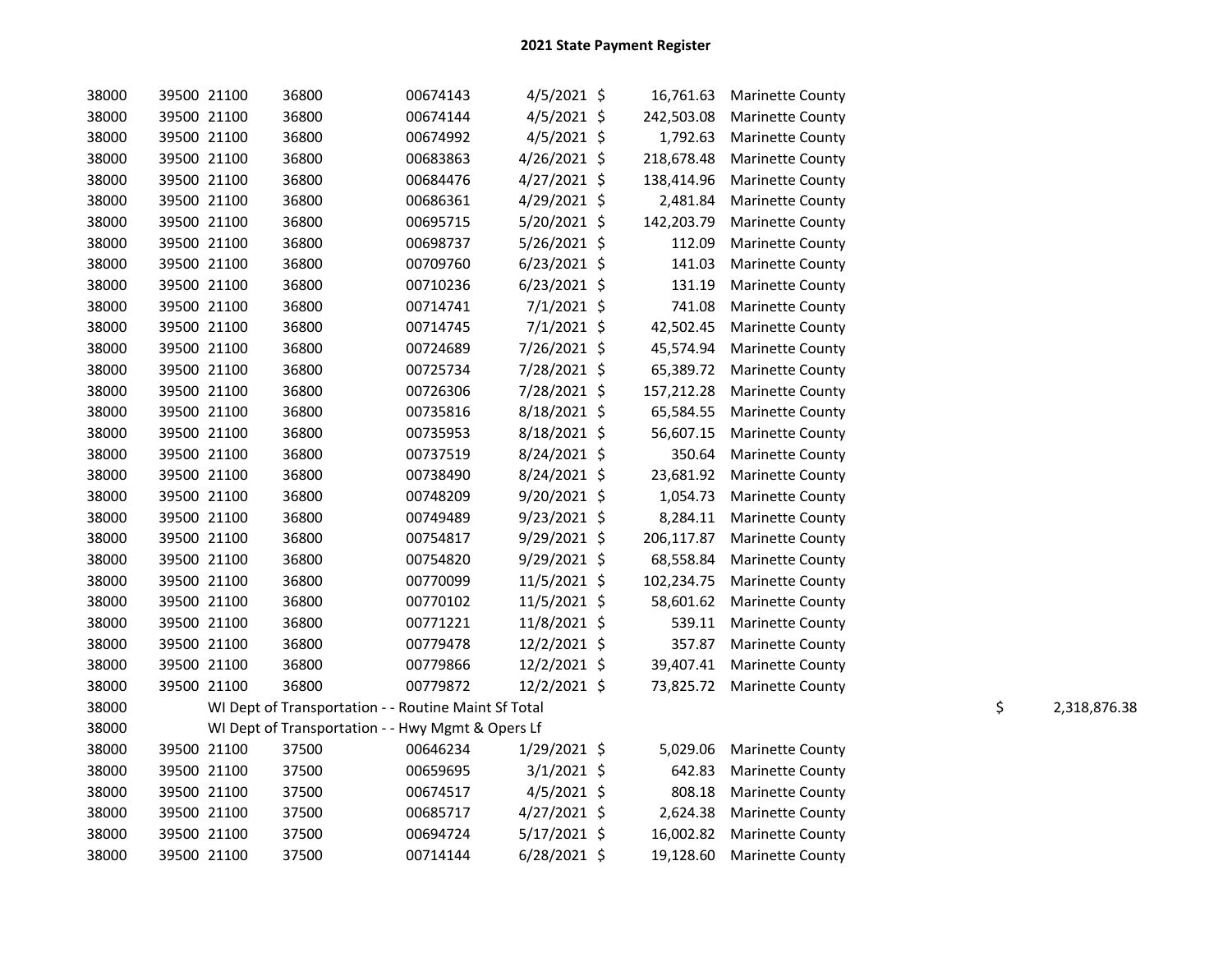| 38000 | 39500 21100 | 37500                                                        | 00722591 | 7/20/2021 \$   | 8,040.45  | <b>Marinette County</b>    |    |            |
|-------|-------------|--------------------------------------------------------------|----------|----------------|-----------|----------------------------|----|------------|
| 38000 | 39500 21100 | 37500                                                        | 00756085 | 9/30/2021 \$   | 8,244.69  | <b>Marinette County</b>    |    |            |
| 38000 | 39500 21100 | 37500                                                        | 00756095 | 9/30/2021 \$   | 20,980.98 | <b>Marinette County</b>    |    |            |
| 38000 | 39500 21100 | 37500                                                        | 00774978 | 11/17/2021 \$  | 16,641.62 | <b>Marinette County</b>    |    |            |
| 38000 | 39500 21100 | 37500                                                        | 00783614 | 12/14/2021 \$  | 14,754.28 | <b>Marinette County</b>    |    |            |
| 38000 | 39500 21100 | 37500                                                        | 00792714 | 12/30/2021 \$  | 10,088.34 | <b>Marinette County</b>    |    |            |
| 38000 |             | WI Dept of Transportation - - Hwy Mgmt & Opers Lf Total      |          |                |           |                            | \$ | 122,986.23 |
| 38000 |             | WI Dept of Transportation - - Transpor Safety Ff             |          |                |           |                            |    |            |
| 38000 | 39500 21100 | 58200                                                        | 00658628 | $3/12/2021$ \$ | 142.71    | <b>Marinette County</b>    |    |            |
| 38000 | 39500 21100 | 58200                                                        | 00783168 | 12/14/2021 \$  |           | 120.71 Marinette County    |    |            |
| 38000 |             | WI Dept of Transportation - - Transpor Safety Ff Total       |          |                |           |                            | \$ | 263.42     |
| 38000 |             | Department of Corrections - - Corrections Contracts And Agre |          |                |           |                            |    |            |
| 38000 | 41000 10000 | 11400                                                        | 00402106 | $1/4/2021$ \$  | 22,796.78 | <b>Marinette County</b>    |    |            |
| 38000 | 41000 10000 | 11400                                                        | 00402952 | $1/7/2021$ \$  | 1,337.96  | <b>Marinette County</b>    |    |            |
| 38000 | 41000 10000 | 11400                                                        | 00406142 | $1/27/2021$ \$ | 3,036.14  | <b>Marinette County</b>    |    |            |
| 38000 | 41000 10000 | 11400                                                        | 00411366 | $2/23/2021$ \$ | 11,269.74 | <b>Marinette County</b>    |    |            |
| 38000 | 41000 10000 | 11400                                                        | 00412171 | $2/26/2021$ \$ | 2,470.08  | <b>Marinette County</b>    |    |            |
| 38000 | 41000 10000 | 11400                                                        | 00412447 | $2/26/2021$ \$ | 12,504.78 | <b>Marinette County</b>    |    |            |
| 38000 | 41000 10000 | 11400                                                        | 00416284 | $3/17/2021$ \$ | 32,059.58 | <b>Marinette County</b>    |    |            |
| 38000 | 41000 10000 | 11400                                                        | 00419052 | 4/8/2021 \$    | 3,910.96  | <b>Marinette County</b>    |    |            |
| 38000 | 41000 10000 | 11400                                                        | 00419981 | $4/8/2021$ \$  | 29,177.82 | <b>Marinette County</b>    |    |            |
| 38000 | 41000 10000 | 11400                                                        | 00420737 | $4/15/2021$ \$ | 6,175.20  | <b>Marinette County</b>    |    |            |
| 38000 | 41000 10000 | 11400                                                        | 00424778 | $5/6/2021$ \$  | 23,928.90 | <b>Marinette County</b>    |    |            |
| 38000 | 41000 10000 | 11400                                                        | 00426522 | $5/17/2021$ \$ | 3,499.28  | <b>Marinette County</b>    |    |            |
| 38000 | 41000 10000 | 11400                                                        | 00432060 | $6/14/2021$ \$ | 10,652.22 | <b>Marinette County</b>    |    |            |
| 38000 | 41000 10000 | 11400                                                        | 00432487 | $6/15/2021$ \$ | 17,805.16 | <b>Marinette County</b>    |    |            |
| 38000 | 41000 10000 | 11400                                                        | 00435069 | $6/28/2021$ \$ | 12,967.92 | <b>Marinette County</b>    |    |            |
| 38000 | 41000 10000 | 11400                                                        | 00437550 | 7/9/2021 \$    | 10,240.54 | <b>Marinette County</b>    |    |            |
| 38000 | 41000 10000 | 11400                                                        | 00438025 | 7/13/2021 \$   | 8,645.28  | <b>Marinette County</b>    |    |            |
| 38000 | 41000 10000 | 11400                                                        | 00444271 | $8/16/2021$ \$ | 4,168.26  | <b>Marinette County</b>    |    |            |
| 38000 | 41000 10000 | 11400                                                        | 00445003 | $8/17/2021$ \$ | 11,424.12 | <b>Marinette County</b>    |    |            |
| 38000 | 41000 10000 | 11400                                                        | 00449499 | $9/14/2021$ \$ | 2,264.24  | <b>Marinette County</b>    |    |            |
| 38000 | 41000 10000 | 11400                                                        | 00454540 | 10/7/2021 \$   | 2,573.00  | <b>Marinette County</b>    |    |            |
| 38000 | 41000 10000 | 11400                                                        | 00458865 | 10/27/2021 \$  | 3,550.74  | <b>Marinette County</b>    |    |            |
| 38000 | 41000 10000 | 11400                                                        | 00461559 | 11/12/2021 \$  | 8,079.22  | <b>Marinette County</b>    |    |            |
| 38000 | 41000 10000 | 11400                                                        | 00462145 | 11/15/2021 \$  | 874.82    | <b>Marinette County</b>    |    |            |
| 38000 | 41000 10000 | 11400                                                        | 00469076 | 12/21/2021 \$  |           | 11,475.58 Marinette County |    |            |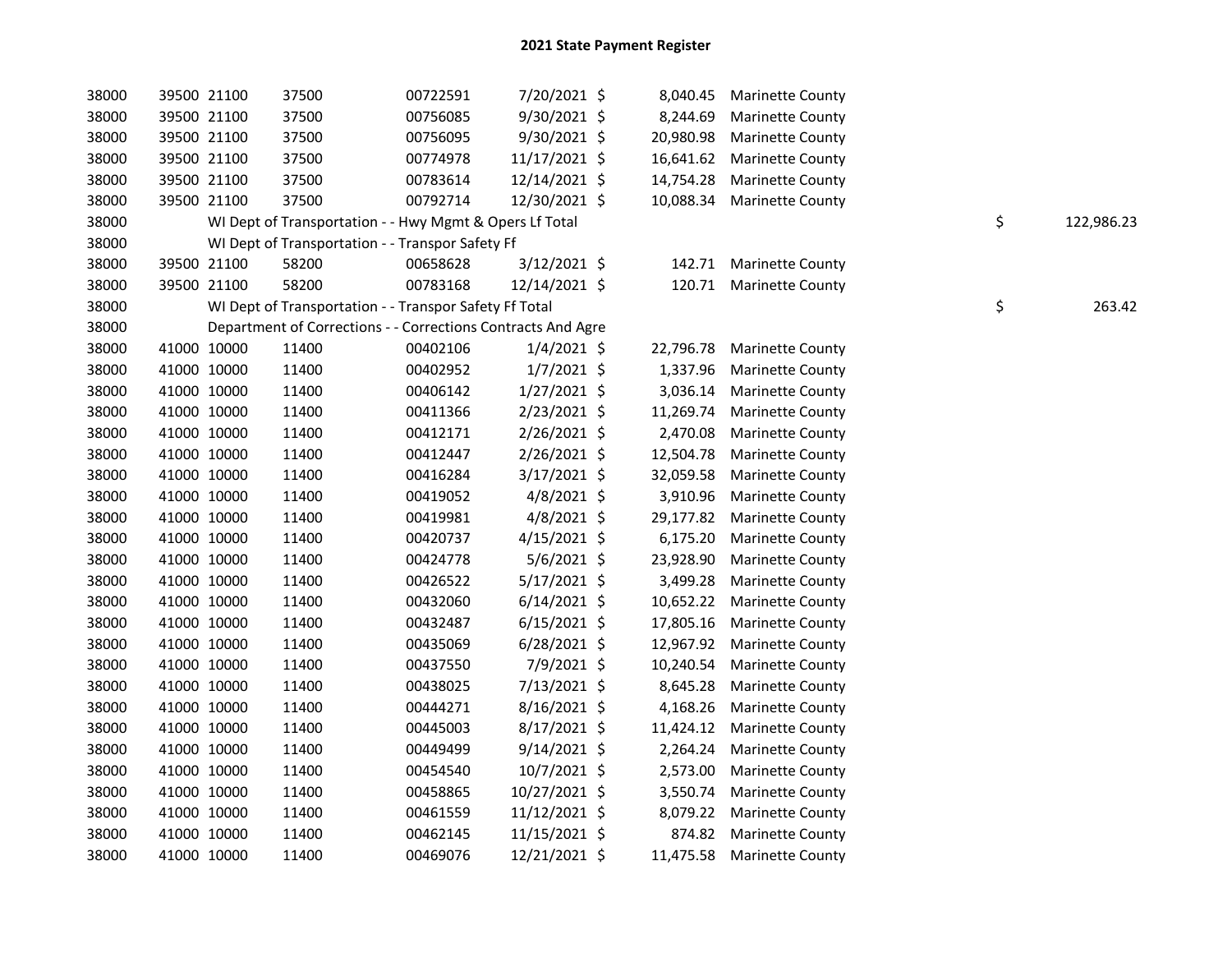| 38000 |             | Department of Corrections - - Corrections Contracts And Agre Total |                                                                                                         | \$<br>256,888.32 |            |                                                                                                               |                    |
|-------|-------------|--------------------------------------------------------------------|---------------------------------------------------------------------------------------------------------|------------------|------------|---------------------------------------------------------------------------------------------------------------|--------------------|
| 38000 |             |                                                                    | Department of Corrections - - Reimbursing Counties For Probation, Extended Supervision And Parole Holds |                  |            |                                                                                                               |                    |
| 38000 | 41000 10000 | 11600                                                              | 00459646                                                                                                | 10/29/2021 \$    |            | 6,280.00 Marinette County                                                                                     |                    |
| 38000 |             |                                                                    |                                                                                                         |                  |            | Department of Corrections - - Reimbursing Counties For Probation, Extended Supervision And Parole Holds Total | \$<br>6,280.00     |
| 38000 |             | Department of Health Services - - State/Federal Aids               |                                                                                                         |                  |            |                                                                                                               |                    |
| 38000 | 43500 10000 | 00000                                                              | 92106                                                                                                   | $1/4/2021$ \$    |            | 146,070.00 Marinette County                                                                                   |                    |
| 38000 | 43500 10000 | 00000                                                              | 92107                                                                                                   | $2/1/2021$ \$    | 1,913.00   | <b>Marinette County</b>                                                                                       |                    |
| 38000 | 43500 10000 | 00000                                                              | 92108                                                                                                   | $3/1/2021$ \$    | 485,185.00 | <b>Marinette County</b>                                                                                       |                    |
| 38000 | 43500 10000 | 00000                                                              | 92109                                                                                                   | $4/1/2021$ \$    | 311,819.00 | <b>Marinette County</b>                                                                                       |                    |
| 38000 | 43500 10000 | 00000                                                              | 92111                                                                                                   | $6/1/2021$ \$    | 241,734.00 | <b>Marinette County</b>                                                                                       |                    |
| 38000 | 43500 10000 | 00000                                                              | 92200                                                                                                   | $7/1/2021$ \$    | 187,177.00 | <b>Marinette County</b>                                                                                       |                    |
| 38000 | 43500 10000 | 00000                                                              | 92201                                                                                                   | 8/2/2021 \$      | 975,001.00 | <b>Marinette County</b>                                                                                       |                    |
| 38000 | 43500 10000 | 00000                                                              | 92202                                                                                                   | $9/1/2021$ \$    | 161,670.00 | <b>Marinette County</b>                                                                                       |                    |
| 38000 | 43500 10000 | 00000                                                              | 92204                                                                                                   | 10/1/2021 \$     | 75,422.00  | <b>Marinette County</b>                                                                                       |                    |
| 38000 | 43500 10000 | 00000                                                              | 92206                                                                                                   | $11/1/2021$ \$   | 137,117.00 | <b>Marinette County</b>                                                                                       |                    |
| 38000 | 43500 10000 | 00000                                                              | 92207                                                                                                   | 12/1/2021 \$     | 87,443.00  | <b>Marinette County</b>                                                                                       |                    |
| 38000 |             | Department of Health Services - - State/Federal Aids Total         |                                                                                                         |                  |            |                                                                                                               | \$<br>2,810,551.00 |
| 38000 |             | Department of Health Services - - General Program Operations       |                                                                                                         |                  |            |                                                                                                               |                    |
| 38000 | 43500 10000 | 40100                                                              | 00408035                                                                                                | $2/3/2021$ \$    | 1.50       | <b>Marinette County</b>                                                                                       |                    |
| 38000 | 43500 10000 | 40100                                                              | 00414166                                                                                                | 3/9/2021 \$      | 15.00      | Marinette County                                                                                              |                    |
| 38000 | 43500 10000 | 40100                                                              | 00415865                                                                                                | 3/16/2021 \$     | 1.50       | <b>Marinette County</b>                                                                                       |                    |
| 38000 | 43500 10000 | 40100                                                              | 00418591                                                                                                | 3/30/2021 \$     | 1.50       | <b>Marinette County</b>                                                                                       |                    |
| 38000 | 43500 10000 | 40100                                                              | 00428908                                                                                                | 5/25/2021 \$     | 1.00       | <b>Marinette County</b>                                                                                       |                    |
| 38000 | 43500 10000 | 40100                                                              | 00428909                                                                                                | 5/25/2021 \$     | 15.00      | <b>Marinette County</b>                                                                                       |                    |
| 38000 | 43500 10000 | 40100                                                              | 00431503                                                                                                | $6/8/2021$ \$    | 3.00       | <b>Marinette County</b>                                                                                       |                    |
| 38000 | 43500 10000 | 40100                                                              | 00439492                                                                                                | 7/20/2021 \$     | 1.50       | <b>Marinette County</b>                                                                                       |                    |
| 38000 | 43500 10000 | 40100                                                              | 00445165                                                                                                | 8/18/2021 \$     | 1.00       | <b>Marinette County</b>                                                                                       |                    |
| 38000 | 43500 10000 | 40100                                                              | 00445166                                                                                                | 8/18/2021 \$     | 15.00      | <b>Marinette County</b>                                                                                       |                    |
| 38000 | 43500 10000 | 40100                                                              | 00447308                                                                                                | 8/31/2021 \$     | 1.50       | <b>Marinette County</b>                                                                                       |                    |
| 38000 | 43500 10000 | 40100                                                              | 00449628                                                                                                | 9/14/2021 \$     | 0.50       | Marinette County                                                                                              |                    |
| 38000 | 43500 10000 | 40100                                                              | 00462766                                                                                                | 11/16/2021 \$    | 1.50       | <b>Marinette County</b>                                                                                       |                    |
| 38000 | 43500 10000 | 40100                                                              | 00466530                                                                                                | 12/7/2021 \$     | 1.00       | <b>Marinette County</b>                                                                                       |                    |
| 38000 | 43500 10000 | 40100                                                              | 00466531                                                                                                | 12/7/2021 \$     | 15.00      | Marinette County                                                                                              |                    |
| 38000 | 43500 10000 | 40100                                                              | 00468387                                                                                                | 12/16/2021 \$    | 1.00       | <b>Marinette County</b>                                                                                       |                    |
| 38000 | 43500 10000 | 40100                                                              | 00468388                                                                                                | 12/16/2021 \$    | 15.00      | <b>Marinette County</b>                                                                                       |                    |
| 38000 |             | Department of Health Services - - General Program Operations Total |                                                                                                         |                  |            |                                                                                                               | \$<br>91.50        |

38000 Department of Health Services - - Medical Assistance State Admin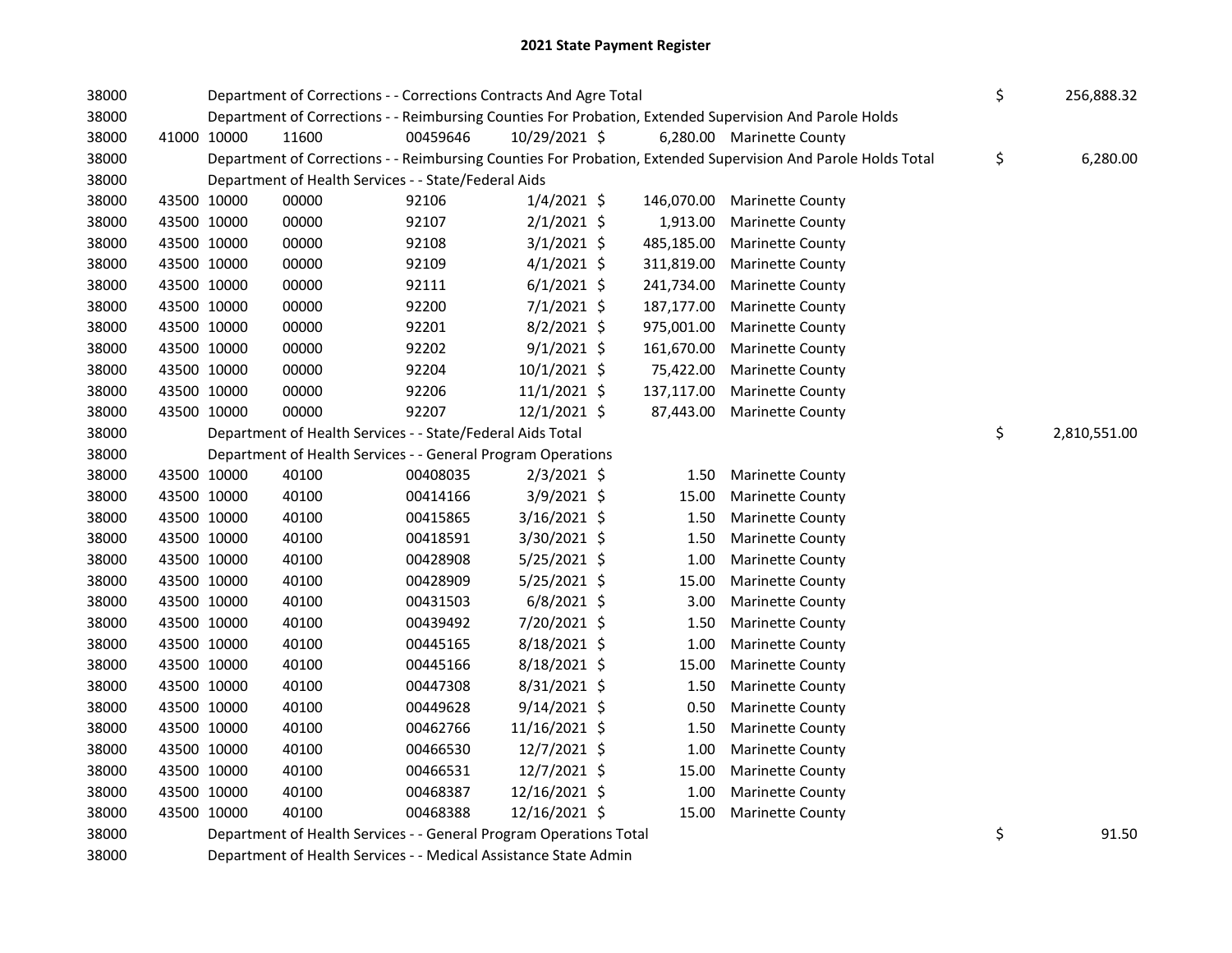| 38000 |             | 43500 10000 | 44000                                                                  | 00408035 | $2/3/2021$ \$  | 1.50       | <b>Marinette County</b> |              |
|-------|-------------|-------------|------------------------------------------------------------------------|----------|----------------|------------|-------------------------|--------------|
| 38000 |             | 43500 10000 | 44000                                                                  | 00414166 | 3/9/2021 \$    | 15.00      | <b>Marinette County</b> |              |
| 38000 | 43500 10000 |             | 44000                                                                  | 00415865 | 3/16/2021 \$   | 1.50       | <b>Marinette County</b> |              |
| 38000 | 43500 10000 |             | 44000                                                                  | 00418591 | 3/30/2021 \$   | 1.50       | <b>Marinette County</b> |              |
| 38000 | 43500 10000 |             | 44000                                                                  | 00428908 | 5/25/2021 \$   | 1.00       | <b>Marinette County</b> |              |
| 38000 | 43500 10000 |             | 44000                                                                  | 00428909 | 5/25/2021 \$   | 15.00      | Marinette County        |              |
| 38000 | 43500 10000 |             | 44000                                                                  | 00431503 | $6/8/2021$ \$  | 3.00       | Marinette County        |              |
| 38000 | 43500 10000 |             | 44000                                                                  | 00439492 | 7/20/2021 \$   | 1.50       | Marinette County        |              |
| 38000 |             | 43500 10000 | 44000                                                                  | 00445165 | 8/18/2021 \$   | 1.00       | Marinette County        |              |
| 38000 |             | 43500 10000 | 44000                                                                  | 00445166 | 8/18/2021 \$   | 15.00      | <b>Marinette County</b> |              |
| 38000 |             | 43500 10000 | 44000                                                                  | 00447308 | $8/31/2021$ \$ | 1.50       | <b>Marinette County</b> |              |
| 38000 |             | 43500 10000 | 44000                                                                  | 00449628 | 9/14/2021 \$   | 0.50       | <b>Marinette County</b> |              |
| 38000 |             | 43500 10000 | 44000                                                                  | 00462766 | 11/16/2021 \$  | 1.50       | <b>Marinette County</b> |              |
| 38000 |             | 43500 10000 | 44000                                                                  | 00466530 | 12/7/2021 \$   | 1.00       | <b>Marinette County</b> |              |
| 38000 |             | 43500 10000 | 44000                                                                  | 00466531 | 12/7/2021 \$   | 15.00      | <b>Marinette County</b> |              |
| 38000 |             | 43500 10000 | 44000                                                                  | 00468387 | 12/16/2021 \$  | 1.00       | Marinette County        |              |
| 38000 | 43500 10000 |             | 44000                                                                  | 00468388 | 12/16/2021 \$  | 15.00      | <b>Marinette County</b> |              |
| 38000 |             |             | Department of Health Services - - Medical Assistance State Admin Total |          |                |            |                         | \$<br>91.50  |
| 38000 |             |             | Dept of Children and Families - - Fees For Administrative Servic       |          |                |            |                         |              |
| 38000 |             | 43700 10000 | 23100                                                                  | 00080577 | 2/16/2021 \$   | 140.00     | <b>Marinette County</b> |              |
| 38000 |             | 43700 10000 | 23100                                                                  | 00083432 | $4/20/2021$ \$ | 155.00     | <b>Marinette County</b> |              |
| 38000 |             | 43700 10000 | 23100                                                                  | 00087315 | 7/23/2021 \$   | 135.00     | <b>Marinette County</b> |              |
| 38000 |             | 43700 10000 | 23100                                                                  | 00090932 | 11/2/2021 \$   | 80.00      | <b>Marinette County</b> |              |
| 38000 |             |             | Dept of Children and Families - - Fees For Administrative Servic Total |          |                |            |                         | \$<br>510.00 |
| 38000 |             |             | Dept of Children and Families - - General Aids                         |          |                |            |                         |              |
| 38000 |             | 43700 10000 | 99000                                                                  | 00079011 | $1/5/2021$ \$  | 28,583.28  | <b>Marinette County</b> |              |
| 38000 |             | 43700 10000 | 99000                                                                  | 00079762 | 1/29/2021 \$   | 158,633.39 | <b>Marinette County</b> |              |
| 38000 |             | 43700 10000 | 99000                                                                  | 00079949 | $2/1/2021$ \$  | 105.87     | <b>Marinette County</b> |              |
| 38000 |             | 43700 10000 | 99000                                                                  | 00080167 | $2/5/2021$ \$  | 2,561.81   | <b>Marinette County</b> |              |
| 38000 |             | 43700 10000 | 99000                                                                  | 00080277 | $2/5/2021$ \$  | 220.37     | <b>Marinette County</b> |              |
| 38000 |             | 43700 10000 | 99000                                                                  | 00080946 | 2/26/2021 \$   | 7.49       | <b>Marinette County</b> |              |
| 38000 |             | 43700 10000 | 99000                                                                  | 00081243 | $3/5/2021$ \$  | 150,103.47 | <b>Marinette County</b> |              |
| 38000 | 43700 10000 |             | 99000                                                                  | 00081322 | $3/5/2021$ \$  | 1,640.78   | <b>Marinette County</b> |              |
| 38000 | 43700 10000 |             | 99000                                                                  | 00081405 | $3/8/2021$ \$  | 11,635.00  | <b>Marinette County</b> |              |
| 38000 | 43700 10000 |             | 99000                                                                  | 00082227 | 3/29/2021 \$   | 28,886.38  | <b>Marinette County</b> |              |
| 38000 | 43700 10000 |             | 99000                                                                  | 00082540 | $4/1/2021$ \$  | 1,590.00   | <b>Marinette County</b> |              |
| 38000 | 43700 10000 |             | 99000                                                                  | 00082650 | $4/5/2021$ \$  | 2,943.92   | <b>Marinette County</b> |              |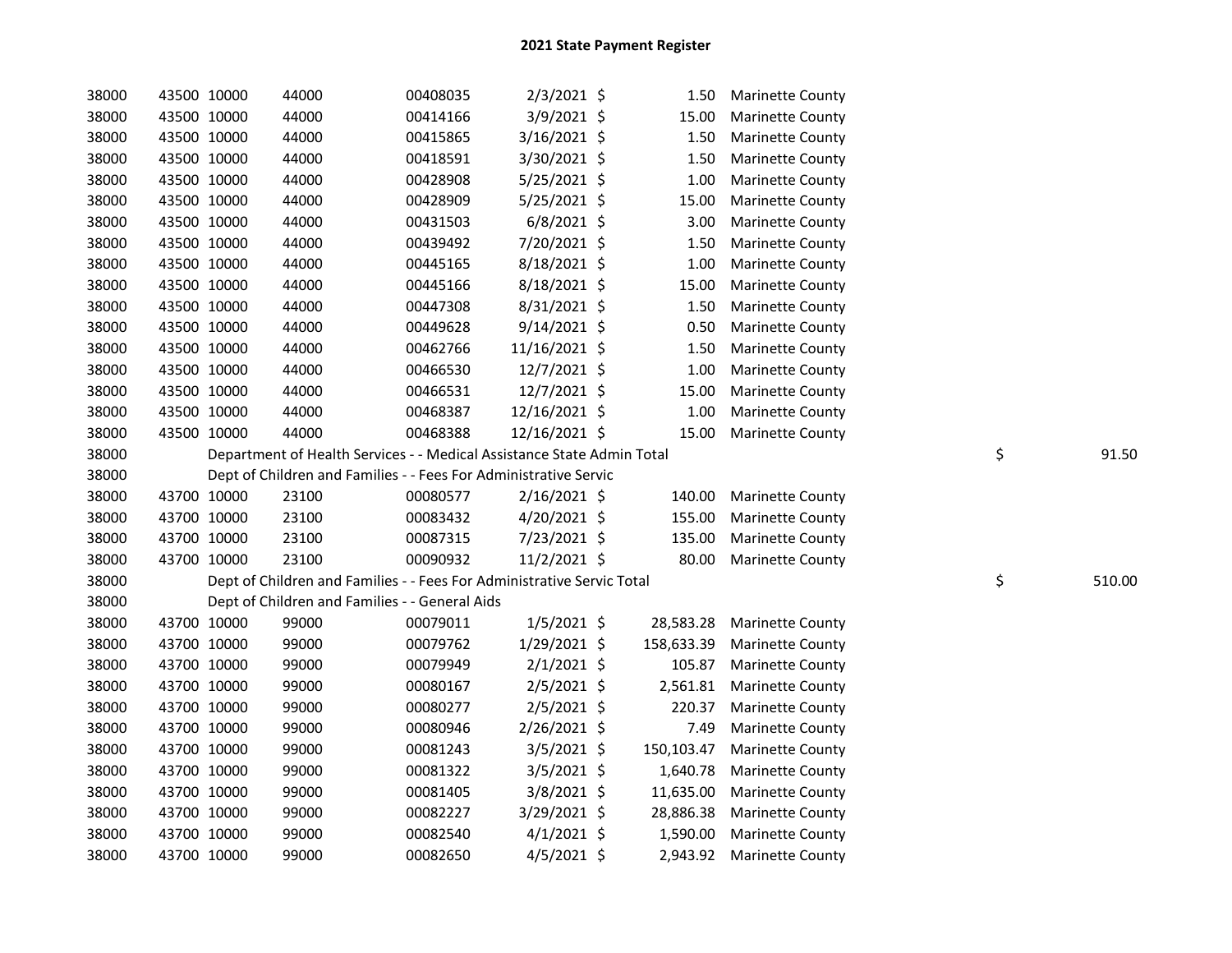| 38000 | 43700 10000 | 99000                                                | 00082651 | $4/5/2021$ \$  |            | 206,545.66 Marinette County |    |              |
|-------|-------------|------------------------------------------------------|----------|----------------|------------|-----------------------------|----|--------------|
| 38000 | 43700 10000 | 99000                                                | 00083898 | 4/30/2021 \$   | 151,186.10 | <b>Marinette County</b>     |    |              |
| 38000 | 43700 10000 | 99000                                                | 00084112 | $5/4/2021$ \$  | 5,342.35   | <b>Marinette County</b>     |    |              |
| 38000 | 43700 10000 | 99000                                                | 00084113 | $5/5/2021$ \$  | 158,323.64 | <b>Marinette County</b>     |    |              |
| 38000 | 43700 10000 | 99000                                                | 00085443 | $6/1/2021$ \$  | 18,315.00  | <b>Marinette County</b>     |    |              |
| 38000 | 43700 10000 | 99000                                                | 00085555 | $6/4/2021$ \$  | 4,377.76   | Marinette County            |    |              |
| 38000 | 43700 10000 | 99000                                                | 00085627 | $6/7/2021$ \$  | 100,286.79 | <b>Marinette County</b>     |    |              |
| 38000 | 43700 10000 | 99000                                                | 00086559 | $6/30/2021$ \$ | 2,596.00   | <b>Marinette County</b>     |    |              |
| 38000 | 43700 10000 | 99000                                                | 00086687 | $7/7/2021$ \$  | 107,341.97 | <b>Marinette County</b>     |    |              |
| 38000 | 43700 10000 | 99000                                                | 00086949 | 7/9/2021 \$    | 2,000.00   | <b>Marinette County</b>     |    |              |
| 38000 | 43700 10000 | 99000                                                | 00087562 | 7/30/2021 \$   | 113,968.49 | <b>Marinette County</b>     |    |              |
| 38000 | 43700 10000 | 99000                                                | 00087697 | 7/30/2021 \$   | 36,607.00  | <b>Marinette County</b>     |    |              |
| 38000 | 43700 10000 | 99000                                                | 00087758 | $8/4/2021$ \$  | 3,067.86   | <b>Marinette County</b>     |    |              |
| 38000 | 43700 10000 | 99000                                                | 00087932 | $8/5/2021$ \$  | 29,849.11  | <b>Marinette County</b>     |    |              |
| 38000 | 43700 10000 | 99000                                                | 00088175 | $8/13/2021$ \$ | 3,716.65   | <b>Marinette County</b>     |    |              |
| 38000 | 43700 10000 | 99000                                                | 00088936 | $9/7/2021$ \$  |            | 751,321.52 Marinette County |    |              |
| 38000 | 43700 10000 | 99000                                                | 00089115 | $9/10/2021$ \$ | 38,571.12  | <b>Marinette County</b>     |    |              |
| 38000 | 43700 10000 | 99000                                                | 00089193 | 9/10/2021 \$   | 2,000.00   | <b>Marinette County</b>     |    |              |
| 38000 | 43700 10000 | 99000                                                | 00089908 | 10/5/2021 \$   | 197,481.48 | <b>Marinette County</b>     |    |              |
| 38000 | 43700 10000 | 99000                                                | 00090756 | 10/29/2021 \$  | 156,859.52 | <b>Marinette County</b>     |    |              |
| 38000 | 43700 10000 | 99000                                                | 00091024 | 11/5/2021 \$   | 141,930.37 | <b>Marinette County</b>     |    |              |
| 38000 | 43700 10000 | 99000                                                | 00091112 | 11/5/2021 \$   | 2,000.00   | <b>Marinette County</b>     |    |              |
| 38000 | 43700 10000 | 99000                                                | 00092118 | 12/3/2021 \$   | 14,908.00  | <b>Marinette County</b>     |    |              |
| 38000 | 43700 10000 | 99000                                                | 00092218 | 12/6/2021 \$   |            | 17,811.96 Marinette County  |    |              |
| 38000 |             | Dept of Children and Families - - General Aids Total |          |                |            |                             | \$ | 2,653,320.11 |
| 38000 |             | Dept of Workforce Development - - Auxiliary Services |          |                |            |                             |    |              |
| 38000 | 44500 10000 | 13000                                                | 00310349 | $1/4/2021$ \$  | 65.00      | <b>Marinette County</b>     |    |              |
| 38000 | 44500 10000 | 13000                                                | 00313438 | $2/2/2021$ \$  | 60.00      | <b>Marinette County</b>     |    |              |
| 38000 | 44500 10000 | 13000                                                | 00317068 | $3/2/2021$ \$  | 55.00      | <b>Marinette County</b>     |    |              |
| 38000 | 44500 10000 | 13000                                                | 00320876 | $4/2/2021$ \$  | 85.00      | <b>Marinette County</b>     |    |              |
| 38000 | 44500 10000 | 13000                                                | 00324421 | $5/4/2021$ \$  | 55.00      | <b>Marinette County</b>     |    |              |
| 38000 | 44500 10000 | 13000                                                | 00327613 | $6/2/2021$ \$  | 40.00      | <b>Marinette County</b>     |    |              |
| 38000 | 44500 10000 | 13000                                                | 00331398 | $7/2/2021$ \$  | 40.00      | <b>Marinette County</b>     |    |              |
| 38000 | 44500 10000 | 13000                                                | 00335297 | $8/3/2021$ \$  | 50.00      | <b>Marinette County</b>     |    |              |
| 38000 | 44500 10000 | 13000                                                | 00339090 | $9/2/2021$ \$  | 60.00      | <b>Marinette County</b>     |    |              |
| 38000 | 44500 10000 | 13000                                                | 00343078 | 10/4/2021 \$   | 30.00      | <b>Marinette County</b>     |    |              |
| 38000 | 44500 10000 | 13000                                                | 00347117 | $11/2/2021$ \$ | 55.00      | <b>Marinette County</b>     |    |              |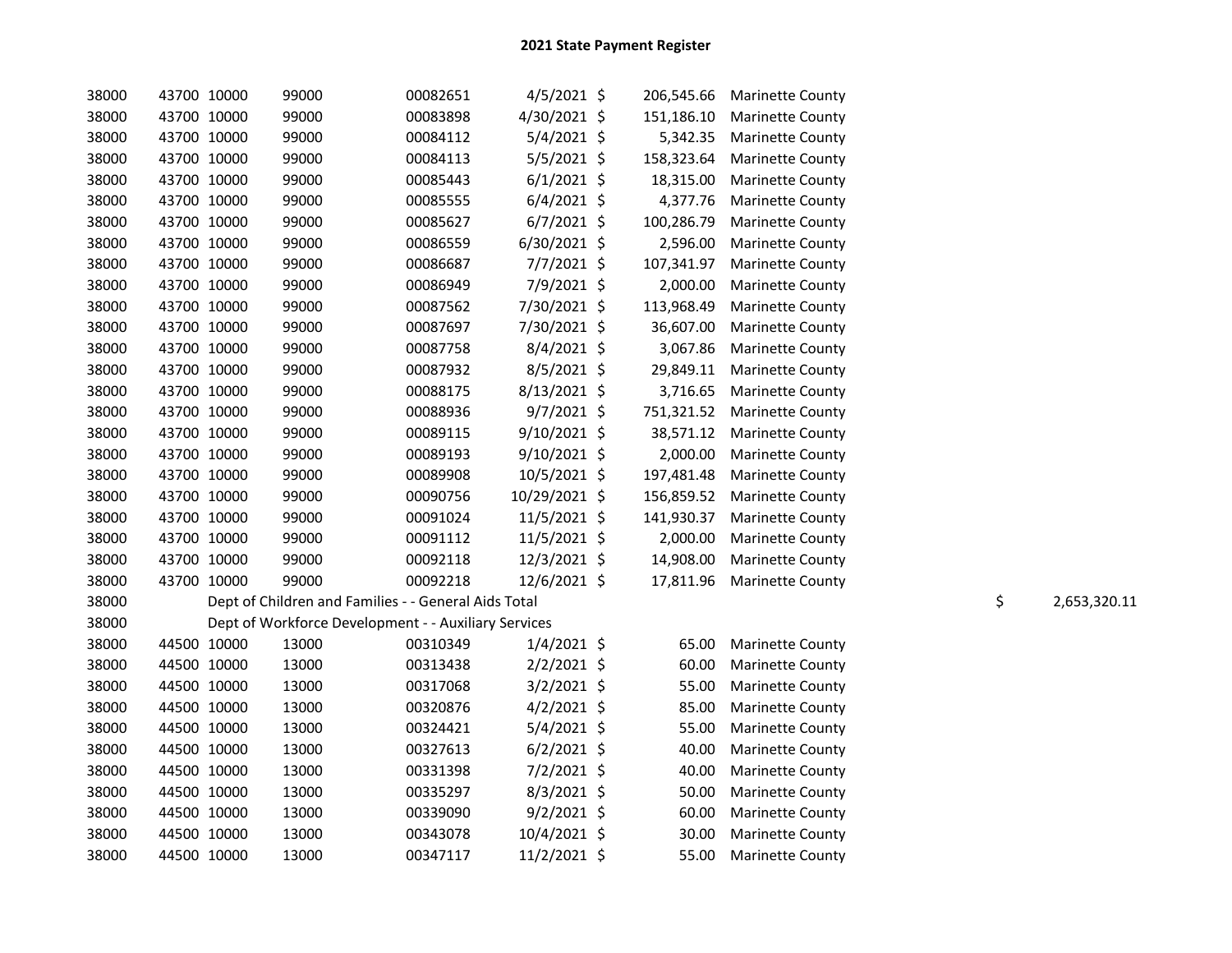| 38000 | 44500 10000 | 13000                                                                 | 00350764 | 12/2/2021 \$   | 45.00  | <b>Marinette County</b>   |                |
|-------|-------------|-----------------------------------------------------------------------|----------|----------------|--------|---------------------------|----------------|
| 38000 |             | Dept of Workforce Development - - Auxiliary Services Total            |          |                |        |                           | \$<br>640.00   |
| 38000 |             | Dept of Workforce Development - - Workforce Invest And Assist         |          |                |        |                           |                |
| 38000 | 44500 10000 | 14100                                                                 | 00312870 | $1/27/2021$ \$ | 114.93 | <b>Marinette County</b>   |                |
| 38000 | 44500 10000 | 14100                                                                 | 00312871 | 1/27/2021 \$   | 136.60 | <b>Marinette County</b>   |                |
| 38000 | 44500 10000 | 14100                                                                 | 00312872 | $1/27/2021$ \$ | 116.52 | <b>Marinette County</b>   |                |
| 38000 | 44500 10000 | 14100                                                                 | 00312873 | $1/27/2021$ \$ | 115.50 | Marinette County          |                |
| 38000 | 44500 10000 | 14100                                                                 | 00312874 | $1/27/2021$ \$ | 122.88 | Marinette County          |                |
| 38000 | 44500 10000 | 14100                                                                 | 00312875 | $1/27/2021$ \$ | 123.61 | <b>Marinette County</b>   |                |
| 38000 | 44500 10000 | 14100                                                                 | 00328651 | $6/10/2021$ \$ | 114.93 | <b>Marinette County</b>   |                |
| 38000 | 44500 10000 | 14100                                                                 | 00328652 | $6/10/2021$ \$ | 112.59 | <b>Marinette County</b>   |                |
| 38000 | 44500 10000 | 14100                                                                 | 00328653 | $6/10/2021$ \$ | 111.10 | <b>Marinette County</b>   |                |
| 38000 | 44500 10000 | 14100                                                                 | 00328654 | $6/10/2021$ \$ | 115.99 | <b>Marinette County</b>   |                |
| 38000 |             | Dept of Workforce Development - - Workforce Invest And Assist Total   |          |                |        |                           | \$<br>1,184.65 |
| 38000 |             | Dept of Workforce Development - - Title Ib Operations Federal         |          |                |        |                           |                |
| 38000 | 44500 10000 | 54100                                                                 | 00311645 | $1/15/2021$ \$ | 109.66 | <b>Marinette County</b>   |                |
| 38000 | 44500 10000 | 54100                                                                 | 00314321 | $2/10/2021$ \$ | 100.95 | Marinette County          |                |
| 38000 | 44500 10000 | 54100                                                                 | 00319547 | 3/24/2021 \$   | 100.40 | <b>Marinette County</b>   |                |
| 38000 | 44500 10000 | 54100                                                                 | 00321808 | 4/13/2021 \$   | 99.26  | <b>Marinette County</b>   |                |
| 38000 |             | Dept of Workforce Development - - Title Ib Operations Federal Total   |          |                |        |                           | \$<br>410.27   |
| 38000 |             | Dept of Workforce Development - - Wc Ops Uninsured Emplyr Admin       |          |                |        |                           |                |
| 38000 | 44500 22700 | 17700                                                                 | 00315964 | 2/23/2021 \$   | 5.00   | <b>Marinette County</b>   |                |
| 38000 | 44500 22700 | 17700                                                                 | 00315965 | $2/23/2021$ \$ | 5.00   | <b>Marinette County</b>   |                |
| 38000 | 44500 22700 | 17700                                                                 | 00336282 | $8/11/2021$ \$ | 25.00  | Marinette County          |                |
| 38000 | 44500 22700 | 17700                                                                 | 00336283 | 8/13/2021 \$   | 5.00   | <b>Marinette County</b>   |                |
| 38000 |             | Dept of Workforce Development - - Wc Ops Uninsured Emplyr Admin Total |          |                |        |                           | \$<br>40.00    |
| 38000 |             | Department of Justice - - Officer training reimbursement              |          |                |        |                           |                |
| 38000 | 45500 10000 | 21400                                                                 | 00105378 | 11/18/2021 \$  |        | 8,640.00 Marinette County |                |
| 38000 |             | Department of Justice - - Officer training reimbursement Total        |          |                |        |                           | \$<br>8,640.00 |
| 38000 |             | Department of Justice - - Crime Laboratories, Dna                     |          |                |        |                           |                |
| 38000 | 45500 10000 | 22100                                                                 | 00100351 | 7/14/2021 \$   |        | 2,010.00 Marinette County |                |
| 38000 |             | Department of Justice - - Crime Laboratories, Dna Total               |          |                |        |                           | \$<br>2,010.00 |
| 38000 |             | Department of Justice - - Law Enforcement Train, Local                |          |                |        |                           |                |
| 38000 | 45500 10000 | 23100                                                                 | 00107159 | 12/27/2021 \$  |        | 160.00 Marinette County   |                |
| 38000 |             | Department of Justice - - Law Enforcement Train, Local Total          |          |                |        |                           | \$<br>160.00   |
| 38000 |             | Department of Justice - - Federal Aid, Local Assistance               |          |                |        |                           |                |
| 38000 | 45500 10000 | 25100                                                                 | 00094294 | 2/18/2021 \$   |        | 1,960.73 Marinette County |                |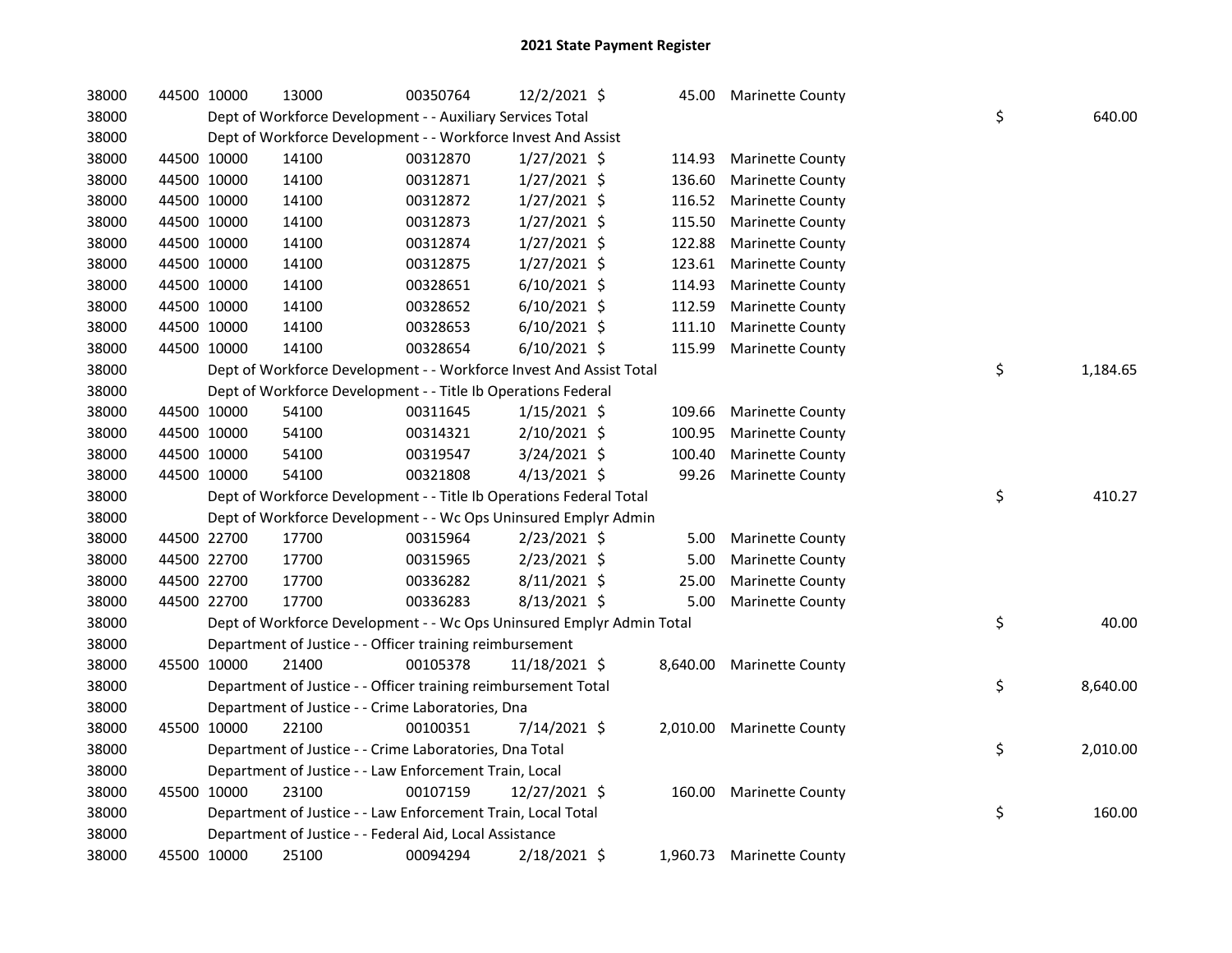| 38000 | 45500 10000 | 25100                                                                   | 00096037 | 3/18/2021 \$   |            | 1,544.37 Marinette County  |    |            |
|-------|-------------|-------------------------------------------------------------------------|----------|----------------|------------|----------------------------|----|------------|
| 38000 | 45500 10000 | 25100                                                                   | 00101193 | $8/11/2021$ \$ | 7,500.00   | <b>Marinette County</b>    |    |            |
| 38000 | 45500 10000 | 25100                                                                   | 00101218 | 8/24/2021 \$   | 6,000.00   | <b>Marinette County</b>    |    |            |
| 38000 | 45500 10000 | 25100                                                                   | 00104297 | 10/29/2021 \$  | 53,000.00  | <b>Marinette County</b>    |    |            |
| 38000 |             | Department of Justice - - Federal Aid, Local Assistance Total           |          |                |            |                            | \$ | 70,005.10  |
| 38000 |             | Department of Justice - - Alt Prosecution Alcohol Drugs                 |          |                |            |                            |    |            |
| 38000 | 45500 10000 | 27100                                                                   | 00094634 | 2/19/2021 \$   | 100,409.70 | <b>Marinette County</b>    |    |            |
| 38000 | 45500 10000 | 27100                                                                   | 00097665 | 5/10/2021 \$   | 35,371.77  | <b>Marinette County</b>    |    |            |
| 38000 | 45500 10000 | 27100                                                                   | 00101386 | 8/31/2021 \$   | 47,609.12  | <b>Marinette County</b>    |    |            |
| 38000 | 45500 10000 | 27100                                                                   | 00103939 | 10/26/2021 \$  |            | 47,785.70 Marinette County |    |            |
| 38000 |             | Department of Justice - - Alt Prosecution Alcohol Drugs Total           |          |                |            |                            | \$ | 231,176.29 |
| 38000 |             | Department of Justice - - Crime Victim Witness Assist                   |          |                |            |                            |    |            |
| 38000 | 45500 10000 | 53200                                                                   | 00095452 | $3/5/2021$ \$  |            | 12,967.83 Marinette County |    |            |
| 38000 | 45500 10000 | 53200                                                                   | 00100546 | 7/15/2021 \$   |            | 12,734.78 Marinette County |    |            |
| 38000 |             | Department of Justice - - Crime Victim Witness Assist Total             |          |                |            |                            | \$ | 25,702.61  |
| 38000 |             | Department of Military Affairs - - Disaster Recovery Aid                |          |                |            |                            |    |            |
| 38000 | 46500 10000 | 30500                                                                   | 00091747 | 3/25/2021 \$   |            | 1,104.22 Marinette County  |    |            |
| 38000 |             | Department of Military Affairs - - Disaster Recovery Aid Total          |          |                |            |                            | \$ | 1,104.22   |
| 38000 |             | Department of Military Affairs - - Emergency Response Training          |          |                |            |                            |    |            |
| 38000 | 46500 10000 | 31000                                                                   | 00089693 | $2/11/2021$ \$ | 2,000.00   | <b>Marinette County</b>    |    |            |
| 38000 | 46500 10000 | 31000                                                                   | 00094327 | 5/21/2021 \$   | 1,850.00   | <b>Marinette County</b>    |    |            |
| 38000 |             | Department of Military Affairs - - Emergency Response Training Total    |          |                |            |                            | \$ | 3,850.00   |
| 38000 |             | Department of Military Affairs - - Federal Aid, Local Assistance        |          |                |            |                            |    |            |
| 38000 | 46500 10000 | 34200                                                                   | 00089177 | $2/4/2021$ \$  | 50,448.68  | <b>Marinette County</b>    |    |            |
| 38000 | 46500 10000 | 34200                                                                   | 00090997 | 3/10/2021 \$   | 23,203.19  | <b>Marinette County</b>    |    |            |
| 38000 | 46500 10000 | 34200                                                                   | 00091747 | 3/25/2021 \$   | 6,625.34   | <b>Marinette County</b>    |    |            |
| 38000 | 46500 10000 | 34200                                                                   | 00102622 | 11/10/2021 \$  | 70,179.00  | <b>Marinette County</b>    |    |            |
| 38000 |             | Department of Military Affairs - - Federal Aid, Local Assistance Total  |          |                |            |                            | \$ | 150,456.21 |
| 38000 |             | Department of Military Affairs - - Next Generation 911                  |          |                |            |                            |    |            |
| 38000 | 46500 23900 | 36800                                                                   | 00091118 | $4/9/2021$ \$  |            | 525.00 Marinette County    |    |            |
| 38000 |             | Department of Military Affairs - - Next Generation 911 Total            |          |                |            |                            | \$ | 525.00     |
| 38000 |             | Department of Military Affairs - - St Emerg Response Bd Grant Pif       |          |                |            |                            |    |            |
| 38000 | 46500 27200 | 36400                                                                   | 00089318 | $2/5/2021$ \$  |            | 14,395.37 Marinette County |    |            |
| 38000 |             | Department of Military Affairs - - St Emerg Response Bd Grant Pif Total |          |                |            |                            | \$ | 14,395.37  |
| 38000 |             | Department of Military Affairs - - Emerg Response Training - Env        |          |                |            |                            |    |            |
| 38000 | 46500 27400 | 36300                                                                   | 00094326 | $5/21/2021$ \$ | 1,550.00   | <b>Marinette County</b>    |    |            |
| 38000 |             | Department of Military Affairs - - Emerg Response Training - Env Total  |          |                |            |                            | \$ | 1,550.00   |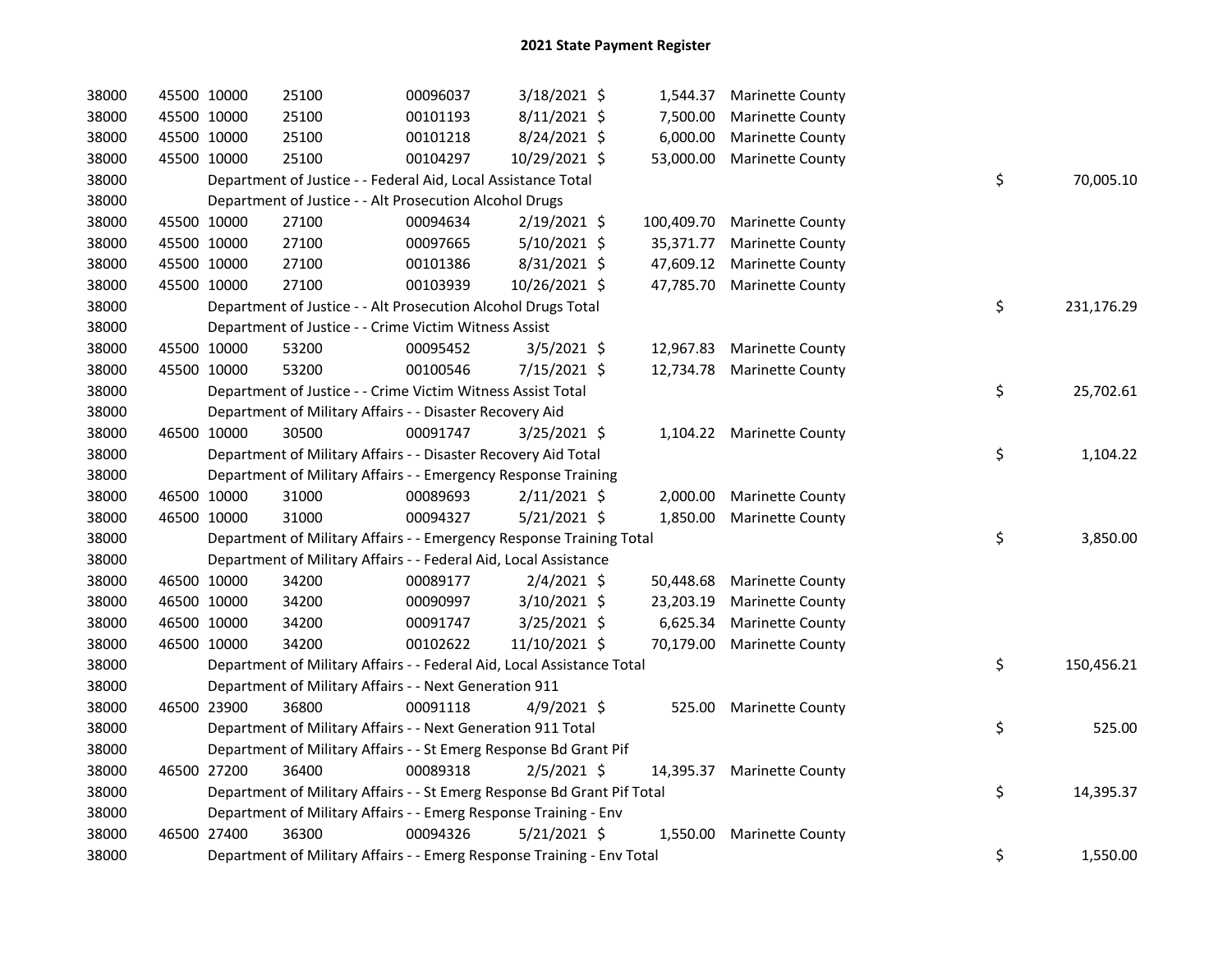| 38000 |             | Department of Veterans Affairs - - County Grants                       |          |                |            |                                                                                                   |    |            |
|-------|-------------|------------------------------------------------------------------------|----------|----------------|------------|---------------------------------------------------------------------------------------------------|----|------------|
| 38000 | 48500 58200 | 26700                                                                  | 00091442 | 3/12/2021 \$   |            | 10,000.00 Marinette County                                                                        |    |            |
| 38000 |             | Department of Veterans Affairs - - County Grants Total                 |          |                |            |                                                                                                   | \$ | 10,000.00  |
| 38000 |             | Department of Veterans Affairs - - Veterans Transportation Grant       |          |                |            |                                                                                                   |    |            |
| 38000 | 48500 58200 | 28000                                                                  | 00102980 | 12/3/2021 \$   | 2,118.67   | <b>Marinette County</b>                                                                           |    |            |
| 38000 |             | Department of Veterans Affairs - - Veterans Transportation Grant Total |          |                |            |                                                                                                   | \$ | 2,118.67   |
| 38000 |             | Department of Administration - - Federal Aid, Local Assistance         |          |                |            |                                                                                                   |    |            |
| 38000 | 50500 10000 | 74300                                                                  | 00153526 | 10/27/2021 \$  | 314,067.54 | <b>Marinette County</b>                                                                           |    |            |
| 38000 | 50500 10000 | 74300                                                                  | 00155274 | 12/1/2021 \$   | 109,142.53 | <b>Marinette County</b>                                                                           |    |            |
| 38000 |             | Department of Administration - - Federal Aid, Local Assistance Total   |          |                |            |                                                                                                   | \$ | 423,210.07 |
| 38000 |             | Department of Administration - - Low-Income Assistance Grants          |          |                |            |                                                                                                   |    |            |
| 38000 | 50500 23500 | 37100                                                                  | 00140936 | 2/17/2021 \$   | 25,523.00  | <b>Marinette County</b>                                                                           |    |            |
| 38000 | 50500 23500 | 37100                                                                  | 00141622 | $3/2/2021$ \$  | 14,063.00  | <b>Marinette County</b>                                                                           |    |            |
| 38000 | 50500 23500 | 37100                                                                  | 00143153 | 3/30/2021 \$   | 17,837.00  | <b>Marinette County</b>                                                                           |    |            |
| 38000 | 50500 23500 | 37100                                                                  | 00145218 | $5/7/2021$ \$  | 7,541.47   | <b>Marinette County</b>                                                                           |    |            |
| 38000 | 50500 23500 | 37100                                                                  | 00146444 | $6/1/2021$ \$  | 5,966.47   | <b>Marinette County</b>                                                                           |    |            |
| 38000 | 50500 23500 | 37100                                                                  | 00147821 | $6/29/2021$ \$ | 11,115.06  | <b>Marinette County</b>                                                                           |    |            |
| 38000 | 50500 23500 | 37100                                                                  | 00149854 | $8/5/2021$ \$  | 14,589.05  | Marinette County                                                                                  |    |            |
| 38000 | 50500 23500 | 37100                                                                  | 00150612 | 8/17/2021 \$   | 11,622.95  | <b>Marinette County</b>                                                                           |    |            |
| 38000 | 50500 23500 | 37100                                                                  | 00155345 | 11/30/2021 \$  | 18,888.02  | Marinette County                                                                                  |    |            |
| 38000 | 50500 23500 | 37100                                                                  | 00157294 | 12/29/2021 \$  | 18,462.05  | <b>Marinette County</b>                                                                           |    |            |
| 38000 |             | Department of Administration - - Low-Income Assistance Grants Total    |          |                |            |                                                                                                   | \$ | 145,608.07 |
| 38000 |             | Department of Administration - - Land Information Program; Loca        |          |                |            |                                                                                                   |    |            |
| 38000 | 50500 26900 | 17300                                                                  | 00138479 | 1/29/2021 \$   | 1,000.00   | <b>Marinette County</b>                                                                           |    |            |
| 38000 | 50500 26900 | 17300                                                                  | 00139575 | $4/6/2021$ \$  | 18,472.00  | <b>Marinette County</b>                                                                           |    |            |
| 38000 | 50500 26900 | 17300                                                                  | 00140619 | 2/18/2021 \$   | 20,000.00  | <b>Marinette County</b>                                                                           |    |            |
| 38000 | 50500 26900 | 17300                                                                  | 00145542 | 5/12/2021 \$   | 25,000.00  | <b>Marinette County</b>                                                                           |    |            |
| 38000 | 50500 26900 | 17300                                                                  | 00153772 | 10/26/2021 \$  | 25,000.00  | <b>Marinette County</b>                                                                           |    |            |
| 38000 |             | Department of Administration - - Land Information Program; Loca Total  |          |                |            |                                                                                                   | \$ | 89,472.00  |
| 38000 |             | Commissioners of Public Lands - - General Program Operations           |          |                |            |                                                                                                   |    |            |
| 38000 | 50700 10000 | 10100                                                                  | 00003952 | 12/13/2021 \$  |            | 30.00 Marinette County                                                                            |    |            |
| 38000 |             | Commissioners of Public Lands - - General Program Operations Total     |          |                |            |                                                                                                   | \$ | 30.00      |
| 38000 |             |                                                                        |          |                |            | Public Defender Board - - Transcript, Discovery and Records Provided to the Public Defender Board |    |            |
| 38000 | 55000 10000 | 10600                                                                  | 00278900 | $2/22/2021$ \$ |            | 1,481.60 Marinette County                                                                         |    |            |
| 38000 | 55000 10000 | 10600                                                                  | 00278905 | $2/22/2021$ \$ | 1.20       | <b>Marinette County</b>                                                                           |    |            |
| 38000 | 55000 10000 | 10600                                                                  | 00287737 | 4/30/2021 \$   | 0.20       | <b>Marinette County</b>                                                                           |    |            |
| 38000 | 55000 10000 | 10600                                                                  | 00299196 | $7/1/2021$ \$  | 32.00      | <b>Marinette County</b>                                                                           |    |            |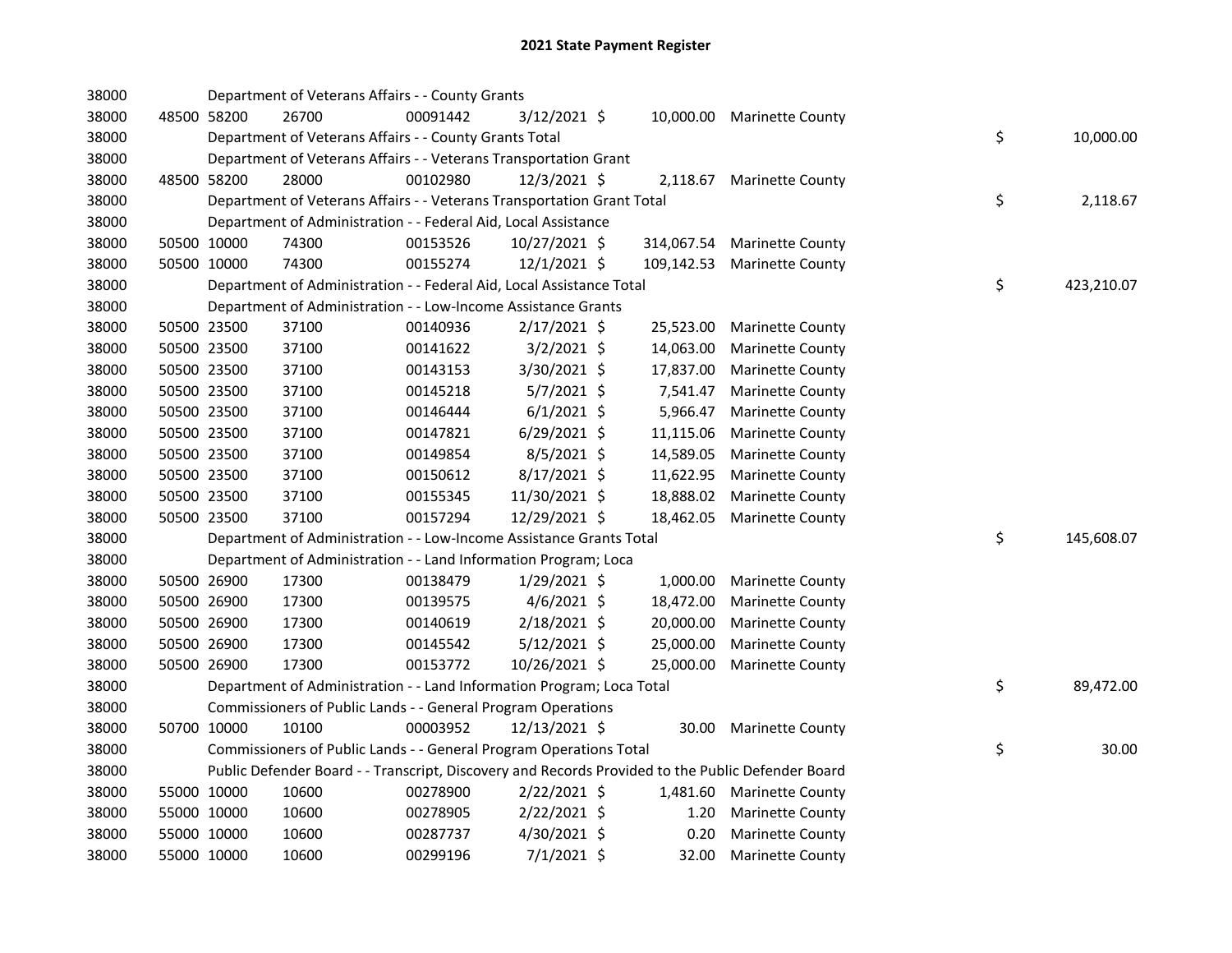| 38000 | 55000 10000 |             | 10600                                                      | 00299197 | 7/1/2021 \$    |           | 1,384.26 Marinette County                                                                               |                |
|-------|-------------|-------------|------------------------------------------------------------|----------|----------------|-----------|---------------------------------------------------------------------------------------------------------|----------------|
| 38000 | 55000 10000 |             | 10600                                                      | 00302420 | 7/27/2021 \$   |           | 19.20 Marinette County                                                                                  |                |
| 38000 | 55000 10000 |             | 10600                                                      | 00303115 | 7/30/2021 \$   | 2,444.48  | <b>Marinette County</b>                                                                                 |                |
| 38000 | 55000 10000 |             | 10600                                                      | 00304919 | 9/3/2021 \$    | 1.20      | <b>Marinette County</b>                                                                                 |                |
| 38000 | 55000 10000 |             | 10600                                                      | 00309619 | 10/29/2021 \$  |           | 1,607.24 Marinette County                                                                               |                |
| 38000 | 55000 10000 |             | 10600                                                      | 00312605 | 12/3/2021 \$   |           | 0.80 Marinette County                                                                                   |                |
| 38000 |             |             |                                                            |          |                |           | Public Defender Board - - Transcript, Discovery and Records Provided to the Public Defender Board Total | \$<br>6,972.18 |
| 38000 |             |             | Department of Revenue - - GPR Earned                       |          |                |           |                                                                                                         |                |
| 38000 | 56600 10000 |             | 100GE                                                      | 00190378 | 1/28/2021 \$   |           | 3.00 Marinette County                                                                                   |                |
| 38000 | 56600 10000 |             | 100GE                                                      | 00212750 | 8/12/2021 \$   |           | 3.00 Marinette County                                                                                   |                |
| 38000 |             |             | Department of Revenue - - GPR Earned Total                 |          |                |           |                                                                                                         | \$<br>6.00     |
| 38000 |             |             | Department of Revenue - - Warrants and Satisfactions       |          |                |           |                                                                                                         |                |
| 38000 | 56600 10000 |             | 10100                                                      | 00190679 | $2/5/2021$ \$  |           | 315.00 Marinette County                                                                                 |                |
| 38000 | 56600 10000 |             | 10100                                                      | 00209748 | 7/30/2021 \$   |           | 840.00 Marinette County                                                                                 |                |
| 38000 |             |             | Department of Revenue - - Warrants and Satisfactions Total |          |                |           |                                                                                                         | \$<br>1,155.00 |
| 38000 |             |             | Department of Revenue - - Misc Revenue Holding Clearing    |          |                |           |                                                                                                         |                |
| 38000 | 56600 10000 |             | 99500                                                      | 00188881 | $1/8/2021$ \$  |           | 5,808.57 Marinette County                                                                               |                |
| 38000 | 56600 10000 |             | 99500                                                      | 00188883 | $1/8/2021$ \$  |           | 4,057.91 Marinette County                                                                               |                |
| 38000 | 56600 10000 |             | 99500                                                      | 00189669 | $1/19/2021$ \$ |           | 639.00 Marinette County                                                                                 |                |
| 38000 | 56600 10000 |             | 99500                                                      | 00190950 | $2/5/2021$ \$  | 10,700.29 | <b>Marinette County</b>                                                                                 |                |
| 38000 | 56600 10000 |             | 99500                                                      | 00190951 | 2/5/2021 \$    |           | 3,139.41 Marinette County                                                                               |                |
| 38000 | 56600 10000 |             | 99500                                                      | 00192713 | $3/1/2021$ \$  |           | 7,507.98 Marinette County                                                                               |                |
| 38000 | 56600 10000 |             | 99500                                                      | 00192714 | $3/1/2021$ \$  |           | 4,120.16 Marinette County                                                                               |                |
| 38000 | 56600 10000 |             | 99500                                                      | 00192715 | $3/1/2021$ \$  |           | 6,895.56 Marinette County                                                                               |                |
| 38000 | 56600 10000 |             | 99500                                                      | 00193555 | $3/5/2021$ \$  |           | 25,523.73 Marinette County                                                                              |                |
| 38000 | 56600 10000 |             | 99500                                                      | 00193557 | $3/5/2021$ \$  |           | 13,162.28 Marinette County                                                                              |                |
| 38000 | 56600 10000 |             | 99500                                                      | 00194148 | 3/8/2021 \$    |           | 966.00 Marinette County                                                                                 |                |
| 38000 | 56600 10000 |             | 99500                                                      | 00194149 | 3/8/2021 \$    |           | 925.25 Marinette County                                                                                 |                |
| 38000 | 56600 10000 |             | 99500                                                      | 00194150 | 3/8/2021 \$    | 1,047.03  | <b>Marinette County</b>                                                                                 |                |
| 38000 | 56600 10000 |             | 99500                                                      | 00194996 | 3/15/2021 \$   |           | 701.00 Marinette County                                                                                 |                |
| 38000 | 56600 10000 |             | 99500                                                      | 00194997 | 3/15/2021 \$   | 900.07    | <b>Marinette County</b>                                                                                 |                |
| 38000 | 56600 10000 |             | 99500                                                      | 00194998 | 3/15/2021 \$   |           | 2,170.46 Marinette County                                                                               |                |
| 38000 | 56600 10000 |             | 99500                                                      | 00195835 | 3/22/2021 \$   |           | 607.00 Marinette County                                                                                 |                |
| 38000 | 56600 10000 |             | 99500                                                      | 00195836 | 3/22/2021 \$   | 1,833.64  | <b>Marinette County</b>                                                                                 |                |
| 38000 | 56600 10000 |             | 99500                                                      | 00196510 | 3/29/2021 \$   | 201.00    | <b>Marinette County</b>                                                                                 |                |
| 38000 | 56600 10000 |             | 99500                                                      | 00196511 | 3/29/2021 \$   | 422.88    | <b>Marinette County</b>                                                                                 |                |
| 38000 |             | 56600 10000 | 99500                                                      | 00197251 | $4/5/2021$ \$  |           | 63.40 Marinette County                                                                                  |                |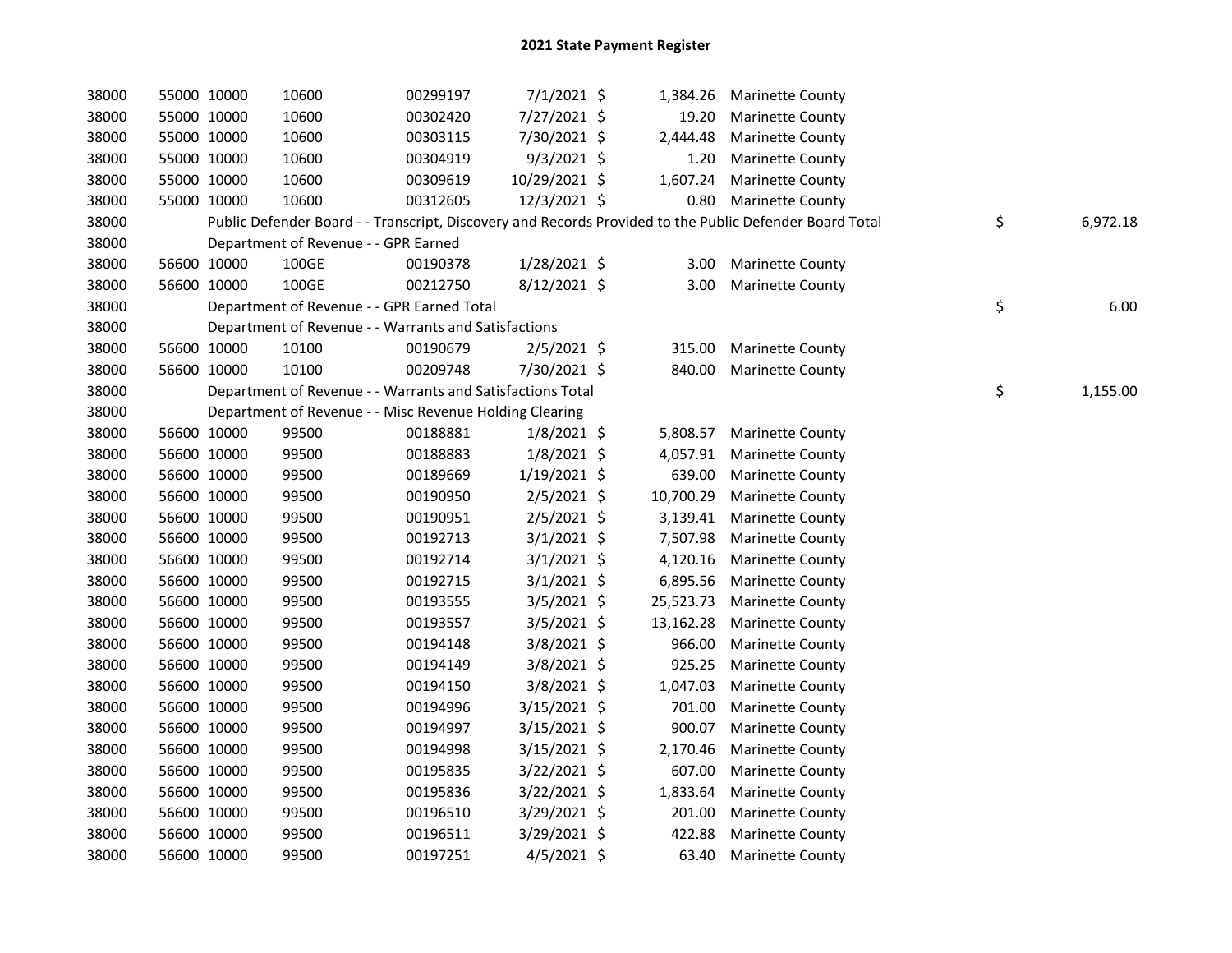| 38000 | 56600 10000 | 99500 | 00197252 | $4/5/2021$ \$  | 1,952.47  | <b>Marinette County</b> |
|-------|-------------|-------|----------|----------------|-----------|-------------------------|
| 38000 | 56600 10000 | 99500 | 00197832 | 4/7/2021 \$    | 17,680.96 | <b>Marinette County</b> |
| 38000 | 56600 10000 | 99500 | 00197836 | 4/7/2021 \$    | 10,184.95 | Marinette County        |
| 38000 | 56600 10000 | 99500 | 00198467 | 4/12/2021 \$   | 1,053.12  | Marinette County        |
| 38000 | 56600 10000 | 99500 | 00198468 | 4/12/2021 \$   | 2,086.65  | Marinette County        |
| 38000 | 56600 10000 | 99500 | 00199198 | 4/20/2021 \$   | 923.00    | Marinette County        |
| 38000 | 56600 10000 | 99500 | 00199199 | 4/20/2021 \$   | 2,891.24  | <b>Marinette County</b> |
| 38000 | 56600 10000 | 99500 | 00199200 | 4/20/2021 \$   | 1,809.13  | Marinette County        |
| 38000 | 56600 10000 | 99500 | 00199837 | 4/26/2021 \$   | 1,096.26  | Marinette County        |
| 38000 | 56600 10000 | 99500 | 00199838 | 4/26/2021 \$   | 224.00    | Marinette County        |
| 38000 | 56600 10000 | 99500 | 00199839 | 4/26/2021 \$   | 1,631.55  | Marinette County        |
| 38000 | 56600 10000 | 99500 | 00200438 | 5/3/2021 \$    | 22.00     | Marinette County        |
| 38000 | 56600 10000 | 99500 | 00200439 | $5/3/2021$ \$  | 1,438.50  | Marinette County        |
| 38000 | 56600 10000 | 99500 | 00201199 | 5/7/2021 \$    | 9,963.31  | Marinette County        |
| 38000 | 56600 10000 | 99500 | 00201202 | $5/7/2021$ \$  | 8,350.30  | Marinette County        |
| 38000 | 56600 10000 | 99500 | 00201634 | 5/10/2021 \$   | 139.00    | <b>Marinette County</b> |
| 38000 | 56600 10000 | 99500 | 00201635 | 5/10/2021 \$   | 1,876.11  | Marinette County        |
| 38000 | 56600 10000 | 99500 | 00202270 | 5/17/2021 \$   | 362.58    | Marinette County        |
| 38000 | 56600 10000 | 99500 | 00202271 | 5/17/2021 \$   | 563.00    | <b>Marinette County</b> |
| 38000 | 56600 10000 | 99500 | 00202272 | 5/17/2021 \$   | 1,797.73  | Marinette County        |
| 38000 | 56600 10000 | 99500 | 00202986 | 5/24/2021 \$   | 180.00    | Marinette County        |
| 38000 | 56600 10000 | 99500 | 00202987 | 5/24/2021 \$   | 687.05    | Marinette County        |
| 38000 | 56600 10000 | 99500 | 00203697 | $6/1/2021$ \$  | 1,207.94  | Marinette County        |
| 38000 | 56600 10000 | 99500 | 00203698 | $6/1/2021$ \$  | 410.00    | Marinette County        |
| 38000 | 56600 10000 | 99500 | 00203699 | $6/1/2021$ \$  | 469.50    | Marinette County        |
| 38000 | 56600 10000 | 99500 | 00204424 | $6/7/2021$ \$  | 13,456.32 | <b>Marinette County</b> |
| 38000 | 56600 10000 | 99500 | 00204427 | $6/7/2021$ \$  | 8,547.55  | <b>Marinette County</b> |
| 38000 | 56600 10000 | 99500 | 00204772 | $6/7/2021$ \$  | 229.00    | Marinette County        |
| 38000 | 56600 10000 | 99500 | 00204773 | $6/7/2021$ \$  | 326.10    | <b>Marinette County</b> |
| 38000 | 56600 10000 | 99500 | 00205367 | $6/14/2021$ \$ | 71.00     | <b>Marinette County</b> |
| 38000 | 56600 10000 | 99500 | 00208091 | 6/28/2021 \$   | 319.00    | Marinette County        |
| 38000 | 56600 10000 | 99500 | 00208531 | 7/6/2021 \$    | 669.00    | <b>Marinette County</b> |
| 38000 | 56600 10000 | 99500 | 00208999 | 7/8/2021 \$    | 8,582.40  | <b>Marinette County</b> |
| 38000 | 56600 10000 | 99500 | 00209004 | 7/8/2021 \$    | 8,980.70  | Marinette County        |
| 38000 | 56600 10000 | 99500 | 00209403 | 7/12/2021 \$   | 111.00    | Marinette County        |
| 38000 | 56600 10000 | 99500 | 00210191 | 7/19/2021 \$   | 824.00    | Marinette County        |
| 38000 | 56600 10000 | 99500 | 00210192 | 7/19/2021 \$   | 268.02    | Marinette County        |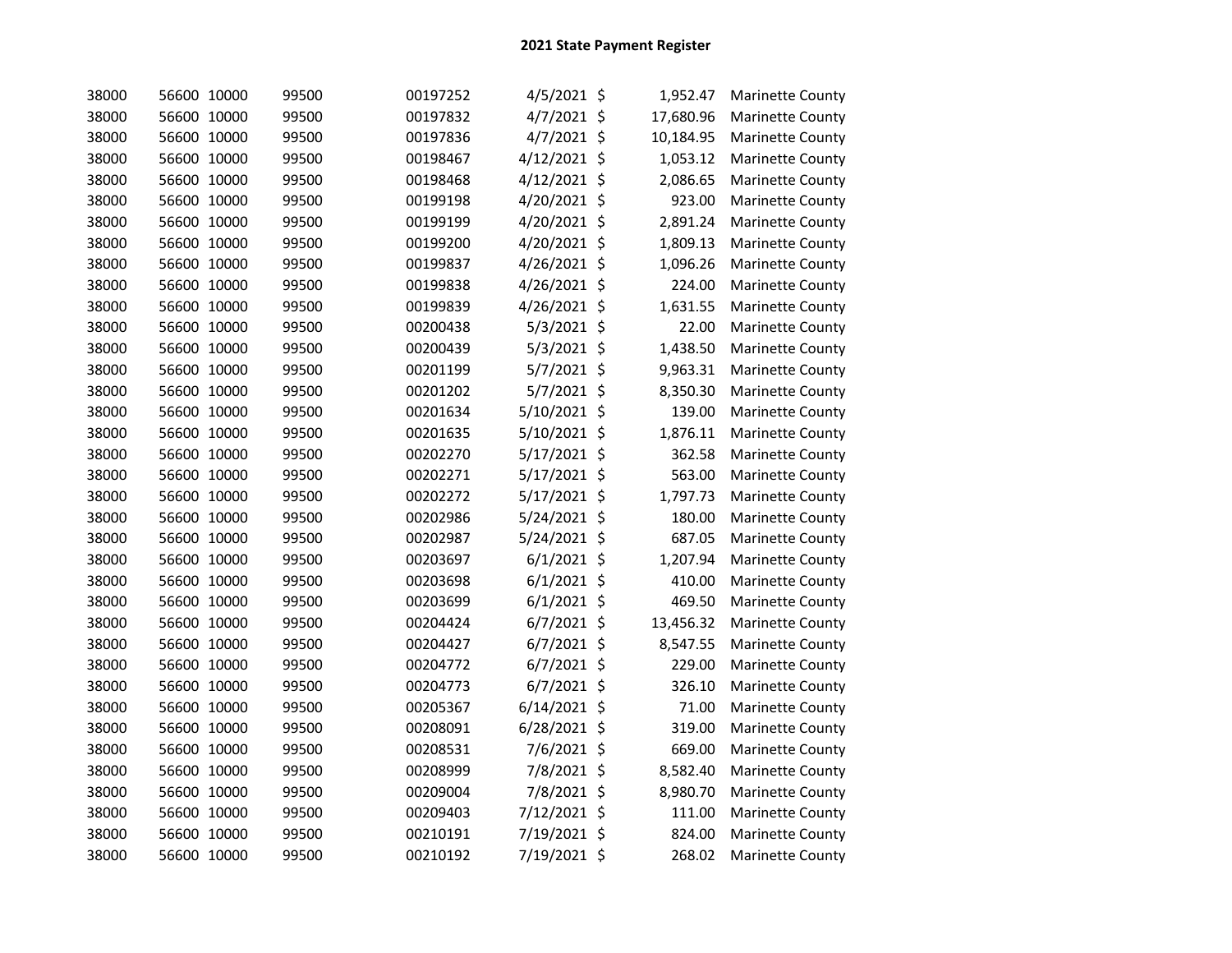| 38000 | 56600 10000 | 99500                                                            | 00211749 | 8/6/2021 \$    |            | 4,559.21 Marinette County     |    |            |
|-------|-------------|------------------------------------------------------------------|----------|----------------|------------|-------------------------------|----|------------|
| 38000 | 56600 10000 | 99500                                                            | 00211751 | 8/6/2021 \$    | 2,555.70   | <b>Marinette County</b>       |    |            |
| 38000 | 56600 10000 | 99500                                                            | 00212139 | 8/9/2021 \$    | 288.00     | <b>Marinette County</b>       |    |            |
| 38000 | 56600 10000 | 99500                                                            | 00213134 | 8/23/2021 \$   |            | 636.52 Marinette County       |    |            |
| 38000 | 56600 10000 | 99500                                                            | 00213555 | 8/30/2021 \$   | 164.76     | <b>Marinette County</b>       |    |            |
| 38000 | 56600 10000 | 99500                                                            | 00214359 | $9/8/2021$ \$  | 7,945.14   | <b>Marinette County</b>       |    |            |
| 38000 | 56600 10000 | 99500                                                            | 00214362 | $9/8/2021$ \$  | 6,308.45   | <b>Marinette County</b>       |    |            |
| 38000 | 56600 10000 | 99500                                                            | 00216131 | 10/4/2021 \$   | 30.00      | Marinette County              |    |            |
| 38000 | 56600 10000 | 99500                                                            | 00216613 | 10/7/2021 \$   | 14,204.33  | <b>Marinette County</b>       |    |            |
| 38000 | 56600 10000 | 99500                                                            | 00216615 | $10/7/2021$ \$ | 5,245.78   | <b>Marinette County</b>       |    |            |
| 38000 | 56600 10000 | 99500                                                            | 00218115 | 10/25/2021 \$  | 547.00     | <b>Marinette County</b>       |    |            |
| 38000 | 56600 10000 | 99500                                                            | 00219203 | 11/5/2021 \$   | 8,391.45   | Marinette County              |    |            |
| 38000 | 56600 10000 | 99500                                                            | 00219204 | 11/5/2021 \$   | 2,817.59   | <b>Marinette County</b>       |    |            |
| 38000 | 56600 10000 | 99500                                                            | 00221352 | 12/7/2021 \$   | 3,066.63   | <b>Marinette County</b>       |    |            |
| 38000 | 56600 10000 | 99500                                                            | 00221354 | 12/7/2021 \$   | 5,310.36   | <b>Marinette County</b>       |    |            |
| 38000 | 56600 10000 | 99500                                                            | 00222639 | 12/28/2021 \$  |            | 115.36 Marinette County       |    |            |
| 38000 |             | Department of Revenue - - Misc Revenue Holding Clearing Total    |          |                |            |                               | \$ | 264,963.34 |
| 38000 |             | Circuit Courts - - Circuit Court Costs                           |          |                |            |                               |    |            |
| 38000 | 62500 10000 | 10500                                                            | 00002114 | $2/1/2021$ \$  |            | 77,128.00 Marinette County    |    |            |
| 38000 | 62500 10000 | 10500                                                            | 00002247 | 7/26/2021 \$   | 133,719.00 | <b>Marinette County</b>       |    |            |
| 38000 |             | Circuit Courts - - Circuit Court Costs Total                     |          |                |            |                               | \$ | 210,847.00 |
| 38000 |             | Shared Revenue and Tax Relief - - County And Municipal Aid       |          |                |            |                               |    |            |
| 38000 | 83500 10000 | 10500                                                            | 00081729 | 7/26/2021 \$   |            | 148,875.13 Marinette County   |    |            |
| 38000 | 83500 10000 | 10500                                                            | 00088830 | 11/15/2021 \$  |            | 843,625.71 Marinette County   |    |            |
| 38000 |             | Shared Revenue and Tax Relief - - County And Municipal Aid Total |          |                |            |                               | \$ | 992,500.84 |
| 38000 |             | Shared Revenue and Tax Relief - - Exempt Computer Aid            |          |                |            |                               |    |            |
| 38000 | 83500 10000 | 10900                                                            | 00083352 | 7/26/2021 \$   |            | 26,358.65 Marinette County    |    |            |
| 38000 |             | Shared Revenue and Tax Relief - - Exempt Computer Aid Total      |          |                |            |                               | \$ | 26,358.65  |
| 38000 |             | Shared Revenue and Tax Relief - - Utility Aid                    |          |                |            |                               |    |            |
| 38000 | 83500 10000 | 11000                                                            | 00081729 | 7/26/2021 \$   |            | 112,049.51 Marinette County   |    |            |
| 38000 | 83500 10000 | 11000                                                            | 00088830 | 11/15/2021 \$  |            | 695,888.51 Marinette County   |    |            |
| 38000 |             | Shared Revenue and Tax Relief - - Utility Aid Total              |          |                |            |                               | \$ | 807,938.02 |
| 38000 |             | Shared Revenue and Tax Relief - - Personal Property Aid          |          |                |            |                               |    |            |
| 38000 | 83500 10000 | 11100                                                            | 00076538 | $5/3/2021$ \$  |            | 83,537.71 Marinette County    |    |            |
| 38000 |             | Shared Revenue and Tax Relief - - Personal Property Aid Total    |          |                |            |                               | \$ | 83,537.71  |
| 38000 |             | Shared Revenue and Tax Relief - - School Lvy Tx/First Dollar Cr  |          |                |            |                               |    |            |
| 38000 | 83500 10000 | 30200                                                            | 00082685 | 7/26/2021 \$   |            | 6,139,227.48 Marinette County |    |            |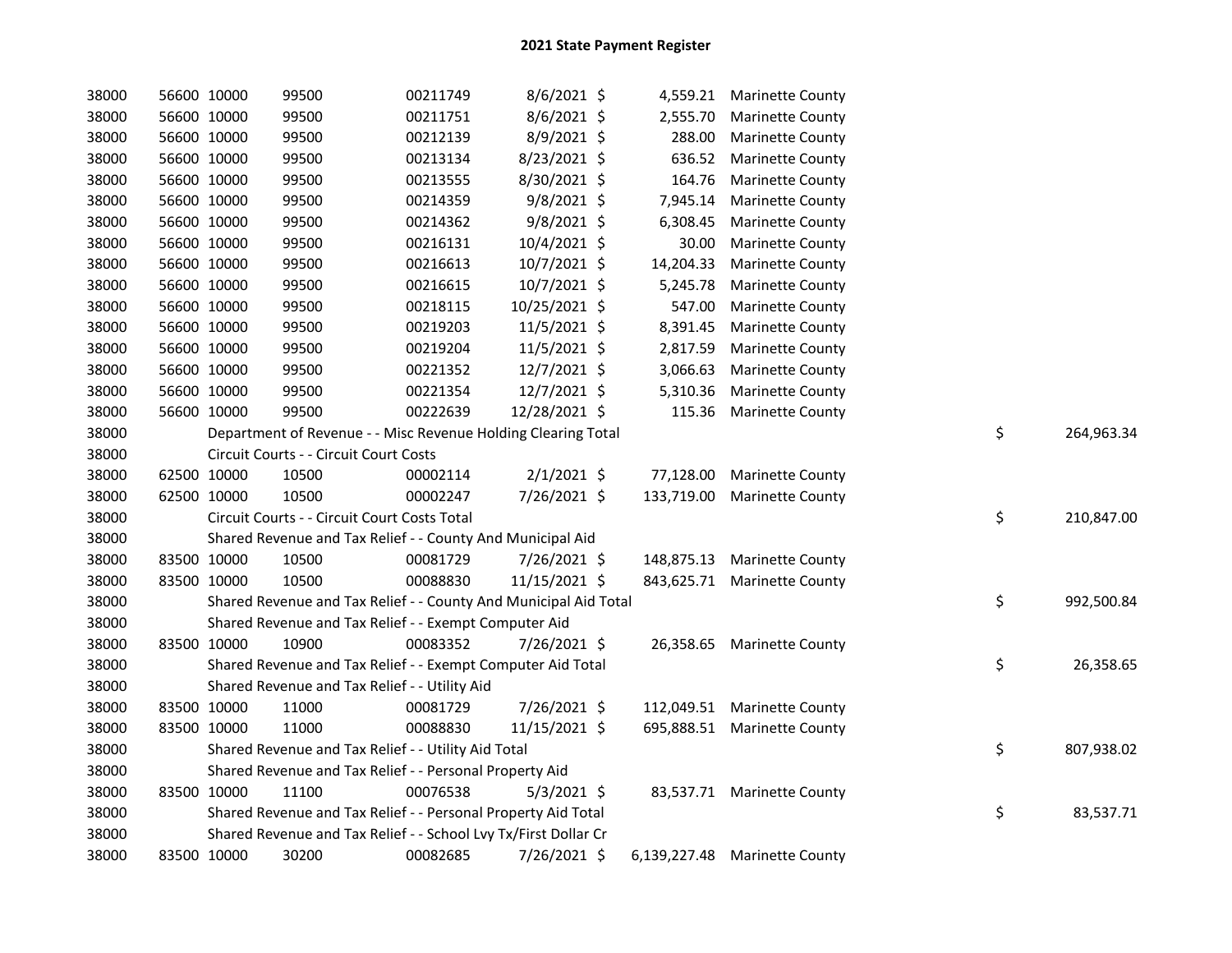| 38000       | 83500 10000 | 30200                                                                 | 00086081 | $7/26/2021$ \$ | 1,783,048.98 | <b>Marinette County</b> |                    |
|-------------|-------------|-----------------------------------------------------------------------|----------|----------------|--------------|-------------------------|--------------------|
| 38000       |             | Shared Revenue and Tax Relief - - School Lvy Tx/First Dollar Cr Total |          |                |              |                         | \$<br>7,922,276.46 |
| 38000       |             | Shared Revenue and Tax Relief - - County Sales Tax Reptd/Distd        |          |                |              |                         |                    |
| 38000       | 83500 10000 | 43100                                                                 | 00073895 | $1/29/2021$ \$ | 346,298.69   | <b>Marinette County</b> |                    |
| 38000       | 83500 10000 | 43100                                                                 | 00073983 | $2/26/2021$ \$ | 354,281.11   | <b>Marinette County</b> |                    |
| 38000       | 83500 10000 | 43100                                                                 | 00074696 | $3/31/2021$ \$ | 280,045.79   | <b>Marinette County</b> |                    |
| 38000       | 83500 10000 | 43100                                                                 | 00079139 | $4/30/2021$ \$ | 351,834.46   | <b>Marinette County</b> |                    |
| 38000       | 83500 10000 | 43100                                                                 | 00079943 | $5/28/2021$ \$ | 389,240.46   | <b>Marinette County</b> |                    |
| 38000       | 83500 10000 | 43100                                                                 | 00080674 | $6/30/2021$ \$ | 442,242.64   | <b>Marinette County</b> |                    |
| 38000       | 83500 10000 | 43100                                                                 | 00086216 | 7/30/2021 \$   | 407,394.08   | <b>Marinette County</b> |                    |
| 38000       | 83500 10000 | 43100                                                                 | 00086779 | $8/31/2021$ \$ | 359,647.87   | <b>Marinette County</b> |                    |
| 38000       | 83500 10000 | 43100                                                                 | 00087081 | $9/30/2021$ \$ | 462,875.15   | <b>Marinette County</b> |                    |
| 38000       | 83500 10000 | 43100                                                                 | 00087770 | 10/29/2021 \$  | 383,859.15   | <b>Marinette County</b> |                    |
| 38000       | 83500 10000 | 43100                                                                 | 00089780 | 11/30/2021 \$  | 356,520.01   | <b>Marinette County</b> |                    |
| 38000       | 83500 10000 | 43100                                                                 | 00089864 | 12/30/2021 \$  | 440,513.66   | Marinette County        |                    |
| 38000       |             | Shared Revenue and Tax Relief - - County Sales Tax Reptd/Distd Total  |          |                |              |                         | \$<br>4,574,753.07 |
| 38000       |             | Shared Revenue and Tax Relief - - Lottery & Gaming Credit             |          |                |              |                         |                    |
| 38000       | 83500 52100 | 36300                                                                 | 00074564 | $3/22/2021$ \$ | 1,755,515.90 | <b>Marinette County</b> |                    |
| 38000       |             | Shared Revenue and Tax Relief - - Lottery & Gaming Credit Total       |          |                |              |                         | \$<br>1,755,515.90 |
| 38000 Total |             |                                                                       |          |                |              |                         | 29,323,667.44      |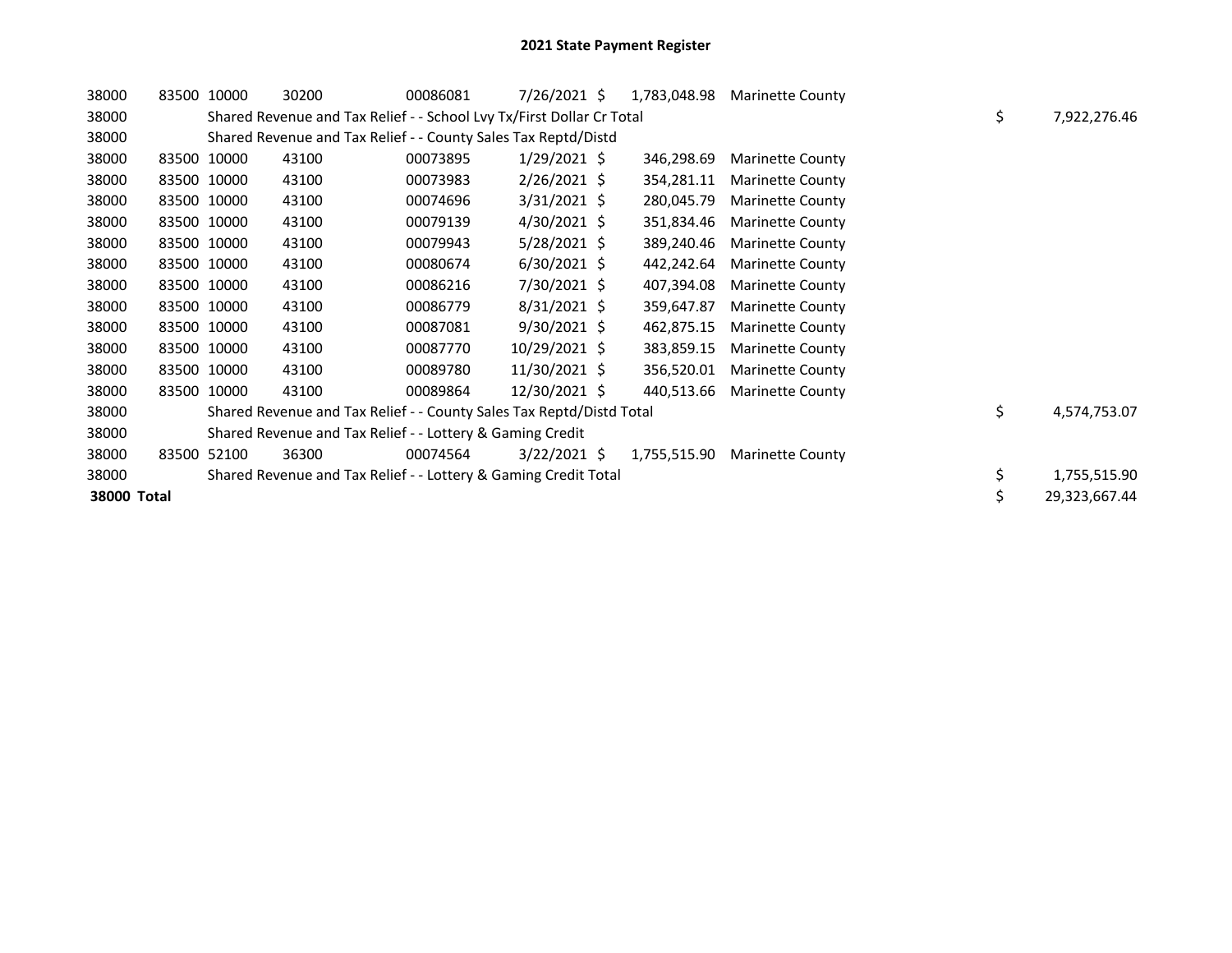| 38002 |             |             | Dept of Safety & Prof Services - - Fire Dues Distribution          |          |                |          |                          |    |           |
|-------|-------------|-------------|--------------------------------------------------------------------|----------|----------------|----------|--------------------------|----|-----------|
| 38002 | 16500 10000 |             | 22500                                                              | 00041182 | 7/16/2021 \$   |          | 2,723.70 Town Of Amberg  |    |           |
| 38002 |             |             | Dept of Safety & Prof Services - - Fire Dues Distribution Total    |          |                |          |                          | \$ | 2,723.70  |
| 38002 |             |             | Dept of Natural Resources - - Aids In Lieu Of Taxes - Gener        |          |                |          |                          |    |           |
| 38002 | 37000 10000 |             | 50300                                                              | 00461048 | $2/2/2021$ \$  |          | 5,420.07 Town Of Amberg  |    |           |
| 38002 |             | 37000 10000 | 50300                                                              | 00461049 | $2/2/2021$ \$  |          | 32,524.05 Town Of Amberg |    |           |
| 38002 |             | 37000 10000 | 50300                                                              | 00461050 | $2/2/2021$ \$  |          | 1,019.81 Town Of Amberg  |    |           |
| 38002 |             | 37000 10000 | 50300                                                              | 00461051 | $2/2/2021$ \$  | 6,867.40 | Town Of Amberg           |    |           |
| 38002 |             | 37000 10000 | 50300                                                              | 00475225 | $4/21/2021$ \$ | 39.25    | Town Of Amberg           |    |           |
| 38002 |             | 37000 10000 | 50300                                                              | 00475226 | $4/21/2021$ \$ | 1,485.79 | Town Of Amberg           |    |           |
| 38002 | 37000 10000 |             | 50300                                                              | 00475228 | 4/21/2021 \$   |          | 8.74 Town Of Amberg      |    |           |
| 38002 |             |             | Dept of Natural Resources - - Aids In Lieu Of Taxes - Gener Total  |          |                |          |                          | \$ | 47,365.11 |
| 38002 |             |             | Dept of Natural Resources - - Seg Earned                           |          |                |          |                          |    |           |
| 38002 |             | 37000 21200 | 100SE                                                              | 00456024 | $1/12/2021$ \$ |          | 8,428.63 Town Of Amberg  |    |           |
| 38002 |             | 37000 21200 | 100SE                                                              | 00474003 | $4/15/2021$ \$ |          | 673.16 Town Of Amberg    |    |           |
| 38002 | 37000 21200 |             | 100SE                                                              | 00514570 | 10/12/2021 \$  |          | 6,227.33 Town Of Amberg  |    |           |
| 38002 |             |             | Dept of Natural Resources - - Seg Earned Total                     |          |                |          |                          | \$ | 15,329.12 |
| 38002 |             |             | Dept of Natural Resources - - General Program Operations --        |          |                |          |                          |    |           |
| 38002 |             | 37000 21200 | 25400                                                              | 00485054 | $6/15/2021$ \$ |          | 124.50 Town Of Amberg    |    |           |
| 38002 |             | 37000 21200 | 25400                                                              | 00485055 | $6/16/2021$ \$ |          | 224.50 Town Of Amberg    |    |           |
| 38002 |             |             | Dept of Natural Resources - - General Program Operations -- Total  |          |                |          |                          | \$ | 349.00    |
| 38002 |             |             | Dept of Natural Resources - - Resaids - Cnty Forst, Cl & Mfl       |          |                |          |                          |    |           |
| 38002 |             | 37000 21200 | 57100                                                              | 00488027 | $6/14/2021$ \$ |          | 4,612.00 Town Of Amberg  |    |           |
| 38002 |             |             | Dept of Natural Resources - - Resaids - Cnty Forst, Cl & Mfl Total |          |                |          |                          | \$ | 4,612.00  |
| 38002 |             |             | Dept of Natural Resources - - Aids In Lieu Of Taxes - Sum S        |          |                |          |                          |    |           |
| 38002 |             | 37000 21200 | 57900                                                              | 00475223 | $4/21/2021$ \$ |          | 890.43 Town Of Amberg    |    |           |
| 38002 |             | 37000 21200 | 57900                                                              | 00475224 | $4/21/2021$ \$ | 0.80     | Town Of Amberg           |    |           |
| 38002 |             | 37000 21200 | 57900                                                              | 00475227 | $4/21/2021$ \$ |          | 425.95 Town Of Amberg    |    |           |
| 38002 |             |             | Dept of Natural Resources - - Aids In Lieu Of Taxes - Sum S Total  |          |                |          |                          | \$ | 1,317.18  |
| 38002 |             |             | Dept of Natural Resources - - Fin Asst For Responsible Units       |          |                |          |                          |    |           |
| 38002 |             | 37000 27400 | 67000                                                              | 00482992 | $5/21/2021$ \$ |          | 3,296.03 Town Of Amberg  |    |           |
| 38002 |             |             | Dept of Natural Resources - - Fin Asst For Responsible Units Total |          |                |          |                          | \$ | 3,296.03  |
| 38002 |             |             | WI Dept of Transportation - - Trns Aids To Mnc.-Sf                 |          |                |          |                          |    |           |
| 38002 |             | 39500 21100 | 19100                                                              | 00632629 | $1/4/2021$ \$  |          | 55,345.68 Town Of Amberg |    |           |
| 38002 |             | 39500 21100 | 19100                                                              | 00668236 | $4/5/2021$ \$  |          | 55,345.68 Town Of Amberg |    |           |
| 38002 | 39500 21100 |             | 19100                                                              | 00711724 | 7/6/2021 \$    |          | 55,345.68 Town Of Amberg |    |           |
| 38002 | 39500 21100 |             | 19100                                                              | 00752283 | 10/4/2021 \$   |          | 55,345.68 Town Of Amberg |    |           |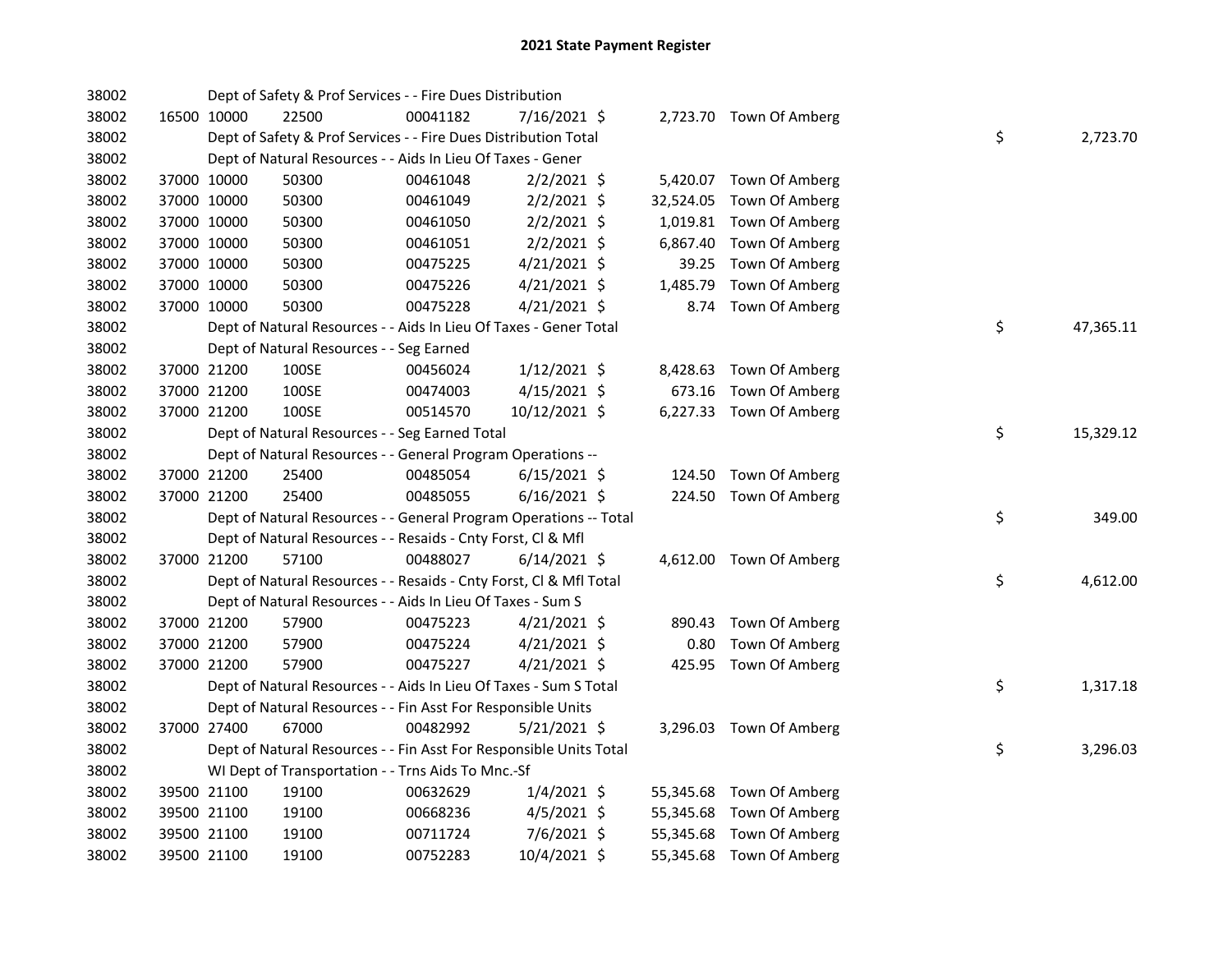| 38002       |             |       | WI Dept of Transportation - - Trns Aids To Mnc.-Sf Total         |                |           |                          | \$ | 221,382.72 |
|-------------|-------------|-------|------------------------------------------------------------------|----------------|-----------|--------------------------|----|------------|
| 38002       |             |       | Department of Revenue - - Gifts And Grants                       |                |           |                          |    |            |
| 38002       | 56600 10000 | 12100 | 00207052                                                         | $6/25/2021$ \$ |           | 37,523.68 Town Of Amberg |    |            |
| 38002       |             |       | Department of Revenue - - Gifts And Grants Total                 |                |           |                          | \$ | 37,523.68  |
| 38002       |             |       | Department of Revenue - - Misc Revenue Holding Clearing          |                |           |                          |    |            |
| 38002       | 56600 10000 | 99500 | 00199836                                                         | $4/26/2021$ \$ |           | 112.00 Town Of Amberg    |    |            |
| 38002       |             |       | Department of Revenue - - Misc Revenue Holding Clearing Total    |                |           |                          | \$ | 112.00     |
| 38002       |             |       | Shared Revenue and Tax Relief - - County And Municipal Aid       |                |           |                          |    |            |
| 38002       | 83500 10000 | 10500 | 00081704                                                         | 7/26/2021 \$   | 4,711.62  | Town Of Amberg           |    |            |
| 38002       | 83500 10000 | 10500 | 00088805                                                         | 11/15/2021 \$  | 26,699.15 | Town Of Amberg           |    |            |
| 38002       |             |       | Shared Revenue and Tax Relief - - County And Municipal Aid Total |                |           |                          | \$ | 31,410.77  |
| 38002       |             |       | Shared Revenue and Tax Relief - - Exempt Computer Aid            |                |           |                          |    |            |
| 38002       | 83500 10000 | 10900 | 00084297                                                         | 7/26/2021 \$   | 28.06     | Town Of Amberg           |    |            |
| 38002       |             |       | Shared Revenue and Tax Relief - - Exempt Computer Aid Total      |                |           |                          | \$ | 28.06      |
| 38002       |             |       | Shared Revenue and Tax Relief - - Utility Aid                    |                |           |                          |    |            |
| 38002       | 83500 10000 | 11000 | 00081704                                                         | 7/26/2021 \$   | 14,472.31 | Town Of Amberg           |    |            |
| 38002       | 83500 10000 | 11000 | 00088805                                                         | 11/15/2021 \$  | 83,146.53 | Town Of Amberg           |    |            |
| 38002       |             |       | Shared Revenue and Tax Relief - - Utility Aid Total              |                |           |                          | \$ | 97,618.84  |
| 38002       |             |       | Shared Revenue and Tax Relief - - Personal Property Aid          |                |           |                          |    |            |
| 38002       | 83500 10000 | 11100 | 00077473                                                         | $5/3/2021$ \$  | 96.68     | Town Of Amberg           |    |            |
| 38002       |             |       | Shared Revenue and Tax Relief - - Personal Property Aid Total    |                |           |                          | \$ | 96.68      |
| 38002 Total |             |       |                                                                  |                |           |                          |    | 463,164.89 |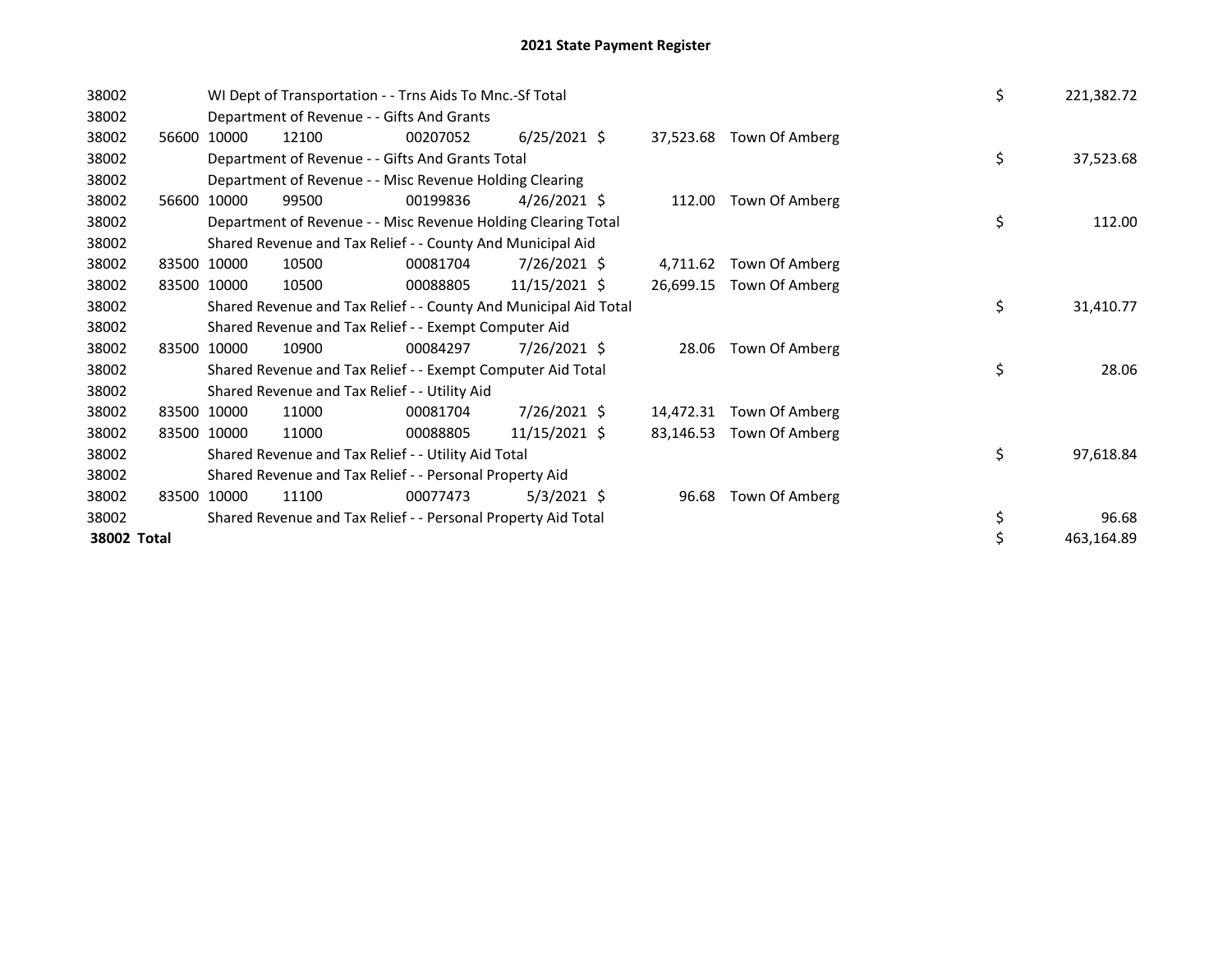| 38004 |             |             | Dept of Safety & Prof Services - - Fire Dues Distribution          |          |                |        |                              |    |            |
|-------|-------------|-------------|--------------------------------------------------------------------|----------|----------------|--------|------------------------------|----|------------|
| 38004 |             | 16500 10000 | 22500                                                              | 00041183 | 7/16/2021 \$   |        | 3,835.82 Town Of Athelstane  |    |            |
| 38004 |             |             | Dept of Safety & Prof Services - - Fire Dues Distribution Total    |          |                |        |                              | \$ | 3,835.82   |
| 38004 |             |             | Dept of Natural Resources - - Aids In Lieu Of Taxes - Gener        |          |                |        |                              |    |            |
| 38004 |             | 37000 10000 | 50300                                                              | 00461053 | $2/2/2021$ \$  |        | 834.51 Town Of Athelstane    |    |            |
| 38004 |             | 37000 10000 | 50300                                                              | 00461054 | $2/2/2021$ \$  |        | 10,313.23 Town Of Athelstane |    |            |
| 38004 |             | 37000 10000 | 50300                                                              | 00475256 | $4/21/2021$ \$ | 11.70  | Town Of Athelstane           |    |            |
| 38004 |             | 37000 10000 | 50300                                                              | 00475258 | $4/21/2021$ \$ | 137.39 | Town Of Athelstane           |    |            |
| 38004 | 37000 10000 |             | 50300                                                              | 00475259 | 4/21/2021 \$   |        | 187.40 Town Of Athelstane    |    |            |
| 38004 |             |             | Dept of Natural Resources - - Aids In Lieu Of Taxes - Gener Total  |          |                |        |                              | \$ | 11,484.23  |
| 38004 |             |             | Dept of Natural Resources - - Seg Earned                           |          |                |        |                              |    |            |
| 38004 |             | 37000 21200 | 100SE                                                              | 00474004 | $4/15/2021$ \$ |        | 276.15 Town Of Athelstane    |    |            |
| 38004 |             |             | Dept of Natural Resources - - Seg Earned Total                     |          |                |        |                              | \$ | 276.15     |
| 38004 |             |             | Dept of Natural Resources - - Resaids - Cnty Forst, Cl & Mfl       |          |                |        |                              |    |            |
| 38004 |             | 37000 21200 | 57100                                                              | 00488028 | $6/14/2021$ \$ |        | 13,513.96 Town Of Athelstane |    |            |
| 38004 |             |             | Dept of Natural Resources - - Resaids - Cnty Forst, Cl & Mfl Total |          |                |        |                              | \$ | 13,513.96  |
| 38004 |             |             | Dept of Natural Resources - - Aids In Lieu Of Taxes - Sum S        |          |                |        |                              |    |            |
| 38004 |             | 37000 21200 | 57900                                                              | 00475255 | $4/21/2021$ \$ |        | 826.24 Town Of Athelstane    |    |            |
| 38004 |             | 37000 21200 | 57900                                                              | 00475257 | $4/21/2021$ \$ |        | 49.35 Town Of Athelstane     |    |            |
| 38004 |             |             | Dept of Natural Resources - - Aids In Lieu Of Taxes - Sum S Total  |          |                |        |                              | \$ | 875.59     |
| 38004 |             |             | Dept of Natural Resources - - Fin Asst For Responsible Units       |          |                |        |                              |    |            |
| 38004 |             | 37000 27400 | 67000                                                              | 00483523 | $5/21/2021$ \$ |        | 4,980.11 Town Of Athelstane  |    |            |
| 38004 |             |             | Dept of Natural Resources - - Fin Asst For Responsible Units Total |          |                |        |                              | \$ | 4,980.11   |
| 38004 |             |             | Dept of Natural Resources - - Land Acquisition                     |          |                |        |                              |    |            |
| 38004 |             | 37000 36300 | TA100                                                              | 00471428 | $4/2/2021$ \$  |        | 2,300.00 Town Of Athelstane  |    |            |
| 38004 | 37000 36300 |             | TA100                                                              | 00526568 | 12/30/2021 \$  |        | 2,300.00 Town Of Athelstane  |    |            |
| 38004 |             |             | Dept of Natural Resources - - Land Acquisition Total               |          |                |        |                              | \$ | 4,600.00   |
| 38004 |             |             | WI Dept of Transportation - - Trns Aids To Mnc.-Sf                 |          |                |        |                              |    |            |
| 38004 |             | 39500 21100 | 19100                                                              | 00632630 | $1/4/2021$ \$  |        | 65,279.52 Town Of Athelstane |    |            |
| 38004 |             | 39500 21100 | 19100                                                              | 00668237 | $4/5/2021$ \$  |        | 65,279.52 Town Of Athelstane |    |            |
| 38004 |             | 39500 21100 | 19100                                                              | 00711725 | 7/6/2021 \$    |        | 65,279.52 Town Of Athelstane |    |            |
| 38004 |             | 39500 21100 | 19100                                                              | 00752284 | 10/4/2021 \$   |        | 65,279.52 Town Of Athelstane |    |            |
| 38004 |             |             | WI Dept of Transportation - - Trns Aids To Mnc.-Sf Total           |          |                |        |                              | \$ | 261,118.08 |
| 38004 |             |             | Department of Revenue - - Gifts And Grants                         |          |                |        |                              |    |            |
| 38004 |             | 56600 10000 | 12100                                                              | 00207053 | $6/25/2021$ \$ |        | 26,271.81 Town Of Athelstane |    |            |
| 38004 |             |             | Department of Revenue - - Gifts And Grants Total                   |          |                |        |                              | \$ | 26,271.81  |
| 38004 |             |             | Shared Revenue and Tax Relief - - County And Municipal Aid         |          |                |        |                              |    |            |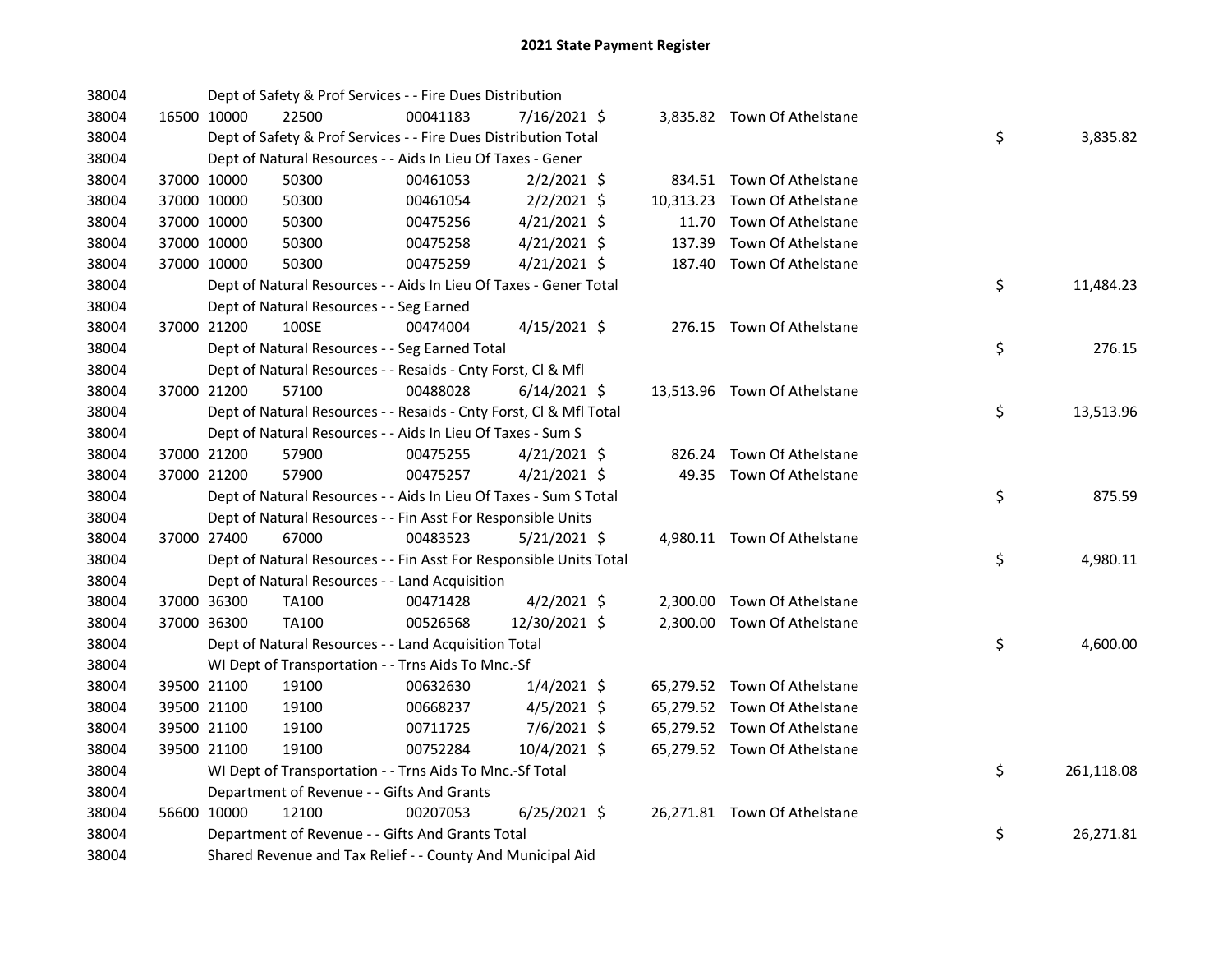| 38004       | 83500 10000 | 10500                                                            | 00081705 | 7/26/2021 \$  | 2.020.85  | Town Of Athelstane |            |
|-------------|-------------|------------------------------------------------------------------|----------|---------------|-----------|--------------------|------------|
| 38004       | 83500 10000 | 10500                                                            | 00088806 | 11/15/2021 \$ | 11.451.61 | Town Of Athelstane |            |
| 38004       |             | Shared Revenue and Tax Relief - - County And Municipal Aid Total |          |               |           |                    | 13,472.46  |
| 38004       |             | Shared Revenue and Tax Relief - - Exempt Computer Aid            |          |               |           |                    |            |
| 38004       | 83500 10000 | 10900                                                            | 00084298 | 7/26/2021 \$  | 2.08      | Town Of Athelstane |            |
| 38004       |             | Shared Revenue and Tax Relief - - Exempt Computer Aid Total      |          |               |           |                    | 2.08       |
| 38004       |             | Shared Revenue and Tax Relief - - Personal Property Aid          |          |               |           |                    |            |
| 38004       | 83500 10000 | 11100                                                            | 00077474 | $5/3/2021$ \$ | 298.64    | Town Of Athelstane |            |
| 38004       |             | Shared Revenue and Tax Relief - - Personal Property Aid Total    |          |               |           |                    | 298.64     |
| 38004 Total |             |                                                                  |          |               |           |                    | 340,728.93 |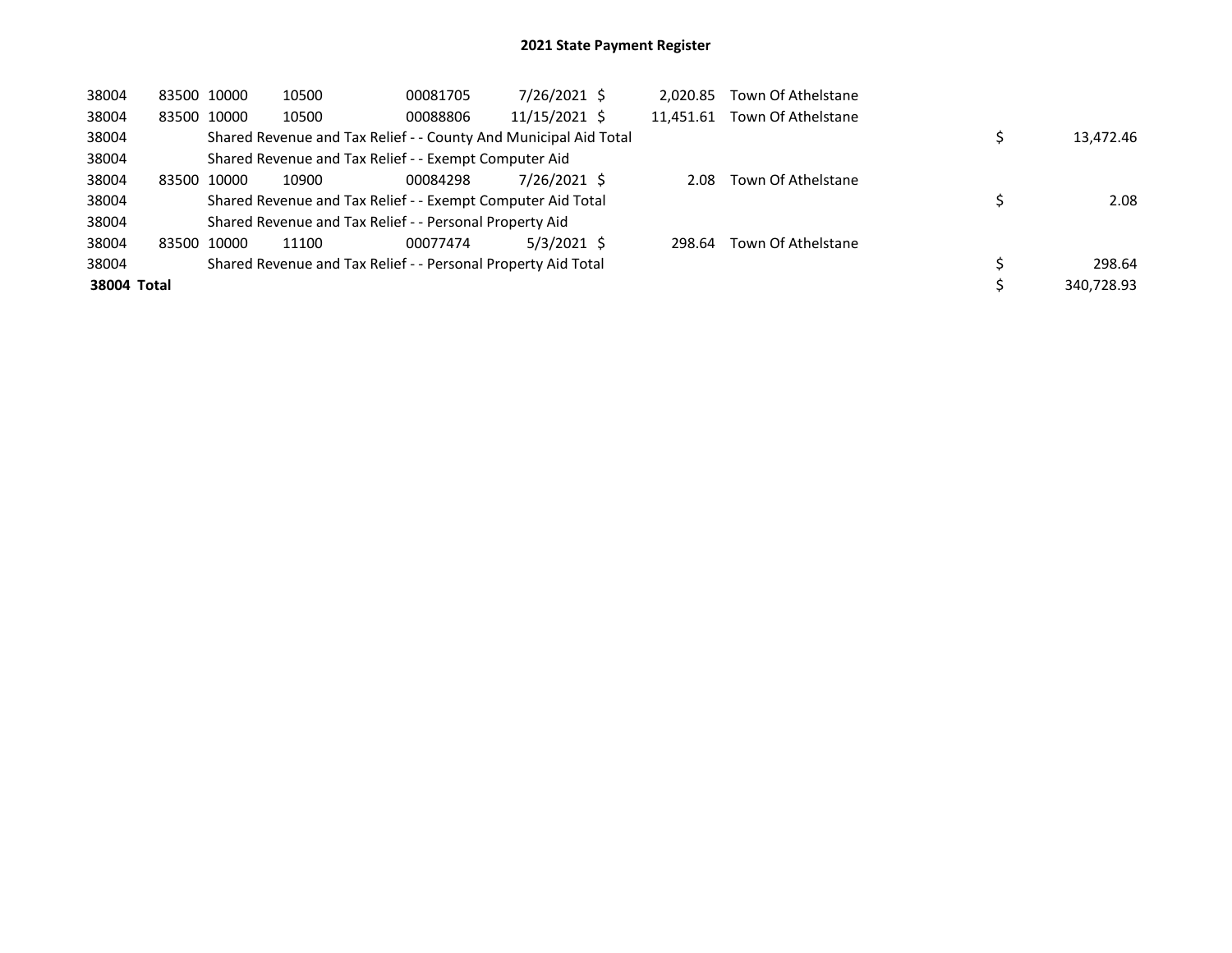| 38006 |             |                                              | Dept of Safety & Prof Services - - Fire Dues Distribution              |                |  |                          |                  |  |
|-------|-------------|----------------------------------------------|------------------------------------------------------------------------|----------------|--|--------------------------|------------------|--|
| 38006 |             | 16500 10000<br>22500                         | 00041184                                                               | 7/16/2021 \$   |  | 5,539.88 Town Of Beaver  |                  |  |
| 38006 |             |                                              | Dept of Safety & Prof Services - - Fire Dues Distribution Total        |                |  |                          | \$<br>5,539.88   |  |
| 38006 |             |                                              | Dept of Natural Resources - - Wr-Great Lakes Protection Fund           |                |  |                          |                  |  |
| 38006 |             | 37000 10000<br>41900                         | 00453781                                                               | $1/4/2021$ \$  |  | 60,000.00 Town Of Beaver |                  |  |
| 38006 |             |                                              | Dept of Natural Resources - - Wr-Great Lakes Protection Fund Total     |                |  |                          | \$<br>60,000.00  |  |
| 38006 |             |                                              | Dept of Natural Resources - - Aids In Lieu Of Taxes - Gener            |                |  |                          |                  |  |
| 38006 |             | 37000 10000<br>50300                         | 00461040                                                               | $2/2/2021$ \$  |  | 6,561.03 Town Of Beaver  |                  |  |
| 38006 |             | 37000 10000<br>50300                         | 00475186                                                               | $4/21/2021$ \$ |  | 291.52 Town Of Beaver    |                  |  |
| 38006 |             |                                              | Dept of Natural Resources - - Aids In Lieu Of Taxes - Gener Total      |                |  |                          | \$<br>6,852.55   |  |
| 38006 |             |                                              | Dept of Natural Resources - - Resaids - Cnty Forst, Cl & Mfl           |                |  |                          |                  |  |
| 38006 |             | 37000 21200<br>57100                         | 00488029                                                               | $6/14/2021$ \$ |  | 561.04 Town Of Beaver    |                  |  |
| 38006 |             |                                              | Dept of Natural Resources - - Resaids - Cnty Forst, Cl & Mfl Total     |                |  |                          | \$<br>561.04     |  |
| 38006 |             |                                              | Dept of Natural Resources - - Aids In Lieu Of Taxes - Sum S            |                |  |                          |                  |  |
| 38006 | 37000 21200 | 57900                                        | 00475185                                                               | $4/21/2021$ \$ |  | 662.08 Town Of Beaver    |                  |  |
| 38006 |             |                                              | Dept of Natural Resources - - Aids In Lieu Of Taxes - Sum S Total      |                |  |                          | \$<br>662.08     |  |
| 38006 |             |                                              | Dept of Natural Resources - - Fin Asst For Responsible Units           |                |  |                          |                  |  |
| 38006 |             | 37000 27400<br>67000                         | 00483567                                                               | $5/21/2021$ \$ |  | 6,306.18 Town Of Beaver  |                  |  |
| 38006 |             |                                              | Dept of Natural Resources - - Fin Asst For Responsible Units Total     |                |  |                          | \$<br>6,306.18   |  |
| 38006 |             |                                              | WI Dept of Transportation - - Trns Aids To Mnc.-Sf                     |                |  |                          |                  |  |
| 38006 |             | 39500 21100<br>19100                         | 00632631                                                               | $1/4/2021$ \$  |  | 52,514.01 Town Of Beaver |                  |  |
| 38006 |             | 39500 21100<br>19100                         | 00668238                                                               | $4/5/2021$ \$  |  | 52,514.01 Town Of Beaver |                  |  |
| 38006 |             | 39500 21100<br>19100                         | 00711726                                                               | 7/6/2021 \$    |  | 52,514.01 Town Of Beaver |                  |  |
| 38006 |             | 19100<br>39500 21100                         | 00752285                                                               | 10/4/2021 \$   |  | 52,514.01 Town Of Beaver |                  |  |
| 38006 |             |                                              | WI Dept of Transportation - - Trns Aids To Mnc.-Sf Total               |                |  |                          | \$<br>210,056.04 |  |
| 38006 |             |                                              | WI Dept of Transportation - - Loc Rd Imp Prg St Fd                     |                |  |                          |                  |  |
| 38006 |             | 39500 21100<br>27800                         | 00775076                                                               | 11/19/2021 \$  |  | 26,326.97 Town Of Beaver |                  |  |
| 38006 |             |                                              | WI Dept of Transportation - - Loc Rd Imp Prg St Fd Total               |                |  |                          | \$<br>26,326.97  |  |
| 38006 |             |                                              | Department of Military Affairs - - Federal Aid, Local Assistance       |                |  |                          |                  |  |
| 38006 |             | 34200<br>46500 10000                         | 00097272                                                               | 7/13/2021 \$   |  | 699.47 Town Of Beaver    |                  |  |
| 38006 |             |                                              | Department of Military Affairs - - Federal Aid, Local Assistance Total |                |  |                          | \$<br>699.47     |  |
| 38006 |             | Department of Administration - - Federal Aid |                                                                        |                |  |                          |                  |  |
| 38006 |             | 50500 10000<br>14200                         | 00141257                                                               | $3/4/2021$ \$  |  | 29,250.00 Town Of Beaver |                  |  |
| 38006 |             |                                              | Department of Administration - - Federal Aid Total                     |                |  |                          | \$<br>29,250.00  |  |
| 38006 |             | Department of Revenue - - Gifts And Grants   |                                                                        |                |  |                          |                  |  |
| 38006 | 56600 10000 | 12100                                        | 00207054                                                               | $6/25/2021$ \$ |  | 59,713.41 Town Of Beaver |                  |  |
| 38006 |             |                                              | Department of Revenue - - Gifts And Grants Total                       |                |  |                          | \$<br>59,713.41  |  |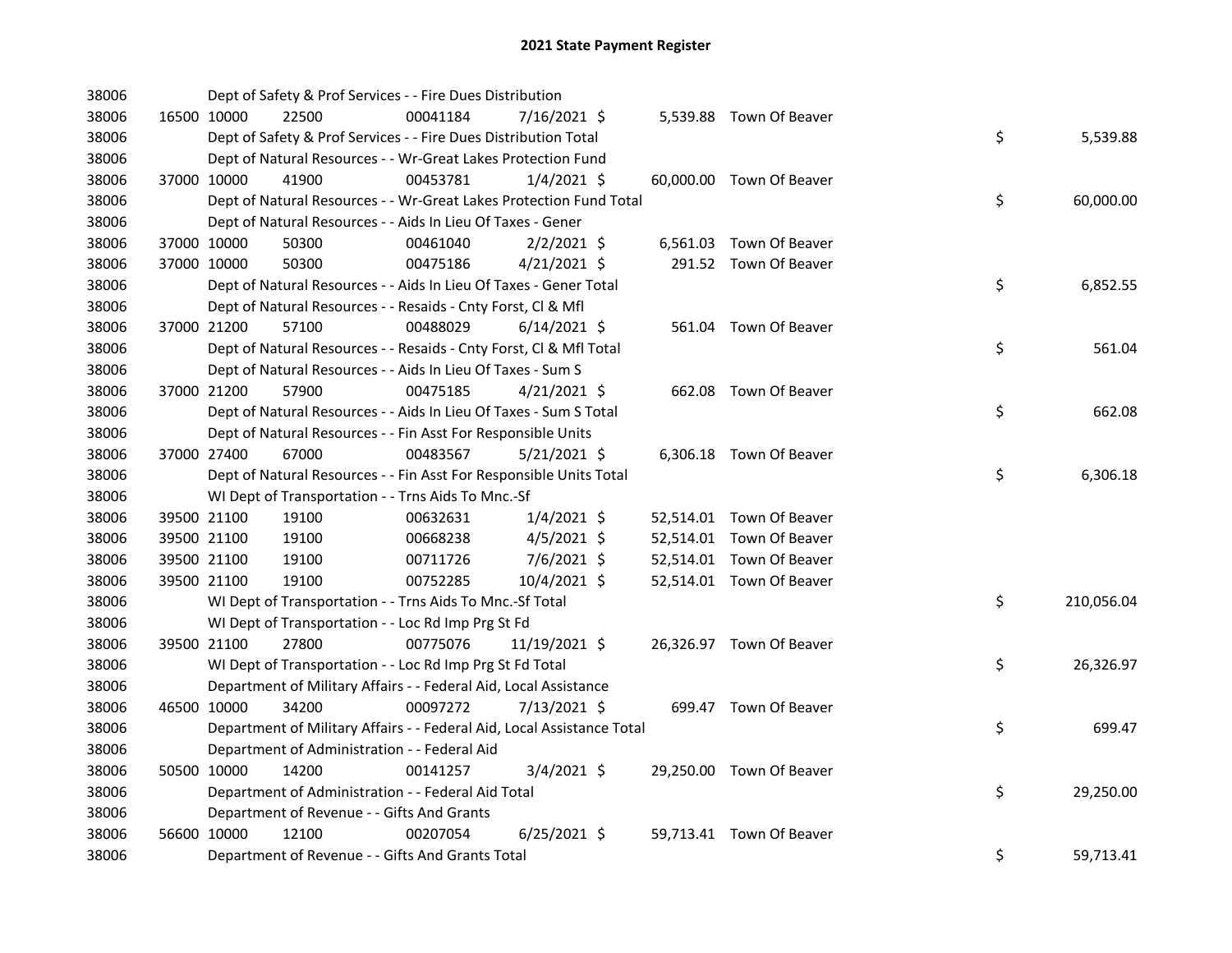| 38006       |             |       | Shared Revenue and Tax Relief - - County And Municipal Aid       |          |                 |           |                |    |            |
|-------------|-------------|-------|------------------------------------------------------------------|----------|-----------------|-----------|----------------|----|------------|
| 38006       | 83500 10000 |       | 10500                                                            | 00081706 | 7/26/2021 \$    | 4.467.04  | Town Of Beaver |    |            |
| 38006       | 83500 10000 |       | 10500                                                            | 00088807 | 11/15/2021 \$   | 25,313.21 | Town Of Beaver |    |            |
| 38006       |             |       | Shared Revenue and Tax Relief - - County And Municipal Aid Total |          |                 |           |                | \$ | 29,780.25  |
| 38006       |             |       | Shared Revenue and Tax Relief - - Exempt Computer Aid            |          |                 |           |                |    |            |
| 38006       | 83500 10000 |       | 10900                                                            | 00084299 | 7/26/2021 \$    | 122.63    | Town Of Beaver |    |            |
| 38006       |             |       | Shared Revenue and Tax Relief - - Exempt Computer Aid Total      |          |                 |           |                | \$ | 122.63     |
| 38006       |             |       | Shared Revenue and Tax Relief - - Utility Aid                    |          |                 |           |                |    |            |
| 38006       | 83500 10000 |       | 11000                                                            | 00081706 | 7/26/2021 \$    | 2.628.64  | Town Of Beaver |    |            |
| 38006       | 83500 10000 |       | 11000                                                            | 00088807 | $11/15/2021$ \$ | 15,007.72 | Town Of Beaver |    |            |
| 38006       |             |       | Shared Revenue and Tax Relief - - Utility Aid Total              |          |                 |           |                | \$ | 17,636.36  |
| 38006       |             |       | Shared Revenue and Tax Relief - - Personal Property Aid          |          |                 |           |                |    |            |
| 38006       | 83500       | 10000 | 11100                                                            | 00077475 | $5/3/2021$ \$   | 1,974.25  | Town Of Beaver |    |            |
| 38006       |             |       | Shared Revenue and Tax Relief - - Personal Property Aid Total    |          |                 |           |                |    | 1,974.25   |
| 38006 Total |             |       |                                                                  |          |                 |           |                | \$ | 455,481.11 |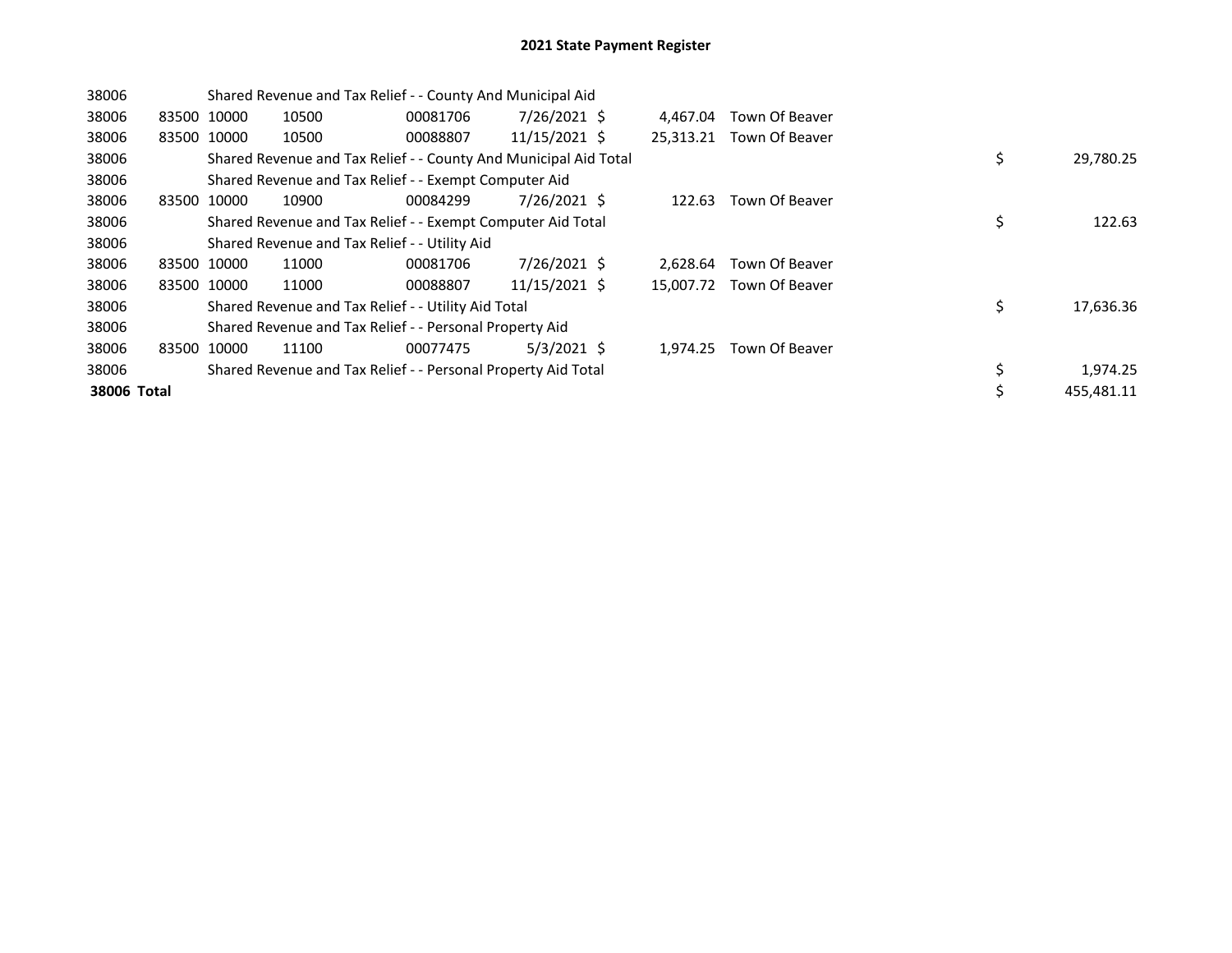| 38008 |             |             | Dept of Safety & Prof Services - - Fire Dues Distribution          |          |                |  |                           |    |            |
|-------|-------------|-------------|--------------------------------------------------------------------|----------|----------------|--|---------------------------|----|------------|
| 38008 | 16500 10000 |             | 22500                                                              | 00041185 | 7/16/2021 \$   |  | 3,505.43 Town Of Beecher  |    |            |
| 38008 |             |             | Dept of Safety & Prof Services - - Fire Dues Distribution Total    |          |                |  |                           | \$ | 3,505.43   |
| 38008 |             |             | Dept of Natural Resources - - Aids In Lieu Of Taxes - Gener        |          |                |  |                           |    |            |
| 38008 |             | 37000 10000 | 50300                                                              | 00461159 | $2/2/2021$ \$  |  | 3,042.32 Town Of Beecher  |    |            |
| 38008 | 37000 10000 |             | 50300                                                              | 00461160 | $2/2/2021$ \$  |  | 18,475.92 Town Of Beecher |    |            |
| 38008 | 37000 10000 |             | 50300                                                              | 00461161 | $2/2/2021$ \$  |  | 14,671.28 Town Of Beecher |    |            |
| 38008 | 37000 10000 |             | 50300                                                              | 00461162 | $2/2/2021$ \$  |  | 4,486.68 Town Of Beecher  |    |            |
| 38008 |             | 37000 10000 | 50300                                                              | 00476119 | $4/21/2021$ \$ |  | 233.68 Town Of Beecher    |    |            |
| 38008 |             |             | Dept of Natural Resources - - Aids In Lieu Of Taxes - Gener Total  |          |                |  |                           | \$ | 40,909.88  |
| 38008 |             |             | Dept of Natural Resources - - Resaids - Cnty Forst, Cl & Mfl       |          |                |  |                           |    |            |
| 38008 |             | 37000 21200 | 57100                                                              | 00488030 | $6/14/2021$ \$ |  | 3,685.96 Town Of Beecher  |    |            |
| 38008 |             |             | Dept of Natural Resources - - Resaids - Cnty Forst, CI & Mfl Total |          |                |  |                           | \$ | 3,685.96   |
| 38008 |             |             | Dept of Natural Resources - - Aids In Lieu Of Taxes - Sum S        |          |                |  |                           |    |            |
| 38008 |             | 37000 21200 | 57900                                                              | 00476120 | $4/21/2021$ \$ |  | 558.79 Town Of Beecher    |    |            |
| 38008 | 37000 21200 |             | 57900                                                              | 00476121 | $4/21/2021$ \$ |  | 122.31 Town Of Beecher    |    |            |
| 38008 |             |             | Dept of Natural Resources - - Aids In Lieu Of Taxes - Sum S Total  |          |                |  |                           | \$ | 681.10     |
| 38008 |             |             | Dept of Natural Resources - - Fin Asst For Responsible Units       |          |                |  |                           |    |            |
| 38008 |             | 37000 27400 | 67000                                                              | 00483600 | $5/21/2021$ \$ |  | 2,467.86 Town Of Beecher  |    |            |
| 38008 |             |             | Dept of Natural Resources - - Fin Asst For Responsible Units Total |          |                |  |                           | \$ | 2,467.86   |
| 38008 |             |             | WI Dept of Transportation - - Trns Aids To Mnc.-Sf                 |          |                |  |                           |    |            |
| 38008 |             | 39500 21100 | 19100                                                              | 00632632 | $1/4/2021$ \$  |  | 37,882.62 Town Of Beecher |    |            |
| 38008 |             | 39500 21100 | 19100                                                              | 00668239 | $4/5/2021$ \$  |  | 37,882.62 Town Of Beecher |    |            |
| 38008 | 39500 21100 |             | 19100                                                              | 00711727 | 7/6/2021 \$    |  | 37,882.62 Town Of Beecher |    |            |
| 38008 | 39500 21100 |             | 19100                                                              | 00752286 | 10/4/2021 \$   |  | 37,882.62 Town Of Beecher |    |            |
| 38008 |             |             | WI Dept of Transportation - - Trns Aids To Mnc.-Sf Total           |          |                |  |                           | \$ | 151,530.48 |
| 38008 |             |             | Department of Revenue - - Gifts And Grants                         |          |                |  |                           |    |            |
| 38008 | 56600 10000 |             | 12100                                                              | 00207055 | $6/25/2021$ \$ |  | 37,209.67 Town Of Beecher |    |            |
| 38008 |             |             | Department of Revenue - - Gifts And Grants Total                   |          |                |  |                           | \$ | 37,209.67  |
| 38008 |             |             | Shared Revenue and Tax Relief - - County And Municipal Aid         |          |                |  |                           |    |            |
| 38008 |             | 83500 10000 | 10500                                                              | 00081707 | 7/26/2021 \$   |  | 1,956.18 Town Of Beecher  |    |            |
| 38008 | 83500 10000 |             | 10500                                                              | 00088808 | 11/15/2021 \$  |  | 11,085.02 Town Of Beecher |    |            |
| 38008 |             |             | Shared Revenue and Tax Relief - - County And Municipal Aid Total   |          |                |  |                           | \$ | 13,041.20  |
| 38008 |             |             | Shared Revenue and Tax Relief - - Exempt Computer Aid              |          |                |  |                           |    |            |
| 38008 | 83500 10000 |             | 10900                                                              | 00084300 | 7/26/2021 \$   |  | 6.24 Town Of Beecher      |    |            |
| 38008 |             |             | Shared Revenue and Tax Relief - - Exempt Computer Aid Total        |          |                |  |                           | \$ | 6.24       |
| 38008 |             |             | Shared Revenue and Tax Relief - - Personal Property Aid            |          |                |  |                           |    |            |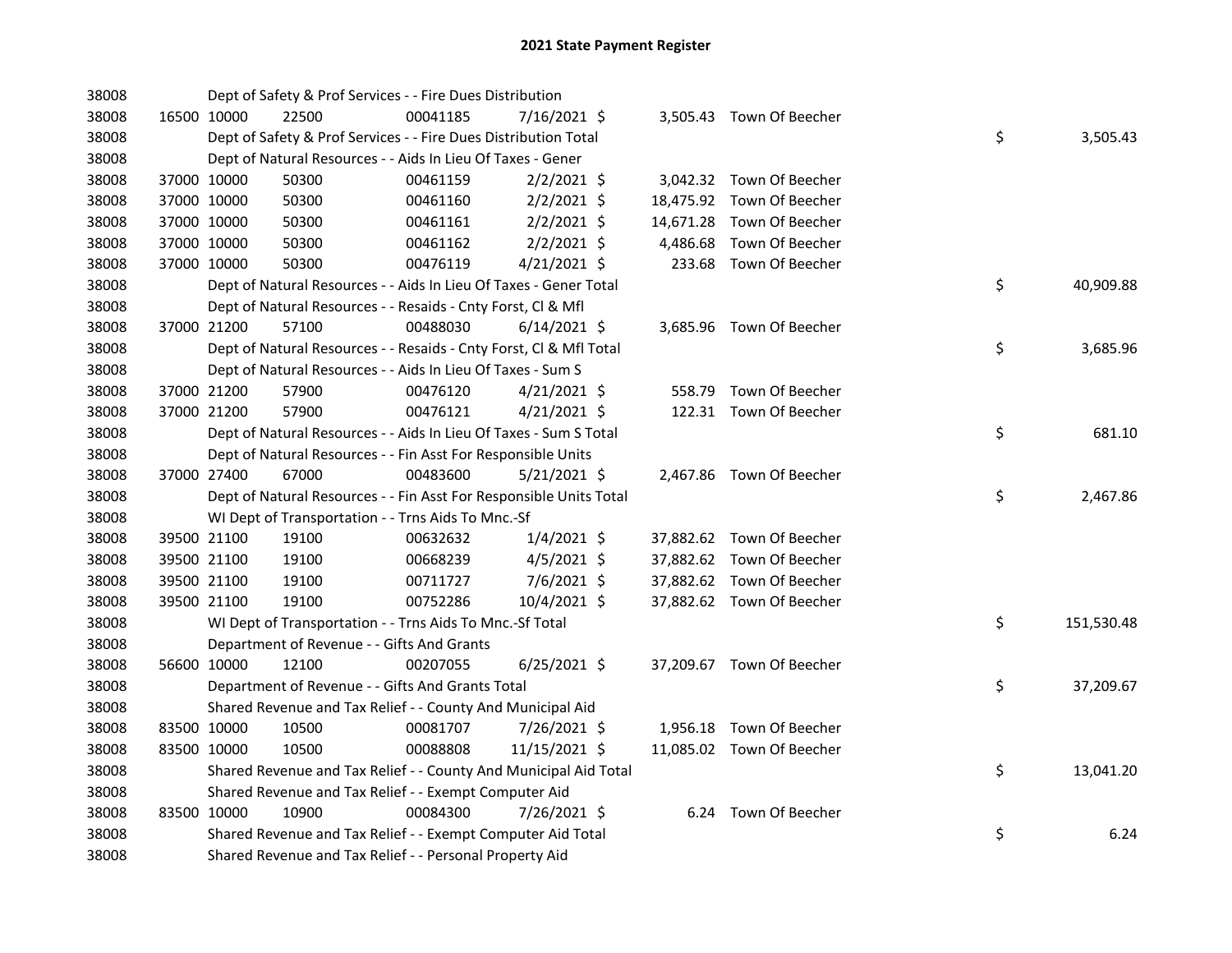| 38008       | 83500 10000 | 11100 | 00077476                                                      | $5/3/2021$ \$                                                       | 716.86 | Town Of Beecher       |            |
|-------------|-------------|-------|---------------------------------------------------------------|---------------------------------------------------------------------|--------|-----------------------|------------|
| 38008       |             |       | Shared Revenue and Tax Relief - - Personal Property Aid Total |                                                                     |        |                       | 716.86     |
| 38008       |             |       | Shared Revenue and Tax Relief - - Payments For Municipal Svcs |                                                                     |        |                       |            |
| 38008       | 83500 10000 | 50100 | 00073687                                                      | $2/1/2021$ \$                                                       |        | 39.56 Town Of Beecher |            |
| 38008       |             |       |                                                               | Shared Revenue and Tax Relief - - Payments For Municipal Sycs Total |        |                       | 39.56      |
| 38008 Total |             |       |                                                               |                                                                     |        |                       | 253.794.24 |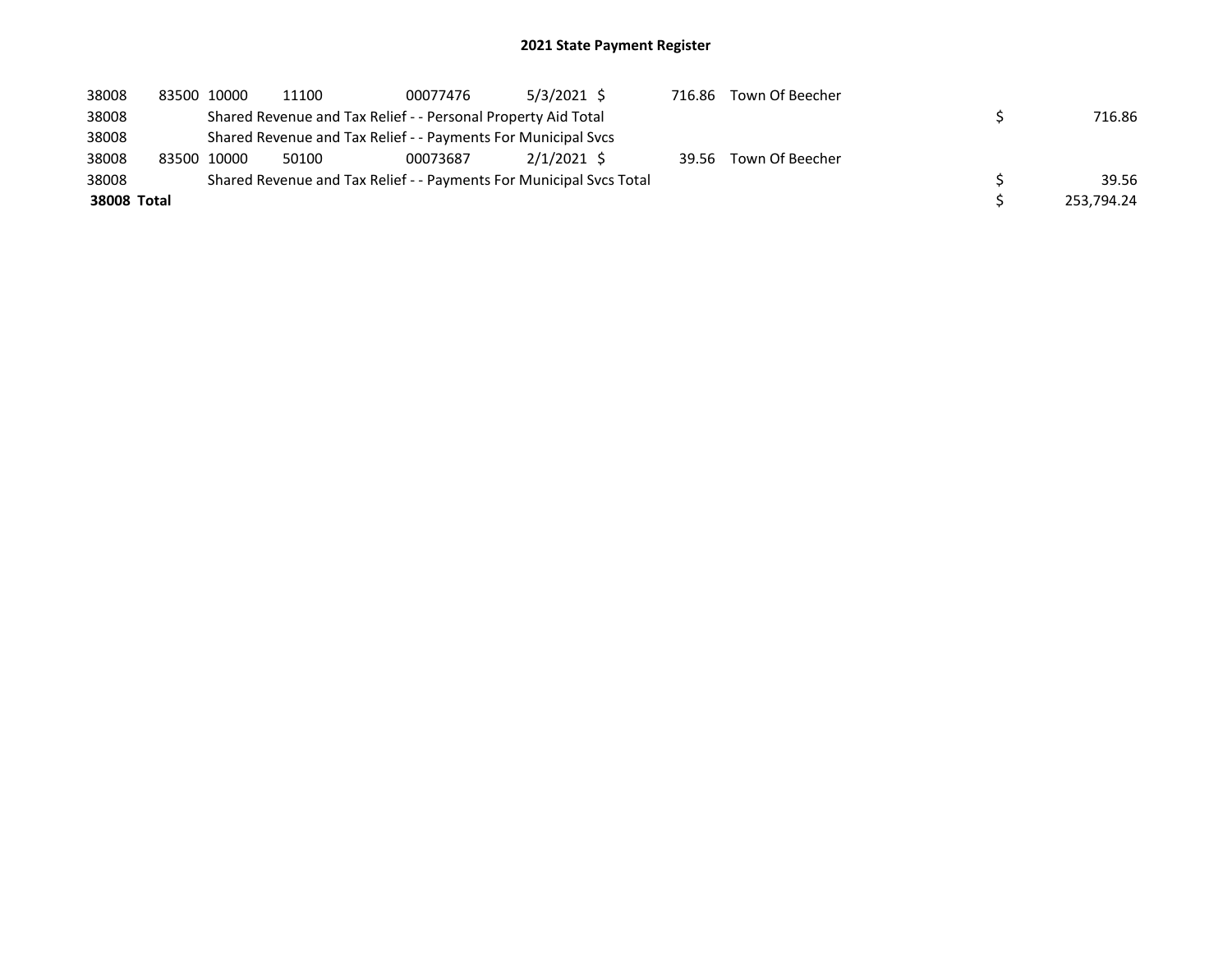| 38010 |             | Dept of Safety & Prof Services - - Fire Dues Distribution          |          |                |        |                          |    |            |
|-------|-------------|--------------------------------------------------------------------|----------|----------------|--------|--------------------------|----|------------|
| 38010 | 16500 10000 | 22500                                                              | 00041188 | 7/16/2021 \$   |        | 2,550.93 Town Of Dunbar  |    |            |
| 38010 |             | Dept of Safety & Prof Services - - Fire Dues Distribution Total    |          |                |        |                          | \$ | 2,550.93   |
| 38010 |             | Dept of Natural Resources - - Aids In Lieu Of Taxes - Gener        |          |                |        |                          |    |            |
| 38010 | 37000 10000 | 50300                                                              | 00461243 | $2/2/2021$ \$  |        | 835.82 Town Of Dunbar    |    |            |
| 38010 | 37000 10000 | 50300                                                              | 00461244 | $2/2/2021$ \$  |        | 67,077.53 Town Of Dunbar |    |            |
| 38010 | 37000 10000 | 50300                                                              | 00461245 | $2/2/2021$ \$  |        | 2,296.93 Town Of Dunbar  |    |            |
| 38010 | 37000 10000 | 50300                                                              | 00476649 | $4/21/2021$ \$ | 242.28 | Town Of Dunbar           |    |            |
| 38010 | 37000 10000 | 50300                                                              | 00476651 | $4/21/2021$ \$ |        | 130.59 Town Of Dunbar    |    |            |
| 38010 |             | Dept of Natural Resources - - Aids In Lieu Of Taxes - Gener Total  |          |                |        |                          | \$ | 70,583.15  |
| 38010 |             | Dept of Natural Resources - - Seg Earned                           |          |                |        |                          |    |            |
| 38010 | 37000 21200 | 100SE                                                              | 00456025 | $1/12/2021$ \$ |        | 4,182.75 Town Of Dunbar  |    |            |
| 38010 |             | Dept of Natural Resources - - Seg Earned Total                     |          |                |        |                          | \$ | 4,182.75   |
| 38010 |             | Dept of Natural Resources - - Resaids - Cnty Forst, Cl & Mfl       |          |                |        |                          |    |            |
| 38010 | 37000 21200 | 57100                                                              | 00488031 | $6/14/2021$ \$ |        | 14,257.64 Town Of Dunbar |    |            |
| 38010 |             | Dept of Natural Resources - - Resaids - Cnty Forst, Cl & Mfl Total |          |                |        |                          | \$ | 14,257.64  |
| 38010 |             | Dept of Natural Resources - - Aids In Lieu Of Taxes - Sum S        |          |                |        |                          |    |            |
| 38010 | 37000 21200 | 57900                                                              | 00476650 | $4/21/2021$ \$ |        | 570.70 Town Of Dunbar    |    |            |
| 38010 |             | Dept of Natural Resources - - Aids In Lieu Of Taxes - Sum S Total  |          |                |        |                          | \$ | 570.70     |
| 38010 |             | Dept of Natural Resources - - Fin Asst For Responsible Units       |          |                |        |                          |    |            |
| 38010 | 37000 27400 | 67000                                                              | 00483412 | $5/21/2021$ \$ |        | 3,815.69 Town Of Dunbar  |    |            |
| 38010 |             | Dept of Natural Resources - - Fin Asst For Responsible Units Total |          |                |        |                          | \$ | 3,815.69   |
| 38010 |             | WI Dept of Transportation - - Trns Aids To Mnc.-Sf                 |          |                |        |                          |    |            |
| 38010 | 39500 21100 | 19100                                                              | 00632633 | $1/4/2021$ \$  |        | 56,298.33 Town Of Dunbar |    |            |
| 38010 | 39500 21100 | 19100                                                              | 00668240 | $4/5/2021$ \$  |        | 56,298.33 Town Of Dunbar |    |            |
| 38010 | 39500 21100 | 19100                                                              | 00711728 | 7/6/2021 \$    |        | 56,298.33 Town Of Dunbar |    |            |
| 38010 | 39500 21100 | 19100                                                              | 00752287 | 10/4/2021 \$   |        | 56,298.33 Town Of Dunbar |    |            |
| 38010 |             | WI Dept of Transportation - - Trns Aids To Mnc.-Sf Total           |          |                |        |                          | \$ | 225,193.32 |
| 38010 |             | Department of Revenue - - Gifts And Grants                         |          |                |        |                          |    |            |
| 38010 | 56600 10000 | 12100                                                              | 00207056 | $6/25/2021$ \$ |        | 32,499.59 Town Of Dunbar |    |            |
| 38010 |             | Department of Revenue - - Gifts And Grants Total                   |          |                |        |                          | \$ | 32,499.59  |
| 38010 |             | Shared Revenue and Tax Relief - - County And Municipal Aid         |          |                |        |                          |    |            |
| 38010 | 83500 10000 | 10500                                                              | 00081708 | $7/26/2021$ \$ |        | 3,399.95 Town Of Dunbar  |    |            |
| 38010 | 83500 10000 | 10500                                                              | 00088809 | 11/15/2021 \$  |        | 19,266.37 Town Of Dunbar |    |            |
| 38010 |             | Shared Revenue and Tax Relief - - County And Municipal Aid Total   |          |                |        |                          | \$ | 22,666.32  |
| 38010 |             | Shared Revenue and Tax Relief - - Exempt Computer Aid              |          |                |        |                          |    |            |
| 38010 | 83500 10000 | 10900                                                              | 00084301 | 7/26/2021 \$   |        | 2.08 Town Of Dunbar      |    |            |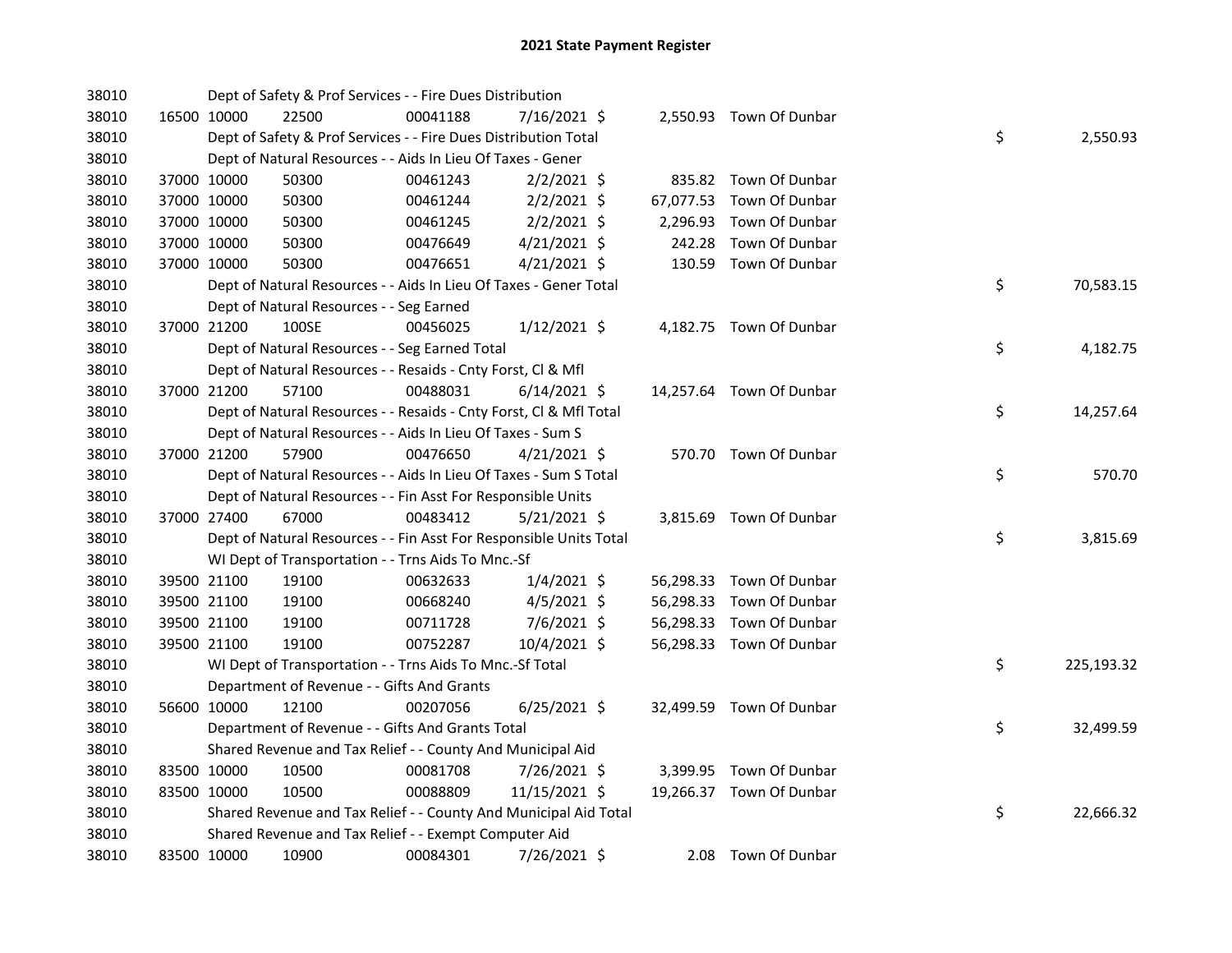| 38010       |             |                                                         | Shared Revenue and Tax Relief - - Exempt Computer Aid Total   |             |  | 2.08                |  |            |
|-------------|-------------|---------------------------------------------------------|---------------------------------------------------------------|-------------|--|---------------------|--|------------|
| 38010       |             | Shared Revenue and Tax Relief - - Personal Property Aid |                                                               |             |  |                     |  |            |
| 38010       | 83500 10000 | 11100                                                   | 00077477                                                      | 5/3/2021 \$ |  | 2.51 Town Of Dunbar |  |            |
| 38010       |             |                                                         | Shared Revenue and Tax Relief - - Personal Property Aid Total |             |  |                     |  | 2.51       |
| 38010 Total |             |                                                         |                                                               |             |  |                     |  | 376,324.68 |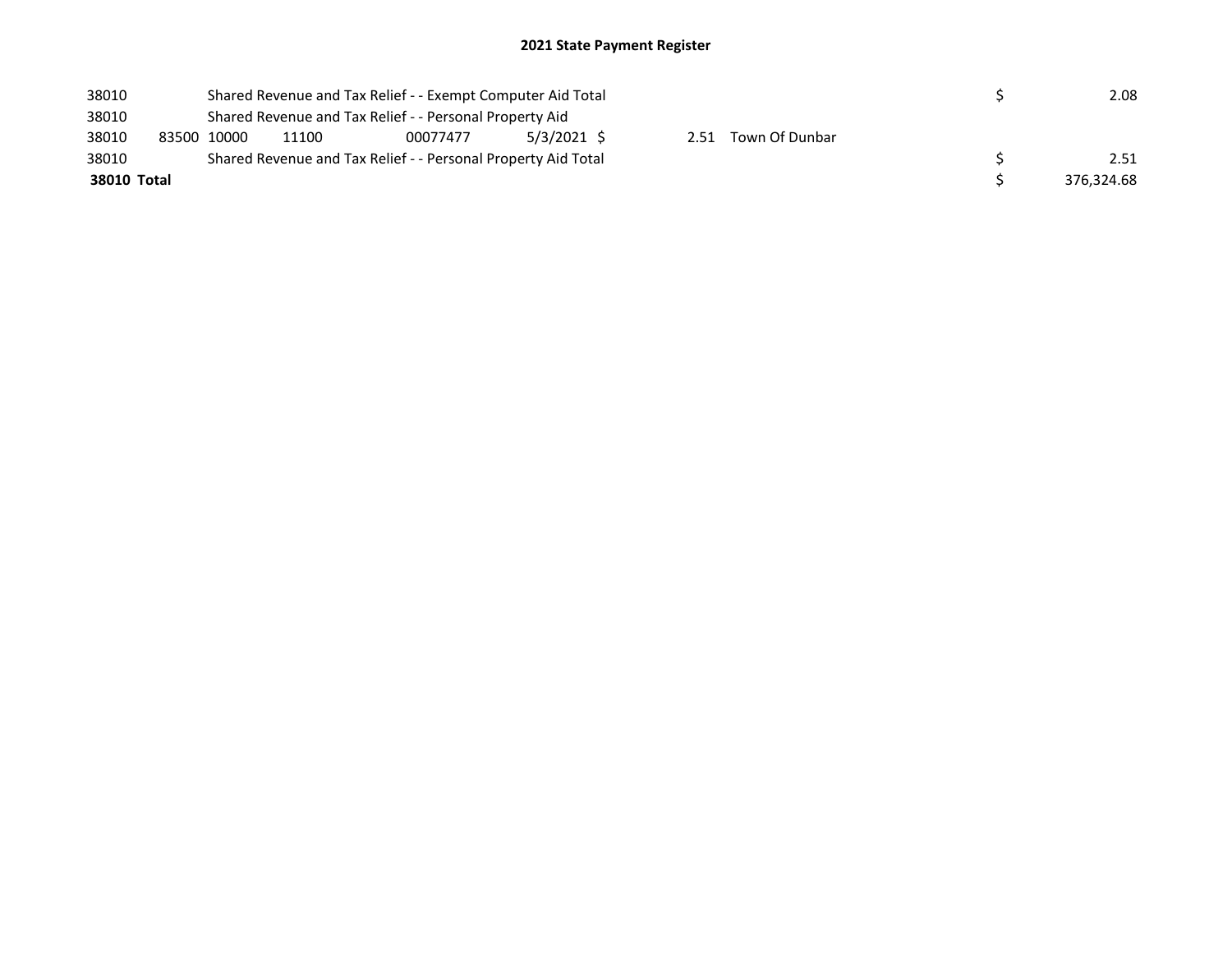| 38012 |             |             | Dept of Safety & Prof Services - - Fire Dues Distribution          |          |                |  |                           |    |            |
|-------|-------------|-------------|--------------------------------------------------------------------|----------|----------------|--|---------------------------|----|------------|
| 38012 |             | 16500 10000 | 22500                                                              | 00041189 | 7/16/2021 \$   |  | 2,544.66 Town Of Goodman  |    |            |
| 38012 |             |             | Dept of Safety & Prof Services - - Fire Dues Distribution Total    |          |                |  |                           | \$ | 2,544.66   |
| 38012 |             |             | Dept of Natural Resources - - Aids In Lieu Of Taxes - Gener        |          |                |  |                           |    |            |
| 38012 |             | 37000 10000 | 50300                                                              | 00461186 | $2/2/2021$ \$  |  | 1,125.09 Town Of Goodman  |    |            |
| 38012 | 37000 10000 |             | 50300                                                              | 00476247 | $4/21/2021$ \$ |  | 678.61 Town Of Goodman    |    |            |
| 38012 |             |             | Dept of Natural Resources - - Aids In Lieu Of Taxes - Gener Total  |          |                |  |                           | \$ | 1,803.70   |
| 38012 |             |             | Dept of Natural Resources - - Seg Earned                           |          |                |  |                           |    |            |
| 38012 |             | 37000 21200 | 100SE                                                              | 00456026 | $1/12/2021$ \$ |  | 1,671.07 Town Of Goodman  |    |            |
| 38012 |             | 37000 21200 | 100SE                                                              | 00497490 | 7/15/2021 \$   |  | 1,846.59 Town Of Goodman  |    |            |
| 38012 |             |             | Dept of Natural Resources - - Seg Earned Total                     |          |                |  |                           | \$ | 3,517.66   |
| 38012 |             |             | Dept of Natural Resources - - Resaids - Cnty Forst, Cl & Mfl       |          |                |  |                           |    |            |
| 38012 |             | 37000 21200 | 57100                                                              | 00488032 | $6/14/2021$ \$ |  | 14,043.92 Town Of Goodman |    |            |
| 38012 |             |             | Dept of Natural Resources - - Resaids - Cnty Forst, Cl & Mfl Total |          |                |  |                           | \$ | 14,043.92  |
| 38012 |             |             | Dept of Natural Resources - - Aids In Lieu Of Taxes - Sum S        |          |                |  |                           |    |            |
| 38012 |             | 37000 21200 | 57900                                                              | 00476246 | $4/21/2021$ \$ |  | 3.37 Town Of Goodman      |    |            |
| 38012 |             |             | Dept of Natural Resources - - Aids In Lieu Of Taxes - Sum S Total  |          |                |  |                           | \$ | 3.37       |
| 38012 |             |             | Dept of Natural Resources - - Fin Asst For Responsible Units       |          |                |  |                           |    |            |
| 38012 |             | 37000 27400 | 67000                                                              | 00483815 | $5/21/2021$ \$ |  | 977.95 Town Of Goodman    |    |            |
| 38012 |             |             | Dept of Natural Resources - - Fin Asst For Responsible Units Total |          |                |  |                           | \$ | 977.95     |
| 38012 |             |             | WI Dept of Transportation - - Trns Aids To Mnc.-Sf                 |          |                |  |                           |    |            |
| 38012 |             | 39500 21100 | 19100                                                              | 00632634 | $1/4/2021$ \$  |  | 33,178.50 Town Of Goodman |    |            |
| 38012 |             | 39500 21100 | 19100                                                              | 00668241 | $4/5/2021$ \$  |  | 33,178.50 Town Of Goodman |    |            |
| 38012 |             | 39500 21100 | 19100                                                              | 00711729 | 7/6/2021 \$    |  | 33,178.50 Town Of Goodman |    |            |
| 38012 |             | 39500 21100 | 19100                                                              | 00752288 | 10/4/2021 \$   |  | 33,178.50 Town Of Goodman |    |            |
| 38012 |             |             | WI Dept of Transportation - - Trns Aids To Mnc.-Sf Total           |          |                |  |                           | \$ | 132,714.00 |
| 38012 |             |             | Department of Revenue - - Gifts And Grants                         |          |                |  |                           |    |            |
| 38012 |             | 56600 10000 | 12100                                                              | 00207057 | $6/25/2021$ \$ |  | 31,714.57 Town Of Goodman |    |            |
| 38012 |             |             | Department of Revenue - - Gifts And Grants Total                   |          |                |  |                           | \$ | 31,714.57  |
| 38012 |             |             | Shared Revenue and Tax Relief - - County And Municipal Aid         |          |                |  |                           |    |            |
| 38012 |             | 83500 10000 | 10500                                                              | 00081709 | 7/26/2021 \$   |  | 4,678.87 Town Of Goodman  |    |            |
| 38012 |             | 83500 10000 | 10500                                                              | 00088810 | 11/15/2021 \$  |  | 26,513.61 Town Of Goodman |    |            |
| 38012 |             |             | Shared Revenue and Tax Relief - - County And Municipal Aid Total   |          |                |  |                           | \$ | 31,192.48  |
| 38012 |             |             | Shared Revenue and Tax Relief - - Exempt Computer Aid              |          |                |  |                           |    |            |
| 38012 |             | 83500 10000 | 10900                                                              | 00084302 | 7/26/2021 \$   |  | 65.48 Town Of Goodman     |    |            |
| 38012 |             |             | Shared Revenue and Tax Relief - - Exempt Computer Aid Total        |          |                |  |                           | \$ | 65.48      |
| 38012 |             |             | Shared Revenue and Tax Relief - - Utility Aid                      |          |                |  |                           |    |            |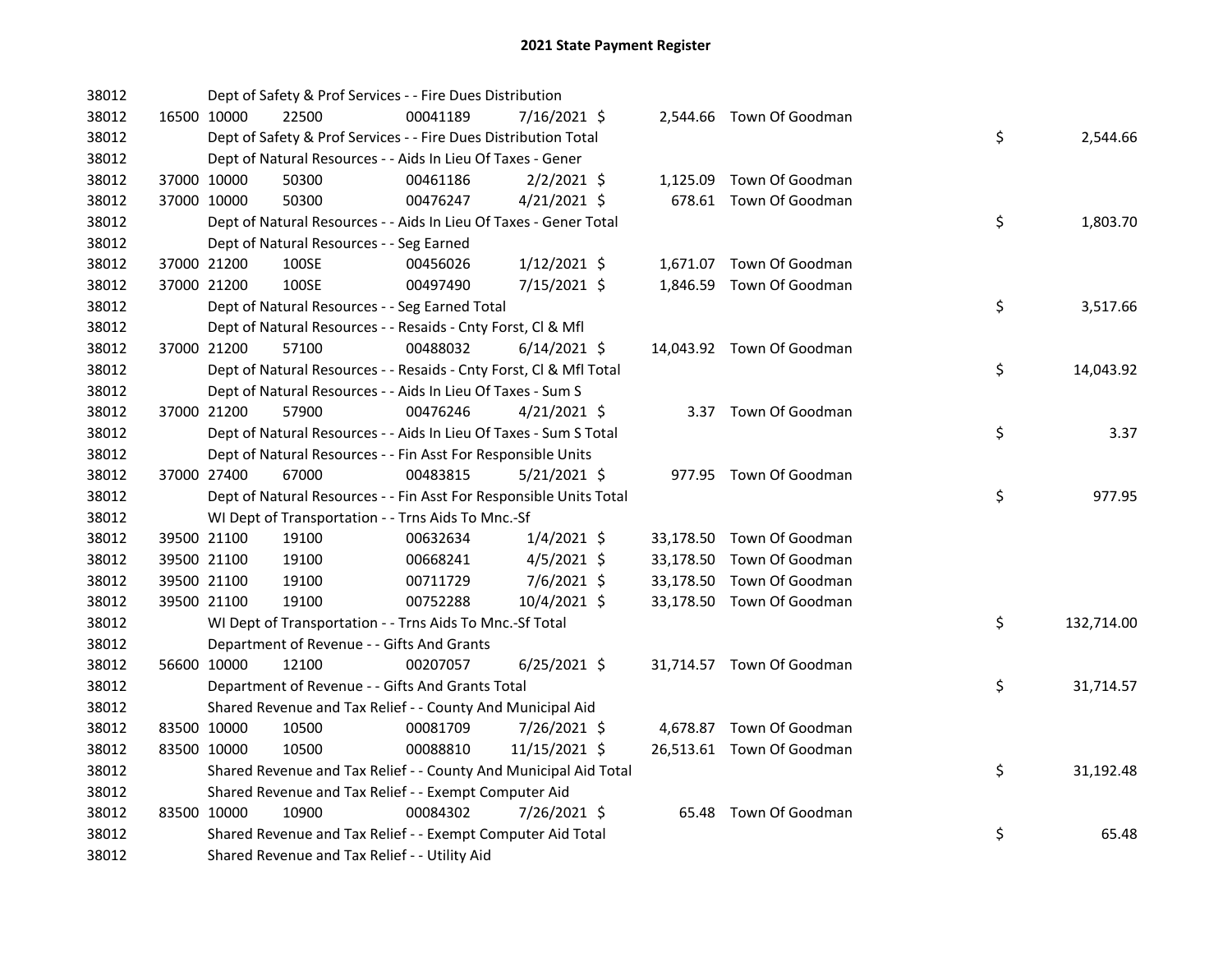| 38012       | 83500 10000 | 11000 | 00081709                                                      | 7/26/2021 \$  | 109.17 | Town Of Goodman        |            |
|-------------|-------------|-------|---------------------------------------------------------------|---------------|--------|------------------------|------------|
| 38012       | 83500 10000 | 11000 | 00088810                                                      | 11/15/2021 \$ | 642.74 | Town Of Goodman        |            |
| 38012       |             |       | Shared Revenue and Tax Relief - - Utility Aid Total           |               |        |                        | 751.91     |
| 38012       |             |       | Shared Revenue and Tax Relief - - Personal Property Aid       |               |        |                        |            |
| 38012       | 83500 10000 | 11100 | 00077478                                                      | $5/3/2021$ \$ |        | 512.35 Town Of Goodman |            |
| 38012       |             |       | Shared Revenue and Tax Relief - - Personal Property Aid Total |               |        |                        | 512.35     |
| 38012 Total |             |       |                                                               |               |        |                        | 219,842.05 |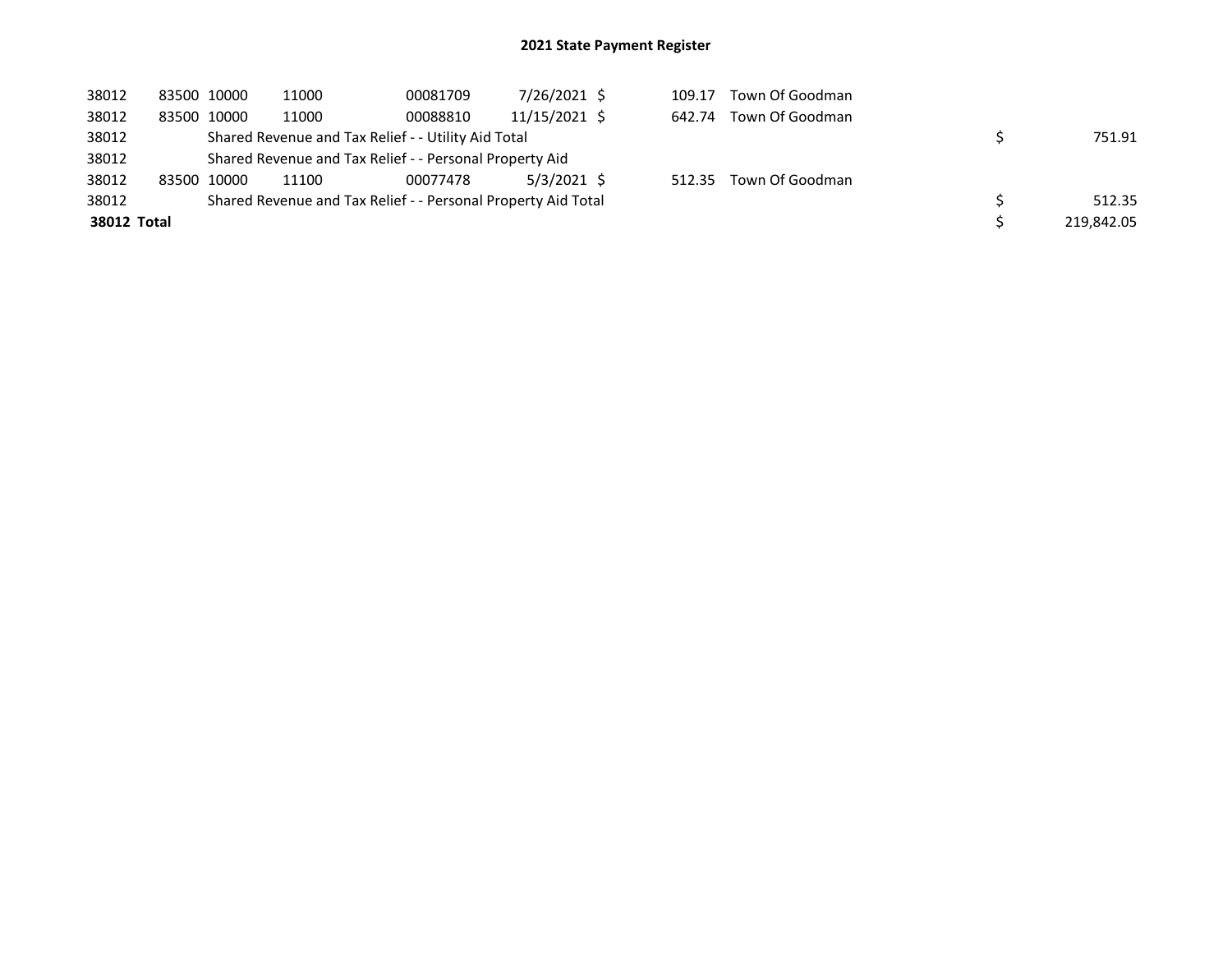| 38014 |             |                                               | Dept of Safety & Prof Services - - Fire Dues Distribution           |                |  |                          |    |            |
|-------|-------------|-----------------------------------------------|---------------------------------------------------------------------|----------------|--|--------------------------|----|------------|
| 38014 |             | 16500 10000<br>22500                          | 00041190                                                            | 7/16/2021 \$   |  | 5,201.90 Town Of Grover  |    |            |
| 38014 |             |                                               | Dept of Safety & Prof Services - - Fire Dues Distribution Total     |                |  |                          | \$ | 5,201.90   |
| 38014 |             |                                               | Dept of Natural Resources - - Resaids - Cnty Forst, Cl & Mfl        |                |  |                          |    |            |
| 38014 |             | 37000 21200<br>57100                          | 00488033                                                            | $6/14/2021$ \$ |  | 882.89 Town Of Grover    |    |            |
| 38014 |             |                                               | Dept of Natural Resources - - Resaids - Cnty Forst, Cl & Mfl Total  |                |  |                          | \$ | 882.89     |
| 38014 |             |                                               | Dept of Natural Resources - - Fin Asst For Responsible Units        |                |  |                          |    |            |
| 38014 |             | 37000 27400<br>67000                          | 00483083                                                            | $5/21/2021$ \$ |  | 9,247.25 Town Of Grover  |    |            |
| 38014 |             |                                               | Dept of Natural Resources - - Fin Asst For Responsible Units Total  |                |  |                          | \$ | 9,247.25   |
| 38014 |             |                                               | WI Dept of Transportation - - Trns Aids To Mnc.-Sf                  |                |  |                          |    |            |
| 38014 |             | 39500 21100<br>19100                          | 00632635                                                            | $1/4/2021$ \$  |  | 59,557.05 Town Of Grover |    |            |
| 38014 |             | 39500 21100<br>19100                          | 00668242                                                            | $4/5/2021$ \$  |  | 59,557.05 Town Of Grover |    |            |
| 38014 |             | 39500 21100<br>19100                          | 00711730                                                            | $7/6/2021$ \$  |  | 59,557.05 Town Of Grover |    |            |
| 38014 |             | 39500 21100<br>19100                          | 00752289                                                            | 10/4/2021 \$   |  | 59,557.05 Town Of Grover |    |            |
| 38014 |             |                                               | WI Dept of Transportation - - Trns Aids To Mnc.-Sf Total            |                |  |                          | \$ | 238,228.20 |
| 38014 |             | Department of Revenue - - Gifts And Grants    |                                                                     |                |  |                          |    |            |
| 38014 |             | 56600 10000<br>12100                          | 00207058                                                            | $6/25/2021$ \$ |  | 90,642.97 Town Of Grover |    |            |
| 38014 |             |                                               | Department of Revenue - - Gifts And Grants Total                    |                |  |                          | \$ | 90,642.97  |
| 38014 |             |                                               | Shared Revenue and Tax Relief - - County And Municipal Aid          |                |  |                          |    |            |
| 38014 |             | 83500 10000<br>10500                          | 00081710                                                            | 7/26/2021 \$   |  | 10,397.25 Town Of Grover |    |            |
| 38014 |             | 83500 10000<br>10500                          | 00088811                                                            | 11/15/2021 \$  |  | 58,917.75 Town Of Grover |    |            |
| 38014 |             |                                               | Shared Revenue and Tax Relief - - County And Municipal Aid Total    |                |  |                          | \$ | 69,315.00  |
| 38014 |             |                                               | Shared Revenue and Tax Relief - - Exempt Computer Aid               |                |  |                          |    |            |
| 38014 |             | 83500 10000<br>10900                          | 00084303                                                            | 7/26/2021 \$   |  | 131.99 Town Of Grover    |    |            |
| 38014 |             |                                               | Shared Revenue and Tax Relief - - Exempt Computer Aid Total         |                |  |                          | \$ | 131.99     |
| 38014 |             | Shared Revenue and Tax Relief - - Utility Aid |                                                                     |                |  |                          |    |            |
| 38014 |             | 83500 10000<br>11000                          | 00081710                                                            | 7/26/2021 \$   |  | 16.47 Town Of Grover     |    |            |
| 38014 |             | 83500 10000<br>11000                          | 00088811                                                            | 11/15/2021 \$  |  | 95.40 Town Of Grover     |    |            |
| 38014 |             |                                               | Shared Revenue and Tax Relief - - Utility Aid Total                 |                |  |                          | \$ | 111.87     |
| 38014 |             |                                               | Shared Revenue and Tax Relief - - Personal Property Aid             |                |  |                          |    |            |
| 38014 |             | 83500 10000<br>11100                          | 00077479                                                            | $5/3/2021$ \$  |  | 531.13 Town Of Grover    |    |            |
| 38014 |             |                                               | Shared Revenue and Tax Relief - - Personal Property Aid Total       |                |  |                          | \$ | 531.13     |
| 38014 |             |                                               | Shared Revenue and Tax Relief - - Payments For Municipal Svcs       |                |  |                          |    |            |
| 38014 |             | 83500 10000<br>50100                          | 00073688                                                            | $2/1/2021$ \$  |  | 123.52 Town Of Grover    |    |            |
| 38014 |             |                                               | Shared Revenue and Tax Relief - - Payments For Municipal Svcs Total |                |  |                          | \$ | 123.52     |
|       | 38014 Total |                                               |                                                                     |                |  |                          | \$ | 414,416.72 |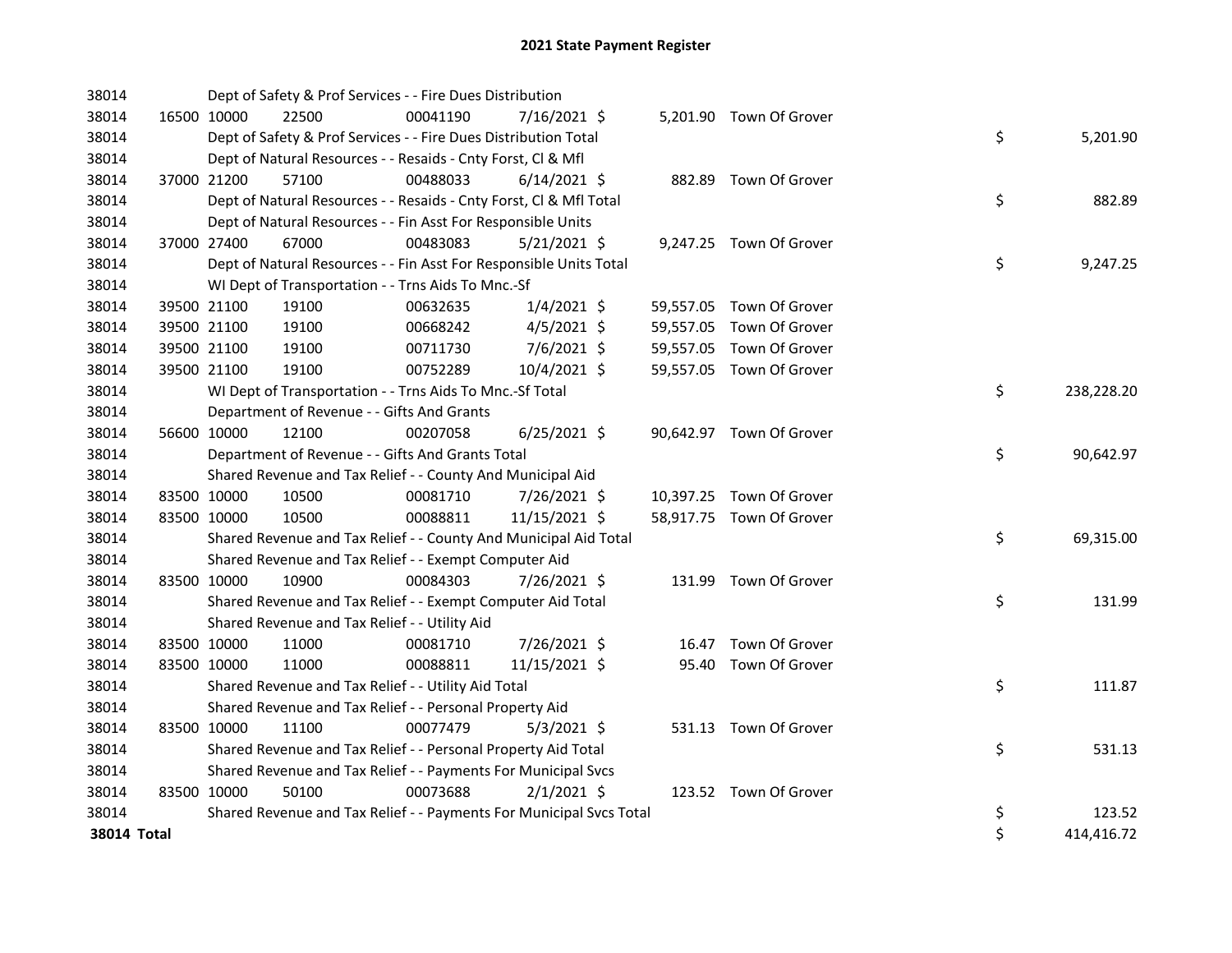| 38016 |             | Dept of Safety & Prof Services - - Fire Dues Distribution          |          |                |  |                        |                  |
|-------|-------------|--------------------------------------------------------------------|----------|----------------|--|------------------------|------------------|
| 38016 |             | 16500 10000<br>22500                                               | 00041191 | 7/15/2021 \$   |  | 5,452.92 Town Of Lake  |                  |
| 38016 |             | Dept of Safety & Prof Services - - Fire Dues Distribution Total    |          |                |  |                        | \$<br>5,452.92   |
| 38016 |             | Dept of Natural Resources - - Resaids - Cnty Forst, Cl & Mfl       |          |                |  |                        |                  |
| 38016 |             | 37000 21200<br>57100                                               | 00488034 | $6/14/2021$ \$ |  | 1,616.12 Town Of Lake  |                  |
| 38016 |             | Dept of Natural Resources - - Resaids - Cnty Forst, CI & Mfl Total |          |                |  |                        | \$<br>1,616.12   |
| 38016 |             | Dept of Natural Resources - - Aids In Lieu Of Taxes - Sum S        |          |                |  |                        |                  |
| 38016 | 37000 21200 | 57900                                                              | 00476852 | $4/21/2021$ \$ |  | 1,142.31 Town Of Lake  |                  |
| 38016 |             | Dept of Natural Resources - - Aids In Lieu Of Taxes - Sum S Total  |          |                |  |                        | \$<br>1,142.31   |
| 38016 |             | Dept of Natural Resources - - Rec & Resource Aids, Fed             |          |                |  |                        |                  |
| 38016 |             | 37000 21200<br>58300                                               | 00471363 | $4/2/2021$ \$  |  | 2,303.01 Town Of Lake  |                  |
| 38016 |             | Dept of Natural Resources - - Rec & Resource Aids, Fed Total       |          |                |  |                        | \$<br>2,303.01   |
| 38016 |             | Dept of Natural Resources - - Fin Asst For Responsible Units       |          |                |  |                        |                  |
| 38016 |             | 67000<br>37000 27400                                               | 00485030 | $6/1/2021$ \$  |  | 951.80 Town Of Lake    |                  |
| 38016 |             | Dept of Natural Resources - - Fin Asst For Responsible Units Total |          |                |  |                        | \$<br>951.80     |
| 38016 |             | Dept of Natural Resources - - Recycling Consolidation Grants       |          |                |  |                        |                  |
| 38016 | 37000 27400 | 67300                                                              | 00485030 | $6/1/2021$ \$  |  | 301.37 Town Of Lake    |                  |
| 38016 |             | Dept of Natural Resources - - Recycling Consolidation Grants Total |          |                |  |                        | \$<br>301.37     |
| 38016 |             | WI Dept of Transportation - - Trns Aids To Mnc.-Sf                 |          |                |  |                        |                  |
| 38016 |             | 19100<br>39500 21100                                               | 00632636 | $1/4/2021$ \$  |  | 40,786.56 Town Of Lake |                  |
| 38016 | 39500 21100 | 19100                                                              | 00668243 | $4/5/2021$ \$  |  | 40,786.56 Town Of Lake |                  |
| 38016 | 39500 21100 | 19100                                                              | 00711731 | 7/6/2021 \$    |  | 40,786.56 Town Of Lake |                  |
| 38016 | 39500 21100 | 19100                                                              | 00752290 | 10/4/2021 \$   |  | 40,786.56 Town Of Lake |                  |
| 38016 |             | WI Dept of Transportation - - Trns Aids To Mnc.-Sf Total           |          |                |  |                        | \$<br>163,146.24 |
| 38016 |             | Commissioners of Public Lands - - Balsht Common School Fund        |          |                |  |                        |                  |
| 38016 | 50700 37400 | 57700                                                              | 00003575 | $3/15/2021$ \$ |  | 72,500.00 Town Of Lake |                  |
| 38016 |             | Commissioners of Public Lands - - Balsht Common School Fund Total  |          |                |  |                        | \$<br>72,500.00  |
| 38016 |             | Department of Revenue - - Gifts And Grants                         |          |                |  |                        |                  |
| 38016 |             | 56600 10000<br>12100                                               | 00207059 | $6/25/2021$ \$ |  | 59,085.40 Town Of Lake |                  |
| 38016 |             | Department of Revenue - - Gifts And Grants Total                   |          |                |  |                        | \$<br>59,085.40  |
| 38016 |             | Shared Revenue and Tax Relief - - County And Municipal Aid         |          |                |  |                        |                  |
| 38016 | 83500 10000 | 10500                                                              | 00081711 | 7/26/2021 \$   |  | 3,951.06 Town Of Lake  |                  |
| 38016 | 83500 10000 | 10500                                                              | 00088812 | 11/15/2021 \$  |  | 22,389.35 Town Of Lake |                  |
| 38016 |             | Shared Revenue and Tax Relief - - County And Municipal Aid Total   |          |                |  |                        | \$<br>26,340.41  |
| 38016 |             | Shared Revenue and Tax Relief - - Exempt Computer Aid              |          |                |  |                        |                  |
| 38016 | 83500 10000 | 10900                                                              | 00084304 | 7/26/2021 \$   |  | 28.06 Town Of Lake     |                  |
| 38016 |             | Shared Revenue and Tax Relief - - Exempt Computer Aid Total        |          |                |  |                        | \$<br>28.06      |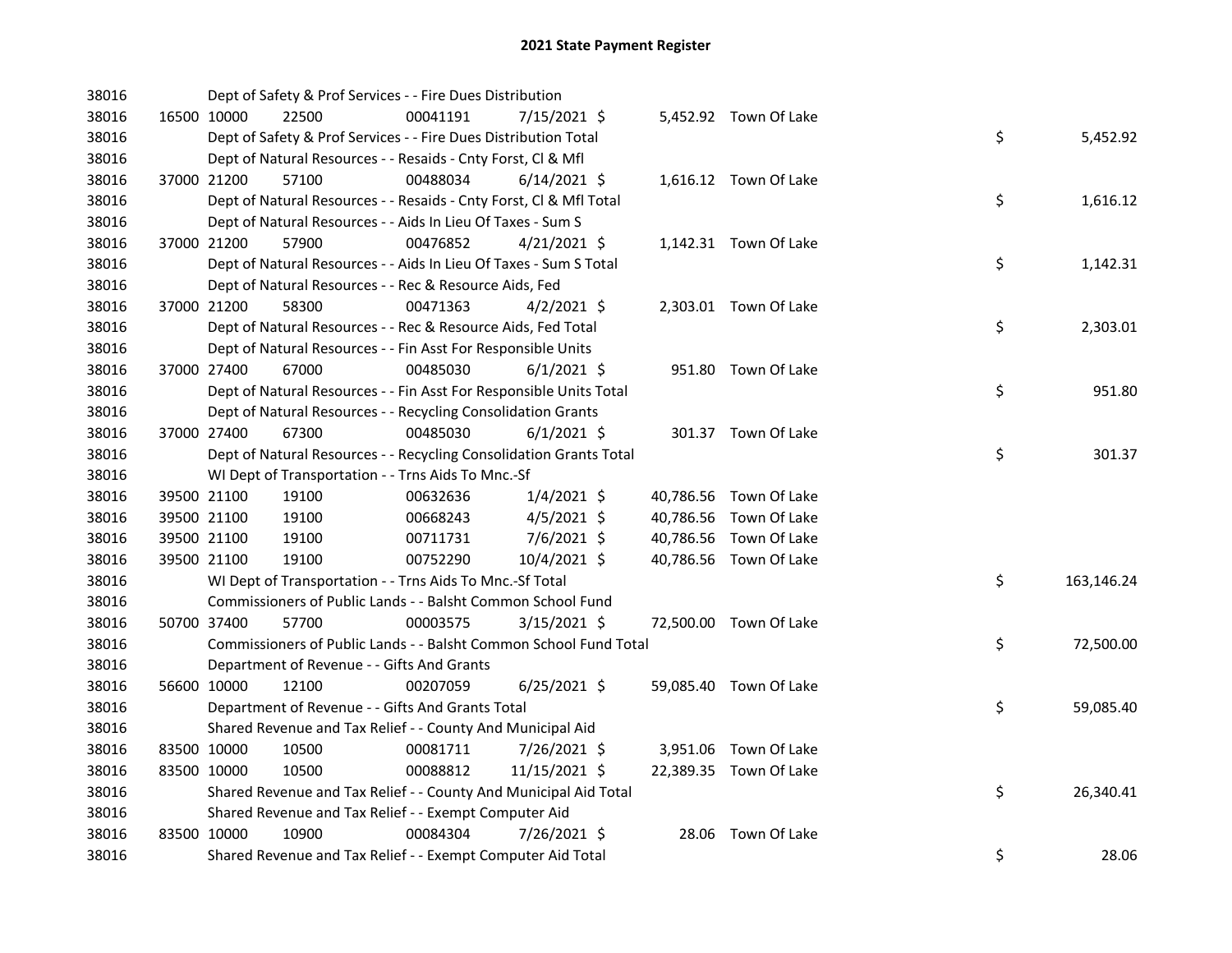| 38016       |             |       | Shared Revenue and Tax Relief - - Personal Property Aid       |             |  |                     |  |
|-------------|-------------|-------|---------------------------------------------------------------|-------------|--|---------------------|--|
| 38016       | 83500 10000 | 11100 | 00077480                                                      | 5/3/2021 \$ |  | 507.91 Town Of Lake |  |
| 38016       |             |       | Shared Revenue and Tax Relief - - Personal Property Aid Total | 507.91      |  |                     |  |
| 38016 Total |             |       |                                                               | 333,375.55  |  |                     |  |
|             |             |       |                                                               |             |  |                     |  |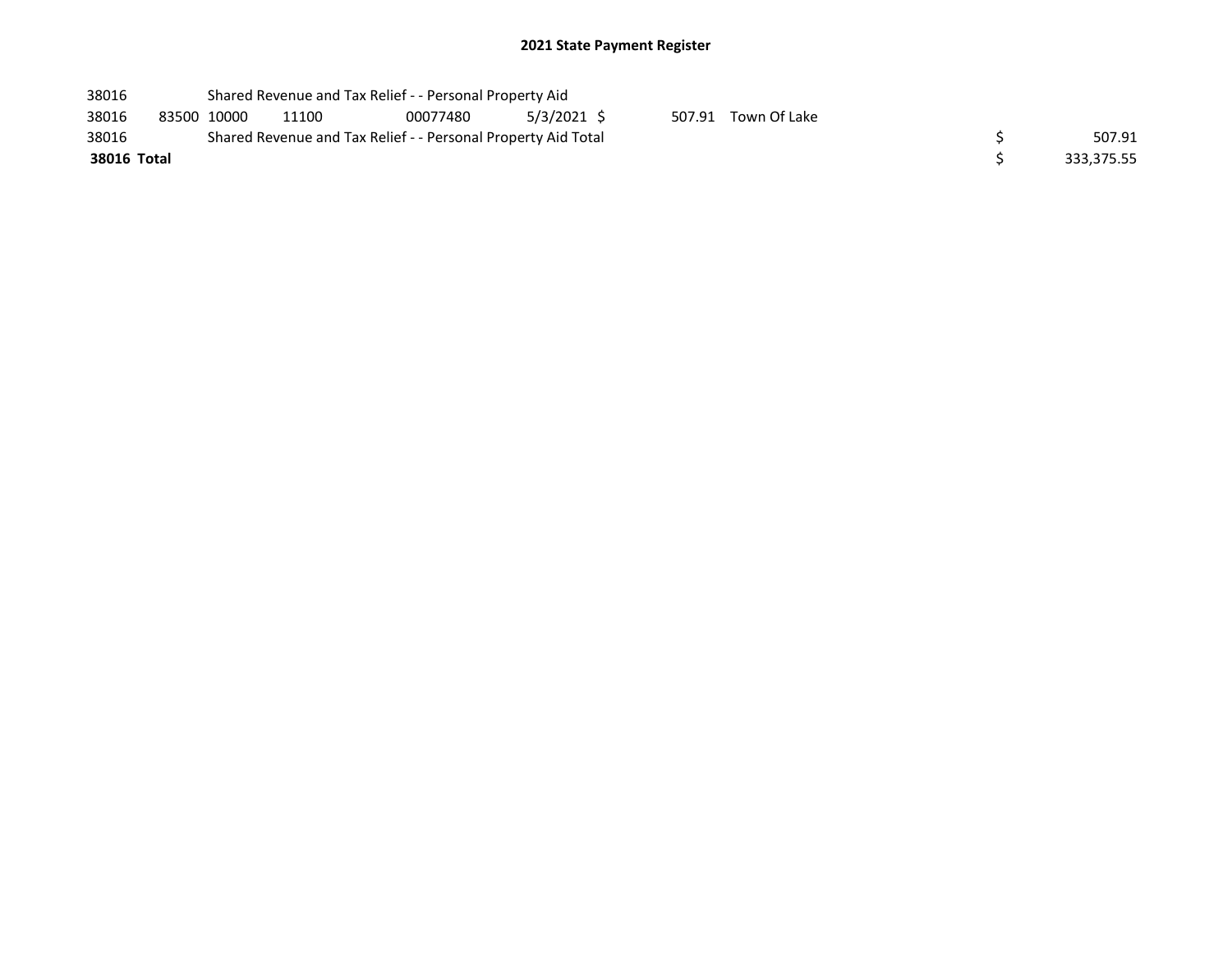| 38018       |             | Dept of Safety & Prof Services - - Fire Dues Distribution          |          |                |  |                                 |    |            |
|-------------|-------------|--------------------------------------------------------------------|----------|----------------|--|---------------------------------|----|------------|
| 38018       | 16500 10000 | 22500                                                              | 00041193 | $7/16/2021$ \$ |  | 3,968.21 Town Of Middle Inlet   |    |            |
| 38018       |             | Dept of Safety & Prof Services - - Fire Dues Distribution Total    |          |                |  |                                 | \$ | 3,968.21   |
| 38018       |             | Dept of Natural Resources - - Seg Earned                           |          |                |  |                                 |    |            |
| 38018       | 37000 21200 | 100SE                                                              | 00474005 | $4/15/2021$ \$ |  | 373.51 Town Of Middle Inlet     |    |            |
| 38018       | 37000 21200 | 100SE                                                              | 00497491 | $7/15/2021$ \$ |  | 11,492.29 Town Of Middle Inlet  |    |            |
| 38018       | 37000 21200 | 100SE                                                              | 00514571 | 10/12/2021 \$  |  | 15,212.93 Town Of Middle Inlet  |    |            |
| 38018       |             | Dept of Natural Resources - - Seg Earned Total                     |          |                |  |                                 | \$ | 27,078.73  |
| 38018       |             | Dept of Natural Resources - - Resaids - Cnty Forst, Cl & Mfl       |          |                |  |                                 |    |            |
| 38018       | 37000 21200 | 57100                                                              | 00488035 | $6/14/2021$ \$ |  | 2,509.02 Town Of Middle Inlet   |    |            |
| 38018       |             | Dept of Natural Resources - - Resaids - Cnty Forst, CI & Mfl Total |          |                |  |                                 | \$ | 2,509.02   |
| 38018       |             | WI Dept of Transportation - - Trns Aids To Mnc.-Sf                 |          |                |  |                                 |    |            |
| 38018       | 39500 21100 | 19100                                                              | 00632637 | $1/4/2021$ \$  |  | 35,974.69 Town Of Middle Inlet  |    |            |
| 38018       | 39500 21100 | 19100                                                              | 00668244 | $4/5/2021$ \$  |  | 35,974.69 Town Of Middle Inlet  |    |            |
| 38018       | 39500 21100 | 19100                                                              | 00711732 | 7/6/2021 \$    |  | 35,974.69 Town Of Middle Inlet  |    |            |
| 38018       | 39500 21100 | 19100                                                              | 00752291 | 10/4/2021 \$   |  | 35,974.70 Town Of Middle Inlet  |    |            |
| 38018       |             | WI Dept of Transportation - - Trns Aids To Mnc.-Sf Total           |          |                |  |                                 | \$ | 143,898.77 |
| 38018       |             | WI Dept of Transportation - - Loc Trns Facl Implfd                 |          |                |  |                                 |    |            |
| 38018       | 39500 21100 | 27600                                                              | 00727387 | 7/29/2021 \$   |  | 261,334.00 Town Of Middle Inlet |    |            |
| 38018       |             | WI Dept of Transportation - - Loc Trns Facl Implfd Total           |          |                |  |                                 | \$ | 261,334.00 |
| 38018       |             | Department of Revenue - - Gifts And Grants                         |          |                |  |                                 |    |            |
| 38018       | 56600 10000 | 12100                                                              | 00207060 | $6/25/2021$ \$ |  | 43,228.11 Town Of Middle Inlet  |    |            |
| 38018       |             | Department of Revenue - - Gifts And Grants Total                   |          |                |  |                                 | \$ | 43,228.11  |
| 38018       |             | Shared Revenue and Tax Relief - - County And Municipal Aid         |          |                |  |                                 |    |            |
| 38018       | 83500 10000 | 10500                                                              | 00081712 | 7/26/2021 \$   |  | 1,550.78 Town Of Middle Inlet   |    |            |
| 38018       | 83500 10000 | 10500                                                              | 00088813 | 11/15/2021 \$  |  | 8,787.74 Town Of Middle Inlet   |    |            |
| 38018       |             | Shared Revenue and Tax Relief - - County And Municipal Aid Total   |          |                |  |                                 | \$ | 10,338.52  |
| 38018       |             | Shared Revenue and Tax Relief - - Exempt Computer Aid              |          |                |  |                                 |    |            |
| 38018       | 83500 10000 | 10900                                                              | 00084305 | 7/26/2021 \$   |  | 9.35 Town Of Middle Inlet       |    |            |
| 38018       |             | Shared Revenue and Tax Relief - - Exempt Computer Aid Total        |          |                |  |                                 | \$ | 9.35       |
| 38018       |             | Shared Revenue and Tax Relief - - Personal Property Aid            |          |                |  |                                 |    |            |
| 38018       | 83500 10000 | 11100                                                              | 00077481 | $5/3/2021$ \$  |  | 574.65 Town Of Middle Inlet     |    |            |
| 38018       |             | Shared Revenue and Tax Relief - - Personal Property Aid Total      |          |                |  |                                 | \$ | 574.65     |
| 38018 Total |             |                                                                    |          |                |  |                                 | \$ | 492,939.36 |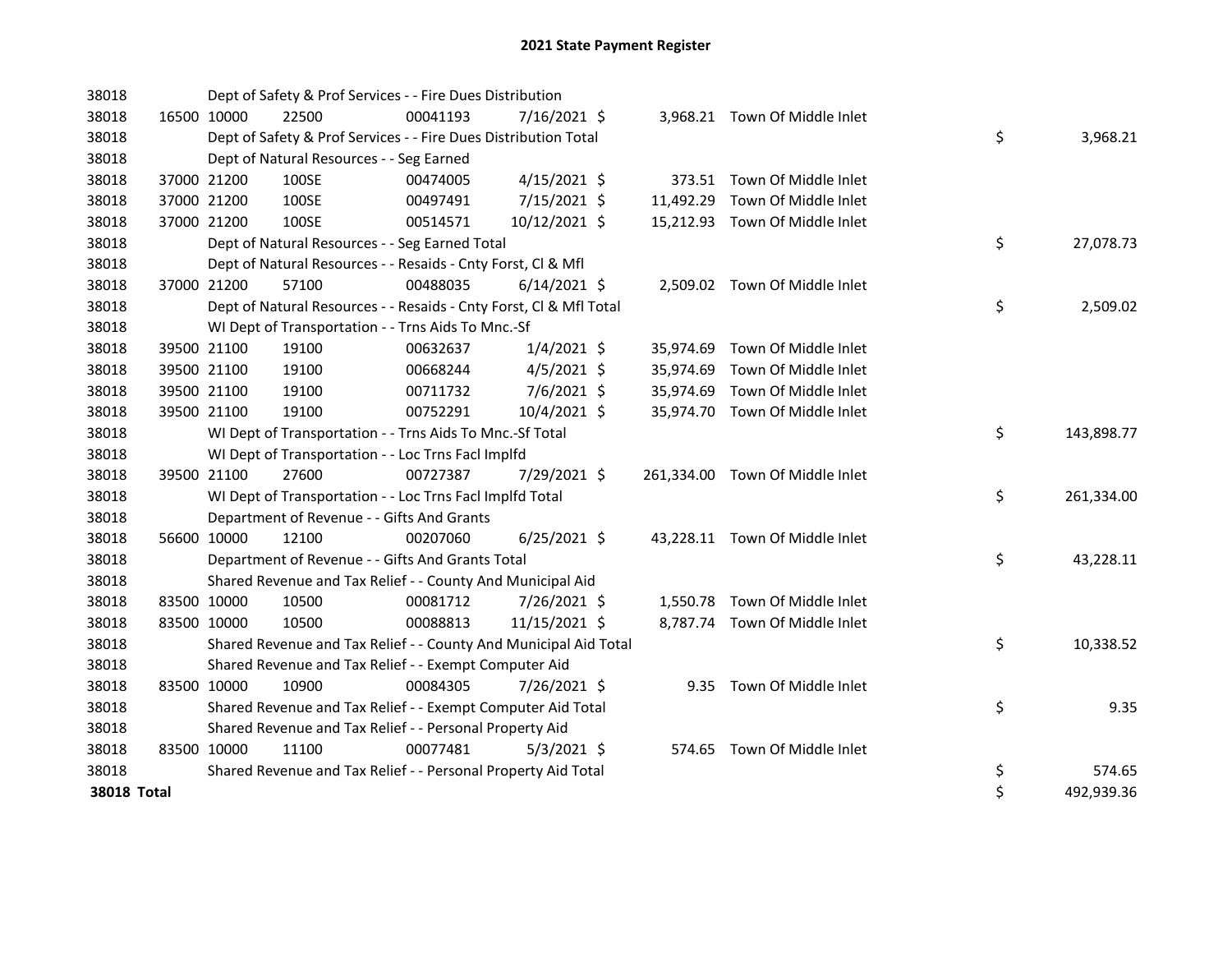| 38020 |             |             | Dept of Safety & Prof Services - - Fire Dues Distribution          |          |                |  |                           |    |            |
|-------|-------------|-------------|--------------------------------------------------------------------|----------|----------------|--|---------------------------|----|------------|
| 38020 |             | 16500 10000 | 22500                                                              | 00041195 | 7/16/2021 \$   |  | 2,744.16 Town Of Niagara  |    |            |
| 38020 |             |             | Dept of Safety & Prof Services - - Fire Dues Distribution Total    |          |                |  |                           | \$ | 2,744.16   |
| 38020 |             |             | Dept of Natural Resources - - Aids In Lieu Of Taxes - Gener        |          |                |  |                           |    |            |
| 38020 |             | 37000 10000 | 50300                                                              | 00461204 | $2/2/2021$ \$  |  | 39,918.48 Town Of Niagara |    |            |
| 38020 |             |             | Dept of Natural Resources - - Aids In Lieu Of Taxes - Gener Total  |          |                |  |                           | \$ | 39,918.48  |
| 38020 |             |             | Dept of Natural Resources - - Seg Earned                           |          |                |  |                           |    |            |
| 38020 |             | 37000 21200 | 100SE                                                              | 00456027 | $1/12/2021$ \$ |  | 6,957.98 Town Of Niagara  |    |            |
| 38020 |             |             | Dept of Natural Resources - - Seg Earned Total                     |          |                |  |                           | \$ | 6,957.98   |
| 38020 |             |             | Dept of Natural Resources - - Resaids - Cnty Forst, Cl & Mfl       |          |                |  |                           |    |            |
| 38020 |             | 37000 21200 | 57100                                                              | 00488036 | $6/14/2021$ \$ |  | 6,865.78 Town Of Niagara  |    |            |
| 38020 |             |             | Dept of Natural Resources - - Resaids - Cnty Forst, CI & Mfl Total |          |                |  |                           | \$ | 6,865.78   |
| 38020 |             |             | Dept of Natural Resources - - Fin Asst For Responsible Units       |          |                |  |                           |    |            |
| 38020 |             | 37000 27400 | 67000                                                              | 00483133 | $5/21/2021$ \$ |  | 1,350.00 Town Of Niagara  |    |            |
| 38020 |             |             | Dept of Natural Resources - - Fin Asst For Responsible Units Total |          |                |  |                           | \$ | 1,350.00   |
| 38020 |             |             | WI Dept of Transportation - - Trns Aids To Mnc.-Sf                 |          |                |  |                           |    |            |
| 38020 |             | 39500 21100 | 19100                                                              | 00632638 | $1/4/2021$ \$  |  | 41,404.14 Town Of Niagara |    |            |
| 38020 |             | 39500 21100 | 19100                                                              | 00668245 | $4/5/2021$ \$  |  | 41,404.14 Town Of Niagara |    |            |
| 38020 |             | 39500 21100 | 19100                                                              | 00711733 | 7/6/2021 \$    |  | 41,404.14 Town Of Niagara |    |            |
| 38020 |             | 39500 21100 | 19100                                                              | 00752292 | 10/4/2021 \$   |  | 41,404.14 Town Of Niagara |    |            |
| 38020 |             |             | WI Dept of Transportation - - Trns Aids To Mnc.-Sf Total           |          |                |  |                           | \$ | 165,616.56 |
| 38020 |             |             | Elections Commission - - General Program Ops, GPR                  |          |                |  |                           |    |            |
| 38020 |             | 51000 10000 | 10100                                                              | 00005139 | $1/8/2021$ \$  |  | 164.45 Town Of Niagara    |    |            |
| 38020 |             |             | Elections Commission - - General Program Ops, GPR Total            |          |                |  |                           | \$ | 164.45     |
| 38020 |             |             | Department of Revenue - - Gifts And Grants                         |          |                |  |                           |    |            |
| 38020 |             | 56600 10000 | 12100                                                              | 00207061 | $6/25/2021$ \$ |  | 44,484.14 Town Of Niagara |    |            |
| 38020 |             |             | Department of Revenue - - Gifts And Grants Total                   |          |                |  |                           | \$ | 44,484.14  |
| 38020 |             |             | Shared Revenue and Tax Relief - - County And Municipal Aid         |          |                |  |                           |    |            |
| 38020 | 83500 10000 |             | 10500                                                              | 00081713 | 7/26/2021 \$   |  | 4,389.53 Town Of Niagara  |    |            |
| 38020 |             | 83500 10000 | 10500                                                              | 00088814 | 11/15/2021 \$  |  | 24,874.01 Town Of Niagara |    |            |
| 38020 |             |             | Shared Revenue and Tax Relief - - County And Municipal Aid Total   |          |                |  |                           | \$ | 29,263.54  |
| 38020 |             |             | Shared Revenue and Tax Relief - - Exempt Computer Aid              |          |                |  |                           |    |            |
| 38020 |             | 83500 10000 | 10900                                                              | 00084306 | 7/26/2021 \$   |  | 3.11 Town Of Niagara      |    |            |
| 38020 |             |             | Shared Revenue and Tax Relief - - Exempt Computer Aid Total        |          |                |  |                           | \$ | 3.11       |
| 38020 |             |             | Shared Revenue and Tax Relief - - Personal Property Aid            |          |                |  |                           |    |            |
| 38020 |             | 83500 10000 | 11100                                                              | 00077482 | $5/3/2021$ \$  |  | 131.14 Town Of Niagara    |    |            |
| 38020 |             |             | Shared Revenue and Tax Relief - - Personal Property Aid Total      |          |                |  |                           | \$ | 131.14     |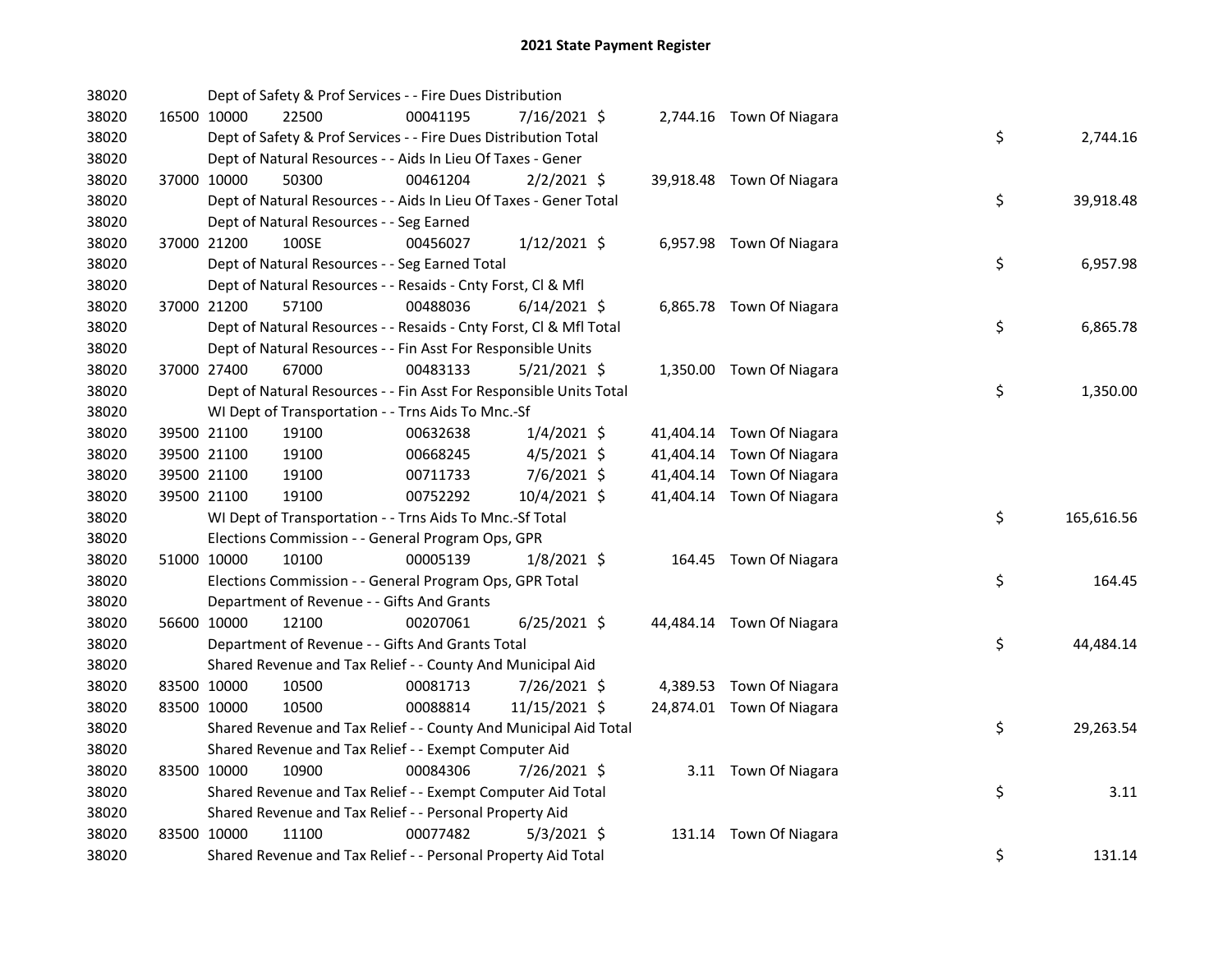| 38020       |             | Shared Revenue and Tax Relief - - State Aid; Video Service Provider Fee       |          |  |  |                                       |            |
|-------------|-------------|-------------------------------------------------------------------------------|----------|--|--|---------------------------------------|------------|
| 38020       | 83500 10000 | 11200                                                                         | 00083033 |  |  | 7/26/2021 \$ 1,061.12 Town Of Niagara |            |
| 38020       |             | Shared Revenue and Tax Relief - - State Aid; Video Service Provider Fee Total |          |  |  |                                       | 1.061.12   |
| 38020 Total |             |                                                                               |          |  |  |                                       | 298.560.46 |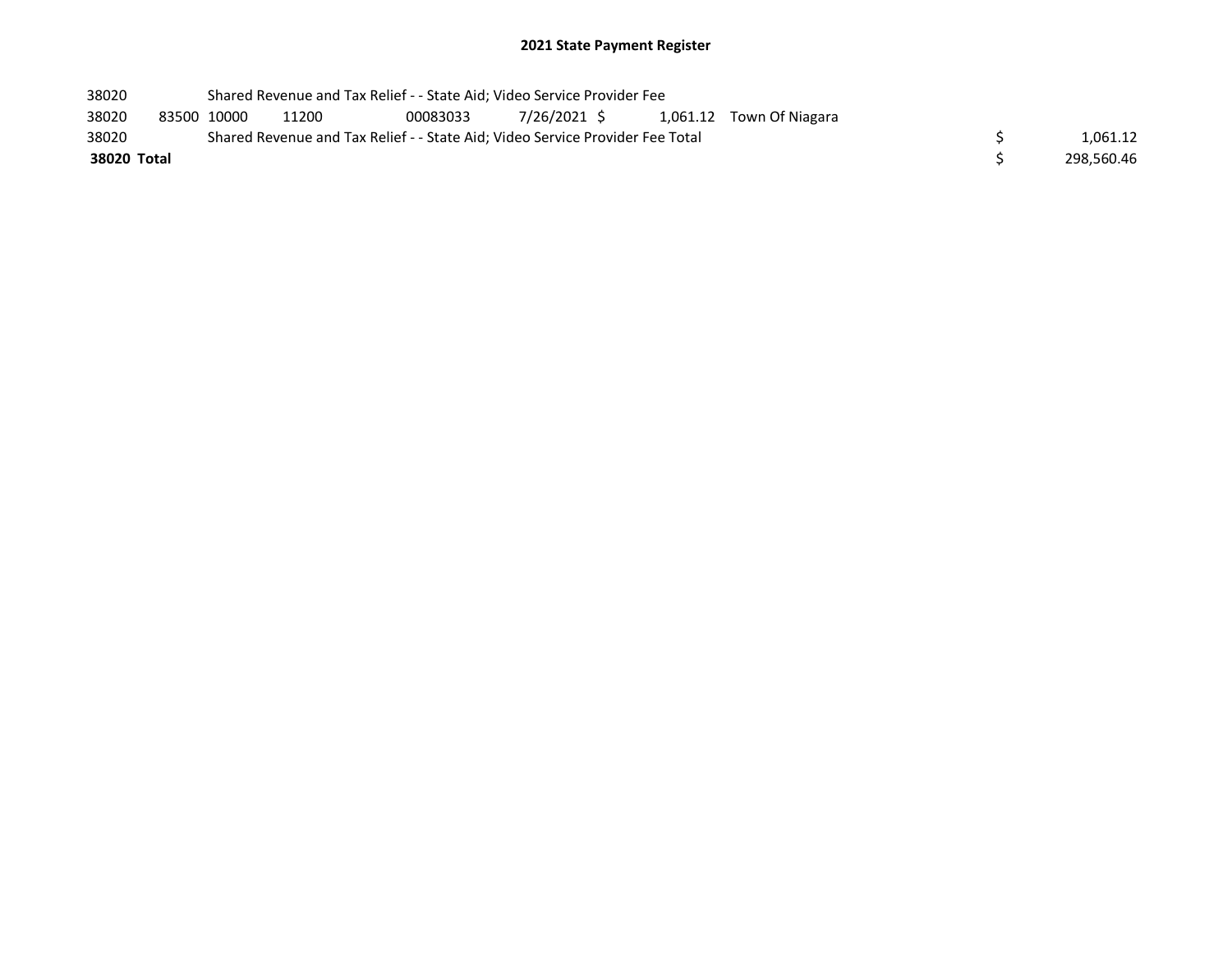| 38022 |             |             | Dept of Safety & Prof Services - - Fire Dues Distribution            |          |                |  |                           |    |            |
|-------|-------------|-------------|----------------------------------------------------------------------|----------|----------------|--|---------------------------|----|------------|
| 38022 |             | 16500 10000 | 22500                                                                | 00041196 | 7/16/2021 \$   |  | 3,358.09 Town Of Pembine  |    |            |
| 38022 |             |             | Dept of Safety & Prof Services - - Fire Dues Distribution Total      |          |                |  |                           | \$ | 3,358.09   |
| 38022 |             |             | Dept of Natural Resources - - Aids In Lieu Of Taxes - Gener          |          |                |  |                           |    |            |
| 38022 |             | 37000 10000 | 50300                                                                | 00461207 | $2/2/2021$ \$  |  | 428.38 Town Of Pembine    |    |            |
| 38022 | 37000 10000 |             | 50300                                                                | 00461208 | $2/2/2021$ \$  |  | 50,857.42 Town Of Pembine |    |            |
| 38022 |             |             | Dept of Natural Resources - - Aids In Lieu Of Taxes - Gener Total    |          |                |  |                           | \$ | 51,285.80  |
| 38022 |             |             | Dept of Natural Resources - - Resaids - Cnty Forst, Cl & Mfl         |          |                |  |                           |    |            |
| 38022 |             | 37000 21200 | 57100                                                                | 00488037 | $6/14/2021$ \$ |  | 6,540.21 Town Of Pembine  |    |            |
| 38022 |             |             | Dept of Natural Resources - - Resaids - Cnty Forst, Cl & Mfl Total   |          |                |  |                           | \$ | 6,540.21   |
| 38022 |             |             | Dept of Natural Resources - - Fin Asst For Responsible Units         |          |                |  |                           |    |            |
| 38022 |             | 37000 27400 | 67000                                                                | 00483218 | $5/21/2021$ \$ |  | 4,357.47 Town Of Pembine  |    |            |
| 38022 |             |             | Dept of Natural Resources - - Fin Asst For Responsible Units Total   |          |                |  |                           | \$ | 4,357.47   |
| 38022 |             |             | WI Dept of Transportation - - Trns Aids To Mnc.-Sf                   |          |                |  |                           |    |            |
| 38022 |             | 39500 21100 | 19100                                                                | 00632639 | $1/4/2021$ \$  |  | 47,989.23 Town Of Pembine |    |            |
| 38022 |             | 39500 21100 | 19100                                                                | 00668246 | $4/5/2021$ \$  |  | 47,989.23 Town Of Pembine |    |            |
| 38022 |             | 39500 21100 | 19100                                                                | 00711734 | 7/6/2021 \$    |  | 47,989.23 Town Of Pembine |    |            |
| 38022 |             | 39500 21100 | 19100                                                                | 00752293 | 10/4/2021 \$   |  | 47,989.23 Town Of Pembine |    |            |
| 38022 |             |             | WI Dept of Transportation - - Trns Aids To Mnc.-Sf Total             |          |                |  |                           | \$ | 191,956.92 |
| 38022 |             |             | WI Dept of Transportation - - Supplemental Transportation Aids       |          |                |  |                           |    |            |
| 38022 |             | 39500 21100 | 19600                                                                | 00633686 | $1/4/2021$ \$  |  | 33,874.75 Town Of Pembine |    |            |
| 38022 |             |             | WI Dept of Transportation - - Supplemental Transportation Aids Total |          |                |  |                           | \$ | 33,874.75  |
| 38022 |             |             | Elections Commission - - General Program Ops, GPR                    |          |                |  |                           |    |            |
| 38022 |             | 51000 10000 | 10100                                                                | 00005142 | $1/8/2021$ \$  |  | 174.95 Town Of Pembine    |    |            |
| 38022 |             |             | Elections Commission - - General Program Ops, GPR Total              |          |                |  |                           | \$ | 174.95     |
| 38022 |             |             | Department of Revenue - - Gifts And Grants                           |          |                |  |                           |    |            |
| 38022 |             | 56600 10000 | 12100                                                                | 00207062 | $6/25/2021$ \$ |  | 46,472.84 Town Of Pembine |    |            |
| 38022 |             |             | Department of Revenue - - Gifts And Grants Total                     |          |                |  |                           | \$ | 46,472.84  |
| 38022 |             |             | Shared Revenue and Tax Relief - - County And Municipal Aid           |          |                |  |                           |    |            |
| 38022 |             | 83500 10000 | 10500                                                                | 00081714 | 7/26/2021 \$   |  | 3,067.50 Town Of Pembine  |    |            |
| 38022 | 83500 10000 |             | 10500                                                                | 00088815 | 11/15/2021 \$  |  | 17,382.50 Town Of Pembine |    |            |
| 38022 |             |             | Shared Revenue and Tax Relief - - County And Municipal Aid Total     |          |                |  |                           | \$ | 20,450.00  |
| 38022 |             |             | Shared Revenue and Tax Relief - - Exempt Computer Aid                |          |                |  |                           |    |            |
| 38022 |             | 83500 10000 | 10900                                                                | 00084307 | 7/26/2021 \$   |  | 125.75 Town Of Pembine    |    |            |
| 38022 |             |             | Shared Revenue and Tax Relief - - Exempt Computer Aid Total          |          |                |  |                           | \$ | 125.75     |
| 38022 |             |             | Shared Revenue and Tax Relief - - Personal Property Aid              |          |                |  |                           |    |            |
| 38022 | 83500 10000 |             | 11100                                                                | 00077483 | $5/3/2021$ \$  |  | 154.94 Town Of Pembine    |    |            |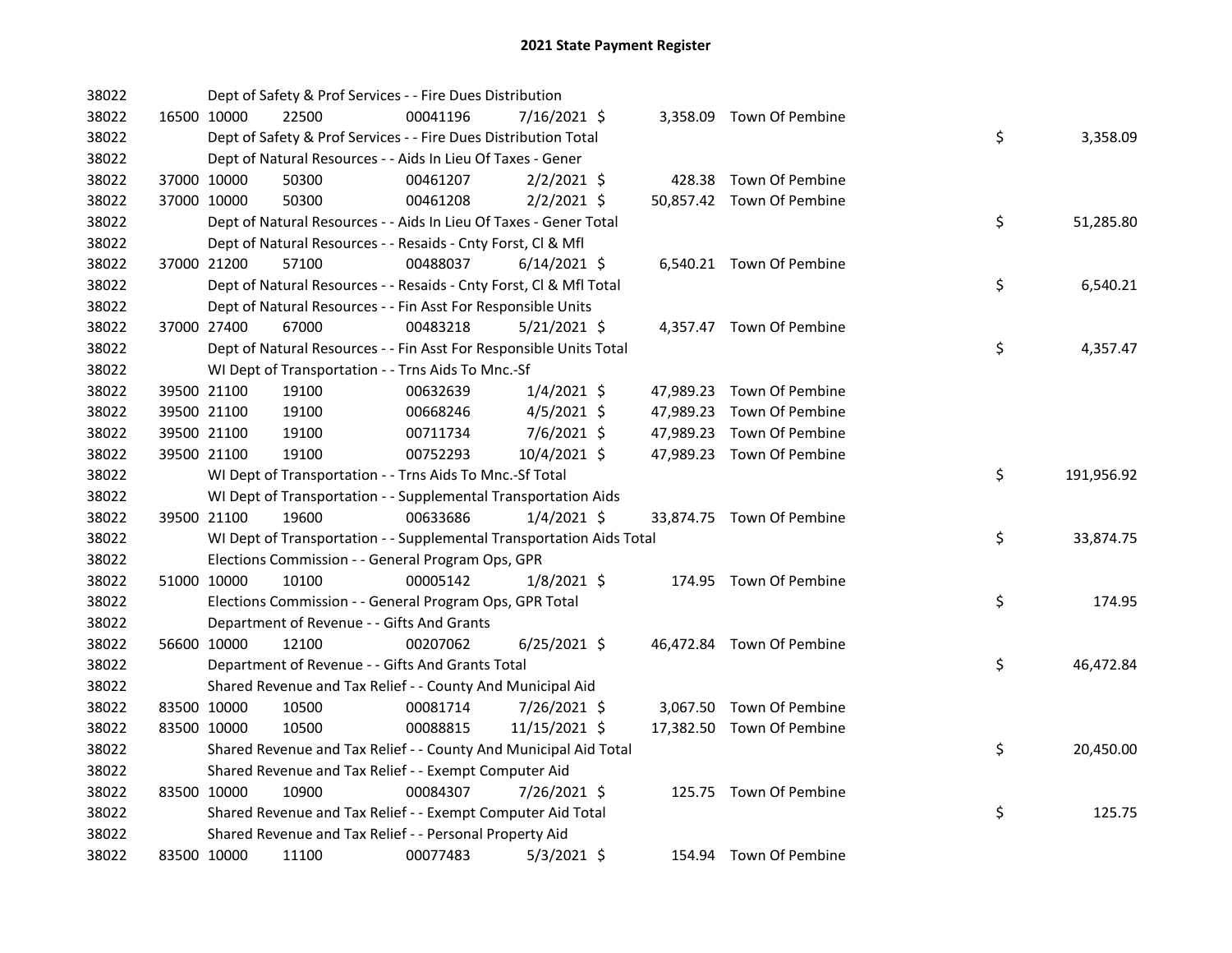| 38022       |                                                               | Shared Revenue and Tax Relief - - Personal Property Aid Total |       |                                                                     | 154.94      |  |  |                        |  |  |            |  |
|-------------|---------------------------------------------------------------|---------------------------------------------------------------|-------|---------------------------------------------------------------------|-------------|--|--|------------------------|--|--|------------|--|
| 38022       | Shared Revenue and Tax Relief - - Payments For Municipal Svcs |                                                               |       |                                                                     |             |  |  |                        |  |  |            |  |
| 38022       |                                                               | 83500 10000                                                   | 50100 | 00073689                                                            | 2/1/2021 \$ |  |  | 293.01 Town Of Pembine |  |  |            |  |
| 38022       |                                                               |                                                               |       | Shared Revenue and Tax Relief - - Payments For Municipal Svcs Total |             |  |  |                        |  |  | 293.01     |  |
| 38022 Total |                                                               |                                                               |       |                                                                     |             |  |  |                        |  |  | 359.044.73 |  |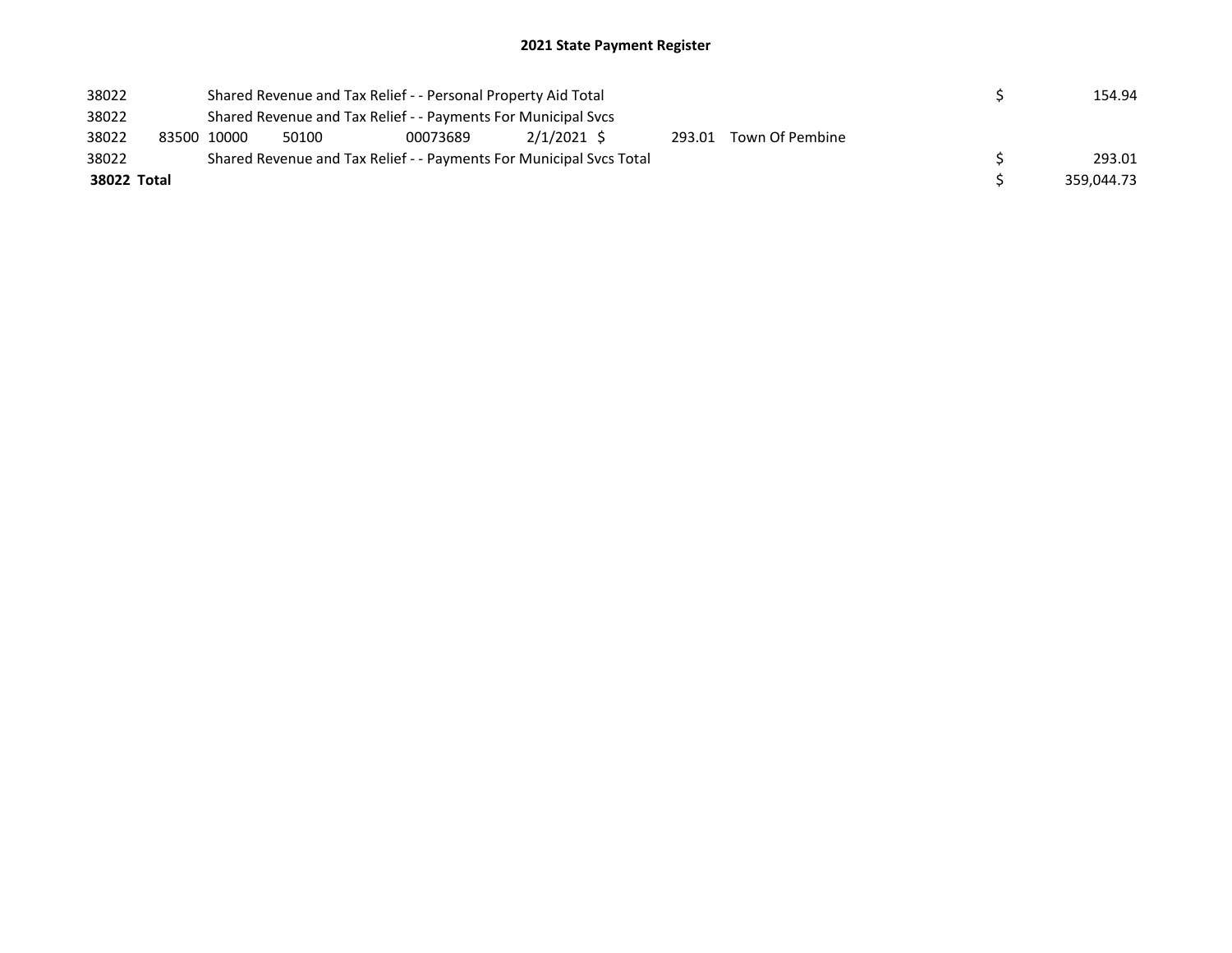| 38024 |             |             | Dept of Safety & Prof Services - - Fire Dues Distribution          |          |                |            |                             |    |            |
|-------|-------------|-------------|--------------------------------------------------------------------|----------|----------------|------------|-----------------------------|----|------------|
| 38024 | 16500 10000 |             | 22500                                                              | 00041198 | 7/16/2021 \$   |            | 13,382.27 Peshtigo, Town of |    |            |
| 38024 |             |             | Dept of Safety & Prof Services - - Fire Dues Distribution Total    |          |                |            |                             | \$ | 13,382.27  |
| 38024 |             |             | Dept of Natural Resources - - Aids In Lieu Of Taxes - Gener        |          |                |            |                             |    |            |
| 38024 | 37000 10000 |             | 50300                                                              | 00461139 | $2/2/2021$ \$  | 76.09      | Peshtigo, Town of           |    |            |
| 38024 | 37000 10000 |             | 50300                                                              | 00461140 | $2/2/2021$ \$  | 13,696.79  | Peshtigo, Town of           |    |            |
| 38024 | 37000 10000 |             | 50300                                                              | 00461141 | $2/2/2021$ \$  | 31,236.21  | Peshtigo, Town of           |    |            |
| 38024 | 37000 10000 |             | 50300                                                              | 00475950 | $4/21/2021$ \$ | 417.87     | Peshtigo, Town of           |    |            |
| 38024 | 37000 10000 |             | 50300                                                              | 00475952 | $4/21/2021$ \$ | 73.51      | Peshtigo, Town of           |    |            |
| 38024 | 37000 10000 |             | 50300                                                              | 00475953 | $4/21/2021$ \$ | 95.47      | Peshtigo, Town of           |    |            |
| 38024 |             |             | Dept of Natural Resources - - Aids In Lieu Of Taxes - Gener Total  |          |                |            |                             | \$ | 45,595.94  |
| 38024 |             |             | Dept of Natural Resources - - Gen Program Ops-State Funds          |          |                |            |                             |    |            |
| 38024 |             | 37000 21200 | 16100                                                              | 00454434 | $1/14/2021$ \$ |            | 120.00 Peshtigo, Town of    |    |            |
| 38024 |             |             | Dept of Natural Resources - - Gen Program Ops-State Funds Total    |          |                |            |                             | \$ | 120.00     |
| 38024 |             |             | Dept of Natural Resources - - Resaids - Cnty Forst, Cl & Mfl       |          |                |            |                             |    |            |
| 38024 | 37000 21200 |             | 57100                                                              | 00488038 | $6/14/2021$ \$ |            | 452.49 Peshtigo, Town of    |    |            |
| 38024 |             |             | Dept of Natural Resources - - Resaids - Cnty Forst, Cl & Mfl Total |          |                |            |                             | \$ | 452.49     |
| 38024 |             |             | Dept of Natural Resources - - Aids In Lieu Of Taxes - Sum S        |          |                |            |                             |    |            |
| 38024 | 37000 21200 |             | 57900                                                              | 00475949 | $4/21/2021$ \$ | 3,067.87   | Peshtigo, Town of           |    |            |
| 38024 |             | 37000 21200 | 57900                                                              | 00475951 | $4/21/2021$ \$ | 21.99      | Peshtigo, Town of           |    |            |
| 38024 |             |             | Dept of Natural Resources - - Aids In Lieu Of Taxes - Sum S Total  |          |                |            |                             | \$ | 3,089.86   |
| 38024 |             |             | Dept of Natural Resources - - Rec & Resource Aids, Fed             |          |                |            |                             |    |            |
| 38024 | 37000 21200 |             | 58300                                                              | 00471366 | $4/2/2021$ \$  |            | 2,517.50 Peshtigo, Town of  |    |            |
| 38024 |             |             | Dept of Natural Resources - - Rec & Resource Aids, Fed Total       |          |                |            |                             | \$ | 2,517.50   |
| 38024 |             |             | Dept of Natural Resources - - Fin Asst For Responsible Units       |          |                |            |                             |    |            |
| 38024 | 37000 27400 |             | 67000                                                              | 00483235 | $5/21/2021$ \$ |            | 8,387.88 Peshtigo, Town of  |    |            |
| 38024 |             |             | Dept of Natural Resources - - Fin Asst For Responsible Units Total |          |                |            |                             | \$ | 8,387.88   |
| 38024 |             |             | WI Dept of Transportation - - Trns Aids To Mnc.-Sf                 |          |                |            |                             |    |            |
| 38024 |             | 39500 21100 | 19100                                                              | 00632640 | $1/4/2021$ \$  |            | 57,434.94 Peshtigo, Town of |    |            |
| 38024 | 39500 21100 |             | 19100                                                              | 00668247 | $4/5/2021$ \$  | 57,434.94  | Peshtigo, Town of           |    |            |
| 38024 | 39500 21100 |             | 19100                                                              | 00711735 | 7/6/2021 \$    | 57,434.94  | Peshtigo, Town of           |    |            |
| 38024 | 39500 21100 |             | 19100                                                              | 00752294 | 10/4/2021 \$   | 57,434.94  | Peshtigo, Town of           |    |            |
| 38024 |             |             | WI Dept of Transportation - - Trns Aids To Mnc.-Sf Total           |          |                |            |                             | \$ | 229,739.76 |
| 38024 |             |             | Department of Revenue - - Gifts And Grants                         |          |                |            |                             |    |            |
| 38024 | 56600 10000 |             | 12100                                                              | 00207063 | $6/25/2021$ \$ | 210,383.80 | Peshtigo, Town of           |    |            |
| 38024 |             |             | Department of Revenue - - Gifts And Grants Total                   |          |                |            |                             | \$ | 210,383.80 |
| 38024 |             |             | Department of Revenue - - Misc Revenue Holding Clearing            |          |                |            |                             |    |            |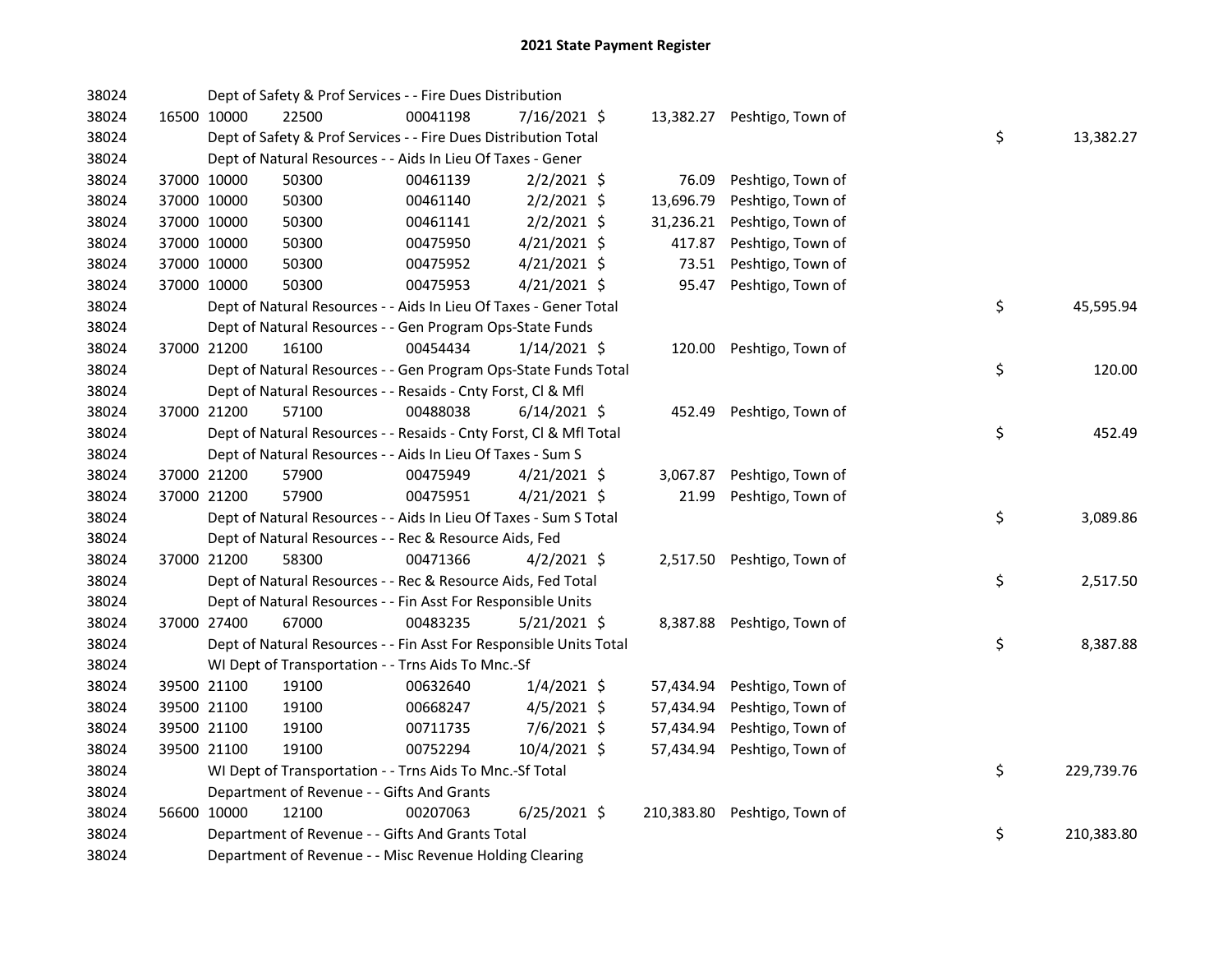| 38024       |       | 56600 10000 | 99500                                                                         | 00188882 | $1/8/2021$ \$  | 28.19      | Peshtigo, Town of        |    |            |
|-------------|-------|-------------|-------------------------------------------------------------------------------|----------|----------------|------------|--------------------------|----|------------|
| 38024       |       | 56600 10000 | 99500                                                                         | 00193556 | $3/5/2021$ \$  | 69.56      | Peshtigo, Town of        |    |            |
| 38024       |       | 56600 10000 | 99500                                                                         | 00197833 | $4/7/2021$ \$  | 448.00     | Peshtigo, Town of        |    |            |
| 38024       |       | 56600 10000 | 99500                                                                         | 00201200 | $5/7/2021$ \$  | 94.50      | Peshtigo, Town of        |    |            |
| 38024       |       | 56600 10000 | 99500                                                                         | 00209000 | 7/8/2021 \$    | 840.99     | Peshtigo, Town of        |    |            |
| 38024       |       |             | Department of Revenue - - Misc Revenue Holding Clearing Total                 |          |                |            |                          | \$ | 1,481.24   |
| 38024       |       |             | Shared Revenue and Tax Relief - - County And Municipal Aid                    |          |                |            |                          |    |            |
| 38024       |       | 83500 10000 | 10500                                                                         | 00081715 | 7/26/2021 \$   | 12,860.54  | Peshtigo, Town of        |    |            |
| 38024       | 83500 | 10000       | 10500                                                                         | 00088816 | 11/15/2021 \$  | 72,876.42  | Peshtigo, Town of        |    |            |
| 38024       |       |             | Shared Revenue and Tax Relief - - County And Municipal Aid Total              |          |                |            |                          | \$ | 85,736.96  |
| 38024       |       |             | Shared Revenue and Tax Relief - - Exempt Computer Aid                         |          |                |            |                          |    |            |
| 38024       |       | 83500 10000 | 10900                                                                         | 00084308 | 7/26/2021 \$   | 131.99     | Peshtigo, Town of        |    |            |
| 38024       |       |             | Shared Revenue and Tax Relief - - Exempt Computer Aid Total                   |          |                |            |                          | \$ | 131.99     |
| 38024       |       |             | Shared Revenue and Tax Relief - - Utility Aid                                 |          |                |            |                          |    |            |
| 38024       |       | 83500 10000 | 11000                                                                         | 00081715 | 7/26/2021 \$   | 29,452.12  | Peshtigo, Town of        |    |            |
| 38024       |       | 83500 10000 | 11000                                                                         | 00088816 | 11/15/2021 \$  | 167,633.77 | Peshtigo, Town of        |    |            |
| 38024       |       |             | Shared Revenue and Tax Relief - - Utility Aid Total                           |          |                |            |                          | \$ | 197,085.89 |
| 38024       |       |             | Shared Revenue and Tax Relief - - Personal Property Aid                       |          |                |            |                          |    |            |
| 38024       |       | 83500 10000 | 11100                                                                         | 00077484 | $5/3/2021$ \$  |            | 405.36 Peshtigo, Town of |    |            |
| 38024       |       |             | Shared Revenue and Tax Relief - - Personal Property Aid Total                 |          |                |            |                          | \$ | 405.36     |
| 38024       |       |             | Shared Revenue and Tax Relief - - State Aid; Video Service Provider Fee       |          |                |            |                          |    |            |
| 38024       |       | 83500 10000 | 11200                                                                         | 00083034 | $7/26/2021$ \$ | 9,415.49   | Peshtigo, Town of        |    |            |
| 38024       |       |             | Shared Revenue and Tax Relief - - State Aid; Video Service Provider Fee Total |          |                |            |                          | \$ | 9,415.49   |
| 38024 Total |       |             |                                                                               |          |                |            |                          | \$ | 807,926.43 |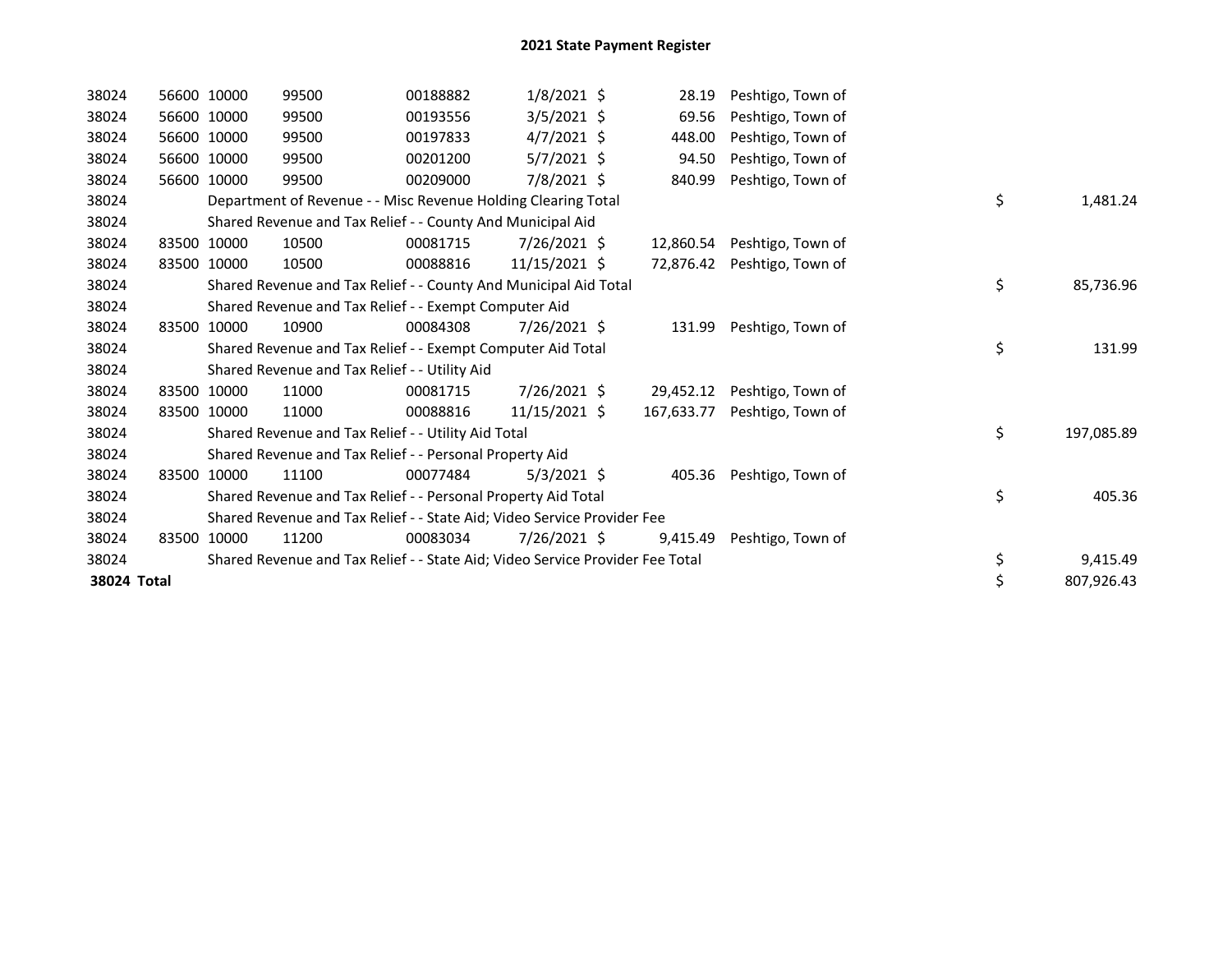| 38026 |             |             | Dept of Safety & Prof Services - - Fire Dues Distribution          |          |                |  |                                |    |            |
|-------|-------------|-------------|--------------------------------------------------------------------|----------|----------------|--|--------------------------------|----|------------|
| 38026 |             | 16500 10000 | 22500                                                              | 00041199 | 7/16/2021 \$   |  | 6,995.64 Town Of Porterfield   |    |            |
| 38026 |             |             | Dept of Safety & Prof Services - - Fire Dues Distribution Total    |          |                |  |                                | \$ | 6,995.64   |
| 38026 |             |             | Dept of Natural Resources - - Aids In Lieu Of Taxes - Gener        |          |                |  |                                |    |            |
| 38026 |             | 37000 10000 | 50300                                                              | 00461089 | $2/2/2021$ \$  |  | 44,879.02 Town Of Porterfield  |    |            |
| 38026 | 37000 10000 |             | 50300                                                              | 00475439 | $4/21/2021$ \$ |  | 14.57 Town Of Porterfield      |    |            |
| 38026 |             |             | Dept of Natural Resources - - Aids In Lieu Of Taxes - Gener Total  |          |                |  |                                | \$ | 44,893.59  |
| 38026 |             |             | Dept of Natural Resources - - Resaids - Cnty Forst, Cl & Mfl       |          |                |  |                                |    |            |
| 38026 |             | 37000 21200 | 57100                                                              | 00488039 | $6/14/2021$ \$ |  | 775.10 Town Of Porterfield     |    |            |
| 38026 |             |             | Dept of Natural Resources - - Resaids - Cnty Forst, Cl & Mfl Total |          |                |  |                                | \$ | 775.10     |
| 38026 |             |             | Dept of Natural Resources - - Fin Asst For Responsible Units       |          |                |  |                                |    |            |
| 38026 |             | 37000 27400 | 67000                                                              | 00483622 | $5/21/2021$ \$ |  | 7,057.30 Town Of Porterfield   |    |            |
| 38026 |             |             | Dept of Natural Resources - - Fin Asst For Responsible Units Total |          |                |  |                                | \$ | 7,057.30   |
| 38026 |             |             | Dept of Natural Resources - - Recycling Consolidation Grants       |          |                |  |                                |    |            |
| 38026 |             | 37000 27400 | 67300                                                              | 00483622 | $5/21/2021$ \$ |  | 519.16 Town Of Porterfield     |    |            |
| 38026 |             |             | Dept of Natural Resources - - Recycling Consolidation Grants Total |          |                |  |                                | \$ | 519.16     |
| 38026 |             |             | WI Dept of Transportation - - Trns Aids To Mnc.-Sf                 |          |                |  |                                |    |            |
| 38026 |             | 39500 21100 | 19100                                                              | 00632641 | $1/4/2021$ \$  |  | 46,771.83 Town Of Porterfield  |    |            |
| 38026 |             | 39500 21100 | 19100                                                              | 00668248 | $4/5/2021$ \$  |  | 46,771.83 Town Of Porterfield  |    |            |
| 38026 |             | 39500 21100 | 19100                                                              | 00711736 | 7/6/2021 \$    |  | 46,771.83 Town Of Porterfield  |    |            |
| 38026 |             | 39500 21100 | 19100                                                              | 00752295 | 10/4/2021 \$   |  | 46,771.83 Town Of Porterfield  |    |            |
| 38026 |             |             | WI Dept of Transportation - - Trns Aids To Mnc.-Sf Total           |          |                |  |                                | \$ | 187,087.32 |
| 38026 |             |             | Department of Revenue - - Gifts And Grants                         |          |                |  |                                |    |            |
| 38026 |             | 56600 10000 | 12100                                                              | 00207064 | $6/25/2021$ \$ |  | 102,575.18 Town Of Porterfield |    |            |
| 38026 |             |             | Department of Revenue - - Gifts And Grants Total                   |          |                |  |                                | \$ | 102,575.18 |
| 38026 |             |             | Shared Revenue and Tax Relief - - County And Municipal Aid         |          |                |  |                                |    |            |
| 38026 | 83500 10000 |             | 10500                                                              | 00081716 | 7/26/2021 \$   |  | 5,780.07 Town Of Porterfield   |    |            |
| 38026 | 83500 10000 |             | 10500                                                              | 00088817 | 11/15/2021 \$  |  | 32,753.71 Town Of Porterfield  |    |            |
| 38026 |             |             | Shared Revenue and Tax Relief - - County And Municipal Aid Total   |          |                |  |                                | \$ | 38,533.78  |
| 38026 |             |             | Shared Revenue and Tax Relief - - Exempt Computer Aid              |          |                |  |                                |    |            |
| 38026 |             | 83500 10000 | 10900                                                              | 00084309 | 7/26/2021 \$   |  | 53.00 Town Of Porterfield      |    |            |
| 38026 |             |             | Shared Revenue and Tax Relief - - Exempt Computer Aid Total        |          |                |  |                                | \$ | 53.00      |
| 38026 |             |             | Shared Revenue and Tax Relief - - Utility Aid                      |          |                |  |                                |    |            |
| 38026 |             | 83500 10000 | 11000                                                              | 00081716 | 7/26/2021 \$   |  | 155.24 Town Of Porterfield     |    |            |
| 38026 | 83500 10000 |             | 11000                                                              | 00088817 | 11/15/2021 \$  |  | 3,851.29 Town Of Porterfield   |    |            |
| 38026 |             |             | Shared Revenue and Tax Relief - - Utility Aid Total                |          |                |  |                                | \$ | 4,006.53   |
| 38026 |             |             | Shared Revenue and Tax Relief - - Personal Property Aid            |          |                |  |                                |    |            |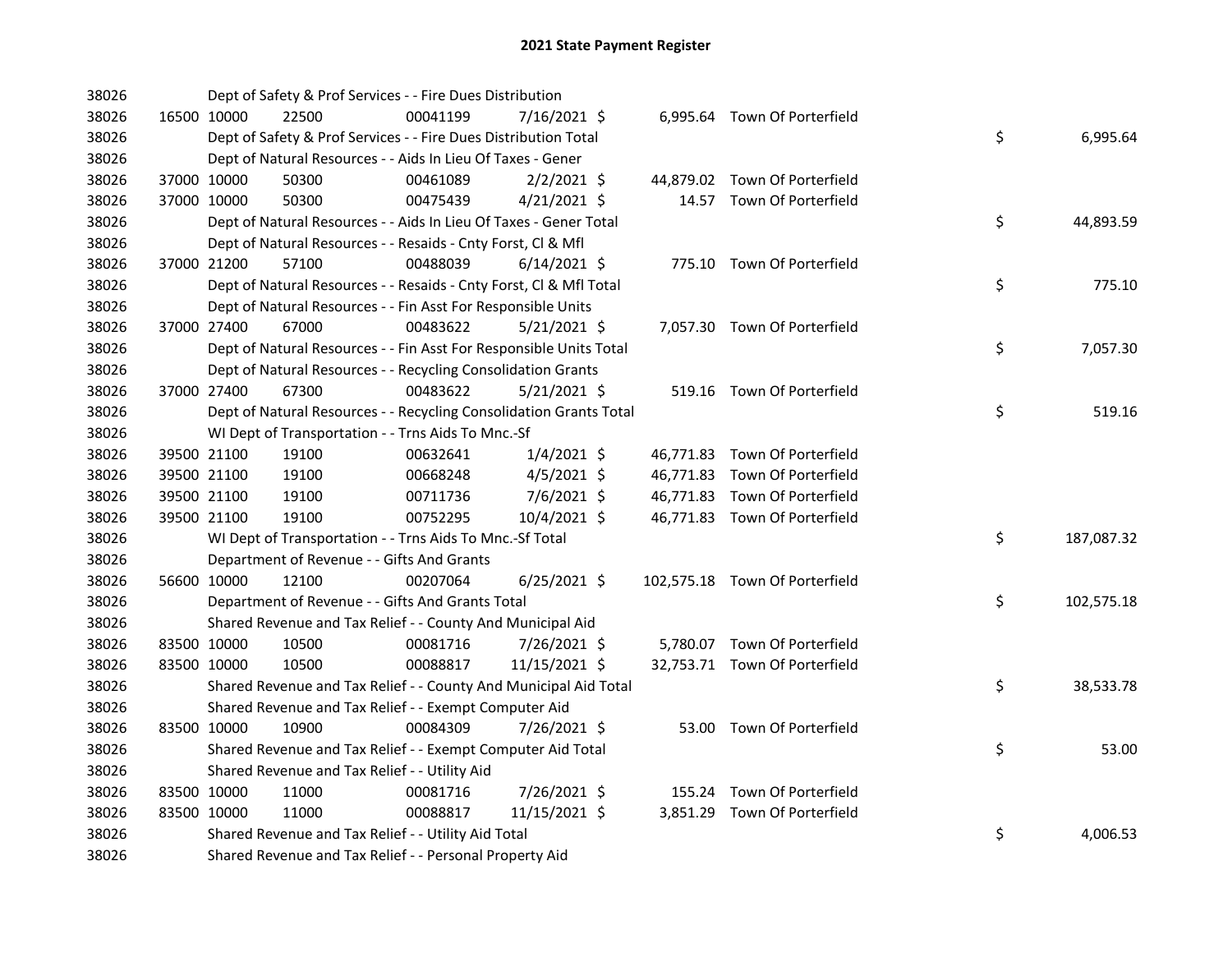| 38026       | 83500 10000 | 11100 | 00077485                                                        | $5/3/2021$ \$ | 801.98 | Town Of Porterfield |            |
|-------------|-------------|-------|-----------------------------------------------------------------|---------------|--------|---------------------|------------|
| 38026       |             |       | Shared Revenue and Tax Relief - - Personal Property Aid Total   |               |        |                     | 801.98     |
| 38026       |             |       | Shared Revenue and Tax Relief - - Lottery & Gaming Credit       |               |        |                     |            |
| 38026       | 83500 52100 | 36300 | 00074292                                                        | 3/22/2021 S   | 117.83 | Town Of Porterfield |            |
| 38026       |             |       | Shared Revenue and Tax Relief - - Lottery & Gaming Credit Total |               |        |                     | 117.83     |
| 38026 Total |             |       |                                                                 |               |        |                     | 393.416.41 |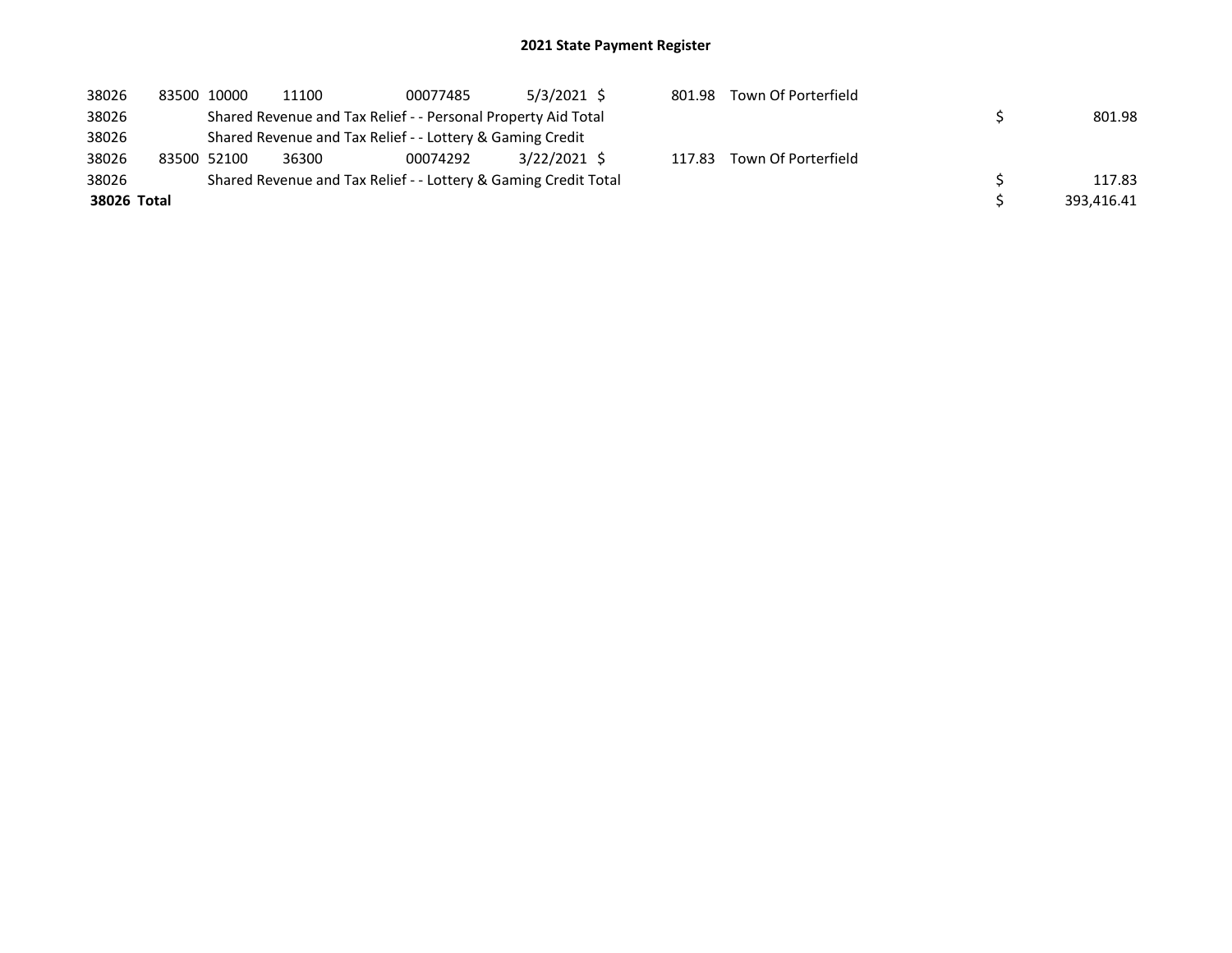| 38028 |             | Dept of Safety & Prof Services - - Fire Dues Distribution          |          |                |  |                         |    |            |
|-------|-------------|--------------------------------------------------------------------|----------|----------------|--|-------------------------|----|------------|
| 38028 | 16500 10000 | 22500                                                              | 00041200 | 7/16/2021 \$   |  | 4,290.03 Town Of Pound  |    |            |
| 38028 |             | Dept of Safety & Prof Services - - Fire Dues Distribution Total    |          |                |  |                         | \$ | 4,290.03   |
| 38028 |             | Dept of Natural Resources - - Aids In Lieu Of Taxes - Gener        |          |                |  |                         |    |            |
| 38028 | 37000 10000 | 50300                                                              | 00476870 | $4/21/2021$ \$ |  | 62.12 Town Of Pound     |    |            |
| 38028 |             | Dept of Natural Resources - - Aids In Lieu Of Taxes - Gener Total  |          |                |  |                         | \$ | 62.12      |
| 38028 |             | Dept of Natural Resources - - Resaids - Cnty Forst, Cl & Mfl       |          |                |  |                         |    |            |
| 38028 | 37000 21200 | 57100                                                              | 00488040 | $6/14/2021$ \$ |  | 282.26 Town Of Pound    |    |            |
| 38028 |             | Dept of Natural Resources - - Resaids - Cnty Forst, Cl & Mfl Total |          |                |  |                         | \$ | 282.26     |
| 38028 |             | Dept of Natural Resources - - Aids In Lieu Of Taxes - Sum S        |          |                |  |                         |    |            |
| 38028 | 37000 21200 | 57900                                                              | 00476869 | $4/21/2021$ \$ |  | 30.92 Town Of Pound     |    |            |
| 38028 |             | Dept of Natural Resources - - Aids In Lieu Of Taxes - Sum S Total  |          |                |  |                         | \$ | 30.92      |
| 38028 |             | Dept of Natural Resources - - Fin Asst For Responsible Units       |          |                |  |                         |    |            |
| 38028 | 37000 27400 | 67000                                                              | 00483721 | $5/21/2021$ \$ |  | 3,120.86 Town Of Pound  |    |            |
| 38028 |             | Dept of Natural Resources - - Fin Asst For Responsible Units Total |          |                |  |                         | \$ | 3,120.86   |
| 38028 |             | WI Dept of Transportation - - Trns Aids To Mnc.-Sf                 |          |                |  |                         |    |            |
| 38028 | 39500 21100 | 19100                                                              | 00632642 | $1/4/2021$ \$  |  | 44,557.74 Town Of Pound |    |            |
| 38028 | 39500 21100 | 19100                                                              | 00668249 | $4/5/2021$ \$  |  | 44,557.74 Town Of Pound |    |            |
| 38028 | 39500 21100 | 19100                                                              | 00711737 | 7/6/2021 \$    |  | 44,557.74 Town Of Pound |    |            |
| 38028 | 39500 21100 | 19100                                                              | 00752296 | 10/4/2021 \$   |  | 44,557.74 Town Of Pound |    |            |
| 38028 |             | WI Dept of Transportation - - Trns Aids To Mnc.-Sf Total           |          |                |  |                         | \$ | 178,230.96 |
| 38028 |             | WI Dept of Transportation - - Loc Rd Imp Prg St Fd                 |          |                |  |                         |    |            |
| 38028 | 39500 21100 | 27800                                                              | 00776836 | 11/23/2021 \$  |  | 26,326.97 Town Of Pound |    |            |
| 38028 |             | WI Dept of Transportation - - Loc Rd Imp Prg St Fd Total           |          |                |  |                         | \$ | 26,326.97  |
| 38028 |             | Department of Revenue - - Gifts And Grants                         |          |                |  |                         |    |            |
| 38028 | 56600 10000 | 12100                                                              | 00207065 | $6/25/2021$ \$ |  | 73,477.33 Town Of Pound |    |            |
| 38028 |             | Department of Revenue - - Gifts And Grants Total                   |          |                |  |                         | \$ | 73,477.33  |
| 38028 |             | Shared Revenue and Tax Relief - - County And Municipal Aid         |          |                |  |                         |    |            |
| 38028 | 83500 10000 | 10500                                                              | 00081717 | 7/26/2021 \$   |  | 9,831.38 Town Of Pound  |    |            |
| 38028 | 83500 10000 | 10500                                                              | 00088818 | 11/15/2021 \$  |  | 55,711.14 Town Of Pound |    |            |
| 38028 |             | Shared Revenue and Tax Relief - - County And Municipal Aid Total   |          |                |  |                         | \$ | 65,542.52  |
| 38028 |             | Shared Revenue and Tax Relief - - Exempt Computer Aid              |          |                |  |                         |    |            |
| 38028 | 83500 10000 | 10900                                                              | 00084310 | 7/26/2021 \$   |  | 7.27 Town Of Pound      |    |            |
| 38028 |             | Shared Revenue and Tax Relief - - Exempt Computer Aid Total        |          |                |  |                         | \$ | 7.27       |
| 38028 |             | Shared Revenue and Tax Relief - - Utility Aid                      |          |                |  |                         |    |            |
| 38028 | 83500 10000 | 11000                                                              | 00081717 | 7/26/2021 \$   |  | 21.93 Town Of Pound     |    |            |
| 38028 | 83500 10000 | 11000                                                              | 00088818 | 11/15/2021 \$  |  | 542.63 Town Of Pound    |    |            |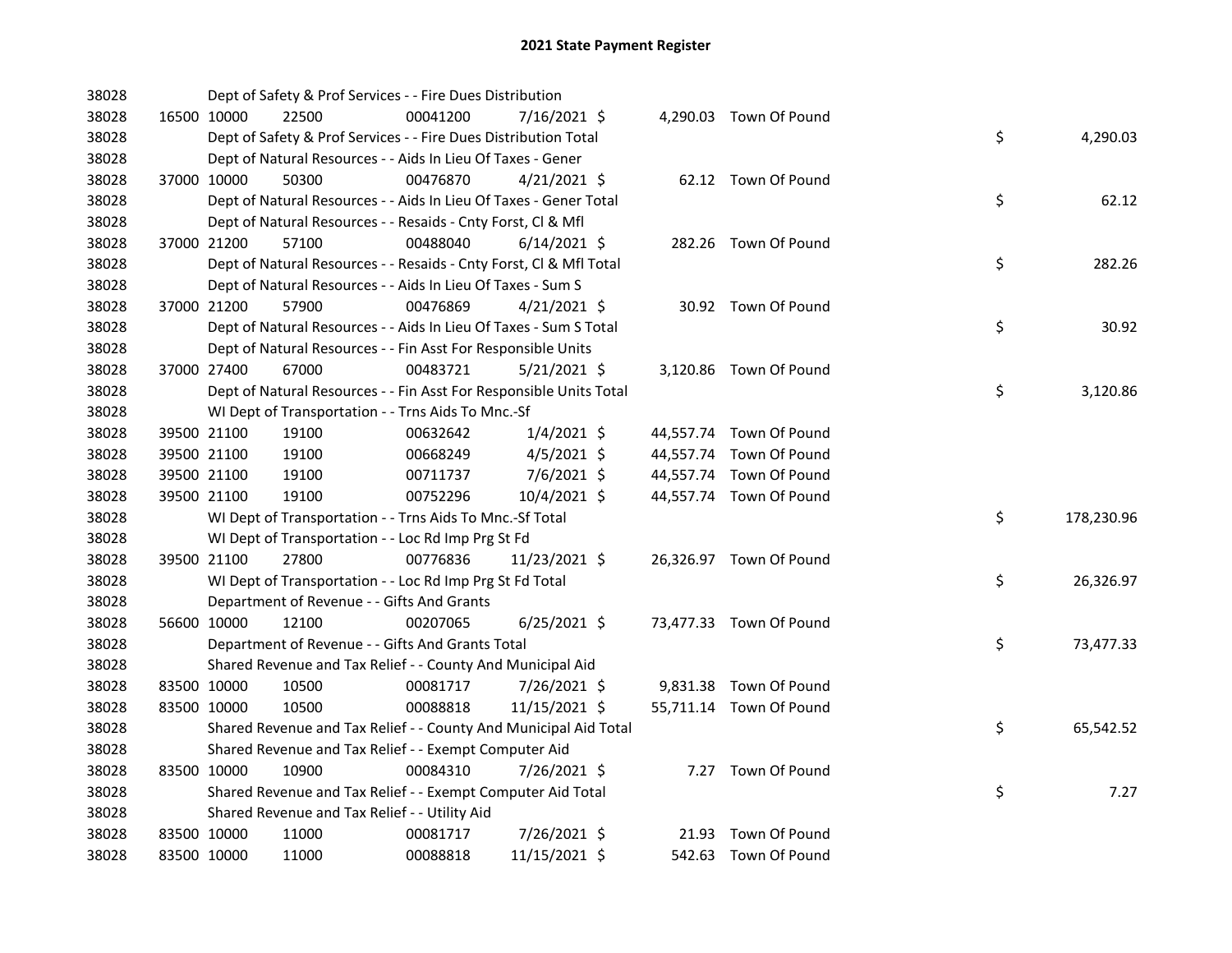| 38028       |  | Shared Revenue and Tax Relief - - Utility Aid Total           |                                                            |  | 564.56 |  |  |  |            |          |  |  |
|-------------|--|---------------------------------------------------------------|------------------------------------------------------------|--|--------|--|--|--|------------|----------|--|--|
| 38028       |  | Shared Revenue and Tax Relief - - Personal Property Aid       |                                                            |  |        |  |  |  |            |          |  |  |
| 38028       |  | 83500 10000                                                   | 5/3/2021 \$<br>2.134.44 Town Of Pound<br>00077486<br>11100 |  |        |  |  |  |            |          |  |  |
| 38028       |  | Shared Revenue and Tax Relief - - Personal Property Aid Total |                                                            |  |        |  |  |  |            | 2.134.44 |  |  |
| 38028 Total |  |                                                               |                                                            |  |        |  |  |  | 354.070.24 |          |  |  |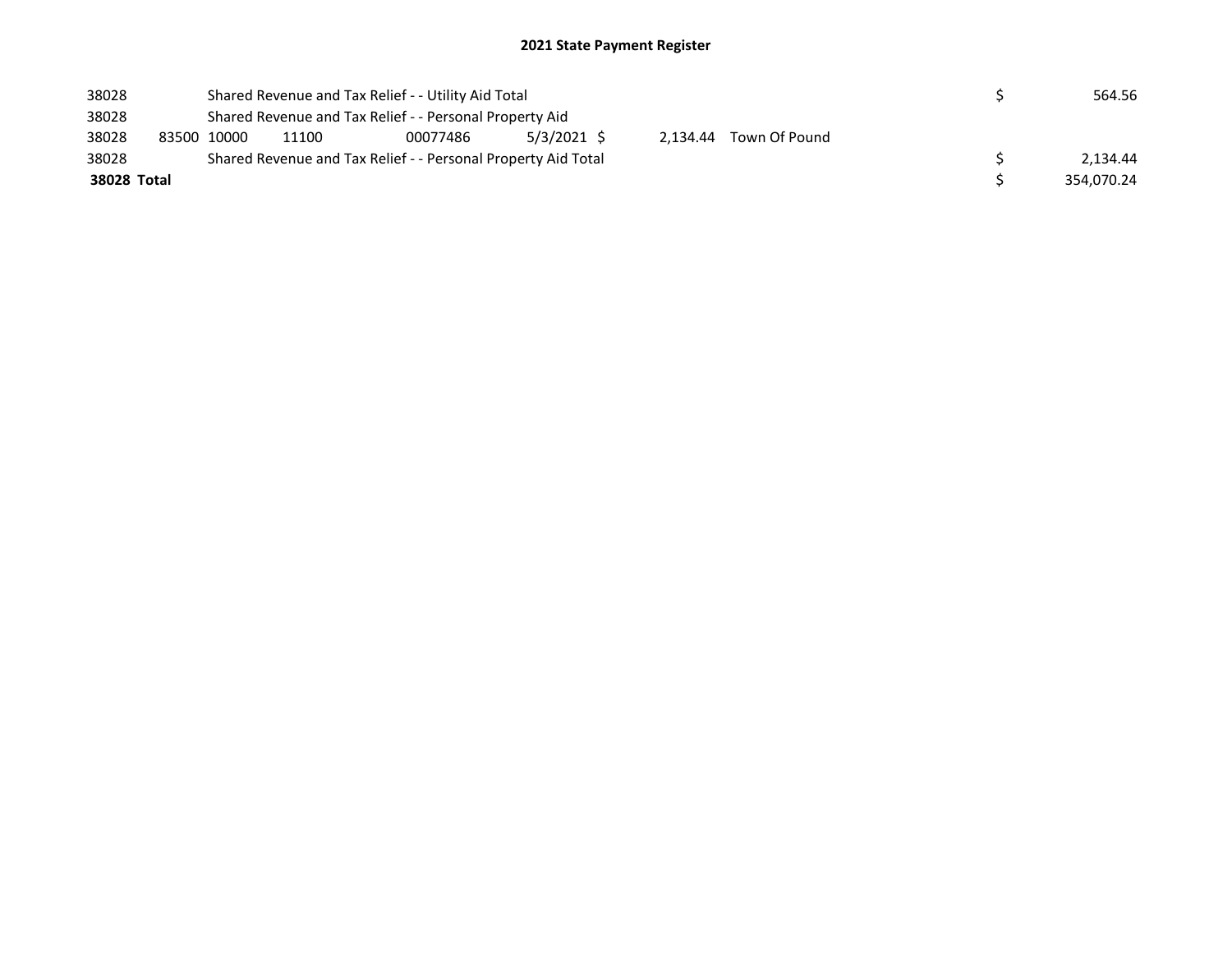| 38030 |             |             | Dept of Safety & Prof Services - - Fire Dues Distribution            |          |                |  |                                |    |            |
|-------|-------------|-------------|----------------------------------------------------------------------|----------|----------------|--|--------------------------------|----|------------|
| 38030 |             | 16500 10000 | 22500                                                                | 00041202 | 7/16/2021 \$   |  | 3,790.49 Town of Silver Cliff  |    |            |
| 38030 |             |             | Dept of Safety & Prof Services - - Fire Dues Distribution Total      |          |                |  |                                | \$ | 3,790.49   |
| 38030 |             |             | Dept of Natural Resources - - Aids In Lieu Of Taxes - Gener          |          |                |  |                                |    |            |
| 38030 |             | 37000 10000 | 50300                                                                | 00461251 | $2/2/2021$ \$  |  | 19,541.02 Town of Silver Cliff |    |            |
| 38030 |             |             | Dept of Natural Resources - - Aids In Lieu Of Taxes - Gener Total    |          |                |  |                                | \$ | 19,541.02  |
| 38030 |             |             | Dept of Natural Resources - - Seg Earned                             |          |                |  |                                |    |            |
| 38030 |             | 37000 21200 | 100SE                                                                | 00474006 | $4/15/2021$ \$ |  | 42,030.84 Town of Silver Cliff |    |            |
| 38030 |             |             | Dept of Natural Resources - - Seg Earned Total                       |          |                |  |                                | \$ | 42,030.84  |
| 38030 |             |             | Dept of Natural Resources - - Resaids - Cnty Forst, Cl & Mfl         |          |                |  |                                |    |            |
| 38030 |             | 37000 21200 | 57100                                                                | 00488041 | $6/14/2021$ \$ |  | 13,399.52 Town of Silver Cliff |    |            |
| 38030 |             |             | Dept of Natural Resources - - Resaids - Cnty Forst, Cl & Mfl Total   |          |                |  |                                | \$ | 13,399.52  |
| 38030 |             |             | Dept of Natural Resources - - Aids In Lieu Of Taxes - Sum S          |          |                |  |                                |    |            |
| 38030 |             | 37000 21200 | 57900                                                                | 00476709 | $4/21/2021$ \$ |  | 46.04 Town of Silver Cliff     |    |            |
| 38030 |             |             | Dept of Natural Resources - - Aids In Lieu Of Taxes - Sum S Total    |          |                |  |                                | \$ | 46.04      |
| 38030 |             |             | Dept of Natural Resources - - Fin Asst For Responsible Units         |          |                |  |                                |    |            |
| 38030 |             | 37000 27400 | 67000                                                                | 00483231 | $5/21/2021$ \$ |  | 1,047.69 Town of Silver Cliff  |    |            |
| 38030 |             |             | Dept of Natural Resources - - Fin Asst For Responsible Units Total   |          |                |  |                                | \$ | 1,047.69   |
| 38030 |             |             | WI Dept of Transportation - - Trns Aids To Mnc.-Sf                   |          |                |  |                                |    |            |
| 38030 |             | 39500 21100 | 19100                                                                | 00632643 | 1/4/2021 \$    |  | 49,286.29 Town of Silver Cliff |    |            |
| 38030 |             | 39500 21100 | 19100                                                                | 00668250 | $4/5/2021$ \$  |  | 49,286.29 Town of Silver Cliff |    |            |
| 38030 |             | 39500 21100 | 19100                                                                | 00711738 | 7/6/2021 \$    |  | 49,286.29 Town of Silver Cliff |    |            |
| 38030 |             | 39500 21100 | 19100                                                                | 00752297 | 10/4/2021 \$   |  | 49,286.31 Town of Silver Cliff |    |            |
| 38030 |             |             | WI Dept of Transportation - - Trns Aids To Mnc.-Sf Total             |          |                |  |                                | \$ | 197,145.18 |
| 38030 |             |             | WI Dept of Transportation - - Supplemental Transportation Aids       |          |                |  |                                |    |            |
| 38030 |             | 39500 21100 | 19600                                                                | 00633687 | $1/4/2021$ \$  |  | 34,790.32 Town of Silver Cliff |    |            |
| 38030 |             |             | WI Dept of Transportation - - Supplemental Transportation Aids Total |          |                |  |                                | \$ | 34,790.32  |
| 38030 |             |             | Department of Military Affairs - - Major Disaster Assist; Pif        |          |                |  |                                |    |            |
| 38030 | 46500 27200 |             | 36500                                                                | 00088928 | $1/29/2021$ \$ |  | 6,308.23 Town of Silver Cliff  |    |            |
| 38030 |             |             | Department of Military Affairs - - Major Disaster Assist; Pif Total  |          |                |  |                                | \$ | 6,308.23   |
| 38030 |             |             | Department of Revenue - - Gifts And Grants                           |          |                |  |                                |    |            |
| 38030 |             | 56600 10000 | 12100                                                                | 00207066 | $6/25/2021$ \$ |  | 25,800.80 Town of Silver Cliff |    |            |
| 38030 |             |             | Department of Revenue - - Gifts And Grants Total                     |          |                |  |                                | \$ | 25,800.80  |
| 38030 |             |             | Department of Revenue - - Misc Revenue Holding Clearing              |          |                |  |                                |    |            |
| 38030 | 56600 10000 |             | 99500                                                                | 00197834 | $4/7/2021$ \$  |  | 591.97 Town of Silver Cliff    |    |            |
| 38030 |             | 56600 10000 | 99500                                                                | 00201197 | $5/7/2021$ \$  |  | 124.32 Town of Silver Cliff    |    |            |
| 38030 |             | 56600 10000 | 99500                                                                | 00201201 | $5/7/2021$ \$  |  | 273.87 Town of Silver Cliff    |    |            |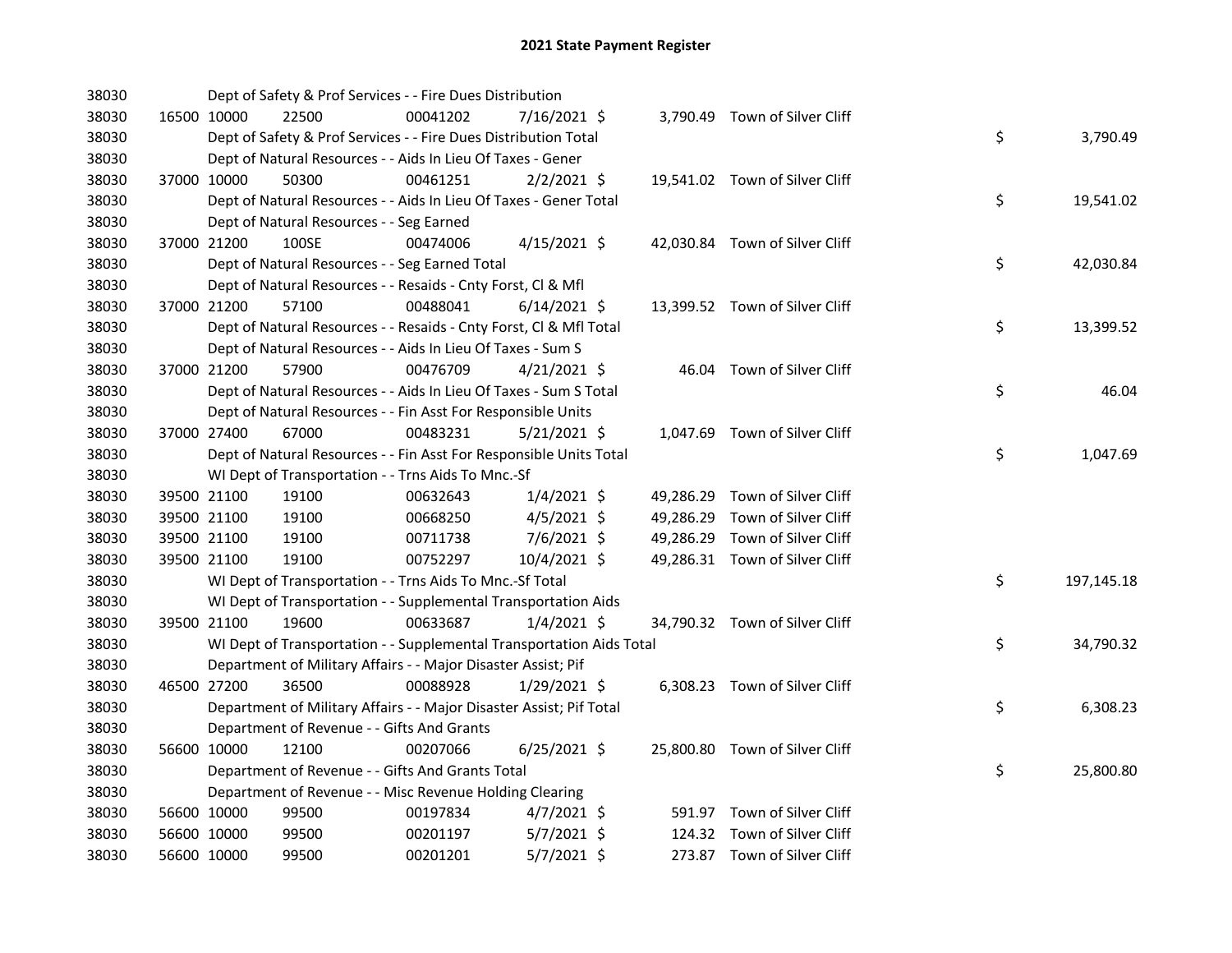| 38030       |       | 56600 10000 | 99500                                                               | 00204425 | $6/7/2021$ \$ | 279.55   | Town of Silver Cliff |    |            |
|-------------|-------|-------------|---------------------------------------------------------------------|----------|---------------|----------|----------------------|----|------------|
| 38030       |       | 56600 10000 | 99500                                                               | 00209001 | 7/8/2021 \$   | 87.27    | Town of Silver Cliff |    |            |
| 38030       |       |             | Department of Revenue - - Misc Revenue Holding Clearing Total       |          |               |          |                      | \$ | 1,356.98   |
| 38030       |       |             | Shared Revenue and Tax Relief - - County And Municipal Aid          |          |               |          |                      |    |            |
| 38030       |       | 83500 10000 | 10500                                                               | 00081718 | 7/26/2021 \$  | 1,364.54 | Town of Silver Cliff |    |            |
| 38030       |       | 83500 10000 | 10500                                                               | 00088819 | 11/15/2021 \$ | 7,732.39 | Town of Silver Cliff |    |            |
| 38030       |       |             | Shared Revenue and Tax Relief - - County And Municipal Aid Total    |          |               |          |                      | \$ | 9,096.93   |
| 38030       |       |             | Shared Revenue and Tax Relief - - Exempt Computer Aid               |          |               |          |                      |    |            |
| 38030       | 83500 | 10000       | 10900                                                               | 00084311 | 7/26/2021 \$  | 4.16     | Town of Silver Cliff |    |            |
| 38030       |       |             | Shared Revenue and Tax Relief - - Exempt Computer Aid Total         |          |               |          |                      | \$ | 4.16       |
| 38030       |       |             | Shared Revenue and Tax Relief - - Utility Aid                       |          |               |          |                      |    |            |
| 38030       |       | 83500 10000 | 11000                                                               | 00081718 | 7/26/2021 \$  | 46.18    | Town of Silver Cliff |    |            |
| 38030       | 83500 | 10000       | 11000                                                               | 00088819 | 11/15/2021 \$ | 193.84   | Town of Silver Cliff |    |            |
| 38030       |       |             | Shared Revenue and Tax Relief - - Utility Aid Total                 |          |               |          |                      | \$ | 240.02     |
| 38030       |       |             | Shared Revenue and Tax Relief - - Personal Property Aid             |          |               |          |                      |    |            |
| 38030       |       | 83500 10000 | 11100                                                               | 00077487 | $5/3/2021$ \$ | 93.44    | Town of Silver Cliff |    |            |
| 38030       |       |             | Shared Revenue and Tax Relief - - Personal Property Aid Total       |          |               |          |                      | \$ | 93.44      |
| 38030       |       |             | Shared Revenue and Tax Relief - - Payments For Municipal Svcs       |          |               |          |                      |    |            |
| 38030       |       | 83500 10000 | 50100                                                               | 00073690 | $2/1/2021$ \$ | 133.24   | Town of Silver Cliff |    |            |
| 38030       |       |             | Shared Revenue and Tax Relief - - Payments For Municipal Svcs Total |          |               |          |                      | \$ | 133.24     |
| 38030 Total |       |             |                                                                     |          |               |          |                      | \$ | 354,824.90 |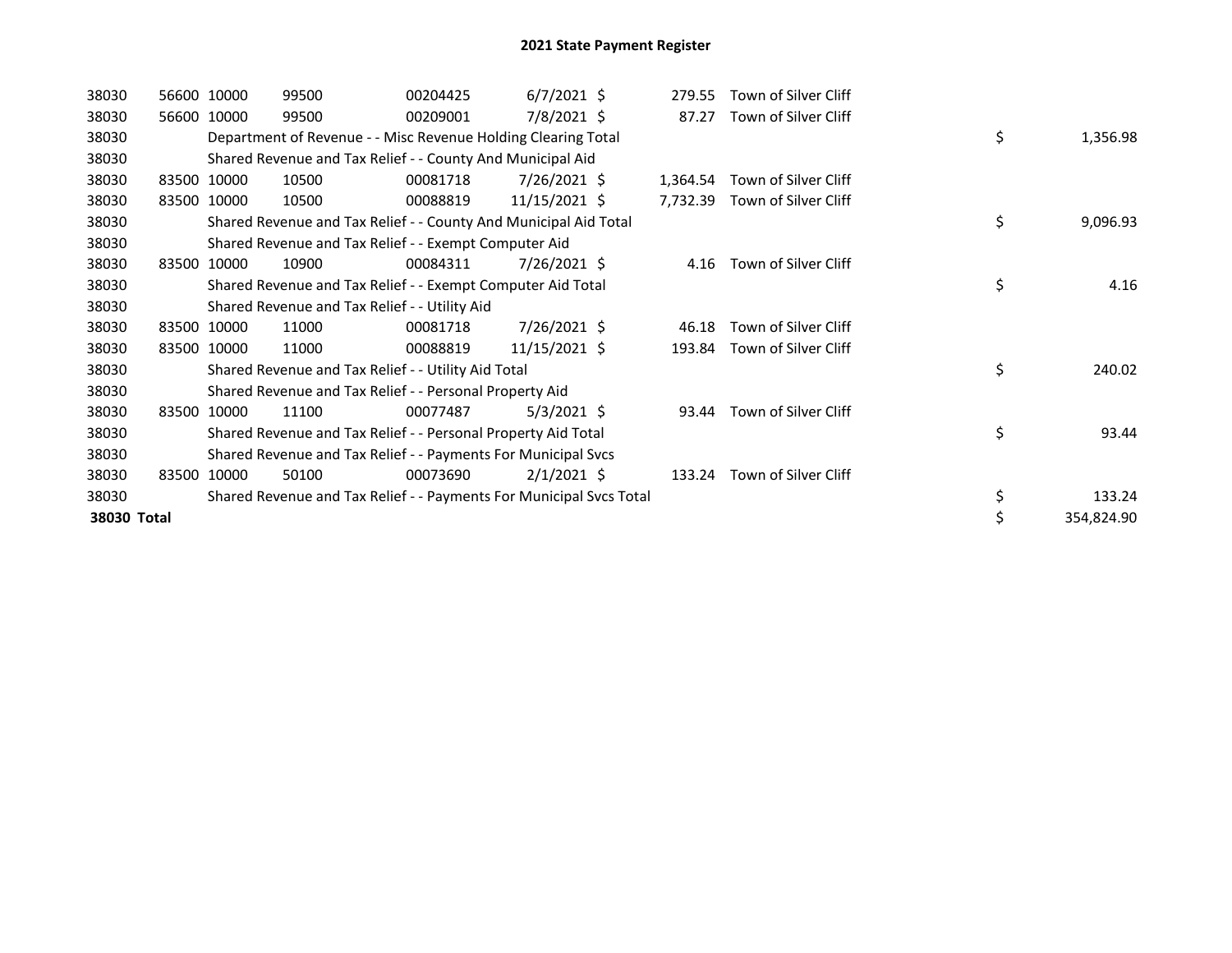| 38032 |             |             | Dept of Safety & Prof Services - - Fire Dues Distribution          |          |                |       |                               |    |            |
|-------|-------------|-------------|--------------------------------------------------------------------|----------|----------------|-------|-------------------------------|----|------------|
| 38032 |             | 16500 10000 | 22500                                                              | 00041203 | 7/16/2021 \$   |       | 20,628.26 Town Of Stephenson  |    |            |
| 38032 |             |             | Dept of Safety & Prof Services - - Fire Dues Distribution Total    |          |                |       |                               | \$ | 20,628.26  |
| 38032 |             |             | Dept of Natural Resources - - Aids In Lieu Of Taxes - Gener        |          |                |       |                               |    |            |
| 38032 |             | 37000 10000 | 50300                                                              | 00461218 | $2/2/2021$ \$  |       | 334,960.60 Town Of Stephenson |    |            |
| 38032 | 37000 10000 |             | 50300                                                              | 00461219 | $2/2/2021$ \$  |       | 80,715.72 Town Of Stephenson  |    |            |
| 38032 |             |             | Dept of Natural Resources - - Aids In Lieu Of Taxes - Gener Total  |          |                |       |                               | \$ | 415,676.32 |
| 38032 |             |             | Dept of Natural Resources - - Seg Earned                           |          |                |       |                               |    |            |
| 38032 |             | 37000 21200 | 100SE                                                              | 00456028 | $1/12/2021$ \$ |       | 134.24 Town Of Stephenson     |    |            |
| 38032 |             | 37000 21200 | 100SE                                                              | 00514572 | 10/12/2021 \$  | 68.84 | Town Of Stephenson            |    |            |
| 38032 |             |             | Dept of Natural Resources - - Seg Earned Total                     |          |                |       |                               | \$ | 203.08     |
| 38032 |             |             | Dept of Natural Resources - - General Program Operations --        |          |                |       |                               |    |            |
| 38032 |             | 37000 21200 | 25400                                                              | 00506184 | $9/3/2021$ \$  |       | 1,437.50 Town Of Stephenson   |    |            |
| 38032 |             | 37000 21200 | 25400                                                              | 00506203 | 9/8/2021 \$    |       | 500.00 Town Of Stephenson     |    |            |
| 38032 |             |             | Dept of Natural Resources - - General Program Operations -- Total  |          |                |       |                               | \$ | 1,937.50   |
| 38032 |             |             | Dept of Natural Resources - - GPO -Federal Funds                   |          |                |       |                               |    |            |
| 38032 | 37000 21200 |             | 38100                                                              | 00466890 | 3/12/2021 \$   |       | 2,416.30 Town Of Stephenson   |    |            |
| 38032 |             |             | Dept of Natural Resources - - GPO -Federal Funds Total             |          |                |       |                               | \$ | 2,416.30   |
| 38032 |             |             | Dept of Natural Resources - - Enf A - Boating Enforcement          |          |                |       |                               |    |            |
| 38032 |             | 37000 21200 | 55000                                                              | 00466890 | 3/12/2021 \$   |       | 4,977.71 Town Of Stephenson   |    |            |
| 38032 |             |             | Dept of Natural Resources - - Enf A - Boating Enforcement Total    |          |                |       |                               | \$ | 4,977.71   |
| 38032 |             |             | Dept of Natural Resources - - Resaids - Cnty Forst, Cl & Mfl       |          |                |       |                               |    |            |
| 38032 |             | 37000 21200 | 57100                                                              | 00488042 | $6/14/2021$ \$ |       | 7,472.13 Town Of Stephenson   |    |            |
| 38032 |             |             | Dept of Natural Resources - - Resaids - Cnty Forst, Cl & Mfl Total |          |                |       |                               | \$ | 7,472.13   |
| 38032 |             |             | Dept of Natural Resources - - Aids In Lieu Of Taxes - Sum S        |          |                |       |                               |    |            |
| 38032 |             | 37000 21200 | 57900                                                              | 00476475 | $4/21/2021$ \$ |       | 158.40 Town Of Stephenson     |    |            |
| 38032 |             |             | Dept of Natural Resources - - Aids In Lieu Of Taxes - Sum S Total  |          |                |       |                               | \$ | 158.40     |
| 38032 |             |             | Dept of Natural Resources - - Rec & Resource Aids, Fed             |          |                |       |                               |    |            |
| 38032 |             | 37000 21200 | 58300                                                              | 00473841 | $4/19/2021$ \$ |       | 1,275.50 Town Of Stephenson   |    |            |
| 38032 |             |             | Dept of Natural Resources - - Rec & Resource Aids, Fed Total       |          |                |       |                               | \$ | 1,275.50   |
| 38032 |             |             | Dept of Natural Resources - - Fin Asst For Responsible Units       |          |                |       |                               |    |            |
| 38032 |             | 37000 27400 | 67000                                                              | 00483423 | $5/21/2021$ \$ |       | 8,745.30 Town Of Stephenson   |    |            |
| 38032 |             |             | Dept of Natural Resources - - Fin Asst For Responsible Units Total |          |                |       |                               | \$ | 8,745.30   |
| 38032 |             |             | Dept of Natural Resources - - Recycling Consolidation Grants       |          |                |       |                               |    |            |
| 38032 |             | 37000 27400 | 67300                                                              | 00483423 | $5/21/2021$ \$ |       | 797.39 Town Of Stephenson     |    |            |
| 38032 |             |             | Dept of Natural Resources - - Recycling Consolidation Grants Total |          |                |       |                               | \$ | 797.39     |
| 38032 |             |             | WI Dept of Transportation - - Trns Aids To Mnc.-Sf                 |          |                |       |                               |    |            |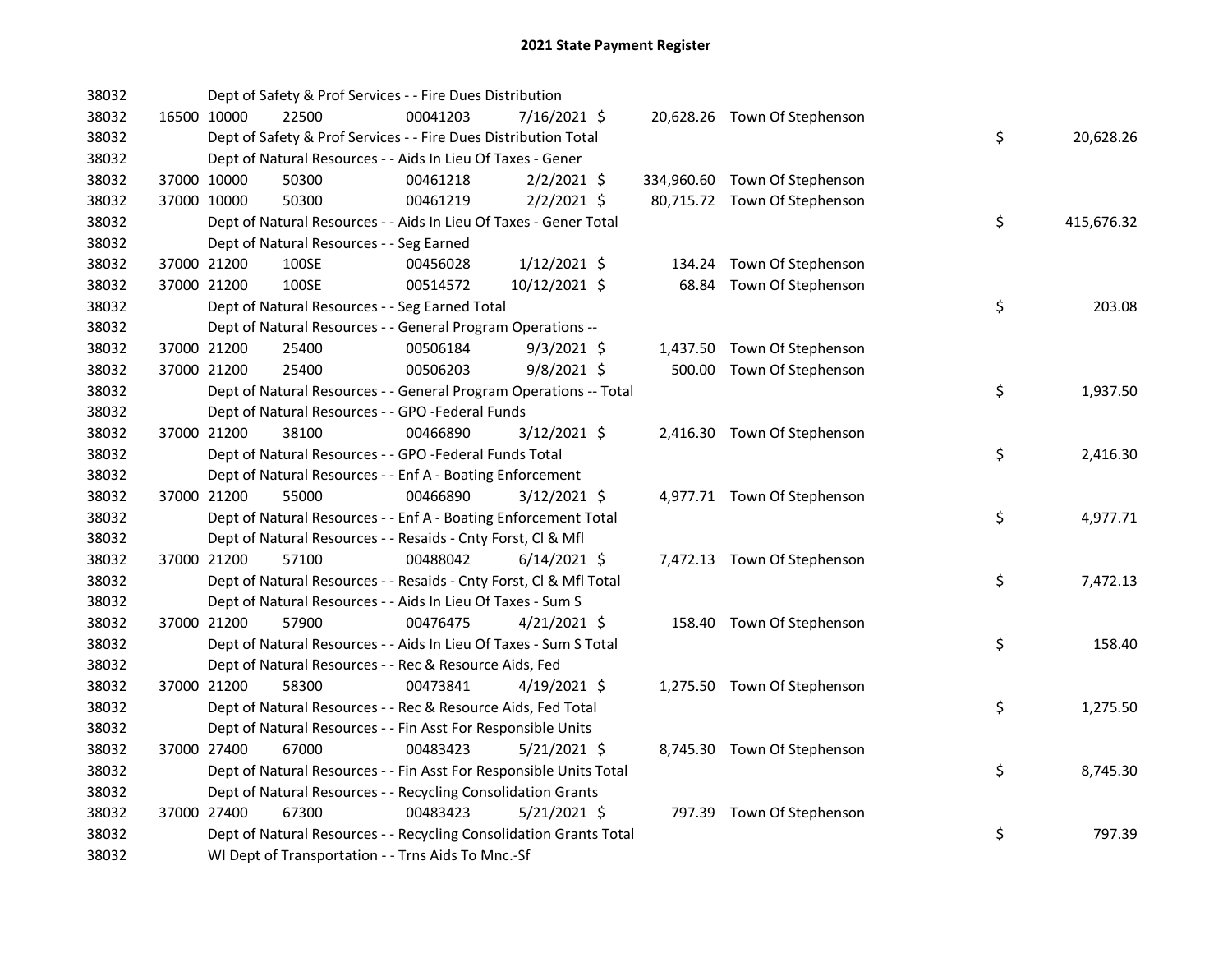| 38032       | 39500 21100 | 19100                                                               | 00632644 | $1/4/2021$ \$  |          | 139,717.62 Town Of Stephenson |                    |
|-------------|-------------|---------------------------------------------------------------------|----------|----------------|----------|-------------------------------|--------------------|
| 38032       | 39500 21100 | 19100                                                               | 00668251 | $4/5/2021$ \$  |          | 139,717.62 Town Of Stephenson |                    |
| 38032       | 39500 21100 | 19100                                                               | 00711739 | 7/6/2021 \$    |          | 139,717.62 Town Of Stephenson |                    |
| 38032       | 39500 21100 | 19100                                                               | 00752298 | 10/4/2021 \$   |          | 139,717.62 Town Of Stephenson |                    |
| 38032       |             | WI Dept of Transportation - - Trns Aids To Mnc.-Sf Total            |          |                |          |                               | \$<br>558,870.48   |
| 38032       |             | WI Dept of Transportation - - Loc Rd Imp Prg St Fd                  |          |                |          |                               |                    |
| 38032       | 39500 21100 | 27800                                                               | 00646105 | $1/27/2021$ \$ |          | 26,326.97 Town Of Stephenson  |                    |
| 38032       |             | WI Dept of Transportation - - Loc Rd Imp Prg St Fd Total            |          |                |          |                               | \$<br>26,326.97    |
| 38032       |             | Department of Revenue - - Gifts And Grants                          |          |                |          |                               |                    |
| 38032       | 56600 10000 | 12100                                                               | 00207067 | $6/25/2021$ \$ |          | 157,473.84 Town Of Stephenson |                    |
| 38032       |             | Department of Revenue - - Gifts And Grants Total                    |          |                |          |                               | \$<br>157,473.84   |
| 38032       |             | Department of Revenue - - Misc Revenue Holding Clearing             |          |                |          |                               |                    |
| 38032       | 56600 10000 | 99500                                                               | 00192711 | $3/1/2021$ \$  |          | 1,246.00 Town Of Stephenson   |                    |
| 38032       | 56600 10000 | 99500                                                               | 00197250 | $4/5/2021$ \$  | 269.00   | Town Of Stephenson            |                    |
| 38032       | 56600 10000 | 99500                                                               | 00198465 | 4/12/2021 \$   | 649.00   | Town Of Stephenson            |                    |
| 38032       | 56600 10000 | 99500                                                               | 00199197 | 4/20/2021 \$   | 1,020.00 | Town Of Stephenson            |                    |
| 38032       | 56600 10000 | 99500                                                               | 00199835 | 4/26/2021 \$   | 131.79   | Town Of Stephenson            |                    |
| 38032       | 56600 10000 | 99500                                                               | 00202985 | 5/24/2021 \$   | 359.20   | Town Of Stephenson            |                    |
| 38032       | 56600 10000 | 99500                                                               | 00205366 | $6/14/2021$ \$ |          | 323.00 Town Of Stephenson     |                    |
| 38032       |             | Department of Revenue - - Misc Revenue Holding Clearing Total       |          |                |          |                               | \$<br>3,997.99     |
| 38032       |             | Shared Revenue and Tax Relief - - Exempt Computer Aid               |          |                |          |                               |                    |
| 38032       | 83500 10000 | 10900                                                               | 00084312 | 7/26/2021 \$   |          | 28.06 Town Of Stephenson      |                    |
| 38032       |             | Shared Revenue and Tax Relief - - Exempt Computer Aid Total         |          |                |          |                               | \$<br>28.06        |
| 38032       |             | Shared Revenue and Tax Relief - - Utility Aid                       |          |                |          |                               |                    |
| 38032       | 83500 10000 | 11000                                                               | 00081719 | 7/26/2021 \$   |          | 8,132.74 Town Of Stephenson   |                    |
| 38032       | 83500 10000 | 11000                                                               | 00088820 | 11/15/2021 \$  |          | 69,600.46 Town Of Stephenson  |                    |
| 38032       |             | Shared Revenue and Tax Relief - - Utility Aid Total                 |          |                |          |                               | \$<br>77,733.20    |
| 38032       |             | Shared Revenue and Tax Relief - - Personal Property Aid             |          |                |          |                               |                    |
| 38032       | 83500 10000 | 11100                                                               | 00077488 | $5/3/2021$ \$  |          | 1,023.99 Town Of Stephenson   |                    |
| 38032       |             | Shared Revenue and Tax Relief - - Personal Property Aid Total       |          |                |          |                               | \$<br>1,023.99     |
| 38032       |             | Shared Revenue and Tax Relief - - Payments For Municipal Svcs       |          |                |          |                               |                    |
| 38032       | 83500 10000 | 50100                                                               | 00073691 | $2/1/2021$ \$  |          | 942.85 Town Of Stephenson     |                    |
| 38032       |             | Shared Revenue and Tax Relief - - Payments For Municipal Svcs Total |          |                |          |                               | \$<br>942.85       |
| 38032       |             | Shared Revenue and Tax Relief - - Lottery & Gaming Credit           |          |                |          |                               |                    |
| 38032       | 83500 52100 | 36300                                                               | 00074293 | $3/22/2021$ \$ |          | 831.60 Town Of Stephenson     |                    |
| 38032       |             | Shared Revenue and Tax Relief - - Lottery & Gaming Credit Total     |          |                |          |                               | \$<br>831.60       |
| 38032 Total |             |                                                                     |          |                |          |                               | \$<br>1,291,516.87 |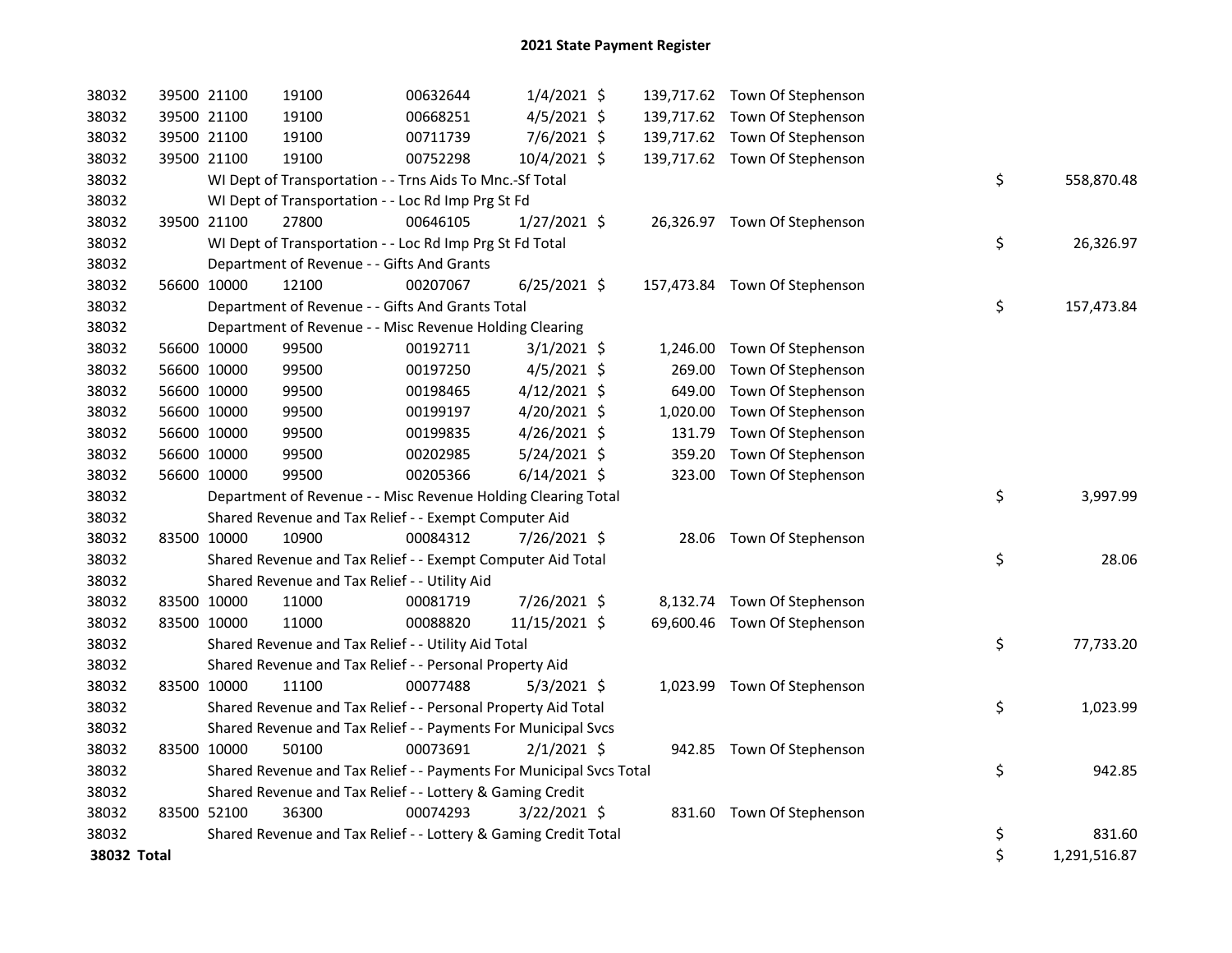| 38034       |             | Dept of Safety & Prof Services - - Fire Dues Distribution          |          |                |  |                          |    |            |
|-------------|-------------|--------------------------------------------------------------------|----------|----------------|--|--------------------------|----|------------|
| 38034       | 16500 10000 | 22500                                                              | 00041204 | 7/16/2021 \$   |  | 2,427.34 Town Of Wagner  |    |            |
| 38034       |             | Dept of Safety & Prof Services - - Fire Dues Distribution Total    |          |                |  |                          | \$ | 2,427.34   |
| 38034       |             | Dept of Natural Resources - - Resaids - Cnty Forst, CI & Mfl       |          |                |  |                          |    |            |
| 38034       | 37000 21200 | 57100                                                              | 00488043 | $6/14/2021$ \$ |  | 1,633.63 Town Of Wagner  |    |            |
| 38034       |             | Dept of Natural Resources - - Resaids - Cnty Forst, Cl & Mfl Total |          |                |  |                          | \$ | 1,633.63   |
| 38034       |             | Dept of Natural Resources - - Fin Asst For Responsible Units       |          |                |  |                          |    |            |
| 38034       | 37000 27400 | 67000                                                              | 00483445 | $5/21/2021$ \$ |  | 1,362.32 Town Of Wagner  |    |            |
| 38034       |             | Dept of Natural Resources - - Fin Asst For Responsible Units Total |          |                |  |                          | \$ | 1,362.32   |
| 38034       |             | Dept of Natural Resources - - Recycling Consolidation Grants       |          |                |  |                          |    |            |
| 38034       | 37000 27400 | 67300                                                              | 00483445 | $5/21/2021$ \$ |  | 181.03 Town Of Wagner    |    |            |
| 38034       |             | Dept of Natural Resources - - Recycling Consolidation Grants Total |          |                |  |                          | \$ | 181.03     |
| 38034       |             | WI Dept of Transportation - - Trns Aids To Mnc.-Sf                 |          |                |  |                          |    |            |
| 38034       | 39500 21100 | 19100                                                              | 00632645 | $1/4/2021$ \$  |  | 37,035.09 Town Of Wagner |    |            |
| 38034       | 39500 21100 | 19100                                                              | 00668252 | $4/5/2021$ \$  |  | 37,035.09 Town Of Wagner |    |            |
| 38034       | 39500 21100 | 19100                                                              | 00711740 | 7/6/2021 \$    |  | 37,035.09 Town Of Wagner |    |            |
| 38034       | 39500 21100 | 19100                                                              | 00752299 | 10/4/2021 \$   |  | 37,035.09 Town Of Wagner |    |            |
| 38034       |             | WI Dept of Transportation - - Trns Aids To Mnc.-Sf Total           |          |                |  |                          | \$ | 148,140.36 |
| 38034       |             | Department of Revenue - - Gifts And Grants                         |          |                |  |                          |    |            |
| 38034       | 56600 10000 | 12100                                                              | 00207068 | $6/25/2021$ \$ |  | 35,796.65 Town Of Wagner |    |            |
| 38034       |             | Department of Revenue - - Gifts And Grants Total                   |          |                |  |                          | \$ | 35,796.65  |
| 38034       |             | Shared Revenue and Tax Relief - - County And Municipal Aid         |          |                |  |                          |    |            |
| 38034       | 83500 10000 | 10500                                                              | 00081720 | 7/26/2021 \$   |  | 1,830.61 Town Of Wagner  |    |            |
| 38034       | 83500 10000 | 10500                                                              | 00088821 | 11/15/2021 \$  |  | 10,373.48 Town Of Wagner |    |            |
| 38034       |             | Shared Revenue and Tax Relief - - County And Municipal Aid Total   |          |                |  |                          | \$ | 12,204.09  |
| 38034       |             | Shared Revenue and Tax Relief - - Exempt Computer Aid              |          |                |  |                          |    |            |
| 38034       | 83500 10000 | 10900                                                              | 00084313 | 7/26/2021 \$   |  | 3.11 Town Of Wagner      |    |            |
| 38034       |             | Shared Revenue and Tax Relief - - Exempt Computer Aid Total        |          |                |  |                          | \$ | 3.11       |
| 38034       |             | Shared Revenue and Tax Relief - - Utility Aid                      |          |                |  |                          |    |            |
| 38034       | 83500 10000 | 11000                                                              | 00081720 | 7/26/2021 \$   |  | 17.40 Town Of Wagner     |    |            |
| 38034       | 83500 10000 | 11000                                                              | 00088821 | 11/15/2021 \$  |  | 89.31 Town Of Wagner     |    |            |
| 38034       |             | Shared Revenue and Tax Relief - - Utility Aid Total                |          |                |  |                          | \$ | 106.71     |
| 38034       |             | Shared Revenue and Tax Relief - - Personal Property Aid            |          |                |  |                          |    |            |
| 38034       | 83500 10000 | 11100                                                              | 00077489 | 5/3/2021 \$    |  | 15.57 Town Of Wagner     |    |            |
| 38034       |             | Shared Revenue and Tax Relief - - Personal Property Aid Total      |          |                |  |                          | \$ | 15.57      |
| 38034 Total |             |                                                                    |          |                |  |                          | \$ | 201,870.81 |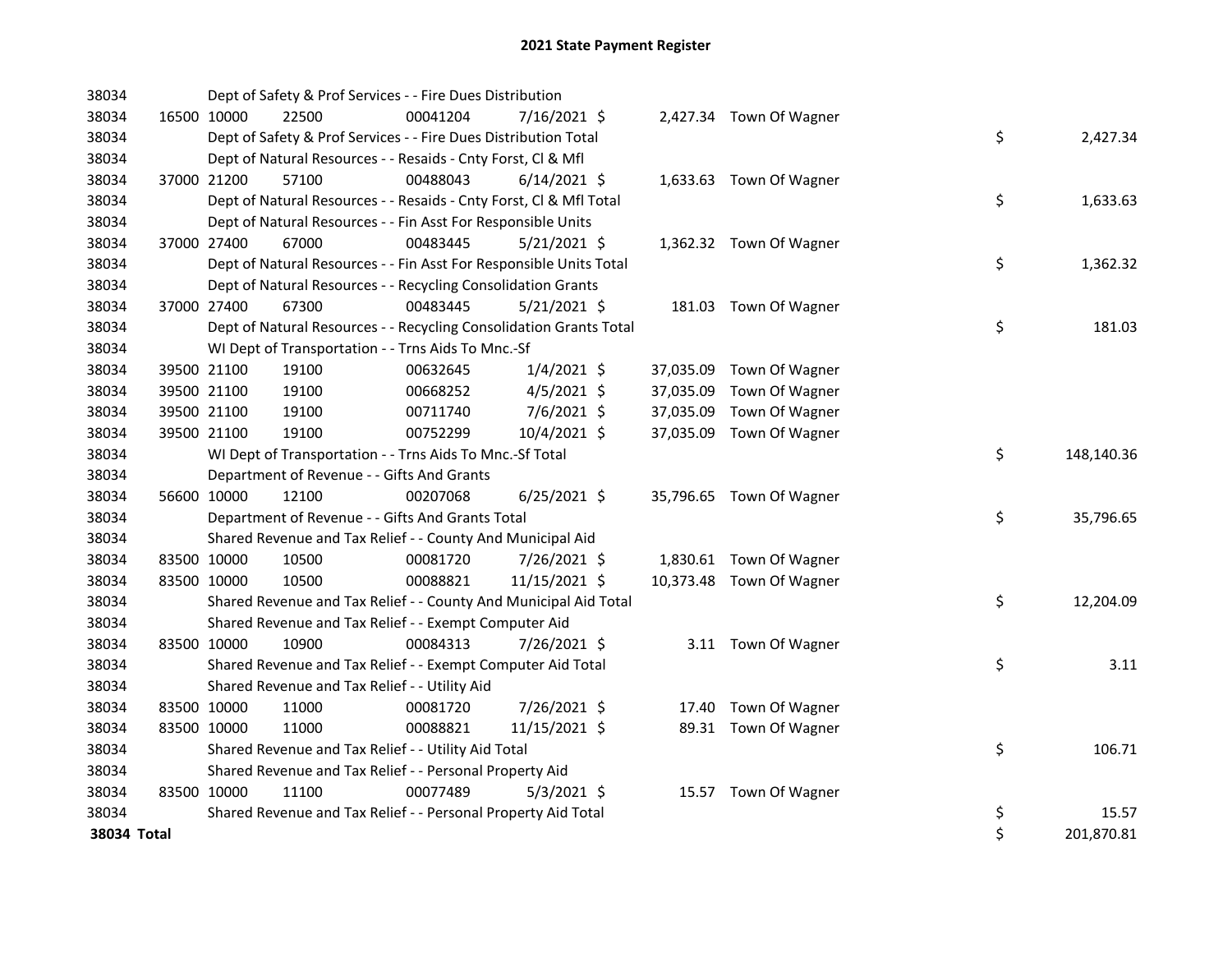| 38036 |             | Dept of Safety & Prof Services - - Fire Dues Distribution          |          |                |        |                             |    |            |
|-------|-------------|--------------------------------------------------------------------|----------|----------------|--------|-----------------------------|----|------------|
| 38036 | 16500 10000 | 22500                                                              | 00041205 | 7/16/2021 \$   |        | 5,691.08 Town Of Wausaukee  |    |            |
| 38036 |             | Dept of Safety & Prof Services - - Fire Dues Distribution Total    |          |                |        |                             | \$ | 5,691.08   |
| 38036 |             | Dept of Natural Resources - - Aids In Lieu Of Taxes - Gener        |          |                |        |                             |    |            |
| 38036 | 37000 10000 | 50300                                                              | 00461068 | $2/2/2021$ \$  |        | 8.31 Town Of Wausaukee      |    |            |
| 38036 | 37000 10000 | 50300                                                              | 00461069 | $2/2/2021$ \$  | 805.52 | Town Of Wausaukee           |    |            |
| 38036 | 37000 10000 | 50300                                                              | 00461070 | $2/2/2021$ \$  |        | 9,134.56 Town Of Wausaukee  |    |            |
| 38036 | 37000 10000 | 50300                                                              | 00475356 | $4/21/2021$ \$ | 4.74   | Town Of Wausaukee           |    |            |
| 38036 | 37000 10000 | 50300                                                              | 00475358 | $4/21/2021$ \$ |        | 243.95 Town Of Wausaukee    |    |            |
| 38036 |             | Dept of Natural Resources - - Aids In Lieu Of Taxes - Gener Total  |          |                |        |                             | \$ | 10,197.08  |
| 38036 |             | Dept of Natural Resources - - Resaids - Cnty Forst, Cl & Mfl       |          |                |        |                             |    |            |
| 38036 | 37000 21200 | 57100                                                              | 00488044 | $6/14/2021$ \$ |        | 2,276.96 Town Of Wausaukee  |    |            |
| 38036 |             | Dept of Natural Resources - - Resaids - Cnty Forst, Cl & Mfl Total |          |                |        |                             | \$ | 2,276.96   |
| 38036 |             | Dept of Natural Resources - - Aids In Lieu Of Taxes - Sum S        |          |                |        |                             |    |            |
| 38036 | 37000 21200 | 57900                                                              | 00475357 | $4/21/2021$ \$ |        | 36.26 Town Of Wausaukee     |    |            |
| 38036 |             | Dept of Natural Resources - - Aids In Lieu Of Taxes - Sum S Total  |          |                |        |                             | \$ | 36.26      |
| 38036 |             | Dept of Natural Resources - - Fin Asst For Responsible Units       |          |                |        |                             |    |            |
| 38036 | 37000 27400 | 67000                                                              | 00483536 | $5/21/2021$ \$ |        | 2,824.49 Town Of Wausaukee  |    |            |
| 38036 |             | Dept of Natural Resources - - Fin Asst For Responsible Units Total |          |                |        |                             | \$ | 2,824.49   |
| 38036 |             | WI Dept of Transportation - - Trns Aids To Mnc.-Sf                 |          |                |        |                             |    |            |
| 38036 | 39500 21100 | 19100                                                              | 00632646 | $1/4/2021$ \$  |        | 64,898.46 Town Of Wausaukee |    |            |
| 38036 | 39500 21100 | 19100                                                              | 00668253 | $4/5/2021$ \$  |        | 64,898.46 Town Of Wausaukee |    |            |
| 38036 | 39500 21100 | 19100                                                              | 00711741 | 7/6/2021 \$    |        | 64,898.46 Town Of Wausaukee |    |            |
| 38036 | 39500 21100 | 19100                                                              | 00752300 | 10/4/2021 \$   |        | 64,898.46 Town Of Wausaukee |    |            |
| 38036 |             | WI Dept of Transportation - - Trns Aids To Mnc.-Sf Total           |          |                |        |                             | \$ | 259,593.84 |
| 38036 |             | WI Dept of Transportation - - Loc Rd Imp Prg St Fd                 |          |                |        |                             |    |            |
| 38036 | 39500 21100 | 27800                                                              | 00693241 | 5/14/2021 \$   |        | 26,326.97 Town Of Wausaukee |    |            |
| 38036 |             | WI Dept of Transportation - - Loc Rd Imp Prg St Fd Total           |          |                |        |                             | \$ | 26,326.97  |
| 38036 |             | Department of Revenue - - Gifts And Grants                         |          |                |        |                             |    |            |
| 38036 | 56600 10000 | 12100                                                              | 00207069 | $6/25/2021$ \$ |        | 56,678.02 Town Of Wausaukee |    |            |
| 38036 |             | Department of Revenue - - Gifts And Grants Total                   |          |                |        |                             | \$ | 56,678.02  |
| 38036 |             | Shared Revenue and Tax Relief - - County And Municipal Aid         |          |                |        |                             |    |            |
| 38036 | 83500 10000 | 10500                                                              | 00081721 | 7/26/2021 \$   |        | 3,667.30 Town Of Wausaukee  |    |            |
| 38036 | 83500 10000 | 10500                                                              | 00088822 | 11/15/2021 \$  |        | 20,781.36 Town Of Wausaukee |    |            |
| 38036 |             | Shared Revenue and Tax Relief - - County And Municipal Aid Total   |          |                |        |                             | \$ | 24,448.66  |
| 38036 |             | Shared Revenue and Tax Relief - - Exempt Computer Aid              |          |                |        |                             |    |            |
| 38036 | 83500 10000 | 10900                                                              | 00084314 | 7/26/2021 \$   |        | 9.35 Town Of Wausaukee      |    |            |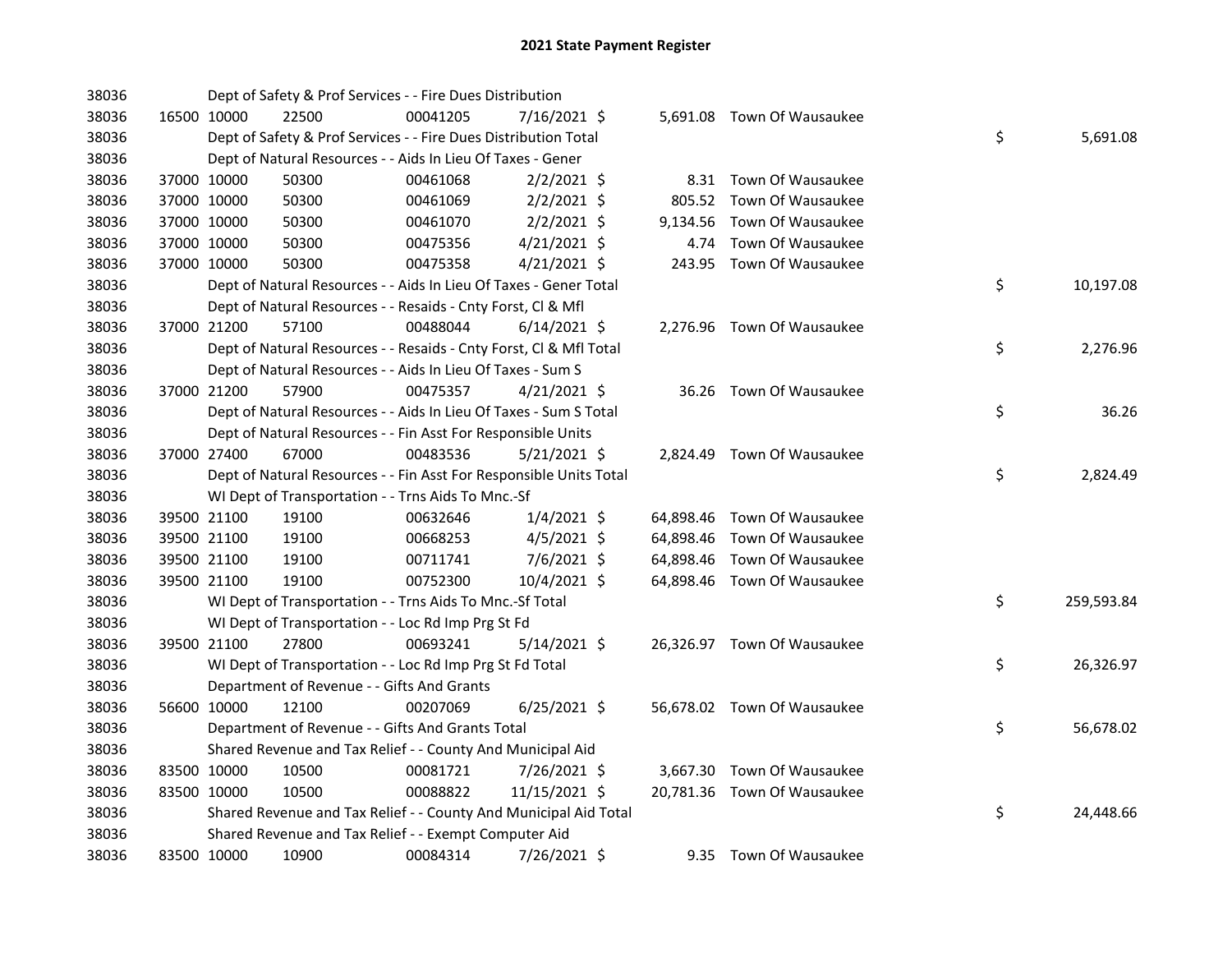| 38036       |  |             |                                                                                                                     | Shared Revenue and Tax Relief - - Exempt Computer Aid Total |        | 9.35 |  |            |  |  |  |  |  |
|-------------|--|-------------|---------------------------------------------------------------------------------------------------------------------|-------------------------------------------------------------|--------|------|--|------------|--|--|--|--|--|
| 38036       |  |             | Shared Revenue and Tax Relief - - Personal Property Aid<br>$5/3/2021$ \$<br>Town Of Wausaukee<br>117.84<br>00077490 |                                                             |        |      |  |            |  |  |  |  |  |
| 38036       |  | 83500 10000 | 11100                                                                                                               |                                                             |        |      |  |            |  |  |  |  |  |
| 38036       |  |             | Shared Revenue and Tax Relief - - Personal Property Aid Total                                                       |                                                             | 117.84 |      |  |            |  |  |  |  |  |
| 38036 Total |  |             |                                                                                                                     |                                                             |        |      |  | 388,200.55 |  |  |  |  |  |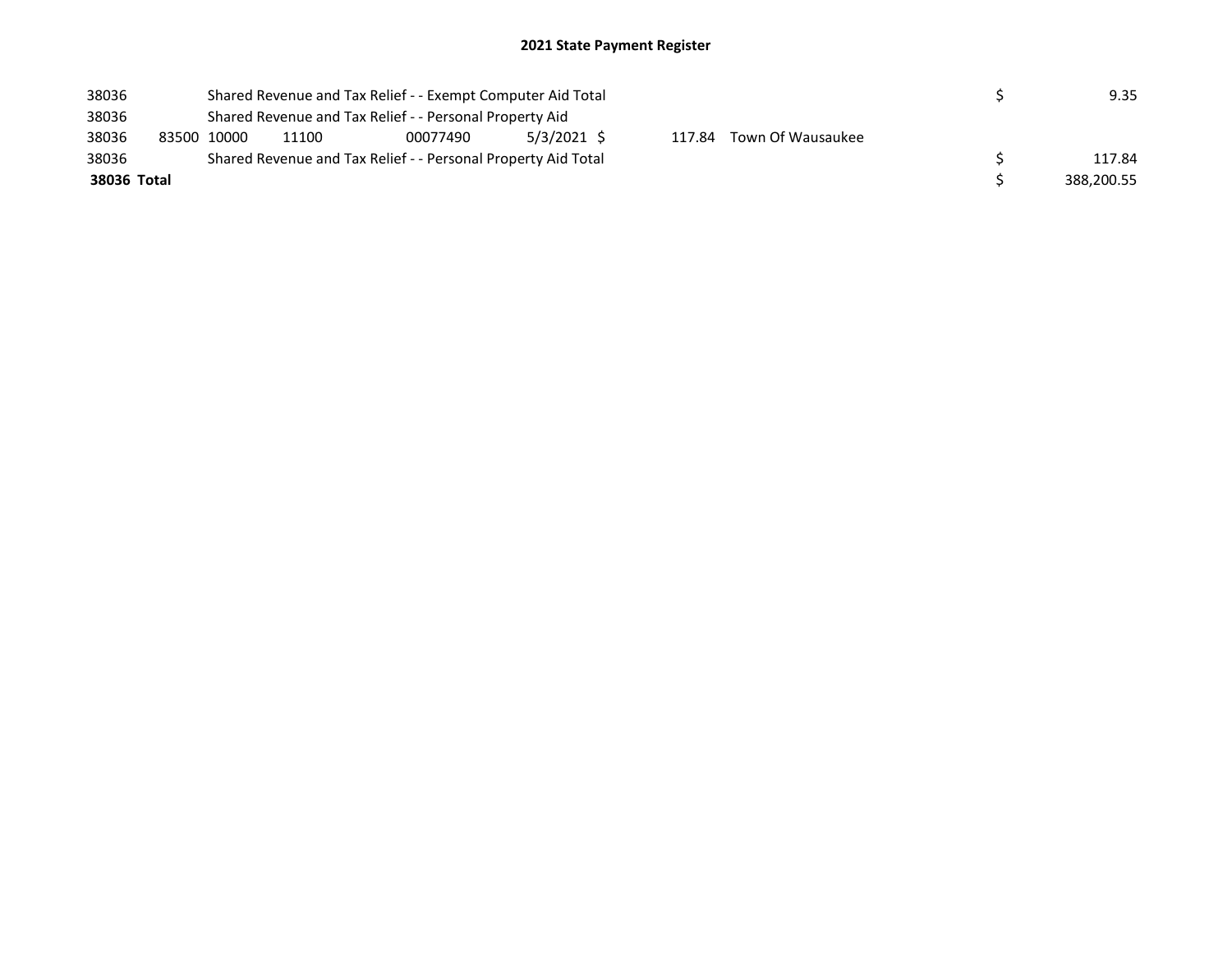| 38111 |                                            | Dept of Safety & Prof Services - - Fire Dues Distribution             |                |          |                               |    |            |
|-------|--------------------------------------------|-----------------------------------------------------------------------|----------------|----------|-------------------------------|----|------------|
| 38111 | 16500 10000<br>22500                       | 00041186                                                              | 7/16/2021 \$   |          | 2,129.49 Village Of Coleman   |    |            |
| 38111 |                                            | Dept of Safety & Prof Services - - Fire Dues Distribution Total       |                |          |                               | \$ | 2,129.49   |
| 38111 |                                            | Dept of Natural Resources - - Fin Asst For Responsible Units          |                |          |                               |    |            |
| 38111 | 67000<br>37000 27400                       | 00483048                                                              | $5/21/2021$ \$ |          | 1,667.43 Village Of Coleman   |    |            |
| 38111 |                                            | Dept of Natural Resources - - Fin Asst For Responsible Units Total    |                |          |                               | \$ | 1,667.43   |
| 38111 |                                            | WI Dept of Transportation - - Trns Aids To Mnc.-Sf                    |                |          |                               |    |            |
| 38111 | 39500 21100<br>19100                       | 00632647                                                              | $1/4/2021$ \$  |          | 7,070.90 Village Of Coleman   |    |            |
| 38111 | 39500 21100<br>19100                       | 00668254                                                              | 4/5/2021 \$    | 7,070.90 | Village Of Coleman            |    |            |
| 38111 | 19100<br>39500 21100                       | 00711742                                                              | $7/6/2021$ \$  |          | 7,070.90 Village Of Coleman   |    |            |
| 38111 | 39500 21100<br>19100                       | 00752301                                                              | 10/4/2021 \$   |          | 7,070.91 Village Of Coleman   |    |            |
| 38111 |                                            | WI Dept of Transportation - - Trns Aids To Mnc.-Sf Total              |                |          |                               | \$ | 28,283.61  |
| 38111 |                                            | Department of Justice - - Officer training reimbursement              |                |          |                               |    |            |
| 38111 | 45500 10000<br>21400                       | 00105055                                                              | 11/12/2021 \$  |          | 160.00 Village Of Coleman     |    |            |
| 38111 |                                            | Department of Justice - - Officer training reimbursement Total        |                |          |                               | \$ | 160.00     |
| 38111 |                                            | Department of Military Affairs - - Disaster Recovery Aid              |                |          |                               |    |            |
| 38111 | 30500<br>46500 10000                       | 00090425                                                              | $2/25/2021$ \$ |          | 6,962.11 Village Of Coleman   |    |            |
| 38111 |                                            | Department of Military Affairs - - Disaster Recovery Aid Total        |                |          |                               | \$ | 6,962.11   |
| 38111 | Department of Revenue - - Gifts And Grants |                                                                       |                |          |                               |    |            |
| 38111 | 12100<br>56600 10000                       | 00207070                                                              | $6/25/2021$ \$ |          | 36,005.98 Village Of Coleman  |    |            |
| 38111 |                                            | Department of Revenue - - Gifts And Grants Total                      |                |          |                               | \$ | 36,005.98  |
| 38111 |                                            | Department of Revenue - - Misc Revenue Holding Clearing               |                |          |                               |    |            |
| 38111 | 56600 10000<br>99500                       | 00192709                                                              | $3/1/2021$ \$  | 28.00    | Village Of Coleman            |    |            |
| 38111 | 56600 10000<br>99500                       | 00194995                                                              | $3/15/2021$ \$ | 138.00   | Village Of Coleman            |    |            |
| 38111 | 56600 10000<br>99500                       | 00195834                                                              | $3/22/2021$ \$ | 1,220.80 | Village Of Coleman            |    |            |
| 38111 | 56600 10000<br>99500                       | 00199834                                                              | 4/26/2021 \$   | 349.00   | Village Of Coleman            |    |            |
| 38111 | 56600 10000<br>99500                       | 00203696                                                              | $6/1/2021$ \$  | 653.00   | Village Of Coleman            |    |            |
| 38111 |                                            | Department of Revenue - - Misc Revenue Holding Clearing Total         |                |          |                               | \$ | 2,388.80   |
| 38111 |                                            | Shared Revenue and Tax Relief - - Expenditure Restraint Program       |                |          |                               |    |            |
| 38111 | 83500 10000<br>10100                       | 00081722                                                              | 7/26/2021 \$   |          | 9,054.11 Village Of Coleman   |    |            |
| 38111 |                                            | Shared Revenue and Tax Relief - - Expenditure Restraint Program Total |                |          |                               | \$ | 9,054.11   |
| 38111 |                                            | Shared Revenue and Tax Relief - - County And Municipal Aid            |                |          |                               |    |            |
| 38111 | 83500 10000<br>10500                       | 00081722                                                              | 7/26/2021 \$   |          | 25,471.53 Village Of Coleman  |    |            |
| 38111 | 83500 10000<br>10500                       | 00088823                                                              | 11/15/2021 \$  |          | 144,338.68 Village Of Coleman |    |            |
| 38111 |                                            | Shared Revenue and Tax Relief - - County And Municipal Aid Total      |                |          |                               | \$ | 169,810.21 |
| 38111 |                                            | Shared Revenue and Tax Relief - - Exempt Computer Aid                 |                |          |                               |    |            |
| 38111 | 10900<br>83500 10000                       | 00084315                                                              | 7/26/2021 \$   |          | 2,063.96 Village Of Coleman   |    |            |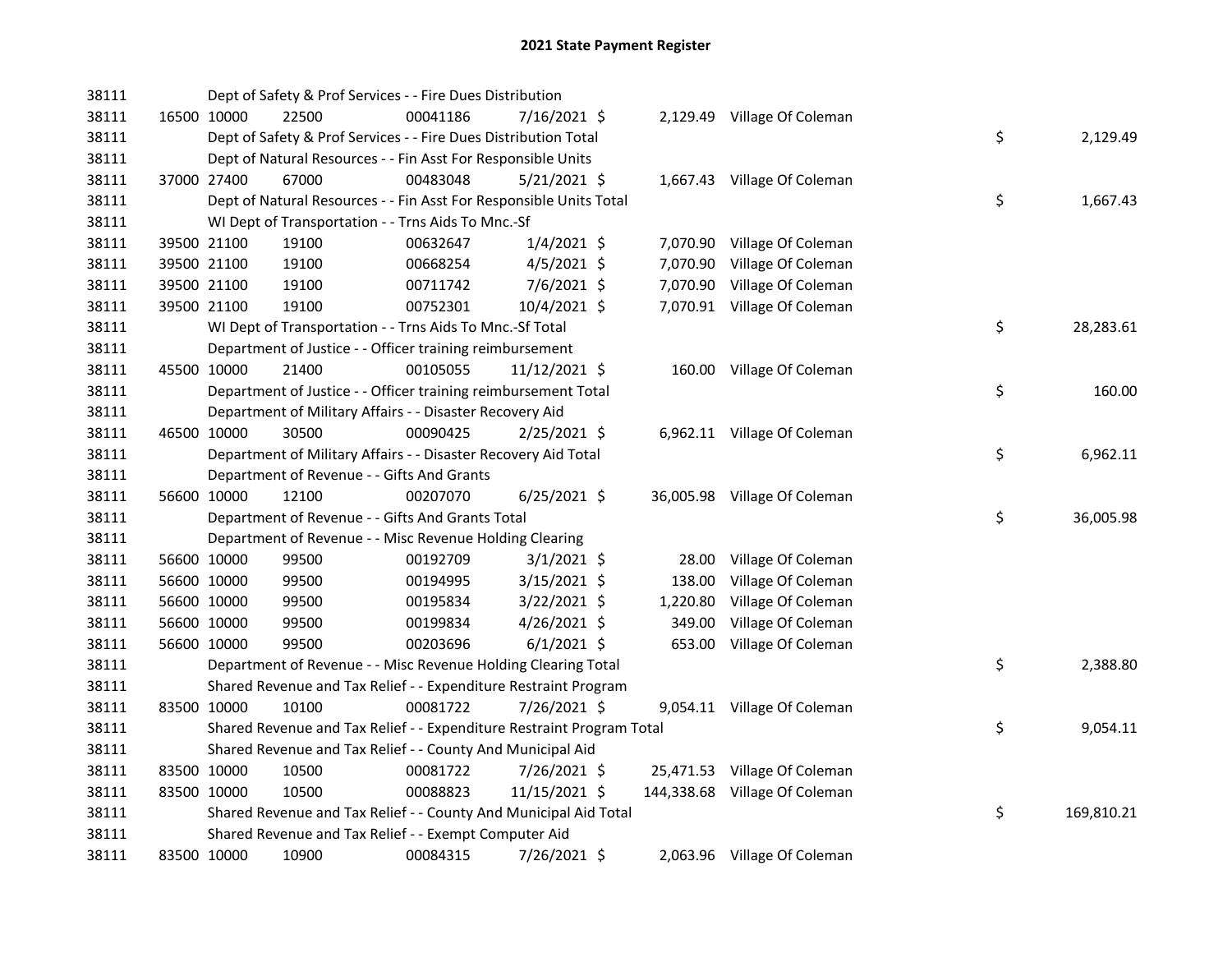| 38111              |             | 83500 10000 | 10900                                                         | 00085834 | 7/26/2021 \$  | 1.150.37 | Village Of Coleman |            |
|--------------------|-------------|-------------|---------------------------------------------------------------|----------|---------------|----------|--------------------|------------|
| 38111              |             |             | Shared Revenue and Tax Relief - - Exempt Computer Aid Total   |          |               |          |                    | 3,214.33   |
| 38111              |             |             | Shared Revenue and Tax Relief - - Personal Property Aid       |          |               |          |                    |            |
| 38111              | 83500 10000 |             | 11100                                                         | 00077491 | $5/3/2021$ \$ | 2.802.94 | Village Of Coleman |            |
| 38111              | 83500 10000 |             | 11100                                                         | 00078920 | $5/3/2021$ \$ | 5.218.23 | Village Of Coleman |            |
| 38111              |             |             | Shared Revenue and Tax Relief - - Personal Property Aid Total |          |               |          |                    | 8.021.17   |
| <b>38111 Total</b> |             |             |                                                               |          |               |          |                    | 267.697.24 |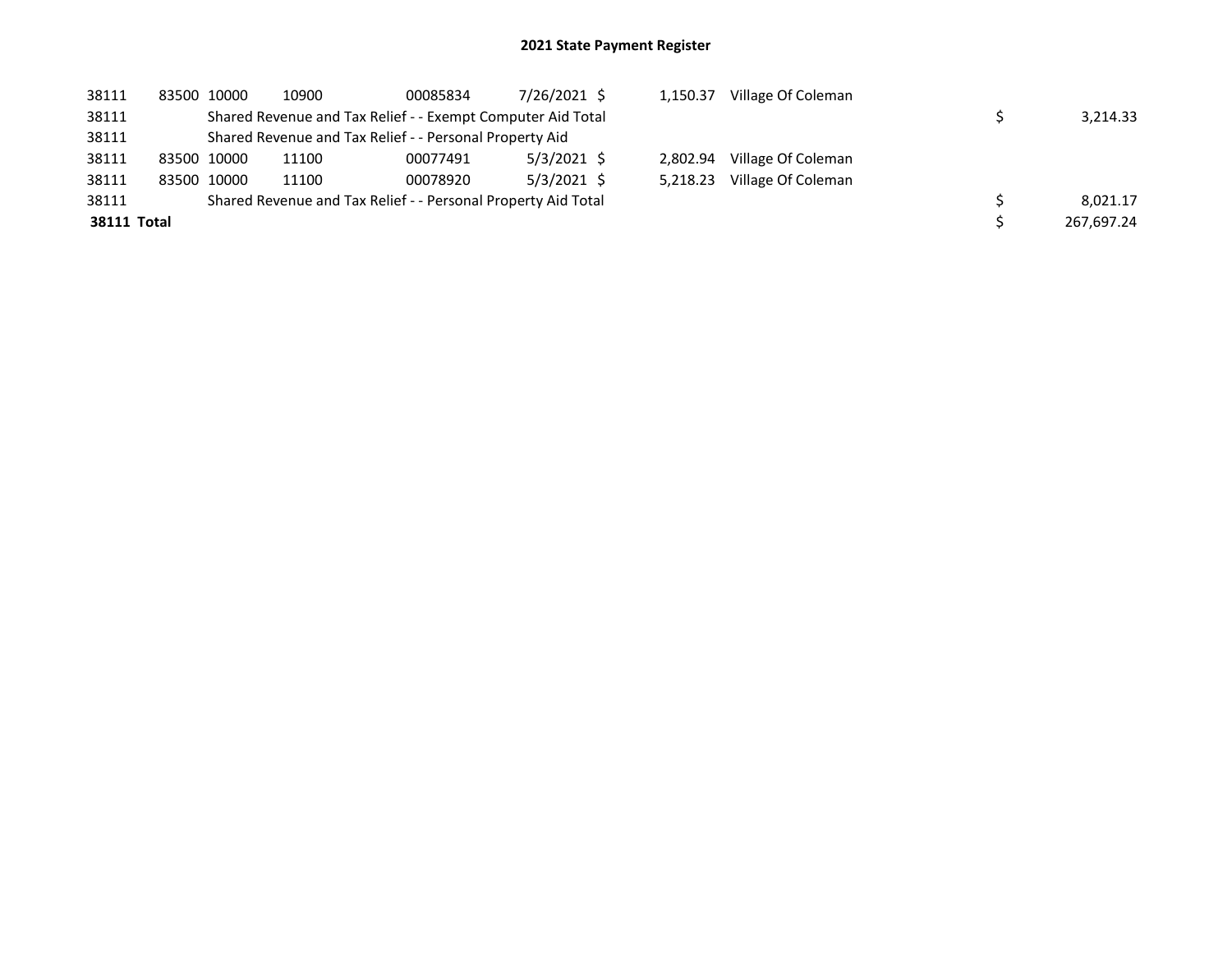| 38121 |             | Dept of Safety & Prof Services - - Fire Dues Distribution             |          |                |           |                              |    |           |
|-------|-------------|-----------------------------------------------------------------------|----------|----------------|-----------|------------------------------|----|-----------|
| 38121 | 16500 10000 | 22500                                                                 | 00041187 | 7/16/2021 \$   |           | 3,524.83 Village of Crivitz  |    |           |
| 38121 |             | Dept of Safety & Prof Services - - Fire Dues Distribution Total       |          |                |           |                              | \$ | 3,524.83  |
| 38121 |             | Dept of Natural Resources - - Fin Asst For Responsible Units          |          |                |           |                              |    |           |
| 38121 | 37000 27400 | 67000                                                                 | 00483098 | $5/21/2021$ \$ |           | 3,761.23 Village of Crivitz  |    |           |
| 38121 |             | Dept of Natural Resources - - Fin Asst For Responsible Units Total    |          |                |           |                              | \$ | 3,761.23  |
| 38121 |             | Dept of Natural Resources - - Recycling Consolidation Grants          |          |                |           |                              |    |           |
| 38121 | 37000 27400 | 67300                                                                 | 00483098 | $5/21/2021$ \$ |           | 241.45 Village of Crivitz    |    |           |
| 38121 |             | Dept of Natural Resources - - Recycling Consolidation Grants Total    |          |                |           |                              | \$ | 241.45    |
| 38121 |             | WI Dept of Transportation - - Trns Aids To Mnc.-Sf                    |          |                |           |                              |    |           |
| 38121 | 39500 21100 | 19100                                                                 | 00632648 | $1/4/2021$ \$  | 11,898.89 | Village of Crivitz           |    |           |
| 38121 | 39500 21100 | 19100                                                                 | 00668255 | 4/5/2021 \$    | 11,898.89 | Village of Crivitz           |    |           |
| 38121 | 39500 21100 | 19100                                                                 | 00711743 | 7/6/2021 \$    | 11,898.89 | Village of Crivitz           |    |           |
| 38121 | 39500 21100 | 19100                                                                 | 00752302 | 10/4/2021 \$   |           | 11,898.91 Village of Crivitz |    |           |
| 38121 |             | WI Dept of Transportation - - Trns Aids To Mnc.-Sf Total              |          |                |           |                              | \$ | 47,595.58 |
| 38121 |             | WI Dept of Transportation - - Loc Rd Imp Prg St Fd                    |          |                |           |                              |    |           |
| 38121 | 39500 21100 | 27800                                                                 | 00700588 | $6/1/2021$ \$  |           | 10,000.00 Village of Crivitz |    |           |
| 38121 |             | WI Dept of Transportation - - Loc Rd Imp Prg St Fd Total              |          |                |           |                              | \$ | 10,000.00 |
| 38121 |             | Department of Revenue - - Gifts And Grants                            |          |                |           |                              |    |           |
| 38121 | 56600 10000 | 12100                                                                 | 00207071 | $6/25/2021$ \$ |           | 49,351.22 Village of Crivitz |    |           |
| 38121 |             | Department of Revenue - - Gifts And Grants Total                      |          |                |           |                              | \$ | 49,351.22 |
| 38121 |             | Department of Revenue - - Misc Revenue Holding Clearing               |          |                |           |                              |    |           |
| 38121 | 56600 10000 | 99500                                                                 | 00188880 | $1/8/2021$ \$  | 124.00    | Village of Crivitz           |    |           |
| 38121 | 56600 10000 | 99500                                                                 | 00190949 | 2/5/2021 \$    | 34.84     | Village of Crivitz           |    |           |
| 38121 | 56600 10000 | 99500                                                                 | 00192708 | $3/1/2021$ \$  | 416.00    | Village of Crivitz           |    |           |
| 38121 | 56600 10000 | 99500                                                                 | 00192710 | $3/1/2021$ \$  | 21.50     | Village of Crivitz           |    |           |
| 38121 | 56600 10000 | 99500                                                                 | 00193554 | $3/5/2021$ \$  | 370.83    | Village of Crivitz           |    |           |
| 38121 | 56600 10000 | 99500                                                                 | 00197831 | $4/7/2021$ \$  | 181.18    | Village of Crivitz           |    |           |
| 38121 | 56600 10000 | 99500                                                                 | 00201198 | $5/7/2021$ \$  | 14.30     | Village of Crivitz           |    |           |
| 38121 | 56600 10000 | 99500                                                                 | 00204423 | $6/7/2021$ \$  | 142.85    | Village of Crivitz           |    |           |
| 38121 | 56600 10000 | 99500                                                                 | 00211748 | 8/6/2021 \$    | 731.00    | Village of Crivitz           |    |           |
| 38121 | 56600 10000 | 99500                                                                 | 00214358 | $9/8/2021$ \$  | 100.06    | Village of Crivitz           |    |           |
| 38121 |             | Department of Revenue - - Misc Revenue Holding Clearing Total         |          |                |           |                              | \$ | 2,136.56  |
| 38121 |             | Shared Revenue and Tax Relief - - Expenditure Restraint Program       |          |                |           |                              |    |           |
| 38121 | 83500 10000 | 10100                                                                 | 00081723 | 7/26/2021 \$   |           | 16,628.44 Village of Crivitz |    |           |
| 38121 |             | Shared Revenue and Tax Relief - - Expenditure Restraint Program Total |          |                |           |                              | \$ | 16,628.44 |
| 38121 |             | Shared Revenue and Tax Relief - - County And Municipal Aid            |          |                |           |                              |    |           |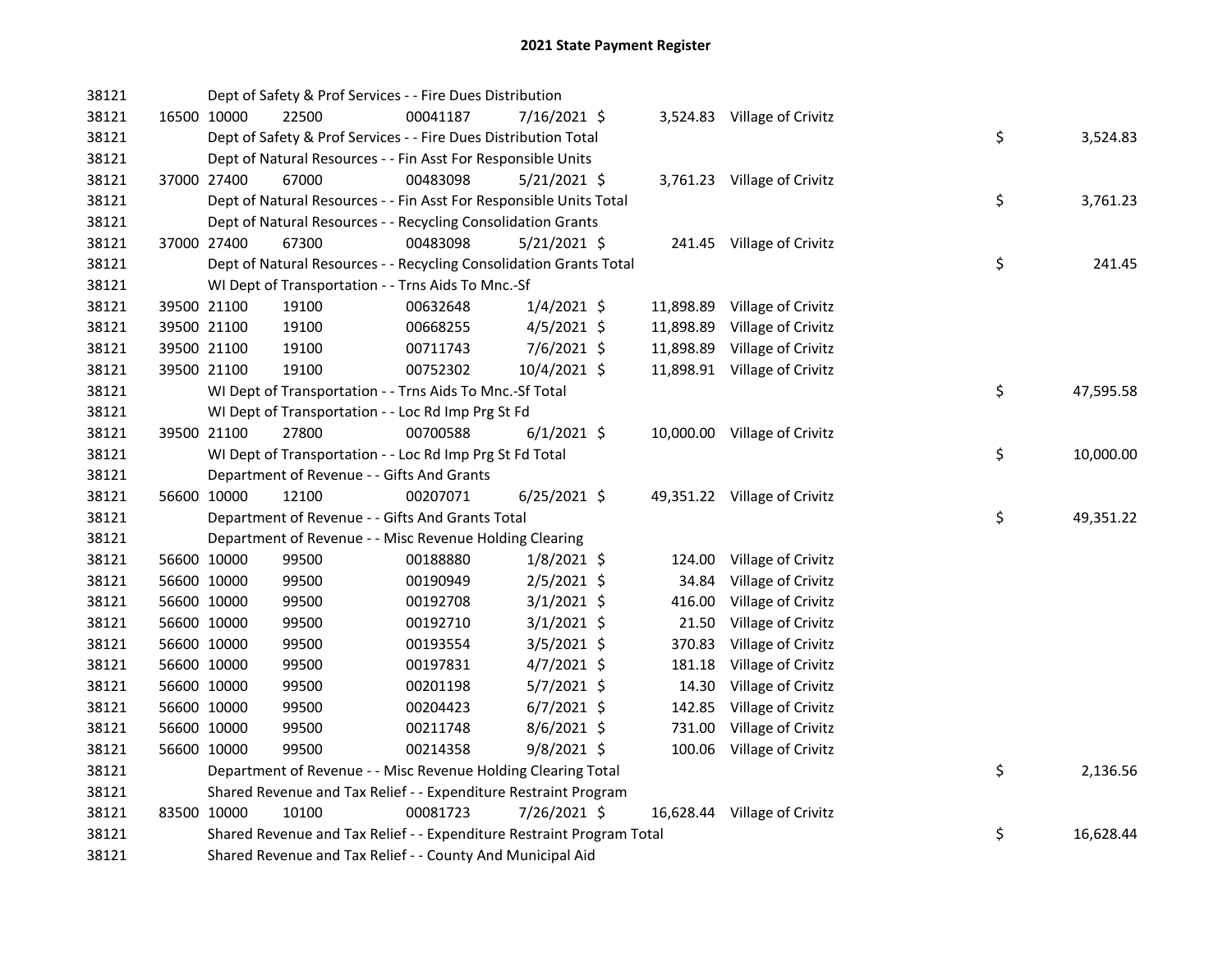| 38121       |       | 83500 10000 | 10500 | 00081723                                                         | 7/26/2021 \$   | 25,960.11  | Village of Crivitz |    |            |
|-------------|-------|-------------|-------|------------------------------------------------------------------|----------------|------------|--------------------|----|------------|
| 38121       |       | 83500 10000 | 10500 | 00088824                                                         | 11/15/2021 \$  | 147,107.31 | Village of Crivitz |    |            |
| 38121       |       |             |       | Shared Revenue and Tax Relief - - County And Municipal Aid Total |                |            |                    | \$ | 173,067.42 |
| 38121       |       |             |       | Shared Revenue and Tax Relief - - Exempt Computer Aid            |                |            |                    |    |            |
| 38121       |       | 83500 10000 | 10900 | 00084316                                                         | 7/26/2021 \$   | 896.88     | Village of Crivitz |    |            |
| 38121       |       | 83500 10000 | 10900 | 00085835                                                         | 7/26/2021 \$   | 2,715.23   | Village of Crivitz |    |            |
| 38121       |       |             |       | Shared Revenue and Tax Relief - - Exempt Computer Aid Total      |                |            |                    | \$ | 3,612.11   |
| 38121       |       |             |       | Shared Revenue and Tax Relief - - Utility Aid                    |                |            |                    |    |            |
| 38121       |       | 83500 10000 | 11000 | 00081723                                                         | $7/26/2021$ \$ | 517.98     | Village of Crivitz |    |            |
| 38121       |       | 83500 10000 | 11000 | 00088824                                                         | 11/15/2021 \$  | 2,072.06   | Village of Crivitz |    |            |
| 38121       |       |             |       | Shared Revenue and Tax Relief - - Utility Aid Total              |                |            |                    | \$ | 2,590.04   |
| 38121       |       |             |       | Shared Revenue and Tax Relief - - Personal Property Aid          |                |            |                    |    |            |
| 38121       |       | 83500 10000 | 11100 | 00077492                                                         | $5/3/2021$ \$  | 5,067.86   | Village of Crivitz |    |            |
| 38121       |       | 83500 10000 | 11100 | 00078921                                                         | $5/3/2021$ \$  | 14,613.76  | Village of Crivitz |    |            |
| 38121       |       |             |       | Shared Revenue and Tax Relief - - Personal Property Aid Total    |                |            |                    | \$ | 19,681.62  |
| 38121       |       |             |       | Shared Revenue and Tax Relief - - Lottery & Gaming Credit        |                |            |                    |    |            |
| 38121       | 83500 | 52100       | 36300 | 00074294                                                         | $3/22/2021$ \$ | 222.26     | Village of Crivitz |    |            |
| 38121       |       |             |       | Shared Revenue and Tax Relief - - Lottery & Gaming Credit Total  |                |            |                    | \$ | 222.26     |
| 38121 Total |       |             |       |                                                                  |                |            |                    |    | 332,412.76 |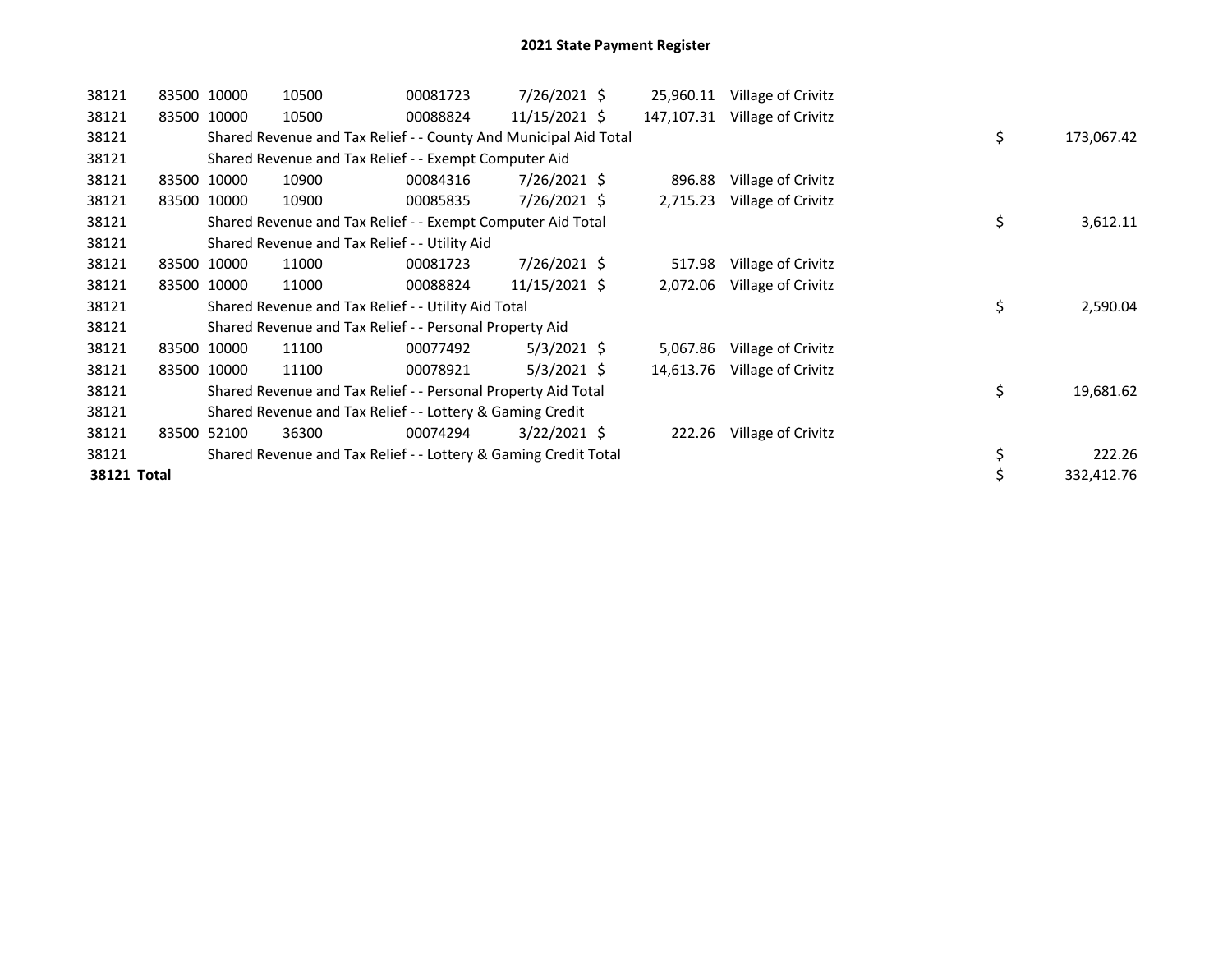| 38171              |             |             | Dept of Safety & Prof Services - - Fire Dues Distribution             |          |                |          |                             |    |            |
|--------------------|-------------|-------------|-----------------------------------------------------------------------|----------|----------------|----------|-----------------------------|----|------------|
| 38171              |             | 16500 10000 | 22500                                                                 | 00041201 | 7/16/2021 \$   |          | 811.06 Village Of Pound     |    |            |
| 38171              |             |             | Dept of Safety & Prof Services - - Fire Dues Distribution Total       |          |                |          |                             | \$ | 811.06     |
| 38171              |             |             | WI Dept of Transportation - - Trns Aids To Mnc.-Sf                    |          |                |          |                             |    |            |
| 38171              |             | 39500 21100 | 19100                                                                 | 00632649 | $1/4/2021$ \$  |          | 5,529.37 Village Of Pound   |    |            |
| 38171              |             | 39500 21100 | 19100                                                                 | 00668256 | $4/5/2021$ \$  | 5,529.37 | Village Of Pound            |    |            |
| 38171              |             | 39500 21100 | 19100                                                                 | 00711744 | 7/6/2021 \$    | 5,529.37 | Village Of Pound            |    |            |
| 38171              |             | 39500 21100 | 19100                                                                 | 00752303 | 10/4/2021 \$   | 5,529.37 | Village Of Pound            |    |            |
| 38171              |             |             | WI Dept of Transportation - - Trns Aids To Mnc.-Sf Total              |          |                |          |                             | \$ | 22,117.48  |
| 38171              |             |             | Department of Revenue - - Gifts And Grants                            |          |                |          |                             |    |            |
| 38171              |             | 56600 10000 | 12100                                                                 | 00207072 | $6/25/2021$ \$ |          | 18,892.67 Village Of Pound  |    |            |
| 38171              |             |             | Department of Revenue - - Gifts And Grants Total                      |          |                |          |                             | \$ | 18,892.67  |
| 38171              |             |             | Shared Revenue and Tax Relief - - Expenditure Restraint Program       |          |                |          |                             |    |            |
| 38171              |             | 83500 10000 | 10100                                                                 | 00081724 | 7/26/2021 \$   |          | 3,712.34 Village Of Pound   |    |            |
| 38171              |             |             | Shared Revenue and Tax Relief - - Expenditure Restraint Program Total |          |                |          |                             | \$ | 3,712.34   |
| 38171              |             |             | Shared Revenue and Tax Relief - - County And Municipal Aid            |          |                |          |                             |    |            |
| 38171              |             | 83500 10000 | 10500                                                                 | 00081724 | 7/26/2021 \$   |          | 22,896.48 Village Of Pound  |    |            |
| 38171              |             | 83500 10000 | 10500                                                                 | 00088825 | 11/15/2021 \$  |          | 129,746.71 Village Of Pound |    |            |
| 38171              |             |             | Shared Revenue and Tax Relief - - County And Municipal Aid Total      |          |                |          |                             | \$ | 152,643.19 |
| 38171              |             |             | Shared Revenue and Tax Relief - - Exempt Computer Aid                 |          |                |          |                             |    |            |
| 38171              |             | 83500 10000 | 10900                                                                 | 00084317 | 7/26/2021 \$   |          | 144.45 Village Of Pound     |    |            |
| 38171              |             |             | Shared Revenue and Tax Relief - - Exempt Computer Aid Total           |          |                |          |                             | \$ | 144.45     |
| 38171              |             |             | Shared Revenue and Tax Relief - - Utility Aid                         |          |                |          |                             |    |            |
| 38171              |             | 83500 10000 | 11000                                                                 | 00081724 | 7/26/2021 \$   |          | 431.30 Village Of Pound     |    |            |
| 38171              | 83500 10000 |             | 11000                                                                 | 00088825 | 11/15/2021 \$  | 2,478.47 | Village Of Pound            |    |            |
| 38171              |             |             | Shared Revenue and Tax Relief - - Utility Aid Total                   |          |                |          |                             | \$ | 2,909.77   |
| 38171              |             |             | Shared Revenue and Tax Relief - - Personal Property Aid               |          |                |          |                             |    |            |
| 38171              |             | 83500 10000 | 11100                                                                 | 00077493 | $5/3/2021$ \$  | 247.08   | Village Of Pound            |    |            |
| 38171              |             | 83500 10000 | 11100                                                                 | 00078922 | $5/3/2021$ \$  | 578.06   | Village Of Pound            |    |            |
| 38171              |             |             | Shared Revenue and Tax Relief - - Personal Property Aid Total         |          |                |          |                             | \$ | 825.14     |
| <b>38171 Total</b> |             |             |                                                                       |          |                |          |                             | \$ | 202,056.10 |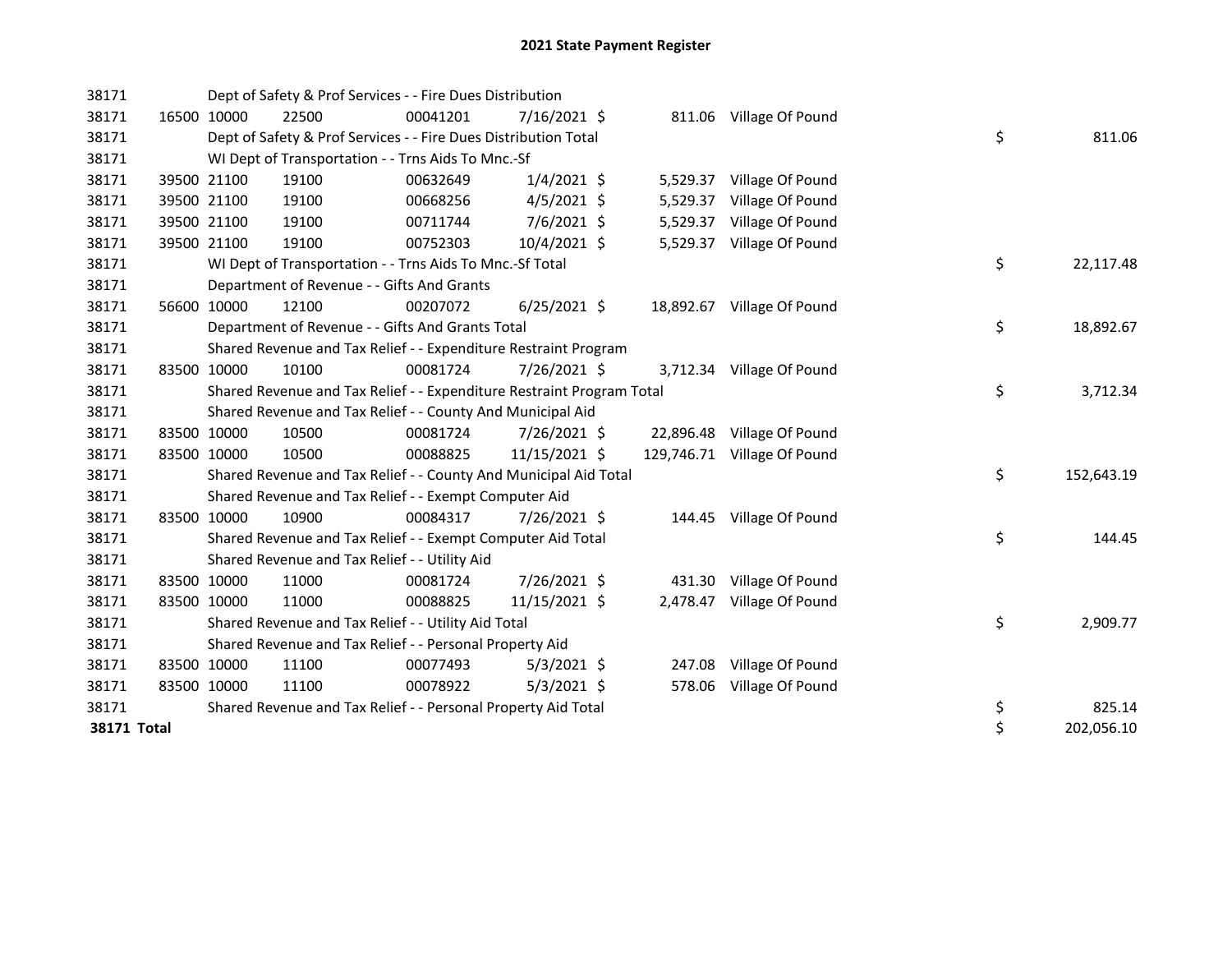| 38191 |             |             | Dept of Safety & Prof Services - - Fire Dues Distribution         |          |                |        |                               |    |          |
|-------|-------------|-------------|-------------------------------------------------------------------|----------|----------------|--------|-------------------------------|----|----------|
| 38191 |             | 16500 10000 | 22500                                                             | 00041206 | 7/16/2021 \$   |        | 1,216.60 Village Of Wausaukee |    |          |
| 38191 |             |             | Dept of Safety & Prof Services - - Fire Dues Distribution Total   |          |                |        |                               | \$ | 1,216.60 |
| 38191 |             |             | Dept of Natural Resources - - Aids In Lieu Of Taxes - Gener       |          |                |        |                               |    |          |
| 38191 |             | 37000 10000 | 50300                                                             | 00461037 | $2/2/2021$ \$  |        | 400.74 Village Of Wausaukee   |    |          |
| 38191 |             |             | Dept of Natural Resources - - Aids In Lieu Of Taxes - Gener Total |          |                |        |                               | \$ | 400.74   |
| 38191 |             |             | Dept of Natural Resources - - Gen Program Ops-State Funds         |          |                |        |                               |    |          |
| 38191 |             | 37000 21200 | 16100                                                             | 00458650 | $1/22/2021$ \$ | 62.99  | Village Of Wausaukee          |    |          |
| 38191 |             | 37000 21200 | 16100                                                             | 00472467 | 4/9/2021 \$    | 65.54  | Village Of Wausaukee          |    |          |
| 38191 |             | 37000 21200 | 16100                                                             | 00496416 | 7/12/2021 \$   | 67.18  | Village Of Wausaukee          |    |          |
| 38191 |             | 37000 21200 | 16100                                                             | 00515166 | 10/19/2021 \$  | 57.54  | Village Of Wausaukee          |    |          |
| 38191 |             |             | Dept of Natural Resources - - Gen Program Ops-State Funds Total   |          |                |        |                               | \$ | 253.25   |
| 38191 |             |             | Dept of Natural Resources - - General Program Operations --       |          |                |        |                               |    |          |
| 38191 |             | 37000 21200 | 25400                                                             | 00458650 | $1/22/2021$ \$ | 167.98 | Village Of Wausaukee          |    |          |
| 38191 |             | 37000 21200 | 25400                                                             | 00458651 | $1/22/2021$ \$ | 91.08  | Village Of Wausaukee          |    |          |
| 38191 |             | 37000 21200 | 25400                                                             | 00458652 | $1/26/2021$ \$ | 727.17 | Village Of Wausaukee          |    |          |
| 38191 |             | 37000 21200 | 25400                                                             | 00458656 | $1/26/2021$ \$ | 240.63 | Village Of Wausaukee          |    |          |
| 38191 |             | 37000 21200 | 25400                                                             | 00458657 | $1/26/2021$ \$ | 64.94  | Village Of Wausaukee          |    |          |
| 38191 |             | 37000 21200 | 25400                                                             | 00472459 | $4/9/2021$ \$  | 97.64  | Village Of Wausaukee          |    |          |
| 38191 |             | 37000 21200 | 25400                                                             | 00472466 | $4/9/2021$ \$  | 757.99 | Village Of Wausaukee          |    |          |
| 38191 |             | 37000 21200 | 25400                                                             | 00472467 | 4/9/2021 \$    | 174.79 | Village Of Wausaukee          |    |          |
| 38191 |             | 37000 21200 | 25400                                                             | 00472474 | 4/9/2021 \$    | 247.50 | Village Of Wausaukee          |    |          |
| 38191 |             | 37000 21200 | 25400                                                             | 00472479 | $4/9/2021$ \$  | 71.78  | Village Of Wausaukee          |    |          |
| 38191 |             | 37000 21200 | 25400                                                             | 00496416 | 7/12/2021 \$   | 179.13 | Village Of Wausaukee          |    |          |
| 38191 |             | 37000 21200 | 25400                                                             | 00496422 | 7/12/2021 \$   | 740.05 | Village Of Wausaukee          |    |          |
| 38191 |             | 37000 21200 | 25400                                                             | 00496426 | 7/12/2021 \$   | 124.71 | Village Of Wausaukee          |    |          |
| 38191 |             | 37000 21200 | 25400                                                             | 00496430 | 7/12/2021 \$   | 256.47 | Village Of Wausaukee          |    |          |
| 38191 |             | 37000 21200 | 25400                                                             | 00496431 | 7/12/2021 \$   | 89.73  | Village Of Wausaukee          |    |          |
| 38191 |             | 37000 21200 | 25400                                                             | 00515164 | 10/19/2021 \$  | 733.53 | Village Of Wausaukee          |    |          |
| 38191 |             | 37000 21200 | 25400                                                             | 00515166 | 10/19/2021 \$  | 172.61 | Village Of Wausaukee          |    |          |
| 38191 |             | 37000 21200 | 25400                                                             | 00515401 | 10/20/2021 \$  | 88.23  | Village Of Wausaukee          |    |          |
| 38191 | 37000 21200 |             | 25400                                                             | 00515406 | 10/20/2021 \$  | 71.78  | Village Of Wausaukee          |    |          |
| 38191 | 37000 21200 |             | 25400                                                             | 00515411 | 10/20/2021 \$  | 246.68 | Village Of Wausaukee          |    |          |
| 38191 |             |             | Dept of Natural Resources - - General Program Operations -- Total |          |                |        |                               | \$ | 5,344.42 |
| 38191 |             |             | Dept of Natural Resources - - GPO--State Funds                    |          |                |        |                               |    |          |
| 38191 |             | 37000 21200 | 36100                                                             | 00458650 | $1/22/2021$ \$ | 21.00  | Village Of Wausaukee          |    |          |
| 38191 |             | 37000 21200 | 36100                                                             | 00472467 | 4/9/2021 \$    |        | 21.85 Village Of Wausaukee    |    |          |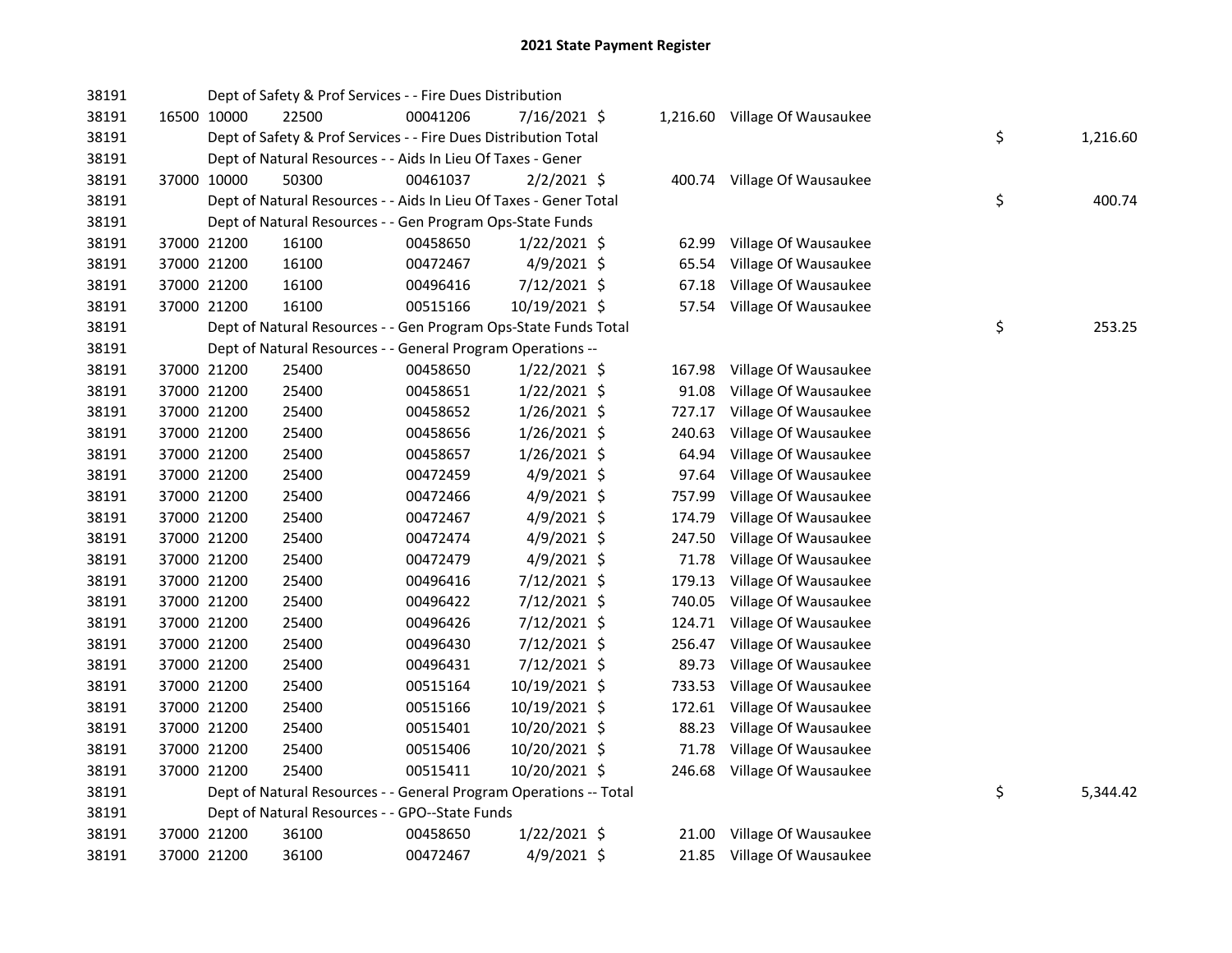| 38191 | 37000 21200 | 36100                                                                 | 00496416 | 7/12/2021 \$   |  | 22.39 Village Of Wausaukee      |    |              |
|-------|-------------|-----------------------------------------------------------------------|----------|----------------|--|---------------------------------|----|--------------|
| 38191 | 37000 21200 | 36100                                                                 | 00515166 | 10/19/2021 \$  |  | 28.77 Village Of Wausaukee      |    |              |
| 38191 |             | Dept of Natural Resources - - GPO--State Funds Total                  |          |                |  |                                 | \$ | 94.01        |
| 38191 |             | Dept of Natural Resources - - Aids In Lieu Of Taxes - Sum S           |          |                |  |                                 |    |              |
| 38191 | 37000 21200 | 57900                                                                 | 00475154 | $4/21/2021$ \$ |  | 2.08 Village Of Wausaukee       |    |              |
| 38191 |             | Dept of Natural Resources - - Aids In Lieu Of Taxes - Sum S Total     |          |                |  |                                 | \$ | 2.08         |
| 38191 |             | Dept of Natural Resources - - Fin Asst For Responsible Units          |          |                |  |                                 |    |              |
| 38191 | 37000 27400 | 67000                                                                 | 00483099 | $5/21/2021$ \$ |  | 1,564.41 Village Of Wausaukee   |    |              |
| 38191 |             | Dept of Natural Resources - - Fin Asst For Responsible Units Total    |          |                |  |                                 | \$ | 1,564.41     |
| 38191 |             | Dept of Natural Resources - - Land Acquisition                        |          |                |  |                                 |    |              |
| 38191 | 37000 36300 | TA100                                                                 | 00464921 | $3/5/2021$ \$  |  | 22,248.80 Village Of Wausaukee  |    |              |
| 38191 | 37000 36300 | <b>TA100</b>                                                          | 00464922 | 3/4/2021 \$    |  | 95,751.20 Village Of Wausaukee  |    |              |
| 38191 | 37000 36300 | TA100                                                                 | 00504609 | 8/23/2021 \$   |  | 5,562.20 Village Of Wausaukee   |    |              |
| 38191 | 37000 36300 | <b>TA100</b>                                                          | 00504613 | 8/23/2021 \$   |  | 23,937.80 Village Of Wausaukee  |    |              |
| 38191 |             | Dept of Natural Resources - - Land Acquisition Total                  |          |                |  |                                 | \$ | 147,500.00   |
| 38191 |             | WI Dept of Transportation - - Trns Aids To Mnc.-Sf                    |          |                |  |                                 |    |              |
| 38191 | 39500 21100 | 19100                                                                 | 00632650 | $1/4/2021$ \$  |  | 10,694.11 Village Of Wausaukee  |    |              |
| 38191 | 39500 21100 | 19100                                                                 | 00668257 | $4/5/2021$ \$  |  | 10,694.11 Village Of Wausaukee  |    |              |
| 38191 | 39500 21100 | 19100                                                                 | 00711745 | 7/6/2021 \$    |  | 10,694.11 Village Of Wausaukee  |    |              |
| 38191 | 39500 21100 | 19100                                                                 | 00752304 | 10/4/2021 \$   |  | 10,694.12 Village Of Wausaukee  |    |              |
| 38191 |             | WI Dept of Transportation - - Trns Aids To Mnc.-Sf Total              |          |                |  |                                 | \$ | 42,776.45    |
| 38191 |             | WI Dept of Transportation - - Loc Rd Imp Prg St Fd                    |          |                |  |                                 |    |              |
| 38191 | 39500 21100 | 27800                                                                 | 00792352 | 12/30/2021 \$  |  | 14,324.74 Village Of Wausaukee  |    |              |
| 38191 |             | WI Dept of Transportation - - Loc Rd Imp Prg St Fd Total              |          |                |  |                                 | \$ | 14,324.74    |
| 38191 |             | Department of Administration - - Federal Aid, Local Assistance        |          |                |  |                                 |    |              |
| 38191 | 50500 10000 | 74300                                                                 | 00145477 | $5/11/2021$ \$ |  | 95,000.00 Village Of Wausaukee  |    |              |
| 38191 | 50500 10000 | 74300                                                                 | 00147281 | $6/28/2021$ \$ |  | 71,123.49 Village Of Wausaukee  |    |              |
| 38191 | 50500 10000 | 74300                                                                 | 00148515 | 7/9/2021 \$    |  | 98,799.20 Village Of Wausaukee  |    |              |
| 38191 | 50500 10000 | 74300                                                                 | 00155235 | 11/29/2021 \$  |  | 228,073.16 Village Of Wausaukee |    |              |
| 38191 | 50500 10000 | 74300                                                                 | 00156968 | 12/29/2021 \$  |  | 508,843.91 Village Of Wausaukee |    |              |
| 38191 |             | Department of Administration - - Federal Aid, Local Assistance Total  |          |                |  |                                 | \$ | 1,001,839.76 |
| 38191 |             | Department of Revenue - - Gifts And Grants                            |          |                |  |                                 |    |              |
| 38191 | 56600 10000 | 12100                                                                 | 00207073 | $6/25/2021$ \$ |  | 28,993.19 Village Of Wausaukee  |    |              |
| 38191 |             | Department of Revenue - - Gifts And Grants Total                      |          |                |  |                                 | \$ | 28,993.19    |
| 38191 |             | Shared Revenue and Tax Relief - - Expenditure Restraint Program       |          |                |  |                                 |    |              |
| 38191 | 83500 10000 | 10100                                                                 | 00081725 | 7/26/2021 \$   |  | 8,422.37 Village Of Wausaukee   |    |              |
| 38191 |             | Shared Revenue and Tax Relief - - Expenditure Restraint Program Total |          |                |  |                                 | \$ | 8,422.37     |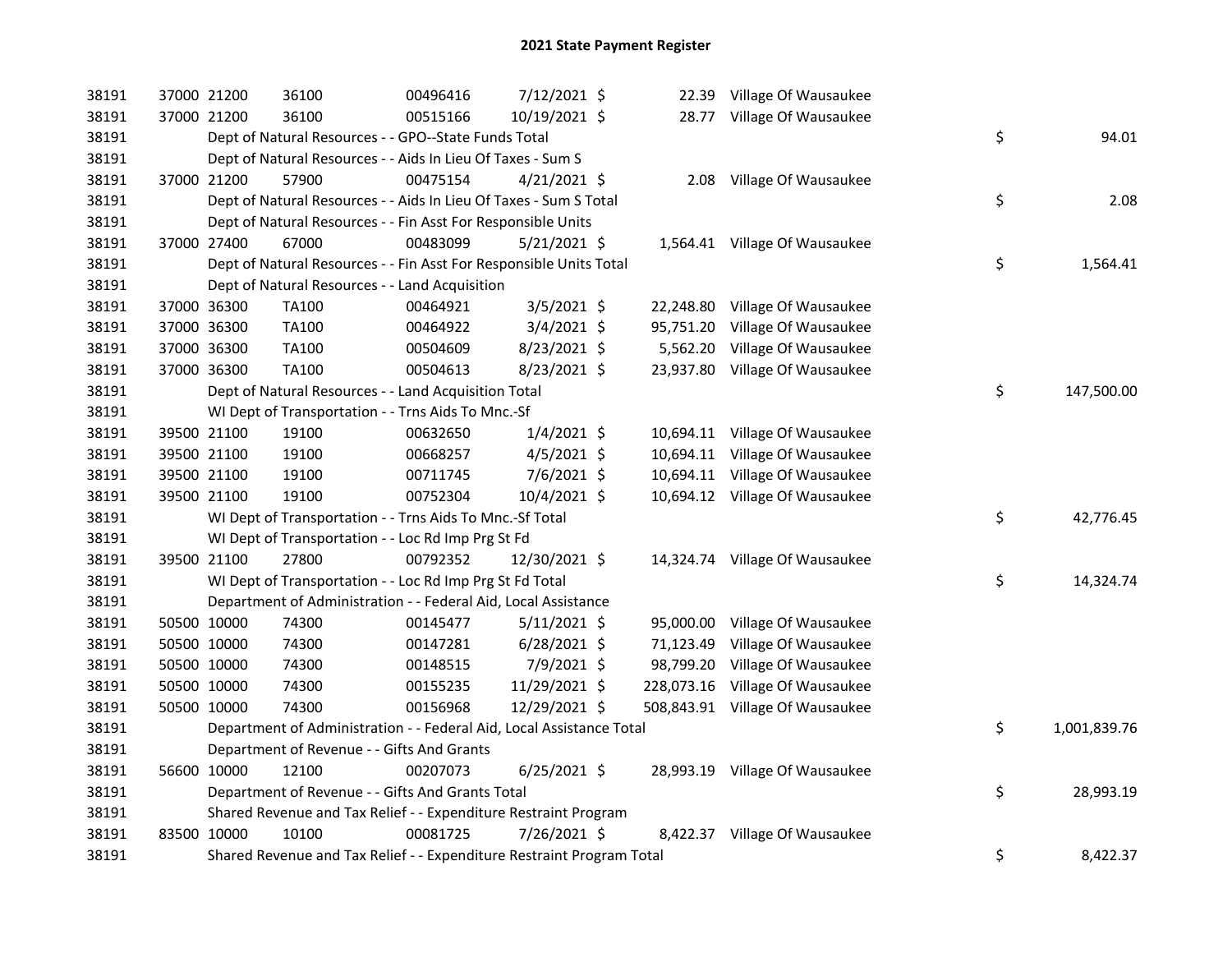| 38191       |       |             |       | Shared Revenue and Tax Relief - - County And Municipal Aid          |                 |            |                      |    |              |
|-------------|-------|-------------|-------|---------------------------------------------------------------------|-----------------|------------|----------------------|----|--------------|
| 38191       |       | 83500 10000 | 10500 | 00081725                                                            | 7/26/2021 \$    | 19,479.86  | Village Of Wausaukee |    |              |
| 38191       |       | 83500 10000 | 10500 | 00088826                                                            | 11/15/2021 \$   | 110,385.85 | Village Of Wausaukee |    |              |
| 38191       |       |             |       | Shared Revenue and Tax Relief - - County And Municipal Aid Total    |                 |            |                      | \$ | 129,865.71   |
| 38191       |       |             |       | Shared Revenue and Tax Relief - - Exempt Computer Aid               |                 |            |                      |    |              |
| 38191       | 83500 | 10000       | 10900 | 00084318                                                            | 7/26/2021 \$    | 1,433.13   | Village Of Wausaukee |    |              |
| 38191       |       |             |       | Shared Revenue and Tax Relief - - Exempt Computer Aid Total         |                 |            |                      | \$ | 1,433.13     |
| 38191       |       |             |       | Shared Revenue and Tax Relief - - Utility Aid                       |                 |            |                      |    |              |
| 38191       |       | 83500 10000 | 11000 | 00081725                                                            | 7/26/2021 \$    | 884.91     | Village Of Wausaukee |    |              |
| 38191       |       | 83500 10000 | 11000 | 00088826                                                            | $11/15/2021$ \$ | 5,173.59   | Village Of Wausaukee |    |              |
| 38191       |       |             |       | Shared Revenue and Tax Relief - - Utility Aid Total                 |                 |            |                      | \$ | 6,058.50     |
| 38191       |       |             |       | Shared Revenue and Tax Relief - - Personal Property Aid             |                 |            |                      |    |              |
| 38191       | 83500 | 10000       | 11100 | 00077494                                                            | $5/3/2021$ \$   | 3,059.51   | Village Of Wausaukee |    |              |
| 38191       |       |             |       | Shared Revenue and Tax Relief - - Personal Property Aid Total       |                 |            |                      | \$ | 3,059.51     |
| 38191       |       |             |       | Shared Revenue and Tax Relief - - Payments For Municipal Svcs       |                 |            |                      |    |              |
| 38191       | 83500 | 10000       | 50100 | 00073692                                                            | $2/1/2021$ \$   | 2,106.25   | Village Of Wausaukee |    |              |
| 38191       |       |             |       | Shared Revenue and Tax Relief - - Payments For Municipal Svcs Total |                 |            |                      | \$ | 2,106.25     |
| 38191       |       |             |       | Shared Revenue and Tax Relief - - Lottery & Gaming Credit           |                 |            |                      |    |              |
| 38191       |       | 83500 52100 | 36300 | 00074295                                                            | $3/22/2021$ \$  | 49.20      | Village Of Wausaukee |    |              |
| 38191       |       |             |       | Shared Revenue and Tax Relief - - Lottery & Gaming Credit Total     |                 |            |                      | \$ | 49.20        |
| 38191 Total |       |             |       |                                                                     |                 |            |                      | \$ | 1,395,304.32 |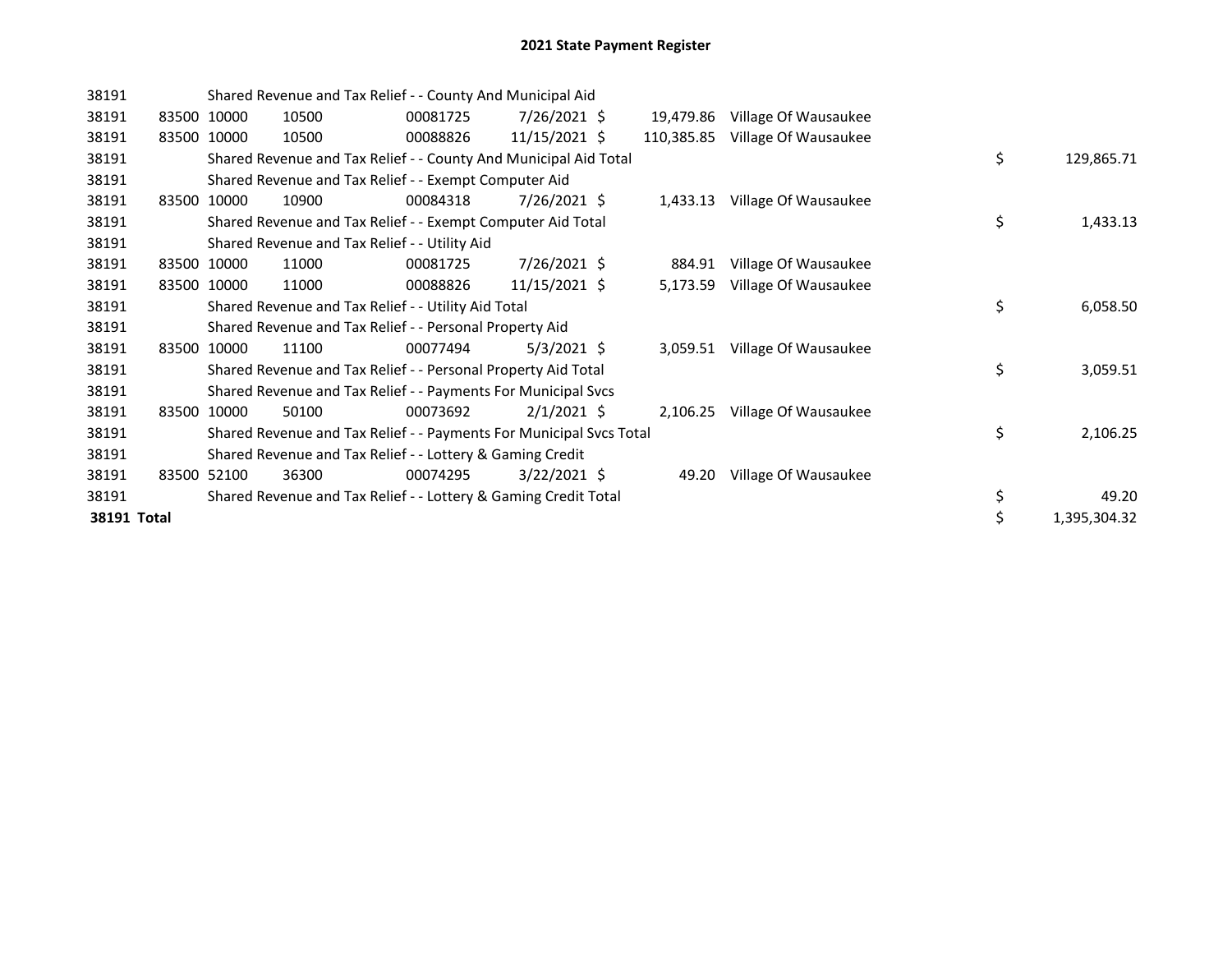| 38251 |             | Dept of Safety & Prof Services - - Fire Dues Distribution          |          |                |            |                             |    |            |
|-------|-------------|--------------------------------------------------------------------|----------|----------------|------------|-----------------------------|----|------------|
| 38251 | 16500 10000 | 22500                                                              | 00041192 | 7/16/2021 \$   |            | 33,155.18 City of Marinette |    |            |
| 38251 |             | Dept of Safety & Prof Services - - Fire Dues Distribution Total    |          |                |            |                             | \$ | 33,155.18  |
| 38251 |             | Dept of Natural Resources - - GPO-Federal Funds                    |          |                |            |                             |    |            |
| 38251 | 37000 10000 | 44100                                                              | 00456228 | $1/20/2021$ \$ | 4,076.63   | City of Marinette           |    |            |
| 38251 | 37000 10000 | 44100                                                              | 00456316 | $1/20/2021$ \$ | 11,257.25  | City of Marinette           |    |            |
| 38251 | 37000 10000 | 44100                                                              | 00517708 | 11/16/2021 \$  | 6,030.39   | City of Marinette           |    |            |
| 38251 |             | Dept of Natural Resources - - GPO-Federal Funds Total              |          |                |            |                             | \$ | 21,364.27  |
| 38251 |             | Dept of Natural Resources - - Fin Asst For Responsible Units       |          |                |            |                             |    |            |
| 38251 | 37000 27400 | 67000                                                              | 00483654 | $5/21/2021$ \$ |            | 42,848.41 City of Marinette |    |            |
| 38251 |             | Dept of Natural Resources - - Fin Asst For Responsible Units Total |          |                |            |                             | \$ | 42,848.41  |
| 38251 |             | Department of Tourism - - Grants-Regional Tourist Info             |          |                |            |                             |    |            |
| 38251 | 38000 10000 | 12900                                                              | 00010505 | $9/27/2021$ \$ |            | 3,402.00 City of Marinette  |    |            |
| 38251 |             | Department of Tourism - - Grants-Regional Tourist Info Total       |          |                |            |                             | \$ | 3,402.00   |
| 38251 |             | WI Dept of Transportation - - Conn Hwy Aids St Fds                 |          |                |            |                             |    |            |
| 38251 | 39500 21100 | 16200                                                              | 00633572 | $1/4/2021$ \$  | 16,910.83  | City of Marinette           |    |            |
| 38251 | 39500 21100 | 16200                                                              | 00669179 | $4/5/2021$ \$  | 16,910.83  | City of Marinette           |    |            |
| 38251 | 39500 21100 | 16200                                                              | 00712667 | 7/6/2021 \$    | 16,910.83  | City of Marinette           |    |            |
| 38251 | 39500 21100 | 16200                                                              | 00753226 | 10/4/2021 \$   | 16,910.85  | City of Marinette           |    |            |
| 38251 |             | WI Dept of Transportation - - Conn Hwy Aids St Fds Total           |          |                |            |                             | \$ | 67,643.34  |
| 38251 |             | WI Dept of Transportation - - Tc, Trns Oper Aid Sf                 |          |                |            |                             |    |            |
| 38251 | 39500 21100 | 17700                                                              | 00709674 | $6/23/2021$ \$ | 35,489.00  | City of Marinette           |    |            |
| 38251 | 39500 21100 | 17700                                                              | 00754683 | 9/30/2021 \$   | 106,460.00 | City of Marinette           |    |            |
| 38251 |             | WI Dept of Transportation - - Tc, Trns Oper Aid Sf Total           |          |                |            |                             | \$ | 141,949.00 |
| 38251 |             | WI Dept of Transportation - - Trnst/Trns-Rel Aid F                 |          |                |            |                             |    |            |
| 38251 | 39500 21100 | 18200                                                              | 00638309 | $1/12/2021$ \$ | 34,293.55  | City of Marinette           |    |            |
| 38251 | 39500 21100 | 18200                                                              | 00674006 | $4/2/2021$ \$  | 99,761.77  | City of Marinette           |    |            |
| 38251 | 39500 21100 | 18200                                                              | 00748762 | $9/21/2021$ \$ | 96,588.97  | City of Marinette           |    |            |
| 38251 | 39500 21100 | 18200                                                              | 00765711 | 10/25/2021 \$  | 95,136.30  | City of Marinette           |    |            |
| 38251 |             | WI Dept of Transportation - - Trnst/Trns-Rel Aid F Total           |          |                |            |                             | \$ | 325,780.59 |
| 38251 |             | WI Dept of Transportation - - Trns Aids To Mnc.-Sf                 |          |                |            |                             |    |            |
| 38251 | 39500 21100 | 19100                                                              | 00632651 | $1/4/2021$ \$  | 175,290.67 | City of Marinette           |    |            |
| 38251 | 39500 21100 | 19100                                                              | 00668258 | $4/5/2021$ \$  | 175,290.67 | City of Marinette           |    |            |
| 38251 | 39500 21100 | 19100                                                              | 00711746 | 7/6/2021 \$    | 175,290.67 | City of Marinette           |    |            |
| 38251 | 39500 21100 | 19100                                                              | 00752305 | 10/4/2021 \$   | 175,290.68 | City of Marinette           |    |            |
| 38251 |             | WI Dept of Transportation - - Trns Aids To Mnc.-Sf Total           |          |                |            |                             | \$ | 701,162.69 |
| 38251 |             | WI Dept of Transportation - - Harbor Asst Grnts Sf                 |          |                |            |                             |    |            |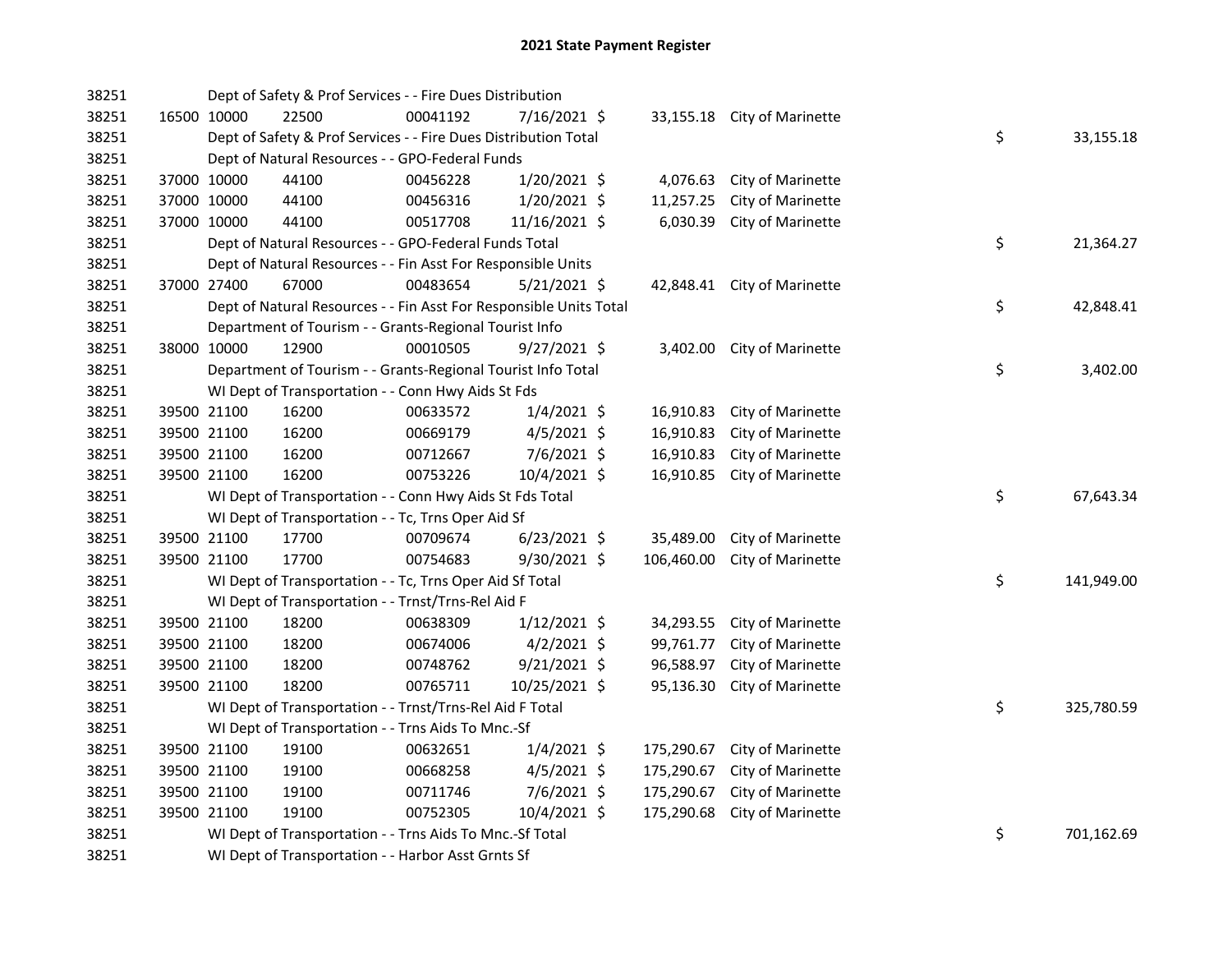| 38251 |             | 39500 21100 | 26300                                                    | 00713548 | $6/29/2021$ \$ |              | 49,133.11 City of Marinette    |    |              |
|-------|-------------|-------------|----------------------------------------------------------|----------|----------------|--------------|--------------------------------|----|--------------|
| 38251 | 39500 21100 |             | 26300                                                    | 00717404 | 7/7/2021 \$    | 157,693.88   | City of Marinette              |    |              |
| 38251 | 39500 21100 |             | 26300                                                    | 00737932 | 8/30/2021 \$   | 544,949.56   | City of Marinette              |    |              |
| 38251 | 39500 21100 |             | 26300                                                    | 00737934 | 8/30/2021 \$   |              | 12,624.72 City of Marinette    |    |              |
| 38251 | 39500 21100 |             | 26300                                                    | 00759324 | 10/8/2021 \$   |              | (17,583.50) City of Marinette  |    |              |
| 38251 | 39500 21100 |             | 26300                                                    | 00778715 | 12/1/2021 \$   |              | (117,634.64) City of Marinette |    |              |
| 38251 | 39500 21100 |             | 26300                                                    | 00778791 | 12/1/2021 \$   | 52,541.03    | City of Marinette              |    |              |
| 38251 |             | 39500 21100 | 26300                                                    | 00783218 | 12/15/2021 \$  |              | 605,499.51 City of Marinette   |    |              |
| 38251 |             |             | WI Dept of Transportation - - Harbor Asst Grnts Sf Total |          |                |              |                                | \$ | 1,287,223.67 |
| 38251 |             |             | WI Dept of Transportation - - Wi Lift Brdg Op/M Sf       |          |                |              |                                |    |              |
| 38251 | 39500 21100 |             | 36600                                                    | 00637087 | $1/7/2021$ \$  | 28.28        | City of Marinette              |    |              |
| 38251 |             | 39500 21100 | 36600                                                    | 00676956 | 4/9/2021 \$    | 39.48        | City of Marinette              |    |              |
| 38251 | 39500 21100 |             | 36600                                                    | 00689249 | 5/5/2021 \$    | 28.28        | City of Marinette              |    |              |
| 38251 |             | 39500 21100 | 36600                                                    | 00702381 | $6/3/2021$ \$  | 11.83        | City of Marinette              |    |              |
| 38251 |             | 39500 21100 | 36600                                                    | 00717436 | 7/6/2021 \$    | 14.18        | City of Marinette              |    |              |
| 38251 | 39500 21100 |             | 36600                                                    | 00730142 | 8/4/2021 \$    | 11.95        | City of Marinette              |    |              |
| 38251 | 39500 21100 |             | 36600                                                    | 00741136 | $9/1/2021$ \$  | 11.72        | City of Marinette              |    |              |
| 38251 | 39500 21100 |             | 36600                                                    | 00760729 | 10/12/2021 \$  | 11.83        | City of Marinette              |    |              |
| 38251 | 39500 21100 |             | 36600                                                    | 00769966 | 11/3/2021 \$   | 14.30        | City of Marinette              |    |              |
| 38251 |             | 39500 21100 | 36600                                                    | 00779529 | 12/2/2021 \$   | 11.83        | City of Marinette              |    |              |
| 38251 |             |             | WI Dept of Transportation - - Wi Lift Brdg Op/M Sf Total |          |                |              |                                | \$ | 183.68       |
| 38251 |             |             | WI Dept of Transportation - - Hwy Mgmt & Opers Lf        |          |                |              |                                |    |              |
| 38251 | 39500 21100 |             | 37500                                                    | 00637087 | $1/7/2021$ \$  | 28.28        | City of Marinette              |    |              |
| 38251 | 39500 21100 |             | 37500                                                    | 00676956 | 4/9/2021 \$    | 39.48        | City of Marinette              |    |              |
| 38251 | 39500 21100 |             | 37500                                                    | 00689249 | 5/5/2021 \$    | 28.28        | City of Marinette              |    |              |
| 38251 | 39500 21100 |             | 37500                                                    | 00702381 | $6/3/2021$ \$  | 11.83        | City of Marinette              |    |              |
| 38251 | 39500 21100 |             | 37500                                                    | 00717436 | 7/6/2021 \$    | 14.18        | City of Marinette              |    |              |
| 38251 | 39500 21100 |             | 37500                                                    | 00730142 | 8/4/2021 \$    | 11.95        | City of Marinette              |    |              |
| 38251 | 39500 21100 |             | 37500                                                    | 00741136 | $9/1/2021$ \$  | 11.72        | City of Marinette              |    |              |
| 38251 | 39500 21100 |             | 37500                                                    | 00760729 | 10/12/2021 \$  | 11.83        | City of Marinette              |    |              |
| 38251 | 39500 21100 |             | 37500                                                    | 00769966 | 11/3/2021 \$   | 14.30        | City of Marinette              |    |              |
| 38251 | 39500 21100 |             | 37500                                                    | 00779529 | 12/2/2021 \$   | 11.83        | City of Marinette              |    |              |
| 38251 |             |             | WI Dept of Transportation - - Hwy Mgmt & Opers Lf Total  |          |                |              |                                | \$ | 183.68       |
| 38251 |             |             | WI Dept of Transportation - - Harbor Bond Fund 4         |          |                |              |                                |    |              |
| 38251 | 39500 21100 |             | 90500                                                    | 00657319 | 2/24/2021 \$   | 1,863,982.84 | City of Marinette              |    |              |
| 38251 |             | 39500 21100 | 90500                                                    | 00663577 | 3/11/2021 \$   | 1,881,041.66 | City of Marinette              |    |              |
| 38251 | 39500 21100 |             | 90500                                                    | 00681061 | 4/20/2021 \$   | 1,901,897.03 | City of Marinette              |    |              |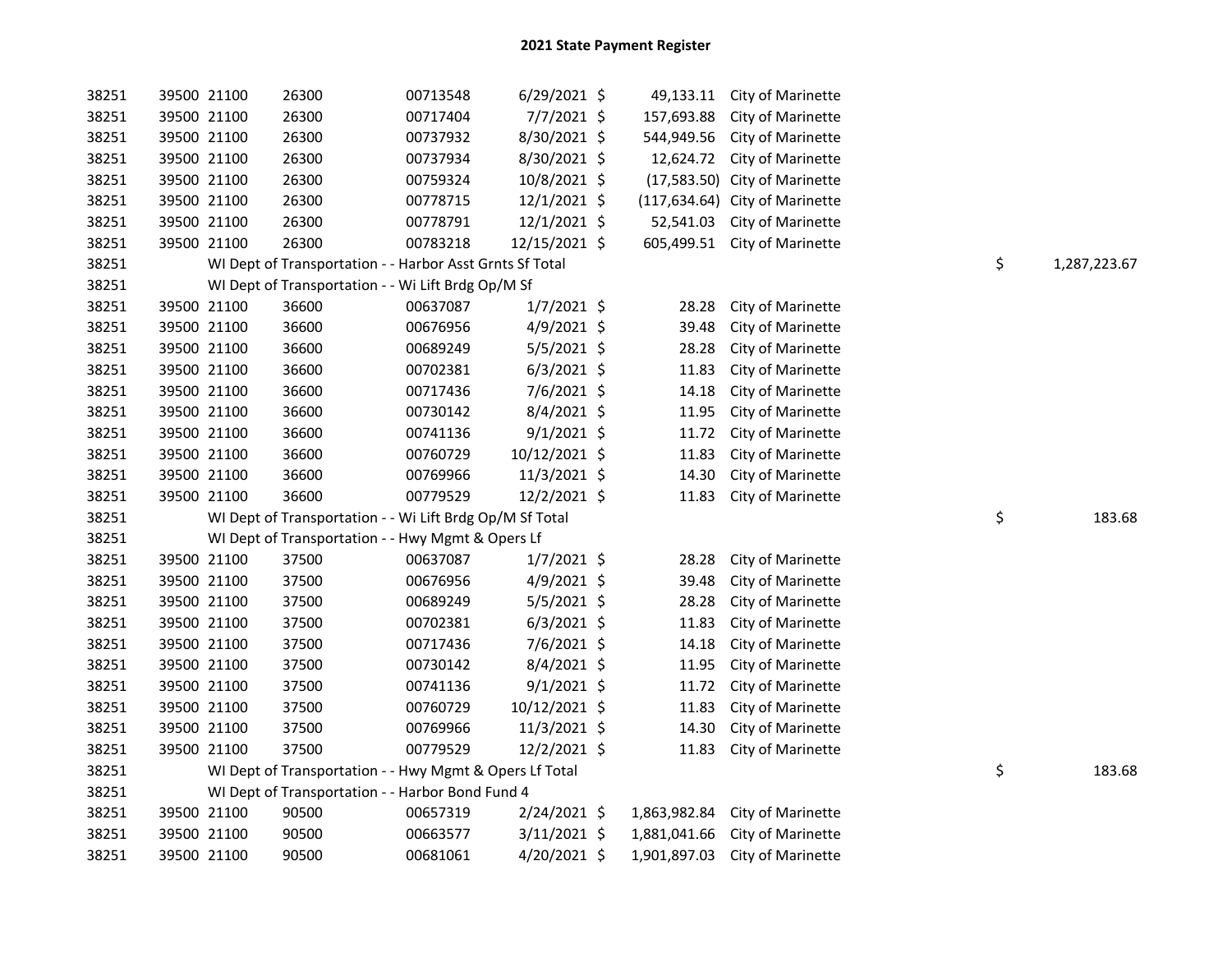| 38251 | 39500 21100 | 90500                                                                   | 00689631 | 5/7/2021 \$    | 90,427.71    | City of Marinette            |    |               |
|-------|-------------|-------------------------------------------------------------------------|----------|----------------|--------------|------------------------------|----|---------------|
| 38251 | 39500 21100 | 90500                                                                   | 00689639 | 5/7/2021 \$    | 1,740,153.64 | City of Marinette            |    |               |
| 38251 | 39500 21100 | 90500                                                                   | 00713519 | 6/25/2021 \$   | 544,613.82   | City of Marinette            |    |               |
| 38251 | 39500 21100 | 90500                                                                   | 00737931 | 8/26/2021 \$   | 1,761,887.51 | City of Marinette            |    |               |
| 38251 | 39500 21100 | 90500                                                                   | 00737933 | 8/26/2021 \$   | 279,621.70   | City of Marinette            |    |               |
| 38251 | 39500 21100 | 90500                                                                   | 00759324 | 10/8/2021 \$   | 175,835.04   | City of Marinette            |    |               |
| 38251 | 39500 21100 | 90500                                                                   | 00778715 | $12/1/2021$ \$ | 2,454,087.99 | City of Marinette            |    |               |
| 38251 | 39500 21100 | 90500                                                                   | 00783217 | 12/15/2021 \$  | 1,382,303.87 | City of Marinette            |    |               |
| 38251 | 39500 21100 | 90500                                                                   | 00786243 | 12/23/2021 \$  | 98,500.00    | City of Marinette            |    |               |
| 38251 |             | WI Dept of Transportation - - Harbor Bond Fund 4 Total                  |          |                |              |                              | \$ | 14,174,352.81 |
| 38251 |             | Department of Justice - - Officer training reimbursement                |          |                |              |                              |    |               |
| 38251 | 45500 10000 | 21400                                                                   | 00105419 | 11/18/2021 \$  |              | 3,200.00 City of Marinette   |    |               |
| 38251 |             | Department of Justice - - Officer training reimbursement Total          |          |                |              |                              | \$ | 3,200.00      |
| 38251 |             | Department of Military Affairs - - Energy Costs, Energy-Related A       |          |                |              |                              |    |               |
| 38251 | 46500 10000 | 10600                                                                   | 00087614 | $1/11/2021$ \$ | 210.69       | City of Marinette            |    |               |
| 38251 | 46500 10000 | 10600                                                                   | 00089551 | 2/8/2021 \$    | 203.14       | City of Marinette            |    |               |
| 38251 | 46500 10000 | 10600                                                                   | 00090905 | 3/8/2021 \$    | 210.69       | City of Marinette            |    |               |
| 38251 | 46500 10000 | 10600                                                                   | 00092370 | 4/9/2021 \$    | 218.24       | City of Marinette            |    |               |
| 38251 | 46500 10000 | 10600                                                                   | 00093573 | 5/6/2021 \$    | 210.69       | City of Marinette            |    |               |
| 38251 | 46500 10000 | 10600                                                                   | 00094934 | $6/3/2021$ \$  | 218.24       | City of Marinette            |    |               |
| 38251 | 46500 10000 | 10600                                                                   | 00096944 | 7/6/2021 \$    | 225.79       | City of Marinette            |    |               |
| 38251 | 46500 10000 | 10600                                                                   | 00098326 | $8/4/2021$ \$  | 225.79       | City of Marinette            |    |               |
| 38251 | 46500 10000 | 10600                                                                   | 00099706 | 9/8/2021 \$    | 210.69       | City of Marinette            |    |               |
| 38251 | 46500 10000 | 10600                                                                   | 00101232 | 10/12/2021 \$  | 218.24       | City of Marinette            |    |               |
| 38251 | 46500 10000 | 10600                                                                   | 00102176 | 11/3/2021 \$   | 210.69       | City of Marinette            |    |               |
| 38251 | 46500 10000 | 10600                                                                   | 00103389 | 12/2/2021 \$   | 225.79       | City of Marinette            |    |               |
| 38251 |             | Department of Military Affairs - - Energy Costs, Energy-Related A Total |          |                |              |                              | \$ | 2,588.68      |
| 38251 |             | Department of Military Affairs - - Regional Emergency Response Tm       |          |                |              |                              |    |               |
| 38251 | 46500 10000 | 30600                                                                   | 00088811 | 1/28/2021 \$   |              | 4,156.32 City of Marinette   |    |               |
| 38251 | 46500 10000 | 30600                                                                   | 00094005 | $5/14/2021$ \$ |              | 4,156.32 City of Marinette   |    |               |
| 38251 | 46500 10000 | 30600                                                                   | 00097530 | 7/15/2021 \$   |              | 4,156.32 City of Marinette   |    |               |
| 38251 | 46500 10000 | 30600                                                                   | 00101862 | 10/25/2021 \$  |              | 4,156.32 City of Marinette   |    |               |
| 38251 |             | Department of Military Affairs - - Regional Emergency Response Tm Total |          |                |              |                              | \$ | 16,625.28     |
| 38251 |             | Department of Administration - - Federal Aid, Local Assistance          |          |                |              |                              |    |               |
| 38251 | 50500 10000 | 74300                                                                   | 00151935 | 9/17/2021 \$   |              | 82,293.75 City of Marinette  |    |               |
| 38251 | 50500 10000 | 74300                                                                   | 00151937 | $9/22/2021$ \$ |              | 404,956.65 City of Marinette |    |               |
| 38251 |             | Department of Administration - - Federal Aid, Local Assistance Total    |          |                |              |                              | \$ | 487,250.40    |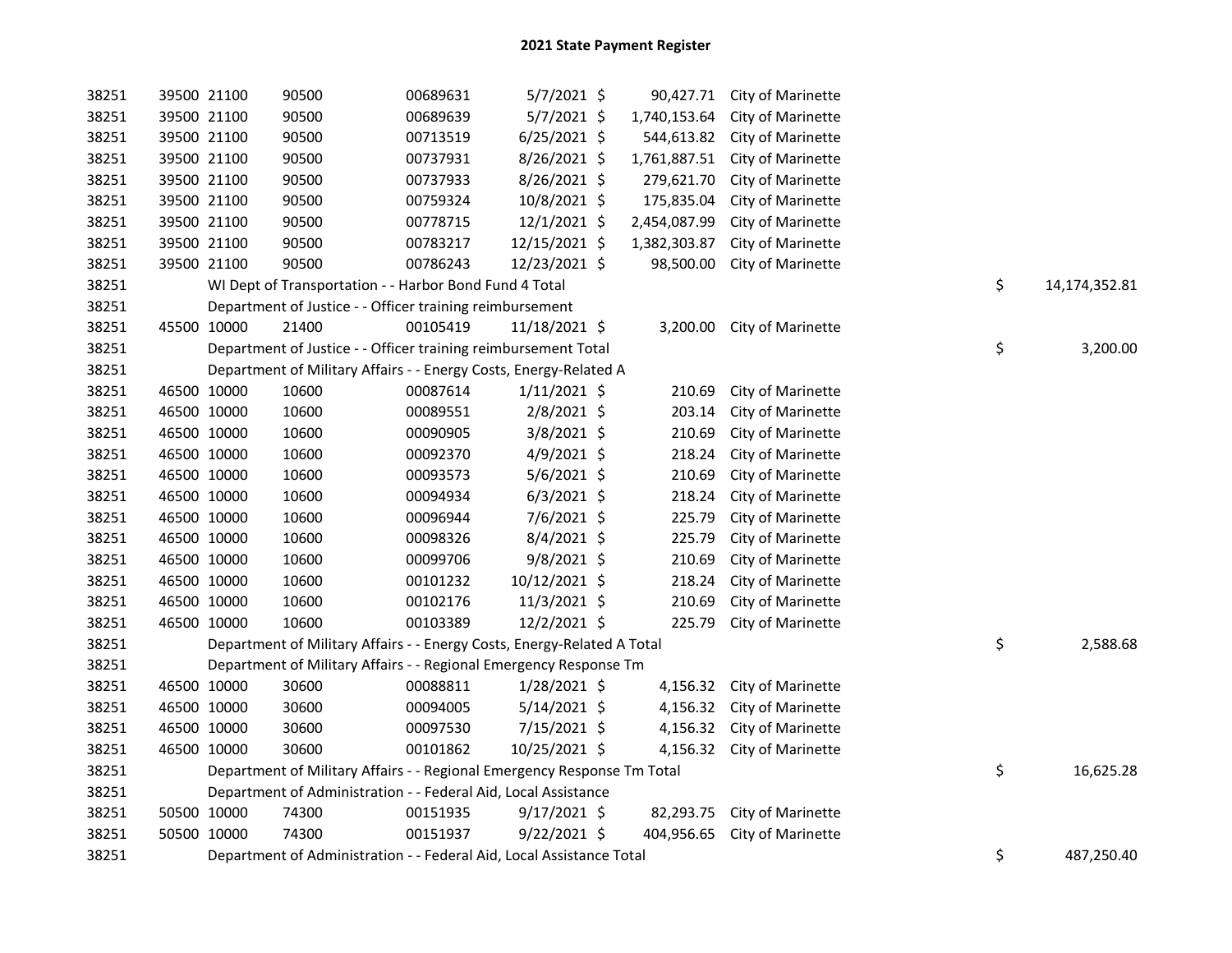| 38251 |             | Department of Revenue - - Gifts And Grants                            |          |                |              |                   |    |              |
|-------|-------------|-----------------------------------------------------------------------|----------|----------------|--------------|-------------------|----|--------------|
| 38251 | 56600 10000 | 12100                                                                 | 00207074 | $6/25/2021$ \$ | 551,550.95   | City of Marinette |    |              |
| 38251 |             | Department of Revenue - - Gifts And Grants Total                      |          |                |              |                   | \$ | 551,550.95   |
| 38251 |             | Department of Revenue - - Misc Revenue Holding Clearing               |          |                |              |                   |    |              |
| 38251 | 56600 10000 | 99500                                                                 | 00188879 | $1/8/2021$ \$  | 4,937.08     | City of Marinette |    |              |
| 38251 | 56600 10000 | 99500                                                                 | 00190948 | $2/5/2021$ \$  | 4,990.37     | City of Marinette |    |              |
| 38251 | 56600 10000 | 99500                                                                 | 00192707 | $3/1/2021$ \$  | 231.00       | City of Marinette |    |              |
| 38251 | 56600 10000 | 99500                                                                 | 00193553 | $3/5/2021$ \$  | 21,984.92    | City of Marinette |    |              |
| 38251 | 56600 10000 | 99500                                                                 | 00194994 | 3/15/2021 \$   | 308.00       | City of Marinette |    |              |
| 38251 | 56600 10000 | 99500                                                                 | 00195833 | 3/22/2021 \$   | 99.00        | City of Marinette |    |              |
| 38251 | 56600 10000 | 99500                                                                 | 00196508 | $3/29/2021$ \$ | 499.00       | City of Marinette |    |              |
| 38251 | 56600 10000 | 99500                                                                 | 00197830 | $4/7/2021$ \$  | 18,907.38    | City of Marinette |    |              |
| 38251 | 56600 10000 | 99500                                                                 | 00198464 | $4/12/2021$ \$ | 98.00        | City of Marinette |    |              |
| 38251 | 56600 10000 | 99500                                                                 | 00201196 | $5/7/2021$ \$  | 10,009.60    | City of Marinette |    |              |
| 38251 | 56600 10000 | 99500                                                                 | 00202984 | 5/24/2021 \$   | 496.00       | City of Marinette |    |              |
| 38251 | 56600 10000 | 99500                                                                 | 00203695 | $6/1/2021$ \$  | 47.50        | City of Marinette |    |              |
| 38251 | 56600 10000 | 99500                                                                 | 00204422 | $6/7/2021$ \$  | 11,313.23    | City of Marinette |    |              |
| 38251 | 56600 10000 | 99500                                                                 | 00208998 | 7/8/2021 \$    | 9,296.23     | City of Marinette |    |              |
| 38251 | 56600 10000 | 99500                                                                 | 00211747 | 8/6/2021 \$    | 7,253.42     | City of Marinette |    |              |
| 38251 | 56600 10000 | 99500                                                                 | 00213133 | 8/23/2021 \$   | 266.00       | City of Marinette |    |              |
| 38251 | 56600 10000 | 99500                                                                 | 00214357 | $9/8/2021$ \$  | 7,576.83     | City of Marinette |    |              |
| 38251 | 56600 10000 | 99500                                                                 | 00216612 | 10/7/2021 \$   | 6,185.94     | City of Marinette |    |              |
| 38251 | 56600 10000 | 99500                                                                 | 00219202 | 11/5/2021 \$   | 4,373.31     | City of Marinette |    |              |
| 38251 | 56600 10000 | 99500                                                                 | 00221351 | 12/7/2021 \$   | 9,941.74     | City of Marinette |    |              |
| 38251 |             | Department of Revenue - - Misc Revenue Holding Clearing Total         |          |                |              |                   | \$ | 118,814.55   |
| 38251 |             | Shared Revenue and Tax Relief - - Expenditure Restraint Program       |          |                |              |                   |    |              |
| 38251 | 83500 10000 | 10100                                                                 | 00081726 | 7/26/2021 \$   | 172,029.94   | City of Marinette |    |              |
| 38251 |             | Shared Revenue and Tax Relief - - Expenditure Restraint Program Total |          |                |              |                   | \$ | 172,029.94   |
| 38251 |             | Shared Revenue and Tax Relief - - County And Municipal Aid            |          |                |              |                   |    |              |
| 38251 | 83500 10000 | 10500                                                                 | 00081726 | 7/26/2021 \$   | 676,238.02   | City of Marinette |    |              |
| 38251 | 83500 10000 | 10500                                                                 | 00088827 | 11/15/2021 \$  | 3,832,015.47 | City of Marinette |    |              |
| 38251 |             | Shared Revenue and Tax Relief - - County And Municipal Aid Total      |          |                |              |                   | \$ | 4,508,253.49 |
| 38251 |             | Shared Revenue and Tax Relief - - Exempt Computer Aid                 |          |                |              |                   |    |              |
| 38251 | 83500 10000 | 10900                                                                 | 00084319 | 7/26/2021 \$   | 51,880.02    | City of Marinette |    |              |
| 38251 | 83500 10000 | 10900                                                                 | 00085836 | 7/26/2021 \$   | 53,535.50    | City of Marinette |    |              |
| 38251 |             | Shared Revenue and Tax Relief - - Exempt Computer Aid Total           |          |                |              |                   | \$ | 105,415.52   |
| 38251 |             | Shared Revenue and Tax Relief - - Utility Aid                         |          |                |              |                   |    |              |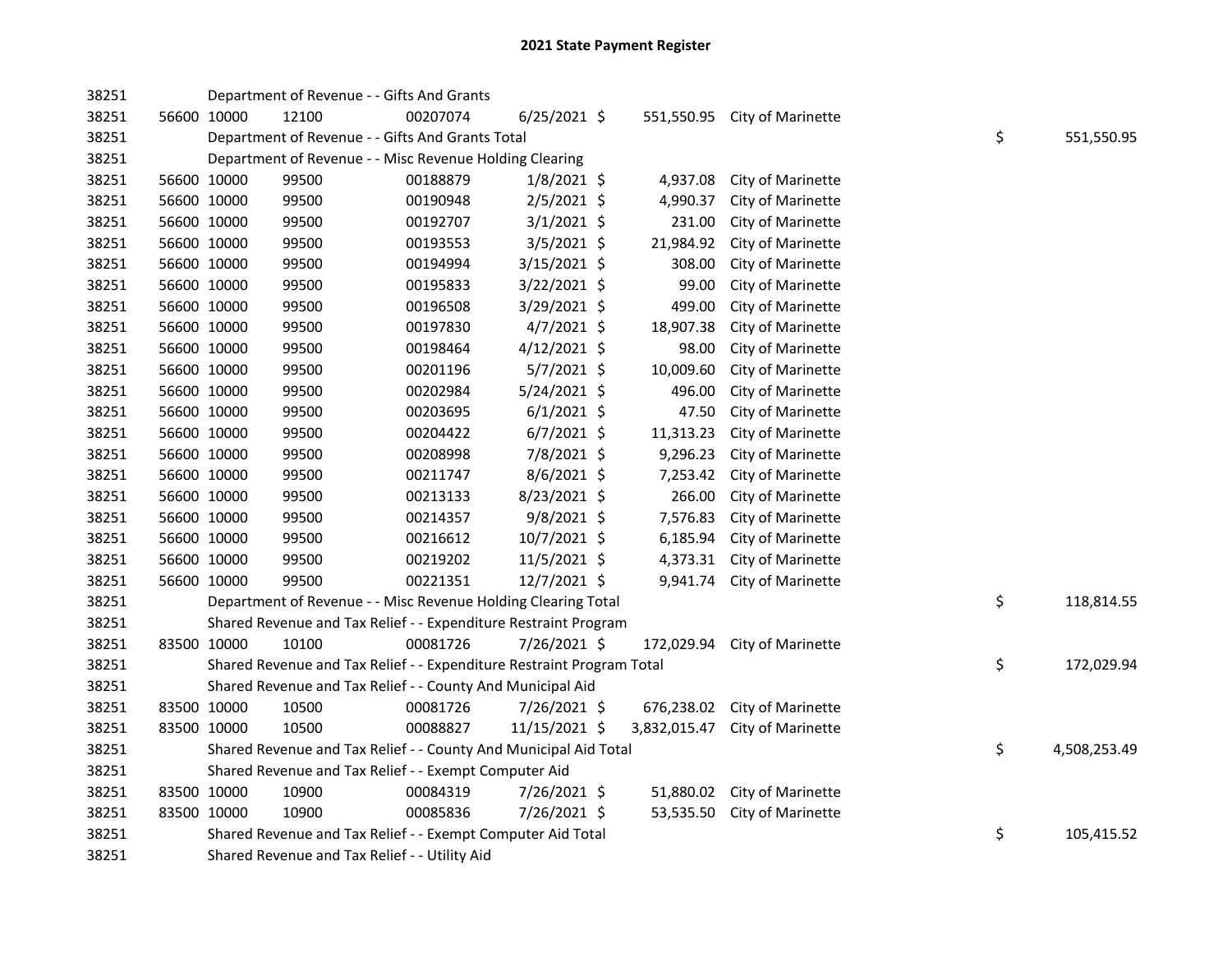| 38251       | 83500 10000 | 11000                                                                         | 00081726 | 7/26/2021 \$   | 5,659.38  | City of Marinette        |    |               |
|-------------|-------------|-------------------------------------------------------------------------------|----------|----------------|-----------|--------------------------|----|---------------|
| 38251       | 83500 10000 | 11000                                                                         | 00088827 | 11/15/2021 \$  | 57,674.17 | <b>City of Marinette</b> |    |               |
| 38251       |             | Shared Revenue and Tax Relief - - Utility Aid Total                           |          |                |           |                          | \$ | 63,333.55     |
| 38251       |             | Shared Revenue and Tax Relief - - Personal Property Aid                       |          |                |           |                          |    |               |
| 38251       | 83500 10000 | 11100                                                                         | 00077495 | $5/3/2021$ \$  | 86,210.54 | <b>City of Marinette</b> |    |               |
| 38251       |             | Shared Revenue and Tax Relief - - Personal Property Aid Total                 |          |                |           |                          | \$ | 86,210.54     |
| 38251       |             | Shared Revenue and Tax Relief - - State Aid; Video Service Provider Fee       |          |                |           |                          |    |               |
| 38251       | 83500 10000 | 11200                                                                         | 00083035 | 7/26/2021 \$   | 28,968.62 | City of Marinette        |    |               |
| 38251       |             | Shared Revenue and Tax Relief - - State Aid; Video Service Provider Fee Total |          |                |           |                          | \$ | 28,968.62     |
| 38251       |             | Shared Revenue and Tax Relief - - Payments For Municipal Svcs                 |          |                |           |                          |    |               |
| 38251       | 83500 10000 | 50100                                                                         | 00073693 | $2/1/2021$ \$  | 37,454.99 | City of Marinette        |    |               |
| 38251       |             | Shared Revenue and Tax Relief - - Payments For Municipal Svcs Total           |          |                |           |                          | \$ | 37,454.99     |
| 38251       |             | Shared Revenue and Tax Relief - - Lottery & Gaming Credit                     |          |                |           |                          |    |               |
| 38251       | 83500 52100 | 36300                                                                         | 00074296 | $3/22/2021$ \$ | 29,363.80 | City of Marinette        |    |               |
| 38251       |             | Shared Revenue and Tax Relief - - Lottery & Gaming Credit Total               |          |                |           |                          |    | 29,363.80     |
| 38251 Total |             |                                                                               |          |                |           |                          | Ś  | 23,010,309.63 |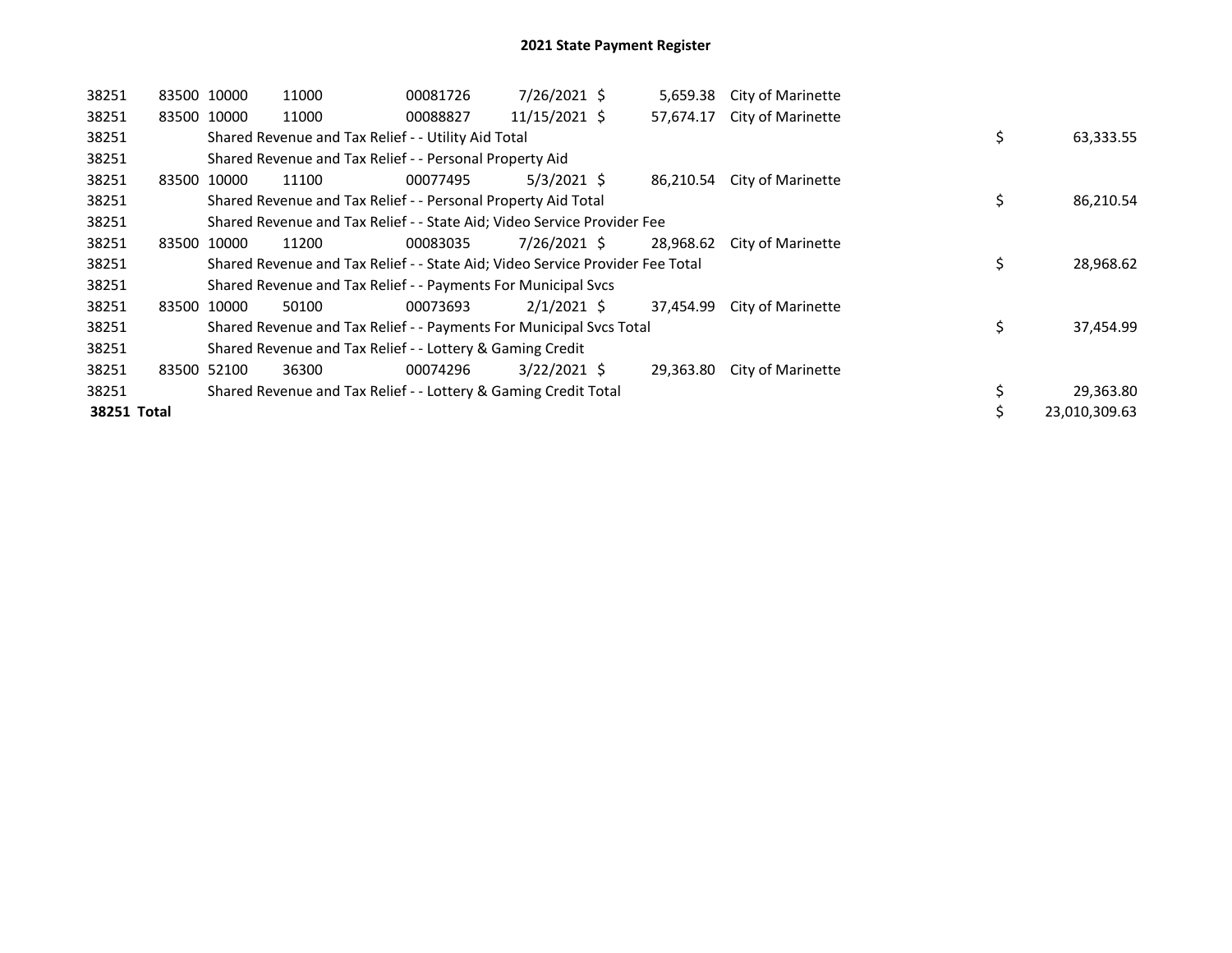| 38261 |             |                                                          | Dept of Safety & Prof Services - - Fire Dues Distribution          |          |                |  |           |                            |  |                  |
|-------|-------------|----------------------------------------------------------|--------------------------------------------------------------------|----------|----------------|--|-----------|----------------------------|--|------------------|
| 38261 |             | 16500 10000                                              | 22500                                                              | 00041194 | 7/15/2021 \$   |  |           | 3,197.56 City Of Niagara   |  |                  |
| 38261 |             |                                                          | Dept of Safety & Prof Services - - Fire Dues Distribution Total    |          |                |  |           |                            |  | \$<br>3,197.56   |
| 38261 |             |                                                          | Dept of Natural Resources - - Fin Asst For Responsible Units       |          |                |  |           |                            |  |                  |
| 38261 |             | 37000 27400                                              | 67000                                                              | 00483200 | $5/21/2021$ \$ |  |           | 7,360.00 City Of Niagara   |  |                  |
| 38261 |             |                                                          | Dept of Natural Resources - - Fin Asst For Responsible Units Total |          |                |  |           |                            |  | \$<br>7,360.00   |
| 38261 |             |                                                          | WI Dept of Transportation - - Conn Hwy Aids St Fds                 |          |                |  |           |                            |  |                  |
| 38261 |             | 39500 21100                                              | 16200                                                              | 00633573 | $1/4/2021$ \$  |  | 12,868.36 | City Of Niagara            |  |                  |
| 38261 |             | 39500 21100                                              | 16200                                                              | 00669180 | $4/5/2021$ \$  |  | 12,868.36 | City Of Niagara            |  |                  |
| 38261 |             | 39500 21100                                              | 16200                                                              | 00712668 | 7/6/2021 \$    |  | 12,868.36 | City Of Niagara            |  |                  |
| 38261 |             | 39500 21100                                              | 16200                                                              | 00753227 | 10/4/2021 \$   |  | 12,868.37 | City Of Niagara            |  |                  |
| 38261 |             |                                                          | WI Dept of Transportation - - Conn Hwy Aids St Fds Total           |          |                |  |           |                            |  | \$<br>51,473.45  |
| 38261 |             |                                                          | WI Dept of Transportation - - Trns Aids To Mnc.-Sf                 |          |                |  |           |                            |  |                  |
| 38261 |             | 39500 21100                                              | 19100                                                              | 00632652 | $1/4/2021$ \$  |  | 36,819.05 | City Of Niagara            |  |                  |
| 38261 |             | 39500 21100                                              | 19100                                                              | 00668259 | $4/5/2021$ \$  |  | 36,819.05 | City Of Niagara            |  |                  |
| 38261 |             | 39500 21100                                              | 19100                                                              | 00711747 | 7/6/2021 \$    |  | 36,819.05 | City Of Niagara            |  |                  |
| 38261 |             | 39500 21100                                              | 19100                                                              | 00752306 | 10/4/2021 \$   |  | 36,819.05 | City Of Niagara            |  |                  |
| 38261 |             | WI Dept of Transportation - - Trns Aids To Mnc.-Sf Total |                                                                    |          |                |  |           |                            |  | \$<br>147,276.20 |
| 38261 |             |                                                          | Department of Justice - - Officer training reimbursement           |          |                |  |           |                            |  |                  |
| 38261 |             | 45500 10000                                              | 21400                                                              | 00105674 | 11/22/2021 \$  |  | 320.00    | City Of Niagara            |  |                  |
| 38261 |             |                                                          | Department of Justice - - Officer training reimbursement Total     |          |                |  |           |                            |  | \$<br>320.00     |
| 38261 |             |                                                          | Department of Justice - - Law Enforcement Train, Local             |          |                |  |           |                            |  |                  |
| 38261 | 45500 10000 |                                                          | 23100                                                              | 00095039 | $2/22/2021$ \$ |  |           | 6,828.36 City Of Niagara   |  |                  |
| 38261 |             |                                                          | Department of Justice - - Law Enforcement Train, Local Total       |          |                |  |           |                            |  | \$<br>6,828.36   |
| 38261 |             |                                                          | Department of Revenue - - Gifts And Grants                         |          |                |  |           |                            |  |                  |
| 38261 |             | 56600 10000                                              | 12100                                                              | 00207075 | $6/25/2021$ \$ |  |           | 80,804.12 City Of Niagara  |  |                  |
| 38261 |             |                                                          | Department of Revenue - - Gifts And Grants Total                   |          |                |  |           |                            |  | \$<br>80,804.12  |
| 38261 |             |                                                          | Department of Revenue - - Misc Revenue Holding Clearing            |          |                |  |           |                            |  |                  |
| 38261 |             | 56600 10000                                              | 99500                                                              | 00209003 | 7/8/2021 \$    |  | 783.80    | City Of Niagara            |  |                  |
| 38261 |             | 56600 10000                                              | 99500                                                              | 00214361 | $9/8/2021$ \$  |  | 124.00    | City Of Niagara            |  |                  |
| 38261 |             |                                                          | Department of Revenue - - Misc Revenue Holding Clearing Total      |          |                |  |           |                            |  | \$<br>907.80     |
| 38261 |             |                                                          | Shared Revenue and Tax Relief - - County And Municipal Aid         |          |                |  |           |                            |  |                  |
| 38261 |             | 83500 10000                                              | 10500                                                              | 00081727 | 7/26/2021 \$   |  |           | 90,993.28 City Of Niagara  |  |                  |
| 38261 |             | 83500 10000                                              | 10500                                                              | 00088828 | 11/15/2021 \$  |  |           | 515,628.58 City Of Niagara |  |                  |
| 38261 |             |                                                          | Shared Revenue and Tax Relief - - County And Municipal Aid Total   |          |                |  |           |                            |  | \$<br>606,621.86 |
| 38261 |             |                                                          | Shared Revenue and Tax Relief - - Exempt Computer Aid              |          |                |  |           |                            |  |                  |
| 38261 |             | 83500 10000                                              | 10900                                                              | 00084320 | 7/26/2021 \$   |  |           | 2,024.47 City Of Niagara   |  |                  |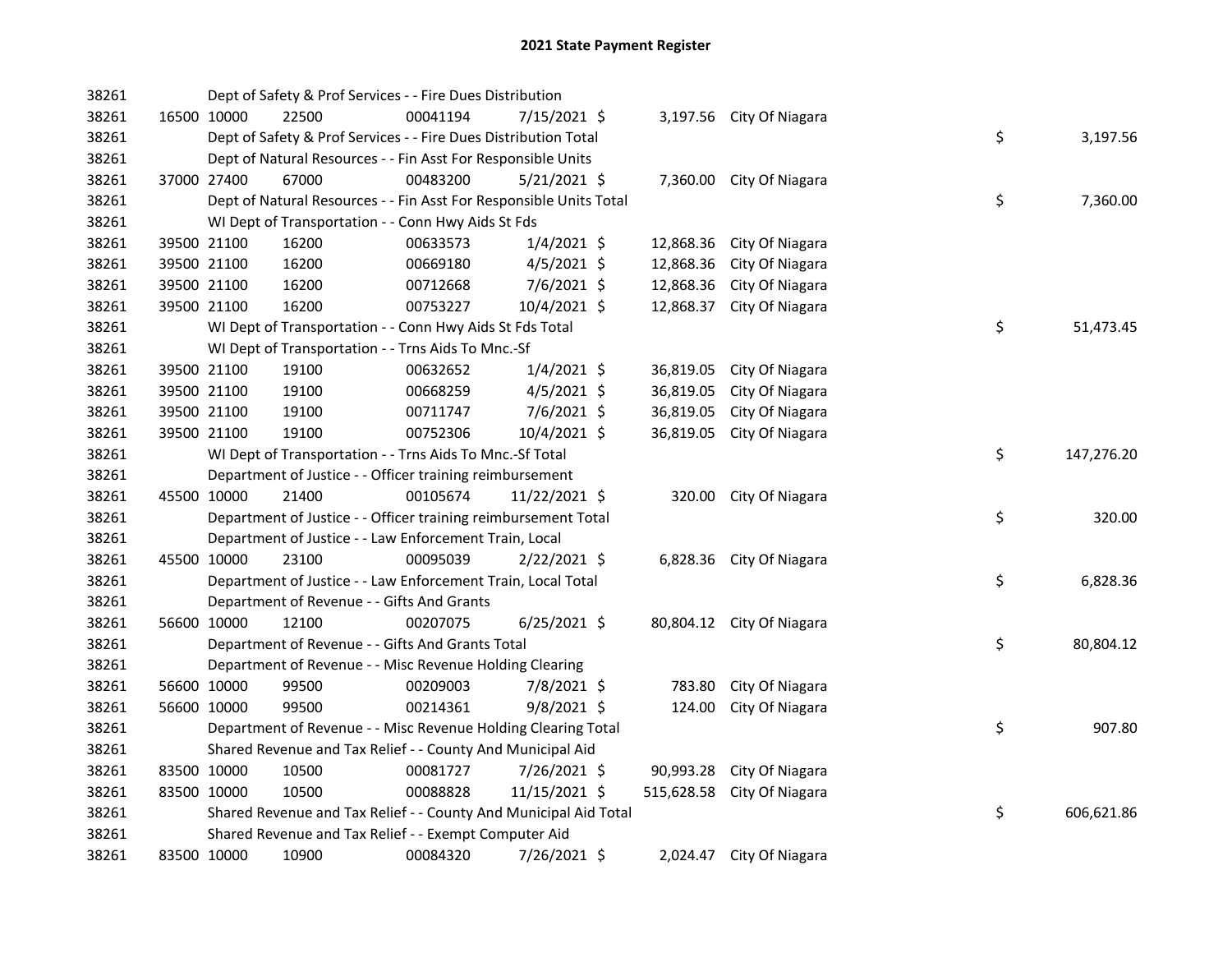| 38261       |             | Shared Revenue and Tax Relief - - Exempt Computer Aid Total                   |          | 2,024.47      |           |                 |  |            |
|-------------|-------------|-------------------------------------------------------------------------------|----------|---------------|-----------|-----------------|--|------------|
| 38261       |             | Shared Revenue and Tax Relief - - Utility Aid                                 |          |               |           |                 |  |            |
| 38261       | 83500 10000 | 11000                                                                         | 00081727 | 7/26/2021 \$  | 626.59    | City Of Niagara |  |            |
| 38261       | 83500 10000 | 11000                                                                         | 00088828 | 11/15/2021 \$ | 3,760.43  | City Of Niagara |  |            |
| 38261       |             | Shared Revenue and Tax Relief - - Utility Aid Total                           |          | 4,387.02      |           |                 |  |            |
| 38261       |             | Shared Revenue and Tax Relief - - Personal Property Aid                       |          |               |           |                 |  |            |
| 38261       | 83500 10000 | 11100                                                                         | 00077496 | $5/3/2021$ \$ | 12,221.20 | City Of Niagara |  |            |
| 38261       | 83500 10000 | 11100                                                                         | 00078923 | $5/3/2021$ \$ | 3.649.66  | City Of Niagara |  |            |
| 38261       |             | Shared Revenue and Tax Relief - - Personal Property Aid Total                 |          |               |           |                 |  | 15,870.86  |
| 38261       |             | Shared Revenue and Tax Relief - - State Aid; Video Service Provider Fee       |          |               |           |                 |  |            |
| 38261       | 83500 10000 | 11200                                                                         | 00083036 | 7/26/2021 \$  | 3.005.82  | City Of Niagara |  |            |
| 38261       |             | Shared Revenue and Tax Relief - - State Aid; Video Service Provider Fee Total |          |               |           |                 |  | 3,005.82   |
| 38261 Total |             |                                                                               |          |               |           |                 |  | 930.077.52 |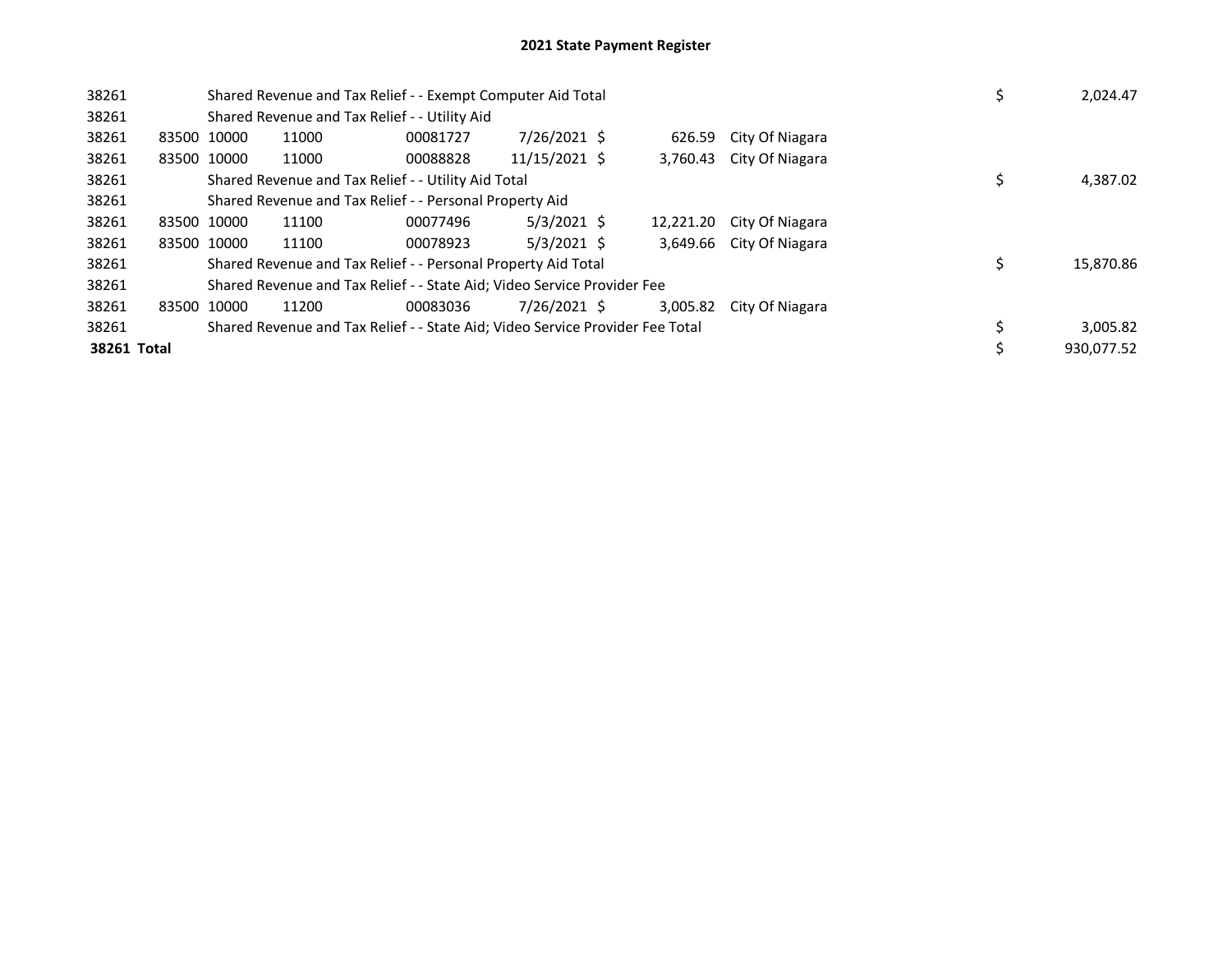| 38271 |             |                                                          | Dept of Safety & Prof Services - - Fire Dues Distribution          |          |                |  |           |                             |  |                  |
|-------|-------------|----------------------------------------------------------|--------------------------------------------------------------------|----------|----------------|--|-----------|-----------------------------|--|------------------|
| 38271 |             | 16500 10000                                              | 22500                                                              | 00041197 | 7/16/2021 \$   |  |           | 8,517.80 City Of Peshtigo   |  |                  |
| 38271 |             |                                                          | Dept of Safety & Prof Services - - Fire Dues Distribution Total    |          |                |  |           |                             |  | \$<br>8,517.80   |
| 38271 |             |                                                          | Dept of Natural Resources - - Rec & Resource Aids, Fed             |          |                |  |           |                             |  |                  |
| 38271 |             | 37000 21200                                              | 58300                                                              | 00467504 | 3/18/2021 \$   |  |           | 792.32 City Of Peshtigo     |  |                  |
| 38271 |             |                                                          | Dept of Natural Resources - - Rec & Resource Aids, Fed Total       |          |                |  |           |                             |  | \$<br>792.32     |
| 38271 |             |                                                          | Dept of Natural Resources - - Fin Asst For Responsible Units       |          |                |  |           |                             |  |                  |
| 38271 | 37000 27400 |                                                          | 67000                                                              | 00483701 | $5/21/2021$ \$ |  |           | 16,499.97 City Of Peshtigo  |  |                  |
| 38271 |             |                                                          | Dept of Natural Resources - - Fin Asst For Responsible Units Total |          |                |  |           |                             |  | \$<br>16,499.97  |
| 38271 |             |                                                          | Dept of Natural Resources - - Land Acquisition                     |          |                |  |           |                             |  |                  |
| 38271 | 37000 36300 |                                                          | TA100                                                              | 00474757 | $4/20/2021$ \$ |  |           | 136,262.25 City Of Peshtigo |  |                  |
| 38271 |             |                                                          | Dept of Natural Resources - - Land Acquisition Total               |          |                |  |           |                             |  | \$<br>136,262.25 |
| 38271 |             |                                                          | WI Dept of Transportation - - Trns Aids To Mnc.-Sf                 |          |                |  |           |                             |  |                  |
| 38271 |             | 39500 21100                                              | 19100                                                              | 00632653 | $1/4/2021$ \$  |  | 46,790.99 | City Of Peshtigo            |  |                  |
| 38271 |             | 39500 21100                                              | 19100                                                              | 00668260 | $4/5/2021$ \$  |  | 46,790.99 | City Of Peshtigo            |  |                  |
| 38271 |             | 39500 21100                                              | 19100                                                              | 00711748 | 7/6/2021 \$    |  | 46,790.99 | City Of Peshtigo            |  |                  |
| 38271 |             | 39500 21100                                              | 19100                                                              | 00752307 | 10/4/2021 \$   |  | 46,791.00 | City Of Peshtigo            |  |                  |
| 38271 |             | WI Dept of Transportation - - Trns Aids To Mnc.-Sf Total |                                                                    |          |                |  |           |                             |  | \$<br>187,163.97 |
| 38271 |             |                                                          | Department of Justice - - Officer training reimbursement           |          |                |  |           |                             |  |                  |
| 38271 |             | 45500 10000                                              | 21400                                                              | 00105741 | 11/23/2021 \$  |  |           | 960.00 City Of Peshtigo     |  |                  |
| 38271 |             |                                                          | Department of Justice - - Officer training reimbursement Total     |          |                |  |           |                             |  | \$<br>960.00     |
| 38271 |             |                                                          | Department of Administration - - Federal Aid                       |          |                |  |           |                             |  |                  |
| 38271 |             | 50500 10000                                              | 14200                                                              | 00148929 | 7/16/2021 \$   |  |           | 226,000.00 City Of Peshtigo |  |                  |
| 38271 |             |                                                          | Department of Administration - - Federal Aid Total                 |          |                |  |           |                             |  | \$<br>226,000.00 |
| 38271 |             |                                                          | Department of Revenue - - Gifts And Grants                         |          |                |  |           |                             |  |                  |
| 38271 |             | 56600 10000                                              | 12100                                                              | 00207076 | $6/25/2021$ \$ |  |           | 175,058.16 City Of Peshtigo |  |                  |
| 38271 |             |                                                          | Department of Revenue - - Gifts And Grants Total                   |          |                |  |           |                             |  | \$<br>175,058.16 |
| 38271 |             |                                                          | Department of Revenue - - Misc Revenue Holding Clearing            |          |                |  |           |                             |  |                  |
| 38271 |             | 56600 10000                                              | 99500                                                              | 00190947 | $2/5/2021$ \$  |  | 107.35    | City Of Peshtigo            |  |                  |
| 38271 |             | 56600 10000                                              | 99500                                                              | 00192706 | $3/1/2021$ \$  |  | 429.00    | City Of Peshtigo            |  |                  |
| 38271 |             | 56600 10000                                              | 99500                                                              | 00193552 | 3/5/2021 \$    |  | 2,268.43  | City Of Peshtigo            |  |                  |
| 38271 |             | 56600 10000                                              | 99500                                                              | 00197829 | $4/7/2021$ \$  |  | 1,750.21  | City Of Peshtigo            |  |                  |
| 38271 | 56600 10000 |                                                          | 99500                                                              | 00197835 | $4/7/2021$ \$  |  |           | 507.56 City Of Peshtigo     |  |                  |
| 38271 | 56600 10000 |                                                          | 99500                                                              | 00201195 | 5/7/2021 \$    |  |           | 1,338.91 City Of Peshtigo   |  |                  |
| 38271 | 56600 10000 |                                                          | 99500                                                              | 00204421 | $6/7/2021$ \$  |  | 1,031.06  | City Of Peshtigo            |  |                  |
| 38271 | 56600 10000 |                                                          | 99500                                                              | 00204426 | $6/7/2021$ \$  |  |           | 1,716.37 City Of Peshtigo   |  |                  |
| 38271 | 56600 10000 |                                                          | 99500                                                              | 00208997 | 7/8/2021 \$    |  |           | 2,144.51 City Of Peshtigo   |  |                  |